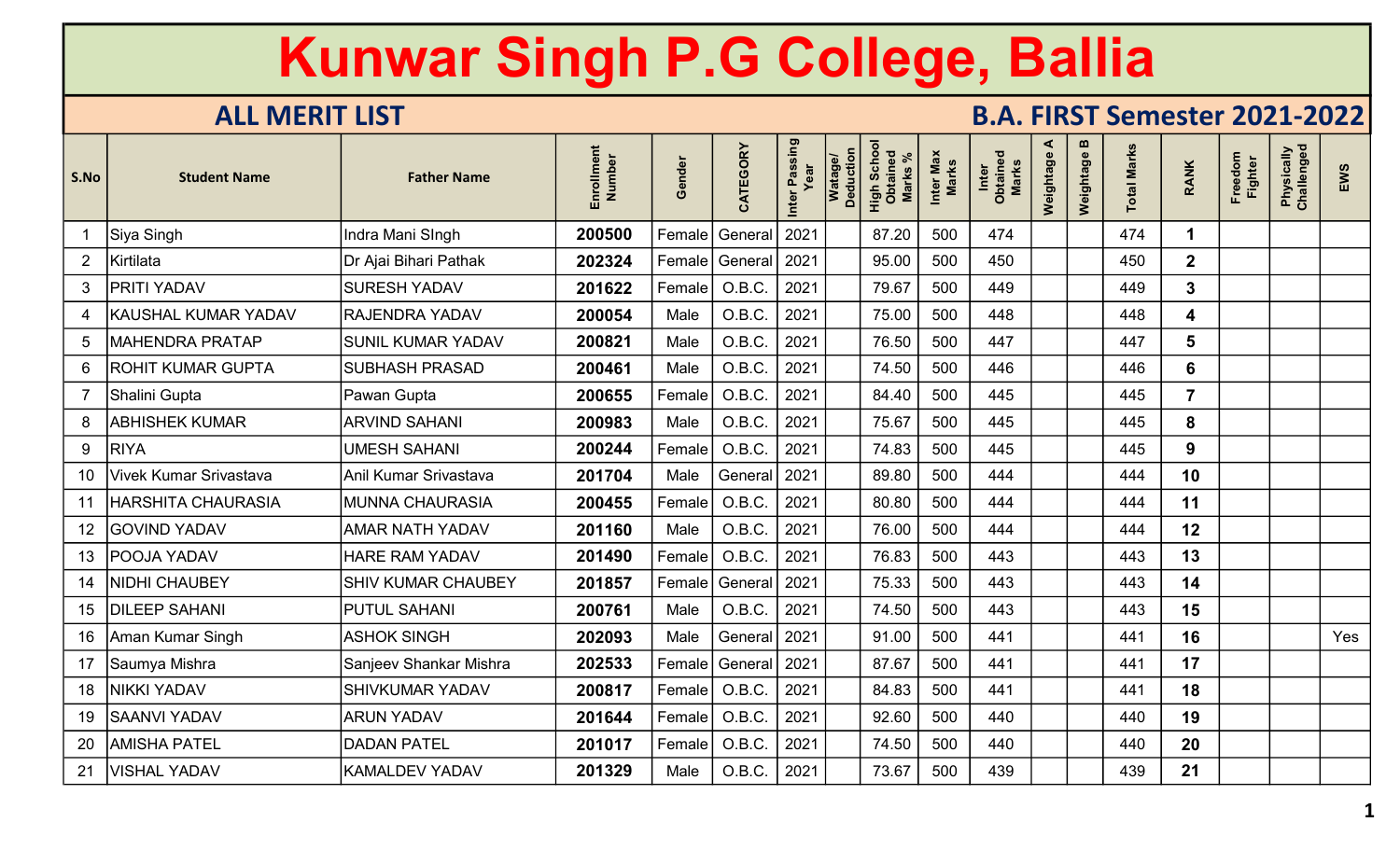| S.No | <b>Student Name</b>                   | <b>Father Name</b>          | Enrollment<br>Number | Gende   | CATEGORY         | Inter Passing<br>Year | Deduction<br>Watag | High School<br>Obtained<br><b>Marks</b> | Inter Max<br>Marks | Inter<br>Obtained<br>Marks | ≺<br>Weightage | m<br>Weightage | <b>Total Marks</b> | <b>RANK</b> | Freedom<br><b>Fighter</b> | Physically<br>Challenged | EWS |
|------|---------------------------------------|-----------------------------|----------------------|---------|------------------|-----------------------|--------------------|-----------------------------------------|--------------------|----------------------------|----------------|----------------|--------------------|-------------|---------------------------|--------------------------|-----|
| 22   | <b>JYOTI</b>                          | <b>SANTOSH KUMAR</b>        | 200980               | Female  | General          | 2021                  |                    | 74.17                                   | 500                | 438                        |                |                | 438                | 22          |                           |                          |     |
| 23   | <b>ANAMIKA CHAUBEY</b>                | <b>AJAY CHAUBEY</b>         | 200389               | Female  | General          | 2021                  |                    | 72.67                                   | 500                | 438                        |                |                | 438                | 23          |                           |                          |     |
| 24   | NITESH KUMAR YADAV                    | <b>VIJAY SHANKAR YADAV</b>  | 201415               | Male    | O.B.C.           | 2021                  |                    | 74.17                                   | 500                | 437                        |                |                | 437                | 24          |                           |                          |     |
| 25   | <b>AKANKSHA</b>                       | <b>RANJEET PRASAD</b>       | 201972               | Female  | S.T.             | 2021                  |                    | 84.60                                   | 500                | 436                        |                |                | 436                | 25          |                           |                          |     |
| 26   | VISHWAKARMA KUMAR SAHAN RAM JI SAHANI |                             | 202270               | Male    | O.B.C.           | 2021                  |                    | 73.50                                   | 500                | 436                        |                |                | 436                | 26          |                           |                          |     |
| 27   | <b>MAITHILEE SINGH</b>                | <b>DEO BHUSHAN SINGH</b>    | 200654               | Female  | General          | 2021                  |                    | 88.83                                   | 500                | 434                        |                |                | 434                | 27          |                           |                          |     |
| 28   | <b>MEENA YADAV</b>                    | <b>SWAMI NATH YADAV</b>     | 201791               | Female  | O.B.C.           | 2021                  |                    | 71.83                                   | 500                | 434                        |                |                | 434                | 28          |                           |                          |     |
| 29   | NIDHI SINGH                           | <b>DHARMENDRA SINGH</b>     | 200622               | Female  | General          | 2021                  |                    | 83.33                                   | 500                | 433                        |                |                | 433                | 29          |                           |                          |     |
| 30   | <b>ASHISH KUMAR SAHANI</b>            | <b>KAMESHVAR SAHANI</b>     | 200200               | Male    | O.B.C.           | 2021                  |                    | 71.83                                   | 500                | 433                        |                |                | 433                | 30          |                           |                          |     |
| 31   | <b>ADITA</b>                          | <b>MANNU YADAV</b>          | 201786               | Female! | O.B.C.           | 2021                  |                    | 71.50                                   | 500                | 433                        |                |                | 433                | 31          |                           |                          |     |
| 32   | <b>SHEETAL PANDEY</b>                 | RADHESHYAM PANDEY           | 200435               |         | Female   General | 2021                  |                    | 81.33                                   | 500                | 432                        |                |                | 432                | 32          |                           |                          |     |
| 33   | <b>GOLDI PRASAD</b>                   | <b>KAMALESHWAR PRASAD</b>   | 200551               | Female  | General          | 2021                  |                    | 71.67                                   | 500                | 432                        |                |                | 432                | 33          |                           |                          |     |
| 34   | <b>PREETI GUPTA</b>                   | <b>AKSHAY LAL GUPTA</b>     | 201479               | Female  | O.B.C.           | 2021                  |                    | 71.17                                   | 500                | 432                        |                |                | 432                | 34          |                           |                          |     |
| 35   | <b>DEEPAK KUMAR</b>                   | <b>RAM KUMAR</b>            | 201240               | Male    | O.B.C.           | 2021                  |                    | 69.33                                   | 500                | 431                        |                |                | 431                | 35          |                           |                          |     |
| 36   | <b>PRIYA PRASAD</b>                   | <b>SITARAM PRASAD</b>       | 200249               | Female  | S.T.             | 2021                  |                    | 68.83                                   | 500                | 431                        |                |                | 431                | 36          |                           |                          |     |
| 37   | <b>MAMTA YADAV</b>                    | RAJNARAYAN YADAV            | 201218               | Female  | O.B.C.           | 2021                  |                    | 82.33                                   | 500                | 430                        |                |                | 430                | 37          |                           |                          |     |
| 38   | <b>SHEELA CHAUHAN</b>                 | <b>SHYAMA CHAUHAN</b>       | 201636               | Female  | O.B.C.           | 2021                  |                    | 82.00                                   | 500                | 428                        |                |                | 428                | 38          |                           |                          |     |
| 39   | <b>ANJALI DUBEY</b>                   | <b>SUBASH CHANDRA DUBEY</b> | 200419               | Female  | General          | 2021                  |                    | 80.83                                   | 500                | 428                        |                |                | 428                | 39          |                           |                          |     |
| 40   | <b>RAHUL GUPTA</b>                    | <b>RAMJEE GUPTA</b>         | 202289               | Male    | O.B.C.           | 2021                  |                    | 79.83                                   | 500                | 428                        |                |                | 428                | 40          |                           |                          |     |
| 41   | <b>ANKIT KUMAR</b>                    | <b>ARJUN PRASAD</b>         | 201024               | Male    | S.T.             | 2021                  |                    | 69.17                                   | 500                | 428                        |                |                | 428                | 41          |                           |                          |     |
| 42   | Ashutosh                              | Shambhu Yadav               | 200018               | Male    | O.B.C.           | 2021                  |                    | 85.60                                   | 500                | 427                        |                |                | 427                | 42          |                           |                          |     |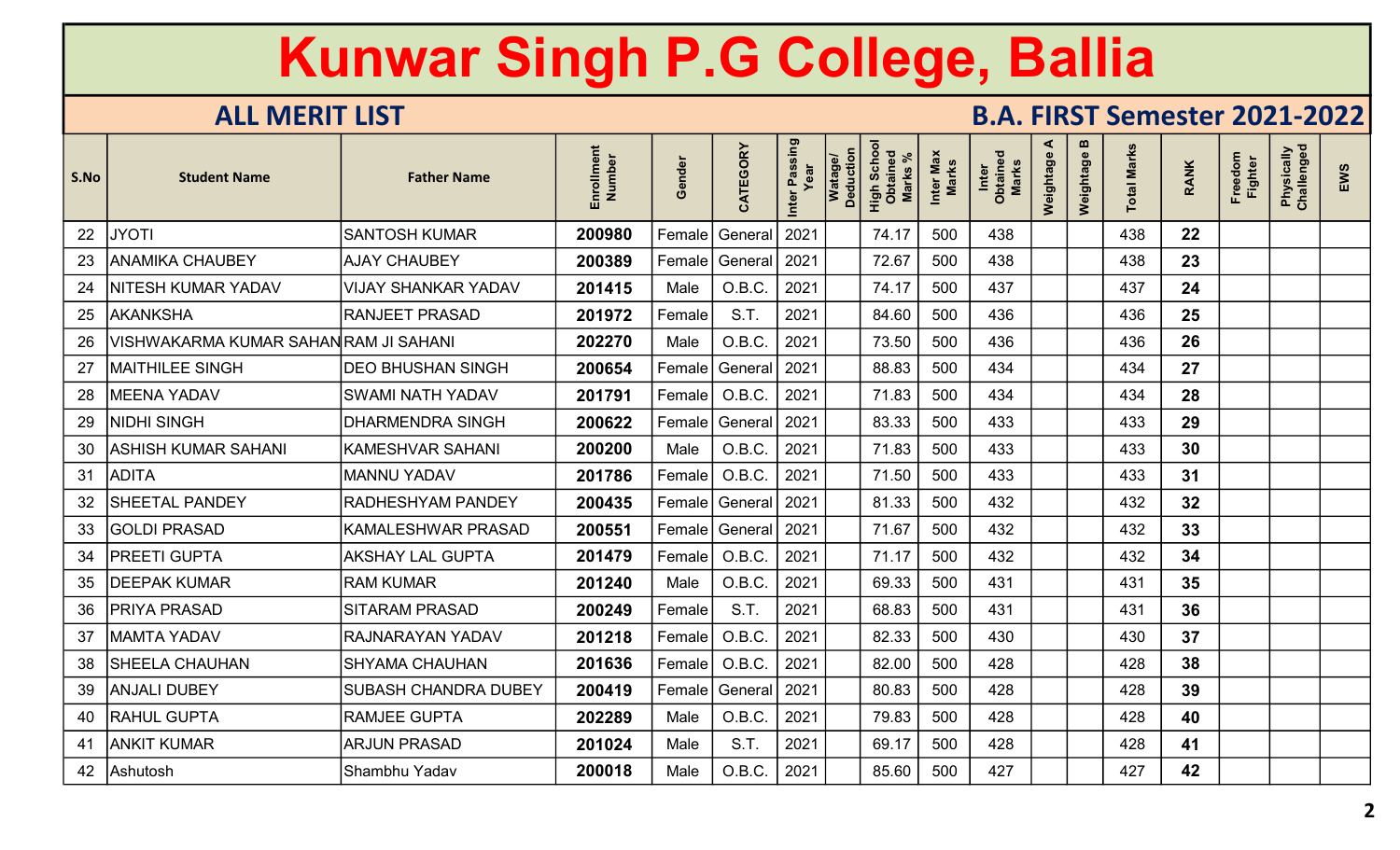| S.No | <b>Student Name</b>          | <b>Father Name</b>            | Enrollment<br>Number | Gender | CATEGORY     | Inter Passing<br>Year | Deduction<br><b>Watage</b> | <b>Scho</b><br>High Scho<br>Obtained<br>Marks | Inter Max<br>Marks | Inter<br>Obtained<br>Marks | ⋖<br>Weightage | m<br>Weightage | <b>Total Marks</b> | <b>RANK</b> | Freedom<br>Fighter | Physically<br>Challenged | EWS |
|------|------------------------------|-------------------------------|----------------------|--------|--------------|-----------------------|----------------------------|-----------------------------------------------|--------------------|----------------------------|----------------|----------------|--------------------|-------------|--------------------|--------------------------|-----|
| 43   | NIRAJ YADAV                  | KAILASH CHAUDHARI             | 200819               | Male   | O.B.C.       | 2021                  |                            | 68.17                                         | 500                | 427                        |                |                | 427                | 43          |                    |                          |     |
| 44   | <b>DEVENDRA KUMAR SAHANI</b> | <b>SHIVJI SAHANI</b>          | 200855               | Male   | O.B.C.       | 2021                  |                            | 66.83                                         | 500                | 427                        |                |                | 427                | 44          |                    |                          |     |
| 45   | ASHOK KUMAR SAHANI           | <b>DHURENDAR SAHANI</b>       | 200731               | Male   | O.B.C.       | 2021                  |                            | 68.83                                         | 500                | 426                        |                |                | 426                | 45          | yes                |                          |     |
| 46   | <b>SMRITI RAI</b>            | <b>HARISHANKAR RAI</b>        | 200292               | Female | General      | 2021                  |                            | 67.00                                         | 500                | 426                        |                |                | 426                | 46          |                    |                          |     |
| 47   | DHIRAJ YADAV                 | <b>HARE RAM YADAV</b>         | 201155               | Male   | O.B.C.       | 2021                  |                            | 67.17                                         | 500                | 425                        |                |                | 425                | 47          |                    |                          |     |
| 48   | <b>DINDAYAL SAHANI</b>       | <b>SAHAB SAHANI</b>           | 200191               | Male   | O.B.C.       | 2021                  |                            | 67.00                                         | 500                | 425                        |                |                | 425                | 48          |                    |                          |     |
| 49   | <b>SAURABH KUMAR YADAV</b>   | <b>RAMJI YADAV</b>            | 201311               | Male   | General      | 2021                  |                            | 86.67                                         | 500                | 424                        |                |                | 424                | 49          |                    |                          |     |
| 50   | <b>REKHA VERMA</b>           | <b>BALIRAM VERMA</b>          | 201883               | Female | O.B.C.       | 2021                  |                            | 71.00                                         | 500                | 423                        |                |                | 423                | 50          |                    |                          |     |
| 51   | <b>KM NEELAM YADAV</b>       | <b>RAMLAL YADAV</b>           | 201728               | Female | O.B.C.       | 2021                  |                            | 64.67                                         | 500                | 423                        |                |                | 423                | 51          |                    |                          |     |
| 52   | <b>KM GUDIYA GOND</b>        | <b>SHRI GANGA SAGAR PRASA</b> | 200232               | Female | General 2021 |                       |                            | 86.67                                         | 500                | 422                        |                |                | 422                | 52          |                    |                          |     |
| 53   | <b>MUKESH KUMAR</b>          | <b>VIRENDRA SAHANI</b>        | 200195               | Male   | O.B.C.       | 2021                  |                            | 67.00                                         | 500                | 422                        |                |                | 422                | 53          |                    |                          |     |
| 54   | <b>POOJA KHARWAR</b>         | <b>SANTOSH KHARWAR</b>        | 200985               | Female | General      | 2021                  |                            | 64.83                                         | 500                | 422                        |                |                | 422                | 54          |                    |                          |     |
| 55   | <b>ABHISHEK CHAUHAN</b>      | <b>AMIR CHAUHAN</b>           | 202229               | Male   | O.B.C.       | 2021                  |                            | 91.00                                         | 500                | 421                        |                |                | 421                | 55          |                    |                          |     |
| 56   | RITIKA GUPTA                 | <b>RAJ KUMAR GUPTA</b>        | 200643               | Female | O.B.C.       | 2021                  |                            | 90.00                                         | 500                | 420                        |                |                | 420                | 56          |                    |                          |     |
| 57   | <b>ANIL PRASAD</b>           | <b>AKSHAYALAL PRASAD</b>      | 200204               | Male   | General      | 2021                  |                            | 64.83                                         | 500                | 419                        |                |                | 419                | 57          |                    |                          |     |
| 58   | Niraj Kumar Yadav            | Rajan Yadav                   | 201194               | Male   | O.B.C.       | 2021                  |                            | 84.50                                         | 500                | 418                        |                |                | 418                | 58          |                    |                          |     |
| 59   | <b>VIKRAM KUMAR PRASAD</b>   | <b>AMARNATH PRASAD</b>        | 200473               | Male   | General      | 2021                  |                            | 83.67                                         | 500                | 418                        |                |                | 418                | 59          |                    |                          |     |
| 60   | LOVELY                       | <b>BASHITH PASWAN</b>         | 201480               | Female | S.C.         | 2021                  |                            | 81.83                                         | 500                | 418                        |                |                | 418                | 60          |                    |                          |     |
| 61   | <b>VARSHA RANA</b>           | RAJESH KUMAR PASWAN           | 200278               | Female | S.C.         | 2021                  |                            | 81.33                                         | 500                | 418                        |                |                | 418                | 61          |                    |                          |     |
| 62   | <b>ANJALI KHARWAR</b>        | <b>UPENDRA KHARWAR</b>        | 200289               | Female | General!     | 2021                  |                            | 65.17                                         | 500                | 418                        |                |                | 418                | 62          |                    |                          |     |
| 63   | <b>ANIKET SAHANI</b>         | <b>SHYAM BIHARI SAHNAI</b>    | 201466               | Male   | O.B.C.       | 2021                  |                            | 89.00                                         | 500                | 417                        |                |                | 417                | 63          |                    |                          |     |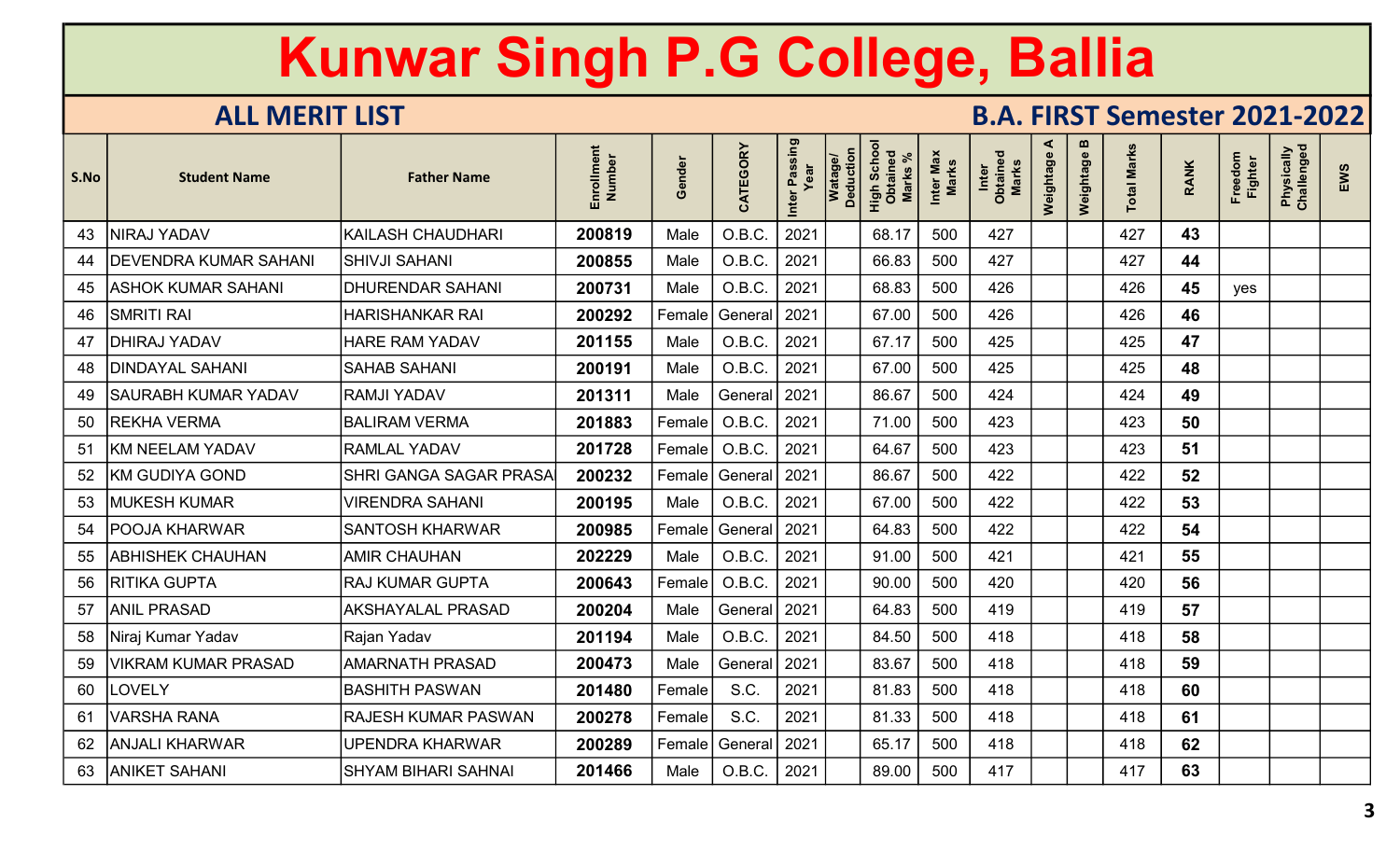| S.No | <b>Student Name</b>           | <b>Father Name</b>          | Enrollment<br>Number | Gender | CATEGORY             | Inter Passing<br>Year | <b>Deduction</b><br>Watago | Scho<br>High Scho<br>Obtained<br><b>Marks</b> | Inter Max<br>Marks | Inter<br>Obtained<br>Marks | ⋖<br>Weightage | m<br>Weightage | <b>Total Marks</b> | <b>RANK</b> | Freedom<br>Fighter | Physically<br>Challenged | EWS |
|------|-------------------------------|-----------------------------|----------------------|--------|----------------------|-----------------------|----------------------------|-----------------------------------------------|--------------------|----------------------------|----------------|----------------|--------------------|-------------|--------------------|--------------------------|-----|
| 64   | Dilip kumar yadav             | <b>RAJGRIHI YADAV</b>       | 200274               | Male   | O.B.C.               | 2021                  |                            | 84.67                                         | 500                | 417                        |                |                | 417                | 64          |                    |                          |     |
| 65   | SHWETA SONI                   | <b>KRISHANA SONI</b>        | 200540               | Female | O.B.C.               | 2021                  |                            | 80.50                                         | 500                | 417                        |                |                | 417                | 65          |                    |                          |     |
| 66   | <b>KRISHNA KUMAR GUPTA</b>    | <b>ASHOK KUMAR GUPTA</b>    | 202508               | Male   | O.B.C.               | 2021                  |                            | 74.17                                         | 500                | 387                        | 15             | 15             | 417                | 66          |                    |                          |     |
| 67   | <b>DEEPAK PRASAD</b>          | <b>RAM PRAVESH RAM</b>      | 201305               | Male   | General              | 2021                  |                            | 86.67                                         | 500                | 416                        |                |                | 416                | 67          |                    |                          |     |
| 68   | Pradeep Kumar Yadav           | Mr Subedar Yadav            | 201763               | Male   | O.B.C.               | 2021                  |                            | 83.00                                         | 500                | 416                        |                |                | 416                | 68          |                    |                          |     |
| 69   | <b>AMOL YADAV</b>             | <b>LAL BAHADUR YADAV</b>    | 201106               | Male   | O.B.C.               | 2021                  |                            | 82.33                                         | 500                | 416                        |                |                | 416                | 69          |                    |                          |     |
| 70   | <b>MD ARIF</b>                | PHOOL MUHAMMAD              | 201685               | Male   | O.B.C.               | 2021                  |                            | 79.50                                         | 500                | 415                        |                |                | 415                | 70          |                    |                          |     |
| 71   | <b>ANGAD YADAV</b>            | <b>LALBABU YADAV</b>        | 201395               | Male   | O.B.C.               | 2021                  |                            | 85.80                                         | 500                | 414                        |                |                | 414                | 71          |                    |                          |     |
| 72   | <b>AMIT VERMA</b>             | <b>ARVIND VERMA</b>         | 200399               | Male   | O.B.C.               | 2021                  |                            | 84.00                                         | 500                | 414                        |                |                | 414                | 72          |                    |                          |     |
| 73   | Aditya Kumar Rai              | Ambirishi Rai               | 200881               | Male   | General   2021       |                       |                            | 79.60                                         | 500                | 414                        |                |                | 414                | 73          |                    |                          |     |
| 74   | <b>KISHAN KUMAR</b>           | <b>SHANKAR PRASAD</b>       | 200396               | Male   | General 2021         |                       |                            | 63.17                                         | 500                | 414                        |                |                | 414                | 74          |                    |                          |     |
| 75   | SUMIT KUMAR YADAV             | <b>LALLAN YADAV</b>         | 201092               | Male   | O.B.C.               | 2021                  |                            | 62.83                                         | 500                | 414                        |                |                | 414                | 75          |                    |                          |     |
| 76   | <b>MANISHA SINGH</b>          | <b>MAHATAM SINGH</b>        | 201284               | Female | General              | 2021                  |                            | 62.50                                         | 500                | 414                        |                |                | 414                | 76          |                    |                          |     |
| 77   | ANKIT KUMAR SONI              | <b>KRISHNAJI VERMA</b>      | 201276               | Male   | O.B.C.               | 2021                  |                            | 84.00                                         | 500                | 413                        |                |                | 413                | 77          |                    |                          |     |
| 78   | <b>AARUSHI CHAURASIYA</b>     | <b>MADAN CHAURASIYA</b>     | 202314               | Female | General <sup>'</sup> | 2021                  |                            | 82.33                                         | 500                | 413                        |                |                | 413                | 78          |                    |                          |     |
| 79   | ANJALI SINGH                  | YASHWANT SINGH              | 200498               | Female | General              | 2021                  |                            | 83.00                                         | 500                | 412                        |                |                | 412                | 79          |                    |                          |     |
| 80   | <b>ROHIT KUMAR KHARWAR</b>    | <b>MANOJ KHARWAR</b>        | 201543               | Male   | General 2021         |                       |                            | 61.83                                         | 500                | 412                        |                |                | 412                | 80          |                    |                          |     |
| 81   | AARUHI CHAURASIYA             | <b>MADAN CHAURASIYA</b>     | 202323               | Female | General 2021         |                       |                            | 83.33                                         | 500                | 411                        |                |                | 411                | 81          |                    |                          |     |
| 82   | <b>SHREYA YADAV</b>           | <b>VINOD KUMAR YADAV</b>    | 200327               | Female | O.B.C.               | 2021                  |                            | 81.67                                         | 500                | 411                        |                |                | 411                | 82          |                    |                          |     |
| 83   | ASHIYA BANO                   | <b>HASNAIN ANSARI</b>       | 200982               | Female | O.B.C.               | 2021                  |                            | 79.67                                         | 500                | 411                        |                |                | 411                | 83          |                    |                          |     |
| 84   | <b>ABHISHEK KUMAR RAJBHAR</b> | <b>FATEHBAHADUR RAJBHAR</b> | 200779               | Male   | O.B.C.               | 2021                  |                            | 79.50                                         | 500                | 411                        |                |                | 411                | 84          |                    |                          |     |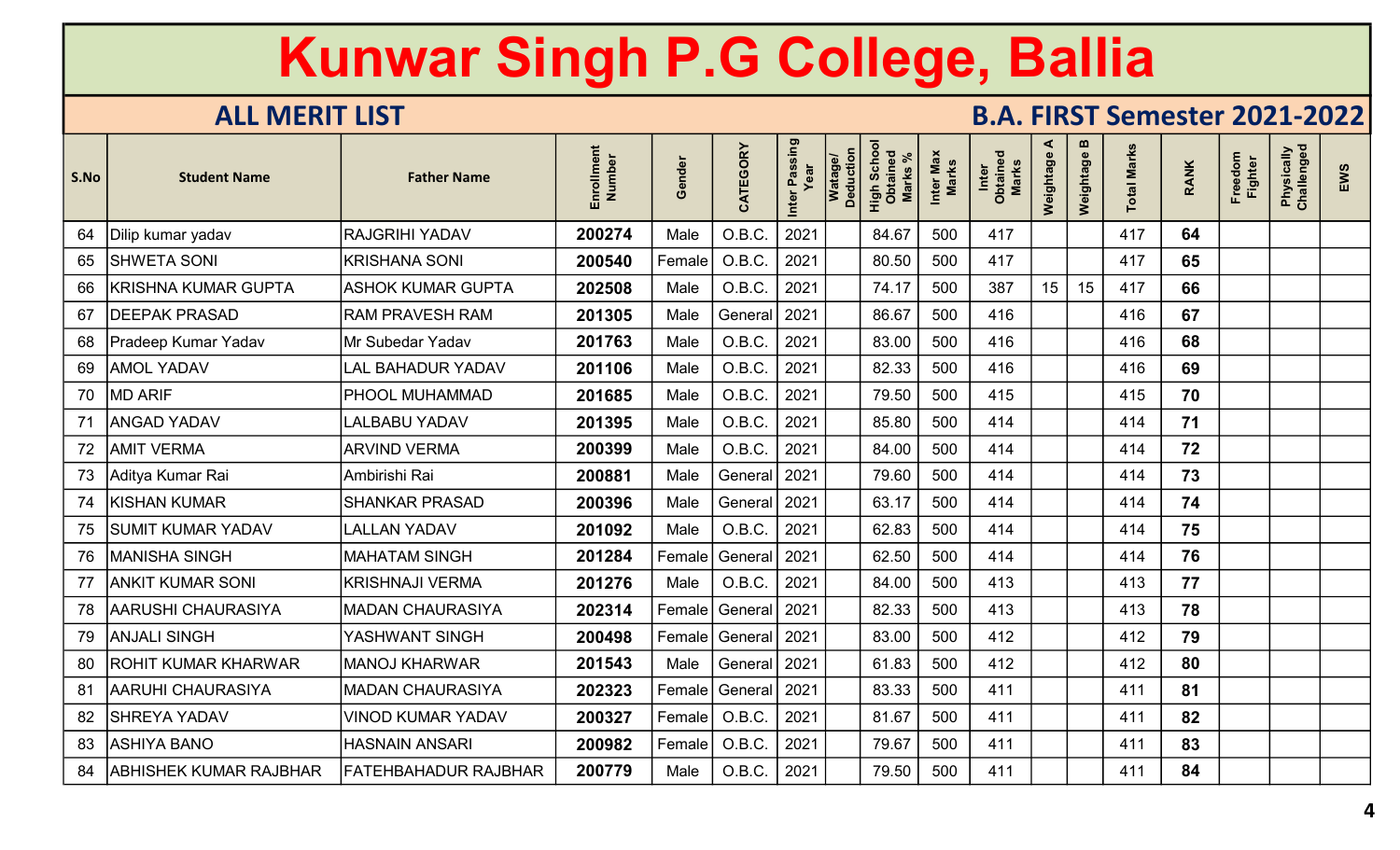| S.No | <b>Student Name</b>      | <b>Father Name</b>          | Enrollment<br>Number | Gender | CATEGORY             | Inter Passing<br>Year | Watage/<br>Deduction | Scho<br>High Scho<br><b>Marks</b> | Inter Max<br><b>Marks</b> | Inter<br>Obtained<br>Marks | ⋖<br>Weightage | m<br>Weightage | <b>Total Marks</b> | <b>RANK</b> | Freedom<br><b>Fighter</b> | Physically<br>Challenged | EWS |
|------|--------------------------|-----------------------------|----------------------|--------|----------------------|-----------------------|----------------------|-----------------------------------|---------------------------|----------------------------|----------------|----------------|--------------------|-------------|---------------------------|--------------------------|-----|
| 85   | <b>JAHANGIR ANSARI</b>   | <b>RUSTAM ANSARI</b>        | 201130               | Male   | O.B.C.               | 2021                  |                      | 62.17                             | 500                       | 411                        |                |                | 411                | 85          |                           |                          |     |
| 86   | NIDHI YADAV              | <b>LALAN YADAV</b>          | 201494               | Female | O.B.C.               | 2021                  |                      | 77.67                             | 500                       | 410                        |                |                | 410                | 86          |                           |                          |     |
| 87   | <b>ASHISH PRASAD</b>     | <b>MUKTESHWAR PRASAD</b>    | 201461               | Male   | General 2021         |                       |                      | 60.50                             | 500                       | 410                        |                |                | 410                | 87          |                           |                          |     |
| 88   | <b>ADITI CHAURASIYA</b>  | <b>MADAN CHAURASIYA</b>     | 202321               | Female | General   2021       |                       |                      | 80.50                             | 500                       | 409                        |                |                | 409                | 88          |                           |                          |     |
| 89   | <b>RAHUL PRASAD</b>      | RAMASHANKR PRASAD           | 201246               | Male   | General 2021         |                       |                      | 74.83                             | 500                       | 409                        |                |                | 409                | 89          |                           |                          |     |
| 90   | <b>AJEET THAKUR</b>      | <b>RAJNARAYAN THAKUR</b>    | 201059               | Male   | O.B.C.               | 2021                  |                      | 62.83                             | 500                       | 409                        |                |                | 409                | 90          |                           |                          |     |
| 91   | SHIVANI TIWARI           | <b>ARVIND KUMAR TIWARI</b>  | 201343               | Female | General              | 2021                  |                      | 81.17                             | 500                       | 408                        |                |                | 408                | 91          |                           |                          |     |
| 92   | AMIT KUMAR GAUTAM        | <b>NANHAKU RAM</b>          | 201057               | Male   | S.C.                 | 2021                  |                      | 77.33                             | 500                       | 408                        |                |                | 408                | 92          |                           |                          |     |
| 93   | <b>MANISHA GUPTA</b>     | <b>SHARVAN KUMAR GUPTA</b>  | 202297               | Female | O.B.C.               | 2021                  |                      | 70.20                             | 600                       | 408                        |                |                | 408                | 93          |                           |                          |     |
| 94   | Sudhanshu Chaubey        | Sanjay Chaubey              | 200185               | Male   | General   2021       |                       |                      | 58.50                             | 500                       | 408                        |                |                | 408                | 94          |                           |                          |     |
| 95   | <b>ANUJ KUMAR GUPTA</b>  | <b>SURESH KUMAR GUPTA</b>   | 202062               | Male   | O.B.C.               | 2021                  |                      | 79.50                             | 500                       | 407                        |                |                | 407                | 95          |                           |                          |     |
| 96   | SHWETA GUPTA             | <b>SURENDRA KUMAR GUPTA</b> | 200251               | Female | O.B.C.               | 2021                  |                      | 74.83                             | 500                       | 407                        |                |                | 407                | 96          |                           |                          |     |
| 97   | <b>SURAJ KUMAR GUPTA</b> | <b>RAMJI GUPTA</b>          | 200394               | Male   | O.B.C.               | 2021                  |                      | 78.67                             | 500                       | 406                        |                |                | 406                | 97          |                           |                          |     |
| 98   | <b>ANKITA DUBEY</b>      | <b>SUBASH CHANDRA DUBEY</b> | 200428               | Female | General <sup>1</sup> | 2021                  |                      | 75.17                             | 500                       | 406                        |                |                | 406                | 98          |                           |                          |     |
| 99   | <b>AKHILESH SINGH</b>    | <b>RAVINDRA SINGH</b>       | 201902               | Male   | General              | 2021                  |                      | 70.00                             | 500                       | 406                        |                |                | 406                | 99          |                           |                          | Yes |
|      | 100   RITU BHARTI        | <b>ARVIND PRASAD</b>        | 200160               | Female | S.C.                 | 2021                  |                      | 82.33                             | 500                       | 405                        |                |                | 405                | 100         |                           |                          |     |
|      | 101   KM JULEE VERMA     | <b>VIRENDRA VERMA</b>       | 201099               | Female | O.B.C.               | 2021                  |                      | 75.00                             | 500                       | 405                        |                |                | 405                | 101         |                           |                          |     |
|      | 102   PANKAJ YADAV       | <b>SUKHRAJ YADAV</b>        | 201824               | Male   | O.B.C.               | 2021                  |                      | 58.50                             | 500                       | 405                        |                |                | 405                | 102         |                           |                          |     |
|      | 103   VISHAL GUPTA       | <b>SRIPRAKASH GUPTA</b>     | 200283               | Male   | O.B.C.               | 2021                  |                      | 16.63                             | 500                       | 405                        |                |                | 405                | 103         |                           |                          |     |
| 104  | <b>PRITI SRIVASTAVA</b>  | CHANDAN KUMAR SRIVAST.      | 200960               | Female | General   2021       |                       |                      | 86.20                             | 500                       | 404                        |                |                | 404                | 104         |                           |                          |     |
|      | 105 ANMOL YADAV          | <b>RAJENDRA YADAV</b>       | 200248               | Male   | O.B.C.               | 2021                  |                      | 76.50                             | 500                       | 404                        |                |                | 404                | 105         |                           |                          |     |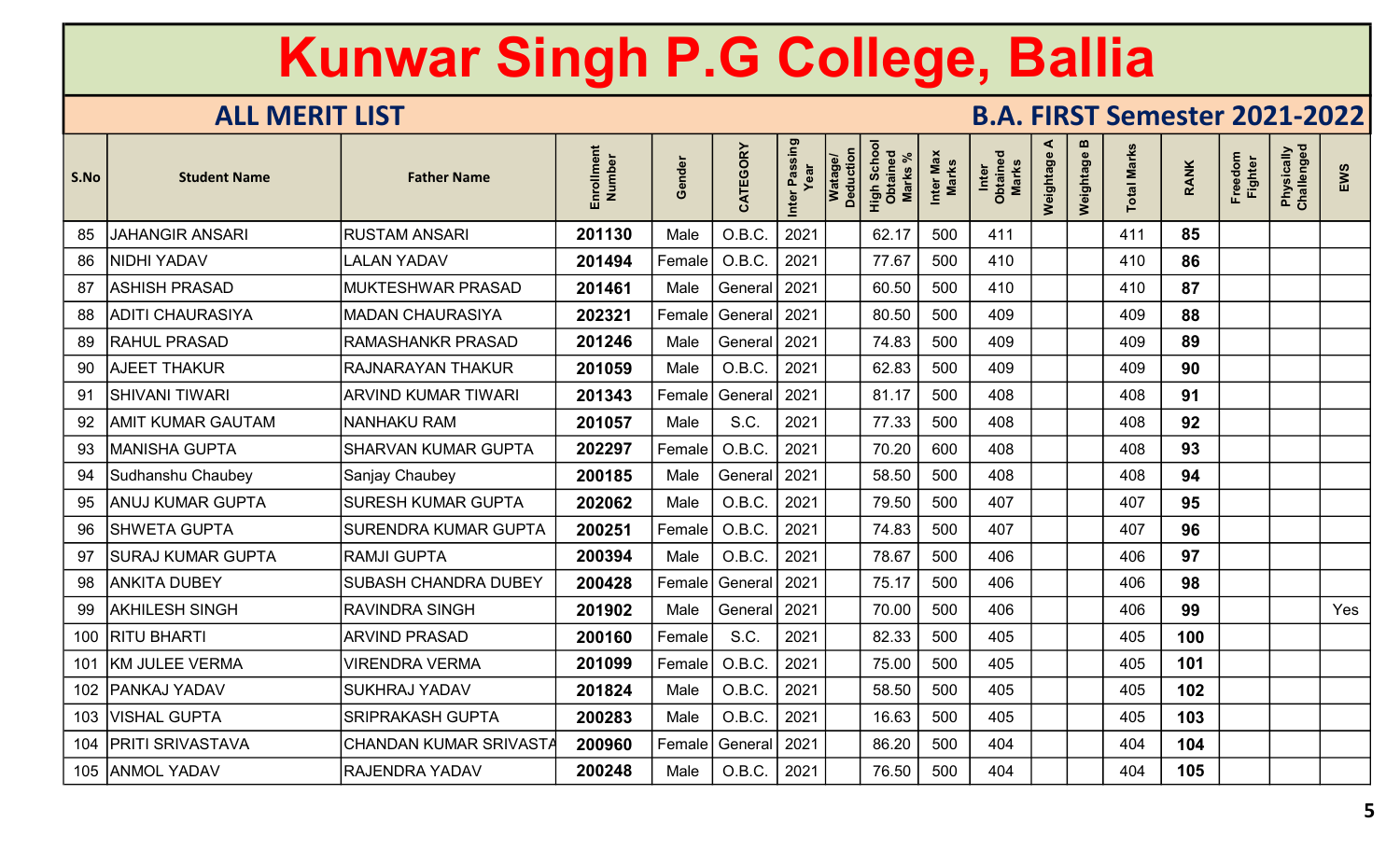| S.No | <b>Student Name</b>        | <b>Father Name</b>            | Enrollment<br>Number | Gender | CATEGORY       | Inter Passing<br>Year | Watage/<br>Deduction | Scho<br>High Scho<br>Obtaineo<br><b>Marks</b> | Inter Max<br><b>Marks</b> | Inter<br>Obtained<br>Marks | ⋖<br>Weightage | m<br>Weightage | otal Marks | <b>RANK</b> | Freedom<br><b>Fighter</b> | Physically<br>Challenged | EWS |
|------|----------------------------|-------------------------------|----------------------|--------|----------------|-----------------------|----------------------|-----------------------------------------------|---------------------------|----------------------------|----------------|----------------|------------|-------------|---------------------------|--------------------------|-----|
|      | 106 Vishal Kumar Gupta     | Sanjay Gupta                  | 202580               | Male   | O.B.C.         | 2021                  |                      | 75.83                                         | 500                       | 404                        |                |                | 404        | 106         |                           |                          |     |
|      | 107 Shivani Gupta          | Rajendra Prasad Gupta         | 201279               | Female | O.B.C.         | 2021                  |                      | 72.83                                         | 500                       | 404                        |                |                | 404        | 107         |                           |                          |     |
|      | 108   VISHAL PRAJAPATI     | <b>VASHISHTH NARAYAN PRA.</b> | 202346               | Male   | O.B.C.         | 2021                  |                      | 86.17                                         | 500                       | 403                        |                |                | 403        | 108         |                           |                          |     |
|      | 109 NITESH YADAV           | <b>ANIL YADAV</b>             | 201163               | Male   | O.B.C.         | 2021                  |                      | 79.00                                         | 500                       | 403                        |                |                | 403        | 109         |                           |                          |     |
|      | 110 NIDHI SINGH            | <b>RAJU SINGH</b>             | 201230               | Female | General        | 2021                  |                      | 78.17                                         | 500                       | 403                        |                |                | 403        | 110         |                           |                          |     |
|      | 111   VIKAS GUPTA          | <b>SANJAY GUPTA</b>           | 202529               | Male   | General 2021   |                       |                      | 75.83                                         | 500                       | 403                        |                |                | 403        | 111         |                           |                          |     |
|      | 112 SOMYA TIWARI           | <b>KRIPA SHANKAR TIWARI</b>   | 200686               | Female | General   2021 |                       |                      | 74.67                                         | 500                       | 403                        |                |                | 403        | 112         |                           |                          |     |
|      | 113   NIDHI KHARWAR        | <b>MUNNA KHARWAR</b>          | 201324               | Female | S.T.           | 2021                  |                      | 76.50                                         | 500                       | 402                        |                |                | 402        | 113         |                           |                          |     |
|      | 114 SHAURYA TIWARI         | <b>PANCHDEV TIWARI</b>        | 202449               | Male   | General 2021   |                       |                      | 75.00                                         | 500                       | 402                        |                |                | 402        | 114         |                           |                          |     |
|      | 115 ARBAJ ALI              | <b>AMJAD ALI</b>              | 201176               | Male   | O.B.C.         | 2021                  |                      | 75.00                                         | 500                       | 402                        |                |                | 402        | 115         |                           |                          |     |
|      | 116 KSHAMA SINGH           | <b>PRAMOD SINGH</b>           | 201133               | Female | General   2021 |                       |                      | 75.00                                         | 500                       | 402                        |                |                | 402        | 116         |                           |                          |     |
|      | 117 MUKESH KUMAR THAKUR    | <b>SANTOSH THAKUR</b>         | 200813               | Male   | O.B.C.         | 2021                  |                      | 75.00                                         | 500                       | 402                        |                |                | 402        | 117         |                           |                          |     |
|      | 118 KRISHNA VERMA          | <b>SURENDRA VERMA</b>         | 200372               | Male   | O.B.C.         | 2021                  |                      | 75.00                                         | 500                       | 402                        |                |                | 402        | 118         |                           |                          |     |
|      | 119   AMARJEET KUMAR YADAV | <b>DAYASHANKAR YADAV</b>      | 200956               | Male   | O.B.C.         | 2021                  |                      | 73.17                                         | 500                       | 402                        |                |                | 402        | 119         |                           |                          |     |
|      | 120 MAMTA                  | <b>BHUWAL JI</b>              | 200567               | Female | General        | 2021                  |                      | 72.67                                         | 500                       | 402                        |                |                | 402        | 120         |                           |                          |     |
| 121  | <b>NIRAJ KUMAR GUPTA</b>   | <b>ALGU GUPTA</b>             | 200115               | Male   | O.B.C.         | 2021                  |                      | 71.00                                         | 500                       | 402                        |                |                | 402        | 121         |                           |                          |     |
| 122  | <b>ADITYA KUMAR SINGH</b>  | <b>SANJAY SINGH</b>           | 200168               | Male   | General   2021 |                       |                      | 68.40                                         | 500                       | 402                        |                |                | 402        | 122         |                           |                          |     |
|      | 123 Sarita chauhan         | Dadan Chauhan                 | 201018               | Female | O.B.C.         | 2021                  |                      | 78.00                                         | 500                       | 401                        |                |                | 401        | 123         |                           |                          |     |
|      | 124   SHRAVAN KUMAR        | <b>SANJAY PRAJAPATI</b>       | 200253               | Male   | O.B.C.         | 2020                  | 5                    | 77.33                                         | 500                       | 406                        |                |                | 401        | 124         |                           |                          |     |
|      | 125   MANISH KUMAR YADAV   | <b>RAMNARAYAN YADAV</b>       | 201174               | Male   | O.B.C.         | 2021                  |                      | 60.83                                         | 500                       | 401                        |                |                | 401        | 125         |                           |                          |     |
|      | 126 SUPRIYA RAI            | <b>VISHNU SHANKAR RAI</b>     | 201517               | Female | General   2021 |                       |                      | 7.92                                          | 500                       | 401                        |                |                | 401        | 126         |                           |                          |     |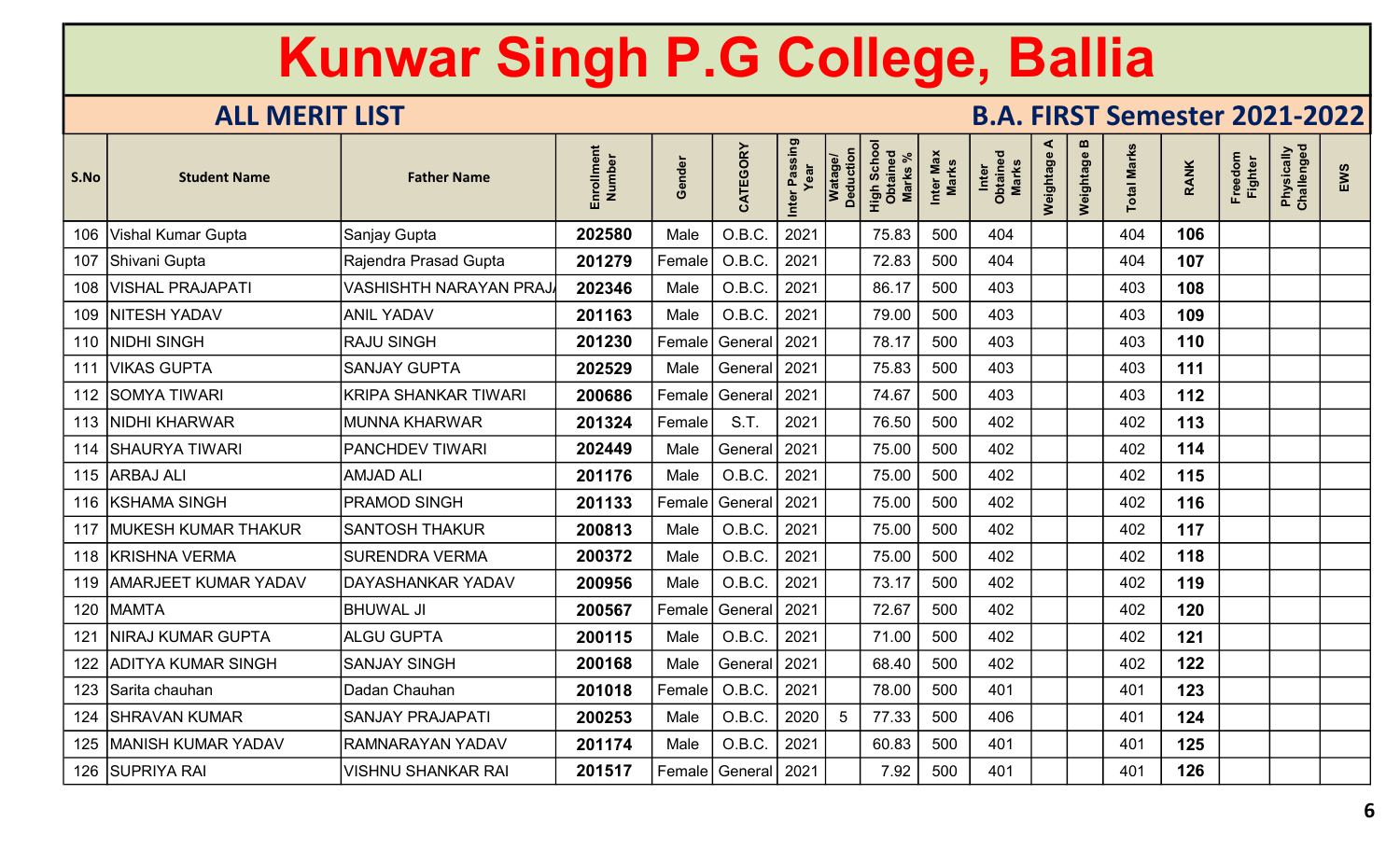| S.No | <b>Student Name</b>         | <b>Father Name</b>         | Enrollment<br>Number | Gender | CATEGORY | Inter Passing<br>Year | Watage/<br>Deduction | Scho<br>High Scho<br>Obtaineo<br><b>Marks</b> | Inter Max<br><b>Marks</b> | Inter<br>Obtained<br>Marks | ⋖<br>Weightage | $\boldsymbol{\omega}$<br>Weightage | <b>Total Marks</b> | <b>RANK</b> | Freedom<br><b>Fighter</b> | Physically<br>Challenged | EWS |
|------|-----------------------------|----------------------------|----------------------|--------|----------|-----------------------|----------------------|-----------------------------------------------|---------------------------|----------------------------|----------------|------------------------------------|--------------------|-------------|---------------------------|--------------------------|-----|
| 127  | <b>VISHAL YADAV</b>         | <b>HARISHANKAR YADAV</b>   | 200605               | Male   | O.B.C.   | 2021                  |                      | 78.17                                         | 500                       | 400                        |                |                                    | 400                | 127         |                           |                          |     |
|      | 128   HARIOM PATEL          | <b>BABBAN PRASAD KURMI</b> | 201352               | Male   | O.B.C.   | 2021                  |                      | 77.50                                         | 500                       | 400                        |                |                                    | 400                | 128         |                           |                          |     |
|      | 129   RISHTA VERMA          | <b>SUBHASH VERMA</b>       | 201402               | Female | O.B.C.   | 2021                  |                      | 74.83                                         | 500                       | 400                        |                |                                    | 400                | 129         |                           |                          |     |
|      | 130 SHREYANS SINGH          | <b>AJEET SINGH</b>         | 200559               | Male   | General  | 2021                  |                      | 84.83                                         | 500                       | 399                        |                |                                    | 399                | 130         |                           |                          |     |
| 131  | VISHAL KUMAR PASWAN         | <b>KRISHNA PASWAN</b>      | 201570               | Male   | S.C.     | 2021                  |                      | 81.67                                         | 500                       | 399                        |                |                                    | 399                | 131         |                           |                          |     |
|      | 132   KM ANJALI YADAV       | <b>DASHRATH YADAV</b>      | 200358               | Female | O.B.C.   | 2021                  |                      | 79.67                                         | 500                       | 399                        |                |                                    | 399                | 132         |                           |                          |     |
|      | 133   Nisha Verma           | Vinay Kumar verma          | 201190               | Female | O.B.C.   | 2021                  |                      | 79.00                                         | 500                       | 399                        |                |                                    | 399                | 133         |                           |                          |     |
|      | 134 Ankit Kumar Yadav       | Vijay Shankar Yadav        | 201964               | Male   | O.B.C.   | 2021                  |                      | 76.00                                         | 500                       | 399                        |                |                                    | 399                | 134         |                           |                          |     |
|      | 135 ANUJ KUMAR YADAV        | <b>RAM PRAVESH YADAV</b>   | 200314               | Male   | O.B.C.   | 2021                  |                      | 74.00                                         | 500                       | 399                        |                |                                    | 399                | 135         |                           |                          |     |
|      | 136   DESH DEEPAK           | <b>RAM SANEHI YADAV</b>    | 201766               | Male   | O.B.C.   | 2021                  |                      | 95.00                                         | 500                       | 398                        |                |                                    | 398                | 136         |                           |                          |     |
| 137  | <b>SABAHAT AFREEN</b>       | <b>MD HATIM ANSARI</b>     | 200446               | Female | O.B.C.   | 2021                  |                      | 83.50                                         | 500                       | 398                        |                |                                    | 398                | 137         |                           |                          |     |
|      | 138   VISHWJEET KUMAR VERMA | <b>VIJAY KUMAR VERMA</b>   | 201560               | Male   | O.B.C.   | 2021                  |                      | 78.67                                         | 500                       | 398                        |                |                                    | 398                | 138         |                           |                          |     |
|      | 139 SWASTIKA                | <b>KRISHNA PRASAD</b>      | 201435               | Female | O.B.C.   | 2021                  |                      | 75.17                                         | 500                       | 398                        |                |                                    | 398                | 139         |                           |                          |     |
|      | 140 RITESH KUMAR YADAV      | <b>RAMPRAVESH YADAV</b>    | 201684               | Male   | O.B.C.   | 2021                  |                      | 74.00                                         | 500                       | 398                        |                |                                    | 398                | 140         |                           |                          |     |
|      | 141 KANHAIYA RAM            | <b>BABBAN RAM</b>          | 200798               | Male   | S.C.     | 2021                  |                      | 73.17                                         | 500                       | 398                        |                |                                    | 398                | 141         |                           |                          |     |
|      | 142   RAJNISH YADAV         | <b>VINOD KUMAR YADAV</b>   | 201308               | Male   | O.B.C    | 2021                  |                      | 73.00                                         | 500                       | 398                        |                |                                    | 398                | 142         |                           |                          |     |
|      | 143 RUPESH SAH              | <b>VIKRAMA PRASAD</b>      | 202460               | Male   | S.T.     | 2021                  |                      | 80.00                                         | 500                       | 397                        |                |                                    | 397                | 143         |                           |                          |     |
| 144  | <b>ABHISHEK KUMAR GOND</b>  | <b>DHANJEE PARSAD</b>      | 200468               | Male   | General  | 2021                  |                      | 79.67                                         | 500                       | 397                        |                |                                    | 397                | 144         |                           |                          |     |
|      | 145 RAHUL KUMAR VERMA       | <b>MAHANTH VERMA</b>       | 201144               | Male   | O.B.C.   | 2021                  |                      | 77.50                                         | 500                       | 397                        |                |                                    | 397                | 145         |                           |                          |     |
|      | 146 AJEET KUMAR VERMA       | <b>HRIDAYA NAND VERMA</b>  | 201054               | Male   | O.B.C.   | 2021                  |                      | 74.33                                         | 500                       | 397                        |                |                                    | 397                | 146         |                           |                          |     |
|      | 147 NITU PASWAN             | <b>AMARNATH PASWAN</b>     | 200916               | Female | S.C.     | 2021                  |                      | 72.83                                         | 500                       | 397                        |                |                                    | 397                | 147         |                           |                          |     |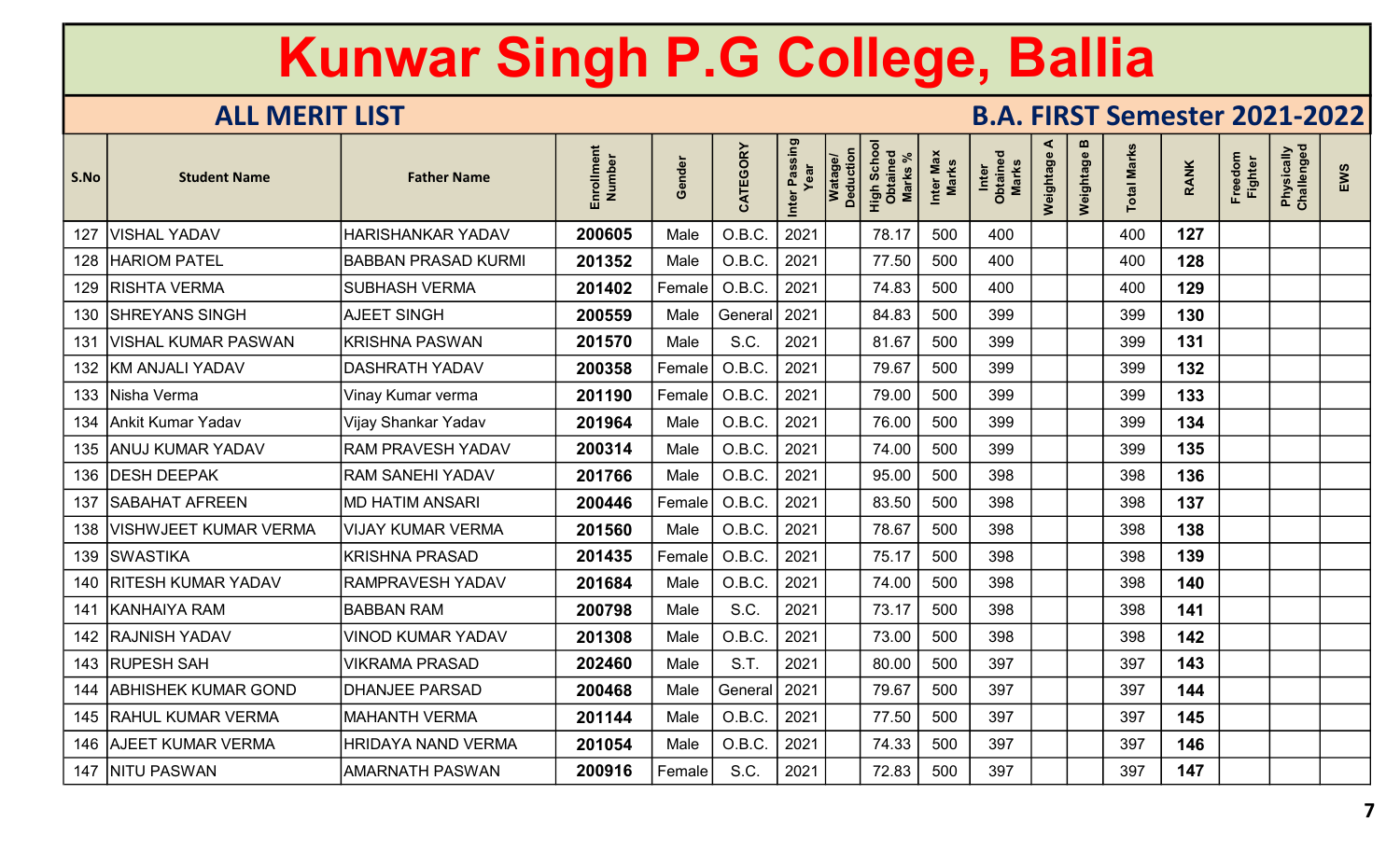| S.No | <b>Student Name</b>      | <b>Father Name</b>         | Enrollment<br>Number | Gender | CATEGORY     | Inter Passing<br>Year | Watage/<br>Deduction | Scho<br>High Scho<br><b>Marks</b> | Inter Max<br>Marks | Inter<br>Obtained<br>Marks | ⋖<br>Weightage | m<br>Weightage | <b>Total Marks</b> | <b>RANK</b> | Freedom<br><b>Fighter</b> | Physically<br>Challenged | EWS |
|------|--------------------------|----------------------------|----------------------|--------|--------------|-----------------------|----------------------|-----------------------------------|--------------------|----------------------------|----------------|----------------|--------------------|-------------|---------------------------|--------------------------|-----|
|      | 148   RAMSAGAR SAHANI    | RAMAYAN SAHANI             | 201651               | Male   | O.B.C.       | 2021                  |                      | 71.50                             | 500                | 397                        |                |                | 397                | 148         |                           |                          |     |
|      | 149 AVANEESH KUMAR VERMA | <b>BIPIN BIHARI VERMA</b>  | 201811               | Male   | O.B.C.       | 2021                  |                      | 61.83                             | 500                | 397                        |                |                | 397                | 149         |                           |                          |     |
|      | 150   RAHUL SHARMA       | <b>RAVINDRA SHARMA</b>     | 200070               | Male   | O.B.C.       | 2021                  |                      | 54.67                             | 500                | 397                        |                |                | 397                | 150         |                           |                          |     |
| 151  | <b>AJEET KUMAR YADAV</b> | <b>RAJESH YADAV</b>        | 202260               | Male   | General      | 2021                  |                      | 87.20                             | 500                | 396                        |                |                | 396                | 151         |                           |                          |     |
|      | 152   ANJALI VERMA       | <b>DUKHAN VERMA</b>        | 201023               | Female | O.B.C.       | 2021                  |                      | 83.50                             | 500                | 396                        |                |                | 396                | 152         |                           |                          |     |
|      | 153 RAHUL VERMA          | <b>VINOD KUMAR VERMA</b>   | 201473               | Male   | O.B.C.       | 2021                  |                      | 81.50                             | 500                | 396                        |                |                | 396                | 153         |                           |                          |     |
|      | 154   Rajkumar yadav     | Lochan yadav               | 200165               | Male   | O.B.C.       | 2021                  |                      | 81.00                             | 500                | 396                        |                |                | 396                | 154         |                           |                          |     |
|      | 155 SRIKRISHNA RAM       | <b>PATIRAM RAM</b>         | 200444               | Male   | S.C.         | 2021                  |                      | 80.83                             | 500                | 396                        |                |                | 396                | 155         |                           |                          |     |
|      | 156 Mithlesh Kumar yadav | Barmeshwar Yadav           | 201553               | Male   | O.B.C.       | 2021                  |                      | 78.67                             | 500                | 396                        |                |                | 396                | 156         |                           |                          |     |
|      | 157   RITU YADAV         | <b>VIJAY YADAV</b>         | 200949               | Female | O.B.C.       | 2021                  |                      | 76.17                             | 500                | 396                        |                |                | 396                | 157         |                           |                          |     |
|      | 158   MUSKAN VERMA       | <b>RAJIV KUMAR VERMA</b>   | 200031               | Female | O.B.C.       | 2021                  |                      | 75.67                             | 500                | 396                        |                |                | 396                | 158         |                           |                          |     |
|      | 159   ARADHYA SINGH      | <b>RAJESH PRATAP SINGH</b> | 201062               | Female | General 2021 |                       |                      | 82.33                             | 500                | 395                        |                |                | 395                | 159         |                           |                          |     |
|      | 160 ANJALI SINGH         | <b>ASHOK SINGH</b>         | 201096               | Female | General 2021 |                       |                      | 73.67                             | 500                | 395                        |                |                | 395                | 160         |                           |                          | Yes |
|      | 161 ARIF                 | <b>SHAMIM AHMAD</b>        | 201027               | Male   | O.B.C.       | 2021                  |                      | 68.50                             | 500                | 395                        |                |                | 395                | 161         |                           |                          |     |
|      | 162 Surjeet Sah          | Lallan Sah                 | 200199               | Male   | General      | 2021                  |                      | 88.20                             | 500                | 394                        |                |                | 394                | 162         |                           |                          |     |
|      | 163   GUDIYA SAHANI      | <b>SHRIRAM SAHANI</b>      | 201837               | Female | O.B.C.       | 2021                  |                      | 79.83                             | 500                | 394                        |                |                | 394                | 163         |                           |                          |     |
| 164  | <b>SHWETA YADAV</b>      | <b>RAVINDRA YADAV</b>      | 200619               | Female | O.B.C.       | 2021                  |                      | 77.00                             | 500                | 394                        |                |                | 394                | 164         |                           |                          |     |
|      | 165 ANSHU VERMA          | <b>RAMJEE VERMA</b>        | 200106               | Female | O.B.C.       | 2021                  |                      | 76.33                             | 500                | 394                        |                |                | 394                | 165         |                           |                          |     |
|      | 166 ASHISH CHAUBEY       | <b>MURARI CHAUBEY</b>      | 200407               | Male   | General 2021 |                       |                      | 75.83                             | 500                | 394                        |                |                | 394                | 166         |                           |                          |     |
| 167  | <b>ROHIT KUMAR YADAV</b> | DAYASHANKAR YADAV          | 201080               | Male   | O.B.C.       | 2021                  |                      | 74.50                             | 500                | 394                        |                |                | 394                | 167         |                           |                          |     |
|      | 168 Abhijeet kumar yadav | <b>BAIJNATH YADAV</b>      | 201895               | Male   | O.B.C.       | 2021                  |                      | 73.67                             | 500                | 394                        |                |                | 394                | 168         |                           |                          |     |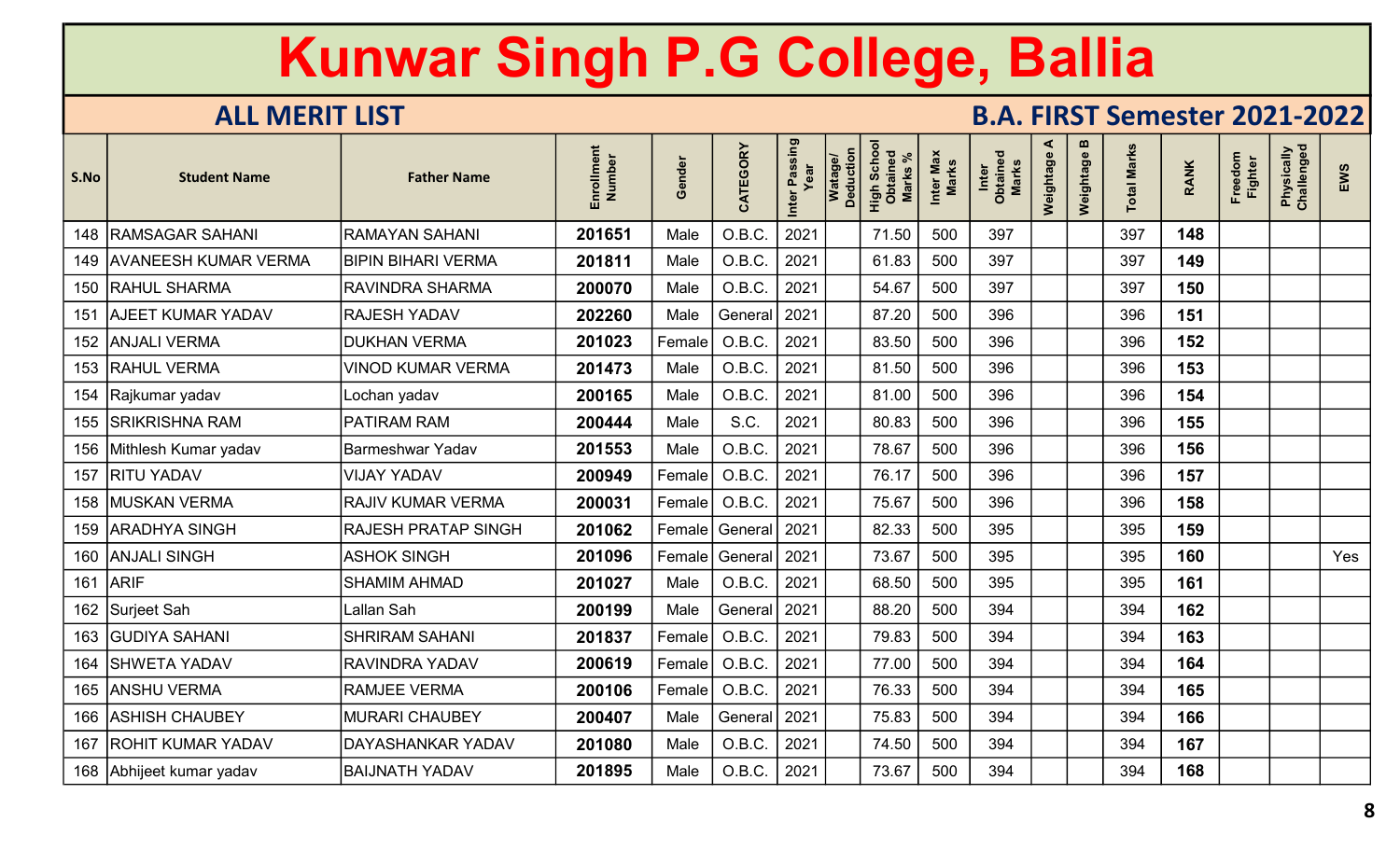| S.No | <b>Student Name</b>       | <b>Father Name</b>         | Enrollment<br>Number | Gender  | CATEGORY | Inter Passing<br>Year | Watage/<br>Deduction | Scho<br>High Scho<br>Obtaineo<br><b>Marks</b> | Inter Max<br><b>Marks</b> | Inter<br>Obtained<br>Marks | ⋖<br>Weightage | m<br>Weightage  | <b>Total Marks</b> | <b>RANK</b> | Freedom<br><b>Fighter</b> | Physically<br>Challenged | EWS |
|------|---------------------------|----------------------------|----------------------|---------|----------|-----------------------|----------------------|-----------------------------------------------|---------------------------|----------------------------|----------------|-----------------|--------------------|-------------|---------------------------|--------------------------|-----|
|      | 169 AJEET YADAV           | <b>RAMLIL YADAV</b>        | 201834               | Male    | O.B.C.   | 2021                  |                      | 73.50                                         | 500                       | 394                        |                |                 | 394                | 169         |                           |                          |     |
|      | 170 RAHUL YADAV           | <b>DINESH YADAV</b>        | 200039               | Male    | O.B.C.   | 2021                  |                      | 70.67                                         | 500                       | 384                        |                | 10 <sup>°</sup> | 394                | 170         |                           |                          |     |
|      | 171   PRIYANKA YADAV      | <b>RAMASHANKAR YADAV</b>   | 200124               | Female  | O.B.C.   | 2021                  |                      | 82.67                                         | 500                       | 393                        |                |                 | 393                | 171         |                           |                          |     |
|      | 172 SUDHA VERMA           | <b>SUNIL VERMA</b>         | 200323               | Female  | O.B.C    | 2021                  |                      | 82.33                                         | 500                       | 393                        |                |                 | 393                | 172         |                           |                          |     |
|      | 173   PARVEZ QURAISHI     | <b>IZHAR QURAISHI</b>      | 202280               | Male    | O.B.C.   | 2021                  |                      | 78.50                                         | 500                       | 393                        |                |                 | 393                | 173         |                           |                          |     |
|      | 174   Pallwi Singh        | Santosh Singh              | 200653               | Female  | General  | 2021                  |                      | 71.33                                         | 500                       | 393                        |                |                 | 393                | 174         |                           |                          |     |
|      | 175 ROHIT KUMAR CHAUHAN   | HARICHANDRA CHAUHAN        | 202196               | Male    | O.B.C.   | 2021                  |                      | 67.67                                         | 500                       | 393                        |                |                 | 393                | 175         |                           |                          |     |
|      | 176   ROHIT KUMAR CHAUHAN | <b>HARICHANDRA CHAUHAN</b> | 201884               | Male    | O.B.C.   | 2021                  |                      | 67.67                                         | 500                       | 393                        |                |                 | 393                | 176         |                           |                          |     |
|      | 177 SANDHYA VERMA         | <b>RAJENDRA VERMA</b>      | 202104               | Female  | O.B.C.   | 2021                  |                      | 78.17                                         | 500                       | 392                        |                |                 | 392                | 177         |                           |                          |     |
|      | 178   VIPUL VERMA         | <b>KAMATA VERMA</b>        | 200727               | Male    | O.B.C.   | 2021                  |                      | 77.83                                         | 500                       | 392                        |                |                 | 392                | 178         |                           |                          |     |
|      | 179 Chandan Kumar Yadav   | Bechan yadav               | 201545               | Male    | O.B.C.   | 2021                  |                      | 75.83                                         | 500                       | 392                        |                |                 | 392                | 179         |                           |                          |     |
|      | 180   SANJEET PRAJAPATI   | NANDJI PRAJAPATI           | 201750               | Male    | O.B.C.   | 2021                  |                      | 75.50                                         | 500                       | 392                        |                |                 | 392                | 180         |                           |                          |     |
| 181  | <b>NIDHI</b>              | <b>MUNNA MALLAH</b>        | 200563               | Female! | O.B.C.   | 2021                  |                      | 73.67                                         | 500                       | 392                        |                |                 | 392                | 181         |                           |                          |     |
|      | 182 JYOTI RAJBHAR         | <b>SHIVANAND RAJBHAR</b>   | 201047               | Female  | O.B.C    | 2021                  |                      | 73.50                                         | 500                       | 392                        |                |                 | 392                | 182         |                           |                          |     |
|      | 183   ABHISHEK YADAV      | <b>KOMAL YADAV</b>         | 201767               | Male    | O.B.C.   | 2021                  |                      | 73.17                                         | 500                       | 392                        |                |                 | 392                | 183         |                           |                          |     |
| 184  | <b>RUBBY YADAV</b>        | <b>KASHINATH YADAV</b>     | 200889               | Female  | O.B.C.   | 2021                  |                      | 69.00                                         | 500                       | 392                        |                |                 | 392                | 184         |                           |                          |     |
|      | 185  MANISH KUMAR GUPTA   | <b>MANOJ KUMAR GUPTA</b>   | 201858               | Male    | O.B.C.   | 2021                  |                      | 66.00                                         | 500                       | 392                        |                |                 | 392                | 185         |                           |                          |     |
| 186  | <b>PRINCE KUMAR YADAV</b> | <b>RAM KISUN YADAV</b>     | 201818               | Male    | O.B.C.   | 2021                  |                      | 53.80                                         | 500                       | 392                        |                |                 | 392                | 186         |                           |                          |     |
|      | 187 RAHUL KUMAR YADAV     | <b>INDRACHANDRA YADAV</b>  | 200213               | Male    | O.B.C.   | 2021                  |                      | 83.17                                         | 500                       | 391                        |                |                 | 391                | 187         |                           |                          |     |
|      | 188 NIDHI YADAV           | <b>VIJAY SHANKAR YADAV</b> | 202315               | Female  | O.B.C.   | 2021                  |                      | 75.00                                         | 500                       | 391                        |                |                 | 391                | 188         |                           |                          |     |
|      | 189 KRISHNA KUMAR         | JAY VISHUN RAJBHAR         | 200790               | Male    | O.B.C.   | 2021                  |                      | 74.83                                         | 500                       | 391                        |                |                 | 391                | 189         |                           |                          |     |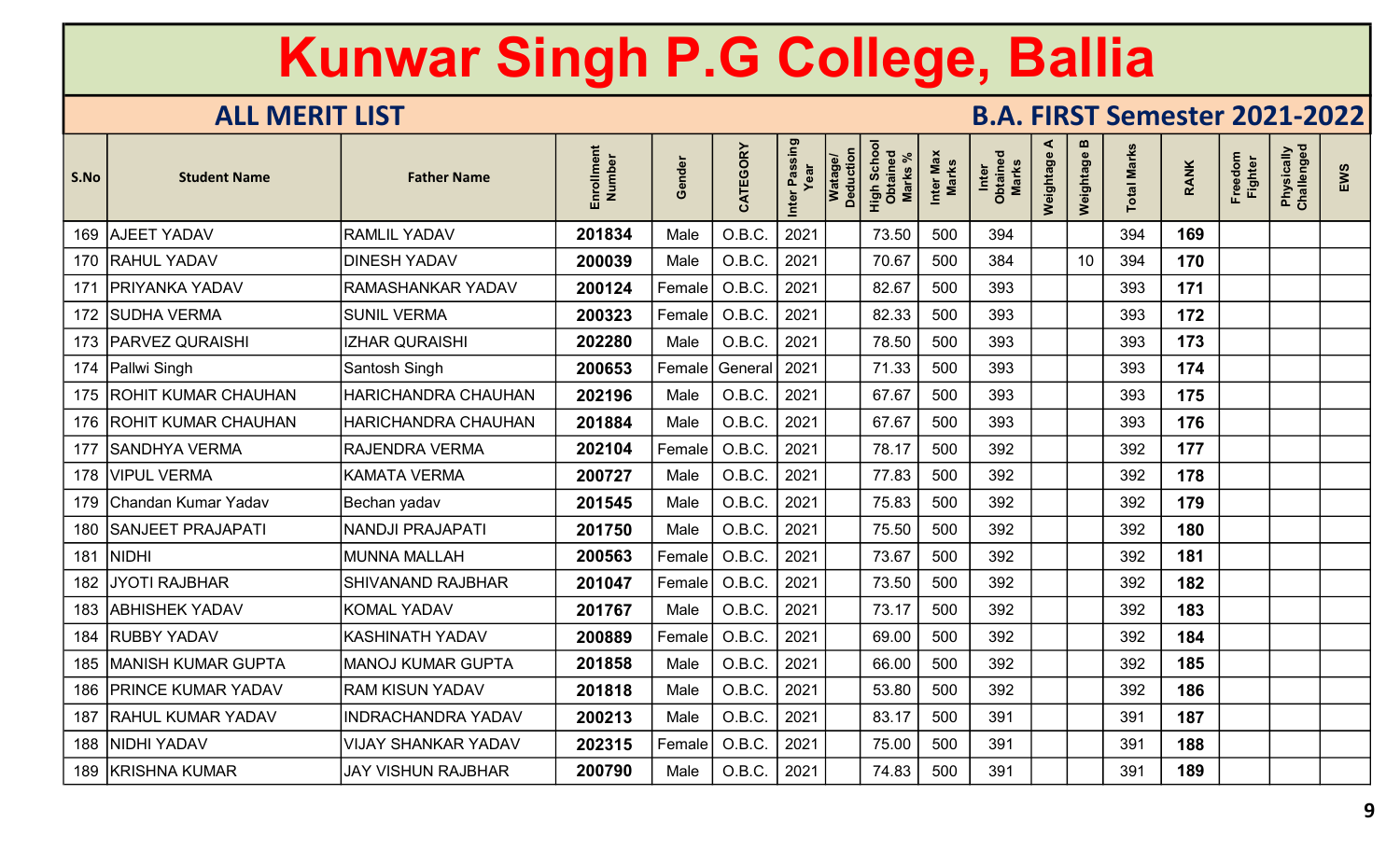| S.No | <b>Student Name</b>        | <b>Father Name</b>         | Enrollment<br>Number | Gender | CATEGORY | Inter Passing<br>Year | Watage/<br>Deduction | Scho<br>High Scho<br>Obtaineo<br><b>Marks</b> | Inter Max<br>Marks | Inter<br>Obtained<br>Marks | ⋖<br>Weightage | m<br>Weightage | <b>Total Marks</b> | <b>RANK</b> | Freedom<br><b>Fighter</b> | Physically<br>Challenged | EWS |
|------|----------------------------|----------------------------|----------------------|--------|----------|-----------------------|----------------------|-----------------------------------------------|--------------------|----------------------------|----------------|----------------|--------------------|-------------|---------------------------|--------------------------|-----|
|      | 190 RAJEEV RANJAN RAI      | <b>DEVENDRA KUMAR RAI</b>  | 201299               | Male   | General  | 2021                  |                      | 69.83                                         | 500                | 391                        |                |                | 391                | 190         |                           |                          |     |
| 191  | <b>PANKAJ YADAV</b>        | PRABHU NATH YADAV          | 200797               | Male   | O.B.C.   | 2021                  |                      | 61.17                                         | 500                | 361                        | 15             | 15             | 391                | 191         |                           |                          |     |
|      | 192   Vishvjeet Yadav      | Sambhu Yadav               | 200873               | Male   | O.B.C.   | 2021                  |                      | 77.17                                         | 500                | 390                        |                |                | 390                | 192         |                           |                          |     |
|      | 193 SHIWANGI RAI           | <b>GHANSHYAM RAI</b>       | 202180               | Female | General  | 2021                  |                      | 70.83                                         | 500                | 390                        |                |                | 390                | 193         |                           |                          |     |
| 194  | <b>VIVEK VERMA</b>         | <b>SUBASHCHANDRA VERMA</b> | 201165               | Male   | O.B.C.   | 2021                  |                      | 70.67                                         | 500                | 390                        |                |                | 390                | 194         |                           |                          |     |
|      | 195   Neha Verma           | <b>Shivanand Verma</b>     | 200364               | Female | O.B.C.   | 2021                  |                      | 83.50                                         | 500                | 389                        |                |                | 389                | 195         |                           |                          |     |
|      | 196 Anand kumar yadav      | lalji yadav                | 201936               | Male   | O.B.C.   | 2021                  |                      | 74.00                                         | 500                | 389                        |                |                | 389                | 196         |                           |                          |     |
|      | 197 JJITENDRA KUMAR YADAV  | <b>UMA SHANKAR YADAV</b>   | 201617               | Male   | O.B.C.   | 2021                  |                      | 74.00                                         | 500                | 389                        |                |                | 389                | 197         |                           |                          |     |
|      | 198   MANISH KUMAR         | RADHESHYAM TURAIHA         | 201347               | Male   | S.C.     | 2021                  |                      | 73.50                                         | 500                | 389                        |                |                | 389                | 198         |                           |                          |     |
|      | 199   NIRBHAY YADAV        | <b>RAMASHANKAR YADAV</b>   | 202519               | Male   | O.B.C.   | 2021                  |                      | 72.83                                         | 500                | 389                        |                |                | 389                | 199         |                           |                          |     |
|      | 200   PANKAJ YADAV         | <b>HARERAM YADAV</b>       | 200460               | Male   | O.B.C.   | 2021                  |                      | 72.00                                         | 500                | 389                        |                |                | 389                | 200         |                           |                          |     |
| 201  | <b>RAHUL YADAV</b>         | <b>RAMCHANDRA YADAV</b>    | 201169               | Male   | O.B.C.   | 2021                  |                      | 70.83                                         | 500                | 389                        |                |                | 389                | 201         |                           |                          |     |
|      | 202 BABITA GUPTA           | <b>RAMASHANKAR GUPTA</b>   | 201056               | Female | O.B.C.   | 2021                  |                      | 69.33                                         | 500                | 389                        |                |                | 389                | 202         |                           |                          |     |
|      | 203 SHAILESH KUMAR YADAV   | CHANDRABALI YADAV          | 202068               | Male   | O.B.C.   | 2021                  |                      | 68.67                                         | 500                | 389                        |                |                | 389                | 203         |                           |                          |     |
| 204  | <b>SANDIP KUMAR THAKUR</b> | <b>DADAN THAKUR</b>        | 200833               | Male   | O.B.C.   | 2021                  |                      | 68.67                                         | 500                | 389                        |                |                | 389                | 204         |                           |                          |     |
| 205  | <b>SHIBRA MERAJ</b>        | <b>MERAJ AHMAD</b>         | 202181               | Female | General  | 2021                  |                      | 60.33                                         | 500                | 388.5                      |                |                | 388.5              | 205         |                           |                          |     |
|      | 206 AJIt KUMAR             | <b>SURESH PRASAD</b>       | 200609               | Male   | O.B.C.   | 2021                  |                      | 87.33                                         | 500                | 388                        |                |                | 388                | 206         |                           |                          |     |
| 207  | <b>KULDEEP KUMAR</b>       | <b>MUNNA</b>               | 201797               | Male   | O.B.C.   | 2021                  |                      | 84.67                                         | 500                | 388                        |                |                | 388                | 207         |                           |                          |     |
|      | 208   PAYAL VERMA          | <b>ASHOK VERMA</b>         | 200564               | Female | O.B.C.   | 2020                  | 5                    | 83.67                                         | 500                | 393                        |                |                | 388                | 208         |                           |                          |     |
|      | 209 ANUSHKA YADAV          | <b>ABHAYNARAYAN YADAV</b>  | 202193               | Female | O.B.C.   | 2021                  |                      | 80.17                                         | 500                | 388                        |                |                | 388                | 209         |                           |                          |     |
|      | 210   VISHAL KUMAR YADAV   | JAY PRAKASH YADAV          | 200123               | Male   | O.B.C.   | 2021                  |                      | 74.17                                         | 500                | 388                        |                |                | 388                | 210         |                           |                          |     |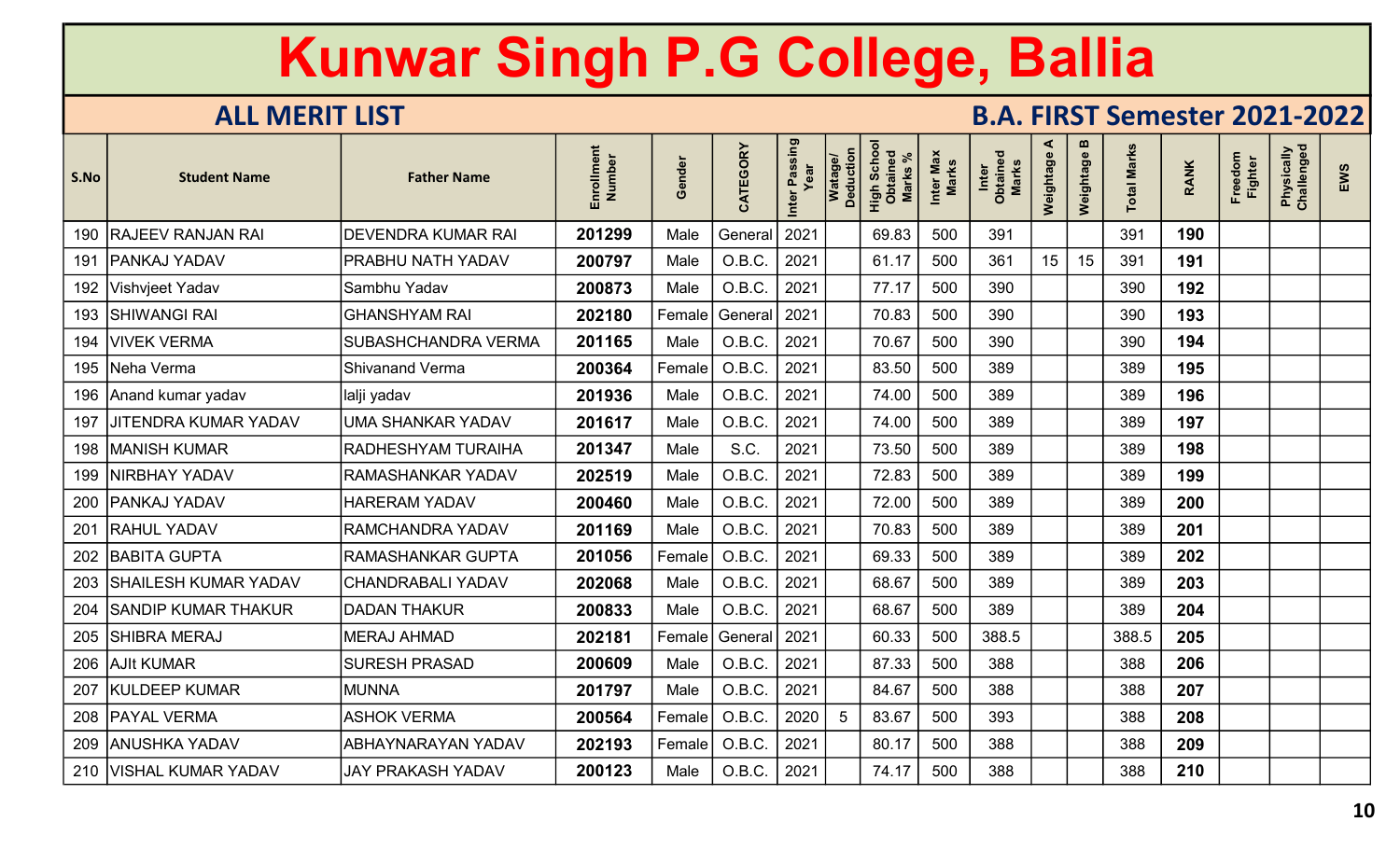| S.No | <b>Student Name</b>      | <b>Father Name</b>           | Enrollment<br>Number | Gender | CATEGORY       | Inter Passing<br>Year | Watage/<br>Deduction | Scho<br>High Scho<br>Obtaineo<br><b>Marks</b> | Inter Max<br><b>Marks</b> | Inter<br>Obtained<br><b>Marks</b> | ⋖<br>Weightage | $\boldsymbol{\omega}$<br>Weightage | <b>Total Marks</b> | <b>RANK</b> | Freedom<br><b>Fighter</b> | Physically<br>Challenged | EWS |
|------|--------------------------|------------------------------|----------------------|--------|----------------|-----------------------|----------------------|-----------------------------------------------|---------------------------|-----------------------------------|----------------|------------------------------------|--------------------|-------------|---------------------------|--------------------------|-----|
| 211  | <b>ANAND KUMAR YADAV</b> | <b>RANJAY YADAV</b>          | 201365               | Male   | O.B.C.         | 2021                  |                      | 73.83                                         | 500                       | 388                               |                |                                    | 388                | 211         |                           |                          |     |
|      | 212 PRIYANKA YADAV       | YOGENDRA YADAV               | 200187               | Female | O.B.C.         | 2021                  |                      | 70.83                                         | 500                       | 388                               |                |                                    | 388                | 212         |                           |                          |     |
|      | 213   Nikita Gupta       | Anil Gupta                   | 200703               | Female | O.B.C          | 2021                  |                      | 69.17                                         | 500                       | 388                               |                |                                    | 388                | 213         |                           |                          |     |
|      | 214 RAJ YADAV            | <b>CHITESHWAR YADAV</b>      | 200688               | Male   | O.B.C.         | 2021                  |                      | 67.00                                         | 500                       | 378                               |                | 10                                 | 388                | 214         |                           |                          |     |
|      | 215 NEETU SHARMA         | <b>JAGDISH SHARMA</b>        | 200725               | Female | O.B.C          | 2021                  |                      | 66.83                                         | 500                       | 388                               |                |                                    | 388                | 215         |                           |                          |     |
|      | 216   NILAM KUMARI       | PANCHANAND YADAV             | 201302               | Female | O.B.C          | 2021                  |                      | 64.80                                         | 500                       | 388                               |                |                                    | 388                | 216         |                           |                          |     |
| 217  | <b>PRIYA RAJAK</b>       | <b>SUDARSHAN RAM</b>         | 201412               | Female | S.C.           | 2021                  |                      | 62.50                                         | 500                       | 388                               |                |                                    | 388                | 217         |                           |                          |     |
|      | 218 ADITYA KUMAR SINGH   | SHAMBHU NATH SINGH           | 201665               | Male   | General        | 2021                  |                      | 85.20                                         | 500                       | 387                               |                |                                    | 387                | 218         |                           |                          |     |
|      | 219 ASTHA VERMA          | <b>OMPRAKASH VERMA</b>       | 201854               | Female | O.B.C.         | 2021                  |                      | 78.67                                         | 500                       | 387                               |                |                                    | 387                | 219         |                           |                          |     |
|      | 220   SHIVANI SINGH      | <b>JITENDRA SINGH</b>        | 201782               | Female | General   2021 |                       |                      | 76.33                                         | 500                       | 387                               |                |                                    | 387                | 220         |                           |                          |     |
| 221  | <b>KHUSHABU NESHA</b>    | <b>NIJAMUDDIN ANSARI</b>     | 200628               | Female | O.B.C.         | 2021                  |                      | 75.50                                         | 500                       | 382                               |                | $5\overline{)}$                    | 387                | 221         |                           |                          |     |
| 222  | <b>DIMPU VERMA</b>       | <b>ANIRUDHA VERMA</b>        | 201327               | Male   | O.B.C.         | 2021                  |                      | 72.83                                         | 500                       | 387                               |                |                                    | 387                | 222         |                           |                          |     |
| 223  | Mridulata                | khadag bahadur               | 201006               | Female | General   2021 |                       |                      | 71.20                                         | 500                       | 387                               |                |                                    | 387                | 223         |                           |                          |     |
| 224  | <b>RINA BHARDWAJ</b>     | <b>ASHOK RAJBHAR</b>         | 200863               | Female | O.B.C          | 2021                  |                      | 69.33                                         | 500                       | 387                               |                |                                    | 387                | 224         |                           |                          |     |
|      | 225   MOHAMMED SARIM     | <b>HABEEBUR RAHMAN ANSAR</b> | 200332               | Male   | O.B.C          | 2021                  |                      | 75.67                                         | 500                       | 386                               |                |                                    | 386                | 225         |                           |                          |     |
| 226  | <b>SHWETA GUPTA</b>      | sunil gupta                  | 201258               | Female | O.B.C          | 2021                  |                      | 74.00                                         | 500                       | 386                               |                |                                    | 386                | 226         |                           |                          |     |
| 227  | <b>FAIZAN AHMAD</b>      | <b>KHURSHEED AHAMAD</b>      | 201807               | Male   | O.B.C.         | 2021                  |                      | 71.17                                         | 500                       | 386                               |                |                                    | 386                | 227         |                           |                          |     |
| 228  | <b>KHUSHI PRASAD</b>     | <b>DAYA SHANKAR</b>          | 201215               | Female | O.B.C.         | 2021                  |                      | 69.00                                         | 500                       | 386                               |                |                                    | 386                | 228         |                           |                          |     |
|      | 229   ANISHA YADAV       | <b>HRIDAYANAND YADAV</b>     | 202328               | Female | O.B.C.         | 2021                  |                      | 68.67                                         | 500                       | 386                               |                |                                    | 386                | 229         |                           |                          |     |
|      | 230   MANISH PRASAD      | <b>SURESH PRASAD</b>         | 201913               | Male   | General        | 2021                  |                      | 66.50                                         | 500                       | 386                               |                |                                    | 386                | 230         |                           |                          |     |
|      | 231   Manjit Bhardwaj    | Harivansh Bhardwaj           | 201729               | Male   | O.B.C.         | 2021                  |                      | 65.50                                         | 500                       | 386                               |                |                                    | 386                | 231         |                           |                          |     |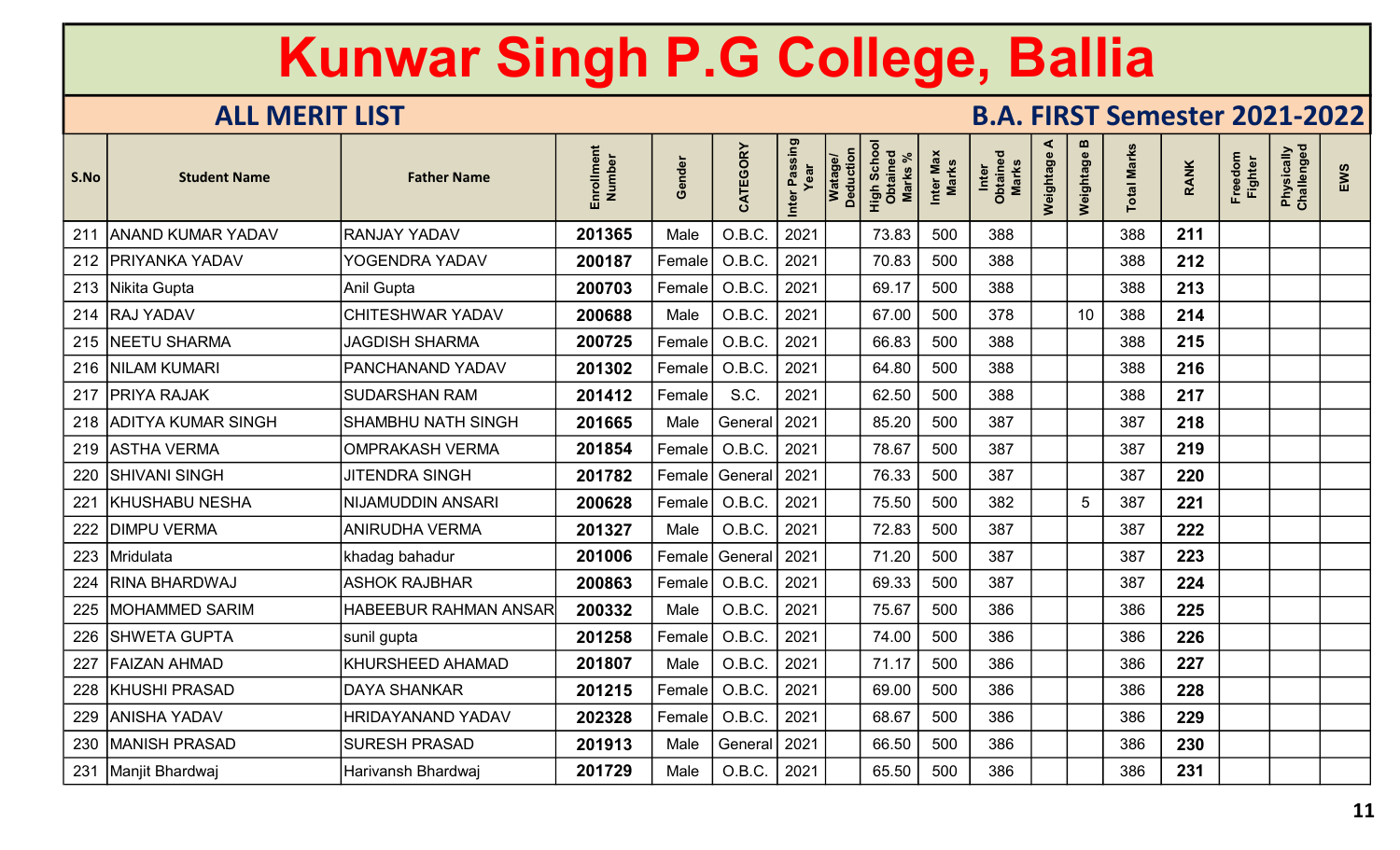| S.No | <b>Student Name</b>     | <b>Father Name</b>         | Enrollment<br>Number | Gender | CATEGORY       | Inter Passing<br>Year | Watage/<br>Deduction | Scho<br>High Scho<br><b>Marks</b> | Inter Max<br>Marks | Inter<br>Obtained<br>Marks | ⋖<br>Weightage | $\boldsymbol{\omega}$<br>Weightage | otal Marks | <b>RANK</b> | Freedom<br><b>Fighter</b> | Physically<br>Challenged | EWS |
|------|-------------------------|----------------------------|----------------------|--------|----------------|-----------------------|----------------------|-----------------------------------|--------------------|----------------------------|----------------|------------------------------------|------------|-------------|---------------------------|--------------------------|-----|
|      | 232 ANKITA YADAV        | <b>JANARDAN YADAV</b>      | 201460               | Female | O.B.C.         | 2021                  |                      | 61.83                             | 500                | 386                        |                |                                    | 386        | 232         |                           |                          |     |
|      | 233   MOHAMMED SHAHID   | <b>AZEEZUR RAHMAN</b>      | 200333               | Male   | O.B.C.         | 2021                  |                      | 76.83                             | 500                | 385.5                      |                |                                    | 385.5      | 233         |                           |                          |     |
|      | 234   AWANTIKA KUMARI   | <b>Bhrigunath Prasad</b>   | 200595               | Female | General   2021 |                       |                      | 81.17                             | 500                | 385                        |                |                                    | 385        | 234         |                           |                          |     |
|      | 235   SATYAM PANDEY     | <b>SANJAY PANDEY</b>       | 200788               | Male   | General 2021   |                       |                      | 78.83                             | 500                | 385                        |                |                                    | 385        | 235         |                           |                          |     |
|      | 236 KRITI SINGH         | <b>PRAMOD KUMAR SINGH</b>  | 200986               | Female | General        | 2021                  |                      | 78.17                             | 500                | 385                        |                |                                    | 385        | 236         |                           |                          |     |
| 237  | <b>JAVED AKHTAR</b>     | <b>MD AKHTAR ALI</b>       | 201307               | Male   | O.B.C.         | 2021                  |                      | 74.83                             | 500                | 385                        |                |                                    | 385        | 237         |                           |                          |     |
|      | 238 AKHAND PRATAP SINGH | <b>VIDYANAND SINGH</b>     | 200959               | Male   | General        | 2021                  |                      | 74.50                             | 500                | 385                        |                |                                    | 385        | 238         |                           |                          |     |
|      | 239 AJEET KUMAR YADAV   | <b>HARENDRA YADAV</b>      | 200615               | Male   | O.B.C.         | 2021                  |                      | 68.67                             | 500                | 385                        |                |                                    | 385        | 239         |                           |                          |     |
|      | 240 VARNIKA MISHRA      | <b>PRASHANT MISHRA</b>     | 200266               | Female | General   2021 |                       |                      | 63.67                             | 500                | 385                        |                |                                    | 385        | 240         |                           |                          |     |
| 241  | <b>AKRITI VERMA</b>     | <b>SACHCHIDANAND VERMA</b> | 201917               | Female | O.B.C.         | 2021                  |                      | 58.50                             | 500                | 385                        |                |                                    | 385        | 241         |                           |                          |     |
|      | 242 ALOK YADAV          | <b>JANGALI YADAV</b>       | 200080               | Male   | O.B.C.         | 2021                  |                      | 80.67                             | 500                | 384                        |                |                                    | 384        | 242         |                           |                          |     |
|      | 243   ANUP KUMAR MISHRA | <b>RAJESH MISHRA</b>       | 202212               | Male   | General   2021 |                       |                      | 80.17                             | 500                | 384                        |                |                                    | 384        | 243         |                           |                          |     |
|      | 244   KHUSHI VERMA      | <b>SANTOSH VERMA</b>       | 200555               | Female | O.B.C.         | 2021                  |                      | 79.17                             | 500                | 384                        |                |                                    | 384        | 244         |                           |                          |     |
|      | 245 KM SHIVANGEE RAJAK  | <b>ABHAY RAJAK</b>         | 201775               | Female | S.C.           | 2021                  |                      | 77.00                             | 500                | 384                        |                |                                    | 384        | 245         |                           |                          |     |
|      | 246   NITESH YADAV      | <b>MADAN YADAV</b>         | 201698               | Male   | O.B.C          | 2021                  |                      | 76.83                             | 500                | 384                        |                |                                    | 384        | 246         |                           |                          |     |
|      | 247   MADHURI CHAUHAN   | <b>NAGENDRA CHAUHAN</b>    | 200131               | Female | O.B.C          | 2021                  |                      | 74.67                             | 500                | 384                        |                |                                    | 384        | 247         | yes                       |                          |     |
|      | 248   KRISHNA YADAV     | JAYNATH YADAV              | 202248               | Male   | O.B.C.         | 2021                  |                      | 73.50                             | 500                | 384                        |                |                                    | 384        | 248         |                           |                          |     |
|      | 249 ANSHUPRIYA CHAUBEY  | SATYA PRAKASH CHAUBEY      | 200397               | Female | General        | 2021                  |                      | 72.83                             | 500                | 384                        |                |                                    | 384        | 249         |                           |                          |     |
|      | 250 AJAY YADAV          | <b>RAMKUMAR YADAV</b>      | 201011               | Male   | O.B.C.         | 2021                  |                      | 71.17                             | 500                | 384                        |                |                                    | 384        | 250         |                           |                          |     |
| 251  | <b>SAIJAL GUPTA</b>     | <b>LAXMI KUMAR</b>         | 202369               | Female | O.B.C.         | 2021                  |                      | 67.83                             | 500                | 384                        |                |                                    | 384        | 251         |                           |                          |     |
|      | 252 SWETA PATEL         | <b>OMPRAKASH PATEL</b>     | 201066               | Female | O.B.C.         | 2021                  |                      | 61.17                             | 500                | 384                        |                |                                    | 384        | 252         |                           |                          |     |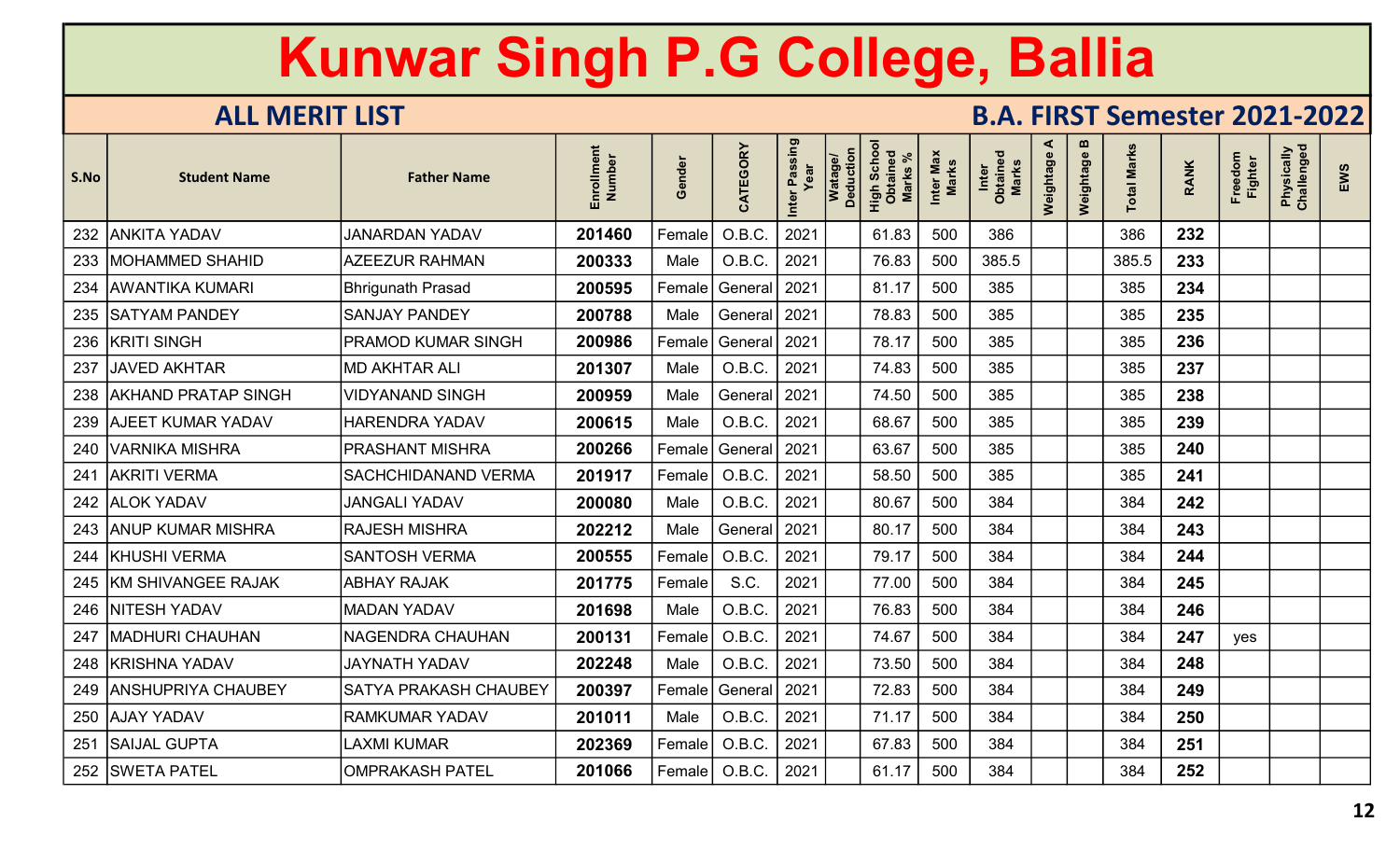| S.No | <b>Student Name</b>        | <b>Father Name</b>          | Enrollment<br>Number | Gender | CATEGORY       | Inter Passing<br>Year | Watage/<br>Deduction | High Schoo<br>Obtained<br><b>Marks</b> | Inter Max<br><b>Marks</b> | Inter<br>Obtained<br>Marks | ⋖<br>Weightage | m<br>Weightage | <b>Total Marks</b> | <b>RANK</b> | Freedom<br><b>Fighter</b> | Physically<br>Challenged | EWS |
|------|----------------------------|-----------------------------|----------------------|--------|----------------|-----------------------|----------------------|----------------------------------------|---------------------------|----------------------------|----------------|----------------|--------------------|-------------|---------------------------|--------------------------|-----|
|      | 253   RIPINSHI GUPTA       | <b>DHANANJAY GUPTA</b>      | 201285               | Female | O.B.C.         | 2021                  |                      | 83.00                                  | 500                       | 383                        |                |                | 383                | 253         |                           |                          |     |
| 254  | SHRAVAN RAJBHAR            | <b>MADAN RAJBHAR</b>        | 202549               | Male   | O.B.C.         | 2021                  |                      | 70.67                                  | 500                       | 383                        |                |                | 383                | 254         |                           |                          |     |
|      | 255   ROSHANI CHAUHAN      | <b>MUNA CHAUHAN</b>         | 201691               | Female | O.B.C.         | 2021                  |                      | 70.50                                  | 500                       | 383                        |                |                | 383                | 255         |                           |                          |     |
|      | 256   SULBHA YADAV         | <b>RAM NARAYAN YADAV</b>    | 200548               | Female | O.B.C          | 2021                  |                      | 67.83                                  | 600                       | 383                        |                |                | 383                | 256         |                           |                          |     |
| 257  | <b>NAFIS ANSARI</b>        | <b>ABDULAH ANSARI</b>       | 200466               | Male   | O.B.C          | 2021                  |                      | 67.17                                  | 500                       | 383                        |                |                | 383                | 257         |                           |                          |     |
|      | 258   VIMALESH KUMAR       | <b>FULENA PRASAD</b>        | 202319               | Male   | O.B.C.         | 2021                  |                      | 67.00                                  | 500                       | 383                        |                |                | 383                | 258         |                           |                          |     |
|      | 259   SATENDRA YADAV       | <b>ACCHELAL YADAV</b>       | 200823               | Male   | O.B.C.         | 2021                  |                      | 66.17                                  | 500                       | 383                        |                |                | 383                | 259         |                           |                          |     |
|      | 260   AMBIYA MERAJ         | <b>MERAJ AHMAD</b>          | 202160               | Female | General 2021   |                       |                      | 56.83                                  | 500                       | 382.5                      |                |                | 382.5              | 260         |                           |                          |     |
| 261  | <b>ADITYA KUMAR</b>        | <b>SHRI JANARDAN PRASAD</b> | 202593               | Male   | O.B.C.         | 2021                  |                      | 82.33                                  | 500                       | 382                        |                |                | 382                | 261         |                           |                          |     |
|      | 262   Vishakha singh       | Vinod Kumar singh           | 202539               | Female | General   2020 |                       | 5                    | 81.17                                  | 500                       | 387                        |                |                | 382                | 262         |                           |                          | Yes |
|      | 263  INDU VERMA            | <b>RAMNISHAN VERMA</b>      | 202156               | Female | O.B.C.         | 2021                  |                      | 79.17                                  | 500                       | 382                        |                |                | 382                | 263         |                           |                          |     |
|      | 264   BABY GUPTA           | <b>HIRA LAL GUPTA</b>       | 201250               | Female | O.B.C.         | 2021                  |                      | 77.33                                  | 500                       | 382                        |                |                | 382                | 264         |                           |                          |     |
|      | 265   SAROJ VERMA          | <b>SUMER VERMA</b>          | 200620               | Female | O.B.C.         | 2021                  |                      | 75.00                                  | 500                       | 382                        |                |                | 382                | 265         |                           |                          |     |
|      | 266   PUSHKAR YADAV        | <b>VASUDEV YADAV</b>        | 201780               | Male   | O.B.C.         | 2021                  |                      | 74.33                                  | 500                       | 382                        |                |                | 382                | 266         |                           |                          |     |
| 267  | <b>ARMAN</b>               | <b>ANIL KUMAR</b>           | 201551               | Male   | S.C.           | 2021                  |                      | 70.00                                  | 500                       | 382                        |                |                | 382                | 267         |                           | yes                      |     |
|      | 268   KALPANA YADAV        | <b>HARIMOHAN YADAV</b>      | 201973               | Female | O.B.C          | 2021                  |                      | 68.00                                  | 500                       | 382                        |                |                | 382                | 268         |                           |                          |     |
|      | 269   SUDHEER KUMAR PRASAD | <b>ATMA PRASAD</b>          | 200275               | Male   | S.T.           | 2021                  |                      | 66.83                                  | 500                       | 382                        |                |                | 382                | 269         |                           |                          |     |
|      | 270 RAFIYA PRAVEEN         | <b>NASIR ARAFAT</b>         | 200102               | Female | O.B.C.         | 2020                  | 5                    | 85.67                                  | 500                       | 386                        |                |                | 381                | 270         |                           |                          |     |
|      | 271   PRATIMA VERMA        | <b>SUNIL KUMAR VERMA</b>    | 200325               | Female | O.B.C.         | 2021                  |                      | 82.00                                  | 500                       | 381                        |                |                | 381                | 271         |                           |                          |     |
|      | 272 NITISH KUMAR SINGH     | <b>DHARMENDRA SINGH</b>     | 201730               | Male   | General   2021 |                       |                      | 81.50                                  | 500                       | 381                        |                |                | 381                | 272         |                           |                          |     |
|      | 273 RUPA BHARDWAJ          | bharat ram                  | 201446               | Female | O.B.C.         | 2021                  |                      | 81.33                                  | 500                       | 381                        |                |                | 381                | 273         |                           |                          |     |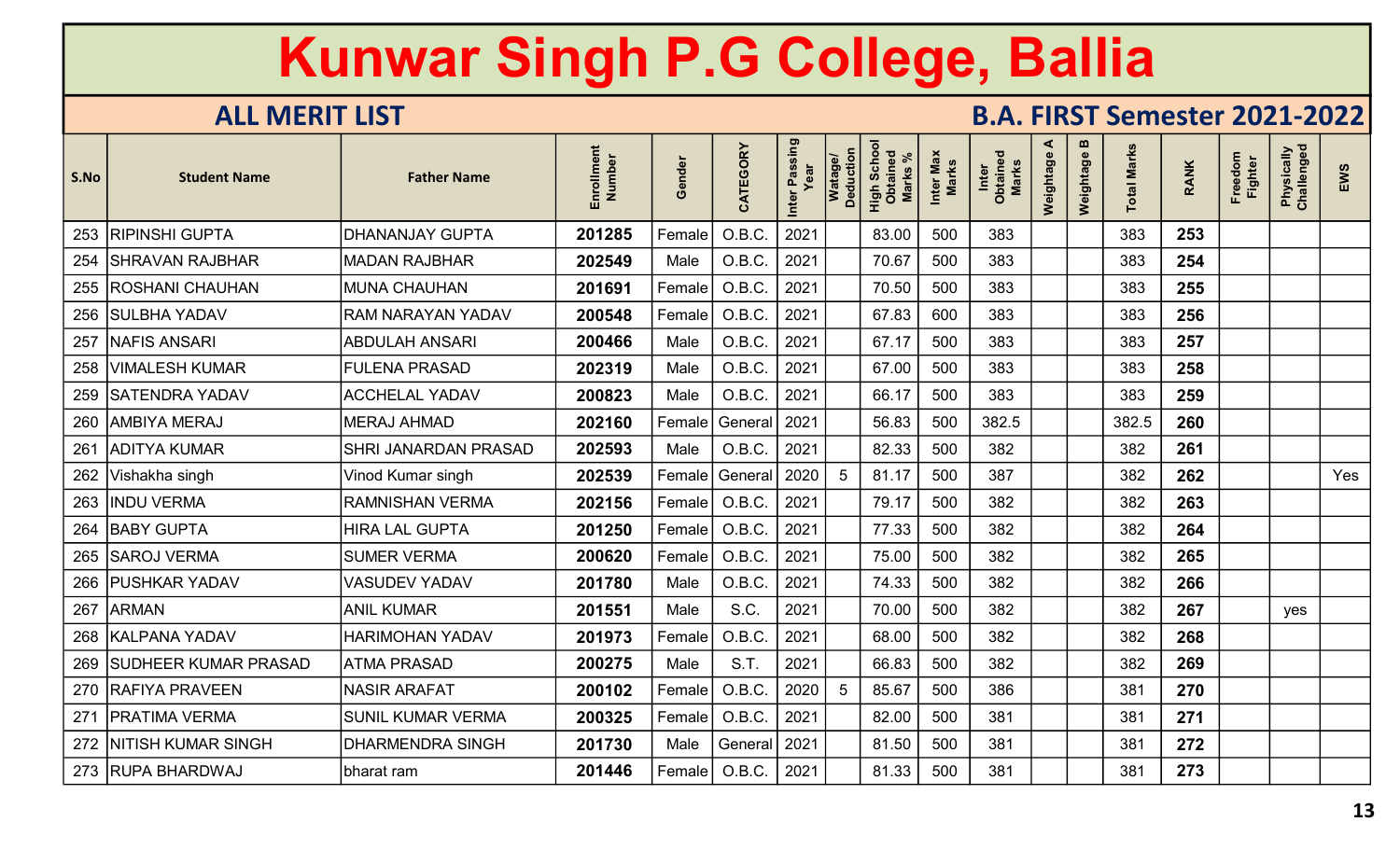| S.No | <b>Student Name</b>           | <b>Father Name</b>         | Enrollment<br>Number | Gender | CATEGORY     | r Passing<br>Year<br>Inter | <b>Deduction</b><br><b>Watage</b> | Scho<br>High Scho<br>Obtaineo<br><b>Marks</b> | Inter Max<br>Marks | Inter<br>Obtained<br>Marks | ⋖<br>Weightage | m<br>Weightage | <b>Total Marks</b> | <b>RANK</b> | Freedom<br>Fighter | Physically<br>Challenged | EWS |
|------|-------------------------------|----------------------------|----------------------|--------|--------------|----------------------------|-----------------------------------|-----------------------------------------------|--------------------|----------------------------|----------------|----------------|--------------------|-------------|--------------------|--------------------------|-----|
| 274  | <b>AMIT KUMAR SAH</b>         | <b>RAJESH SAH</b>          | 201183               | Male   | General      | 2021                       |                                   | 79.83                                         | 500                | 381                        |                |                | 381                | 274         |                    |                          |     |
|      | 275 Vishal yadav              | Shiv kumar yadav           | 202453               | Male   | O.B.C.       | 2021                       |                                   | 77.67                                         | 500                | 381                        |                |                | 381                | 275         |                    |                          |     |
|      | 276 SATISH KUMAR SINGH        | <b>LOK NATH SINGH</b>      | 201203               | Male   | General      | 2021                       |                                   | 76.83                                         | 500                | 381                        |                |                | 381                | 276         |                    |                          |     |
| 277  | <b>KM PRIYANSHU YADAV</b>     | <b>SHAILENDRA YADAV</b>    | 201848               | Female | O.B.C.       | 2021                       |                                   | 76.50                                         | 500                | 381                        |                |                | 381                | 277         |                    |                          |     |
|      | 278   Km shalu prajapati      | shashi bhushan prajapati   | 202047               | Female | O.B.C.       | 2021                       |                                   | 75.50                                         | 500                | 381                        |                |                | 381                | 278         |                    |                          |     |
| 279  | <b>AKRITI SINGH</b>           | <b>MANOJ KUMAR SINGH</b>   | 200178               | Female | General      | 2021                       |                                   | 74.33                                         | 500                | 381                        |                |                | 381                | 279         |                    |                          | Yes |
|      | 280   KANCHAN YADAV           | <b>MAHANAGU YADAV</b>      | 200127               | Female | O.B.C.       | 2021                       |                                   | 72.67                                         | 500                | 381                        |                |                | 381                | 280         |                    |                          |     |
| 281  | <b>DHEERAJ SRIVASTAVA</b>     | SHIV SHANKAR LAL SRIVAS    | 202570               | Male   | General!     | 2021                       |                                   | 68.83                                         | 500                | 381                        |                |                | 381                | 281         |                    |                          |     |
| 282  | <b>ISHTIKHAR AHMAD</b>        | NOOR MOHAMMAD              | 202376               | Male   | General 2021 |                            |                                   | 68.50                                         | 500                | 381                        |                |                | 381                | 282         |                    |                          | Yes |
| 283  | <b>ANKIT KUMAR YADAV</b>      | <b>LALBABU YADAV</b>       | 201116               | Male   | O.B.C.       | 2021                       |                                   | 68.33                                         | 500                | 381                        |                |                | 381                | 283         |                    |                          |     |
| 284  | <b>SANGAM YADAV</b>           | DAYASHANKAR YADAV          | 201046               | Female | O.B.C.       | 2021                       |                                   | 67.67                                         | 500                | 381                        |                |                | 381                | 284         |                    |                          |     |
|      | 285 KARISHMA VERMA            | <b>BACHCHA LAL VERMA</b>   | 201855               | Female | O.B.C.       | 2021                       |                                   | 67.00                                         | 500                | 381                        |                |                | 381                | 285         |                    |                          |     |
|      | 286 ABHISHEK KUMAR            | <b>CHHOTAK PRASAD</b>      | 202500               | Male   | S.C.         | 2021                       |                                   | 65.33                                         | 500                | 381                        |                |                | 381                | 286         |                    |                          |     |
| 287  | <b>SHRAVAN KUMAR YADAV</b>    | <b>JAYNATH YADAV</b>       | 201899               | Male   | O.B.C.       | 2021                       |                                   | 64.83                                         | 500                | 381                        |                |                | 381                | 287         |                    |                          |     |
| 288  | <b>GYAN PRAKASH MISHRA</b>    | <b>AWADH BIHARI MISHRA</b> | 201924               | Male   | General      | 2021                       |                                   | 62.17                                         | 500                | 381                        |                |                | 381                | 288         |                    |                          | Yes |
| 289  | <b>VISHAL KUMAR YADAV</b>     | <b>SHIVKUMAR YADAV</b>     | 202440               | Male   | O.B.C.       | 2020                       | 5                                 | 83.50                                         | 500                | 385                        |                |                | 380                | 289         |                    |                          |     |
| 290  | <b>AWANISH KUMAR GAUTAM</b>   | <b>SARVDEV GAUTAM</b>      | 200840               | Male   | S.C.         | 2019                       | 10                                | 80.83                                         | 500                | 390                        |                |                | 380                | 290         |                    |                          |     |
| 291  | <b>AKASH KUMAR CHAURASIYA</b> | <b>RAMESH CHAURASIYA</b>   | 202309               | Male   | O.B.C.       | 2021                       |                                   | 79.67                                         | 500                | 380                        |                |                | 380                | 291         |                    |                          |     |
|      | 292 Aditya kumar yadav        | rajendra yadav             | 201121               | Male   | O.B.C.       | 2021                       |                                   | 77.67                                         | 500                | 380                        |                |                | 380                | 292         |                    |                          |     |
| 293  | <b>NIKESH YADAV</b>           | <b>RAJESH YADAV</b>        | 201845               | Male   | O.B.C.       | 2021                       |                                   | 77.33                                         | 500                | 380                        |                |                | 380                | 293         |                    |                          |     |
|      | 294   ROHAN YADAV             | <b>JITENDRA YADAV</b>      | 202161               | Male   | O.B.C.       | 2021                       |                                   | 76.67                                         | 500                | 380                        |                |                | 380                | 294         |                    |                          |     |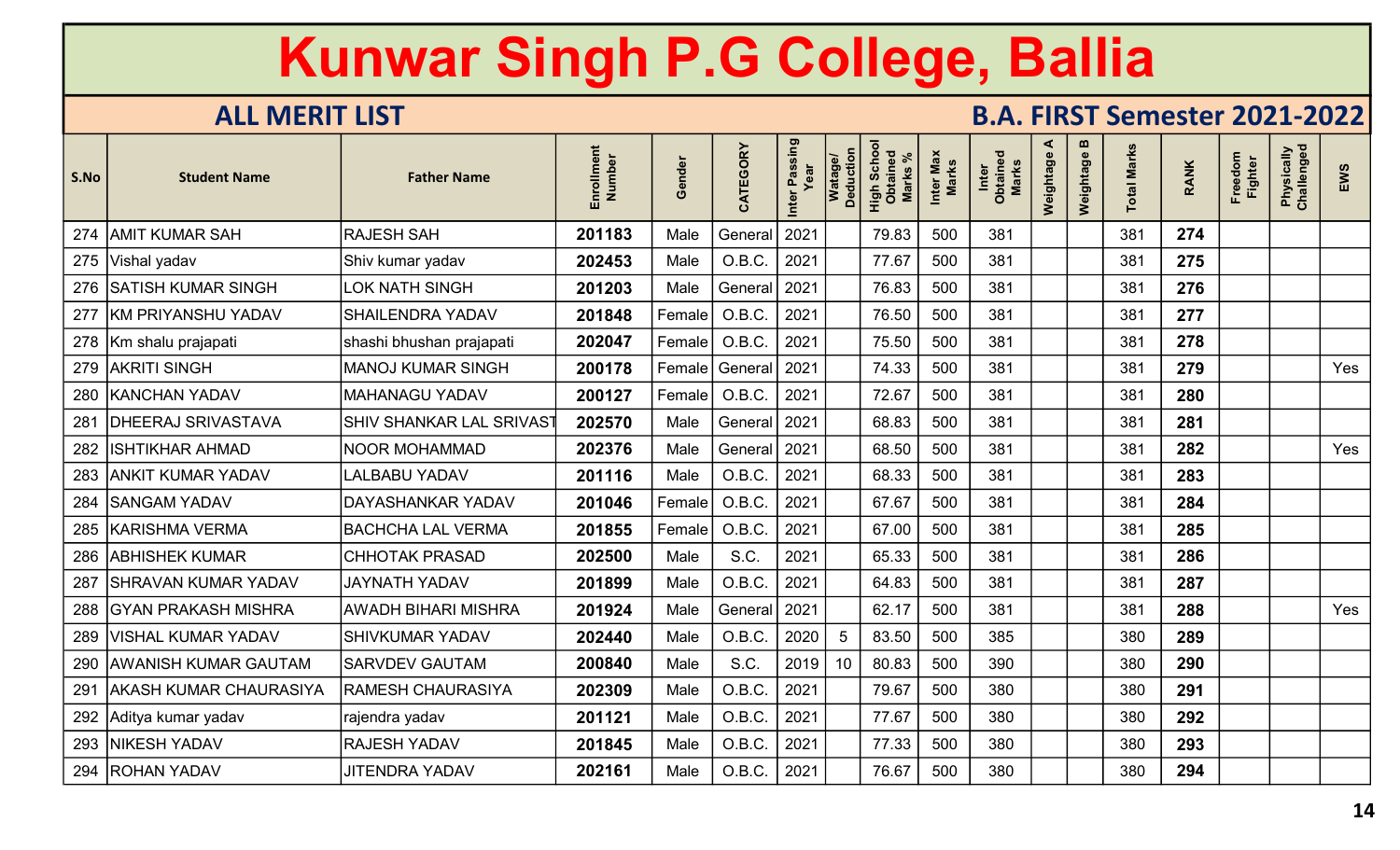| S.No | <b>Student Name</b>          | <b>Father Name</b>         | Enrollment<br>Number | Gender | CATEGORY                | Inter Passing<br>Year | Watage/<br>Deduction | <b>Scho</b><br>High Scho<br>Obtaineo<br><b>Marks</b> | Inter Max<br><b>Marks</b> | Inter<br>Obtained<br><b>Marks</b> | ⋖<br>Weightage | m<br>Weightage | <b>Total Marks</b> | <b>RANK</b> | Freedom<br>Fighter | Physically<br>Challenged | EWS |
|------|------------------------------|----------------------------|----------------------|--------|-------------------------|-----------------------|----------------------|------------------------------------------------------|---------------------------|-----------------------------------|----------------|----------------|--------------------|-------------|--------------------|--------------------------|-----|
| 295  | <b>POONAM YADAV</b>          | <b>UMASHANKAR YADAV</b>    | 200558               | Female | O.B.C.                  | 2021                  |                      | 75.67                                                | 500                       | 380                               |                |                | 380                | 295         |                    |                          |     |
| 296  | MANISHA GUPTA                | <b>MUKTESHWAR GUPTA</b>    | 200097               | Female | O.B.C.                  | 2021                  |                      | 73.67                                                | 500                       | 380                               |                |                | 380                | 296         |                    |                          |     |
| 297  | <b>ANUJ KUMAR YADAV</b>      | <b>MANOJ KUMAR YADAV</b>   | 201076               | Male   | O.B.C.                  | 2021                  |                      | 71.33                                                | 500                       | 380                               |                |                | 380                | 297         |                    |                          |     |
| 298  | VIKASH KUMAR CHAURASIYA      | <b>DINANATH CHAURASIYA</b> | 201520               | Male   | O.B.C.                  | 2021                  |                      | 70.33                                                | 500                       | 380                               |                |                | 380                | 298         |                    |                          |     |
| 299  | TANNU GUPTA                  | <b>SANJAY GUPTA</b>        | 202442               | Female | O.B.C.                  | 2021                  |                      | 68.00                                                | 500                       | 380                               |                |                | 380                | 299         |                    |                          |     |
| 300  | <b>ANKITA PATEL</b>          | SHRI PRAKASH CHAUDHARY     | 201071               | Female | O.B.C.                  | 2021                  |                      | 62.83                                                | 500                       | 380                               |                |                | 380                | 300         |                    |                          |     |
| 301  | <b>ANKIT KUMAR SINGH</b>     | <b>RAJ BAHADUR SINGH</b>   | 200803               | Male   | General                 | 2019                  | 10                   | 61.80                                                | 500                       | 390                               |                |                | 380                | 301         |                    |                          |     |
| 302  | <b>JYOTI KUMARI</b>          | <b>OM PRAKASH</b>          | 201034               | Female | O.B.C.                  | 2020                  | 5                    | 52.80                                                | 500                       | 385                               |                |                | 380                | 302         |                    |                          |     |
| 303  | <b>ABHISHEK KUMAR PRASAD</b> | <b>ANIL PRASAD</b>         | 200996               | Male   | S.C.                    | 2021                  |                      | 77.67                                                | 600                       | 379                               |                |                | 379                | 303         |                    |                          |     |
| 304  | <b>PRIYA YADAV</b>           | YOGENDRA YADAV             | 200530               | Female | O.B.C.                  | 2021                  |                      | 76.67                                                | 500                       | 379                               |                |                | 379                | 304         |                    |                          |     |
| 305  | Sonam Yadav                  | Dhodha Yadav               | 202079               | Female | O.B.C.                  | 2021                  |                      | 76.33                                                | 500                       | 379                               |                |                | 379                | 305         |                    |                          |     |
| 306  | <b>GANGASAGAR VERMA</b>      | <b>RAJENDRA VERMA</b>      | 201648               | Male   | O.B.C.                  | 2021                  |                      | 75.67                                                | 500                       | 379                               |                |                | 379                | 306         |                    |                          |     |
| 307  | <b>VISHAL PASWAN</b>         | PANCHARATAN RAM            | 200906               | Male   | S.C.                    | 2021                  |                      | 74.17                                                | 500                       | 379                               |                |                | 379                | 307         |                    |                          |     |
| 308  | <b>SAMPADA SINGH</b>         | AJIT KUMAR SINGH           | 202163               | Female | General                 | 2021                  |                      | 73.83                                                | 500                       | 379                               |                |                | 379                | 308         |                    |                          |     |
| 309  | <b>PREMSAGAR PRASAD</b>      | <b>NARAYAN PRASAD</b>      | 202271               | Male   | S.T.                    | 2021                  |                      | 72.50                                                | 500                       | 379                               |                |                | 379                | 309         |                    |                          |     |
| 310  | SARTAJ                       | <b>MD ZUBER KHAN</b>       | 202378               | Male   | General                 | 2021                  |                      | 72.00                                                | 500                       | 379                               |                |                | 379                | 310         |                    |                          | Yes |
| 311  | <b>MANU KUMAR YADAV</b>      | <b>BHAGAWAN YADAV</b>      | 200424               | Male   | O.B.C.                  | 2021                  |                      | 69.67                                                | 500                       | 379                               |                |                | 379                | 311         |                    |                          |     |
|      | 312 Khushi Pandey            | <b>Mahesh Kumar Pandey</b> | 202109               | Female | General                 | 2021                  |                      | 68.20                                                | 500                       | 379                               |                |                | 379                | 312         |                    |                          |     |
|      | 313 ANURAG KUMAR YADAV       | <b>MAHANT YADAV</b>        | 201181               | Male   | General                 | 2021                  |                      | 67.50                                                | 500                       | 379                               |                |                | 379                | 313         |                    |                          |     |
|      | 314 RAHUL KUMAR              | <b>CHANDAN SHAH</b>        | 200492               | Male   | General   2021          |                       |                      | 67.17                                                | 500                       | 379                               |                |                | 379                | 314         |                    |                          |     |
|      | 315   SHIKSHA TIWARI         | <b>SHIVANAND TIWARI</b>    | 200305               |        | Female   General   2021 |                       |                      | 88.33                                                | 500                       | 378                               |                |                | 378                | 315         |                    |                          |     |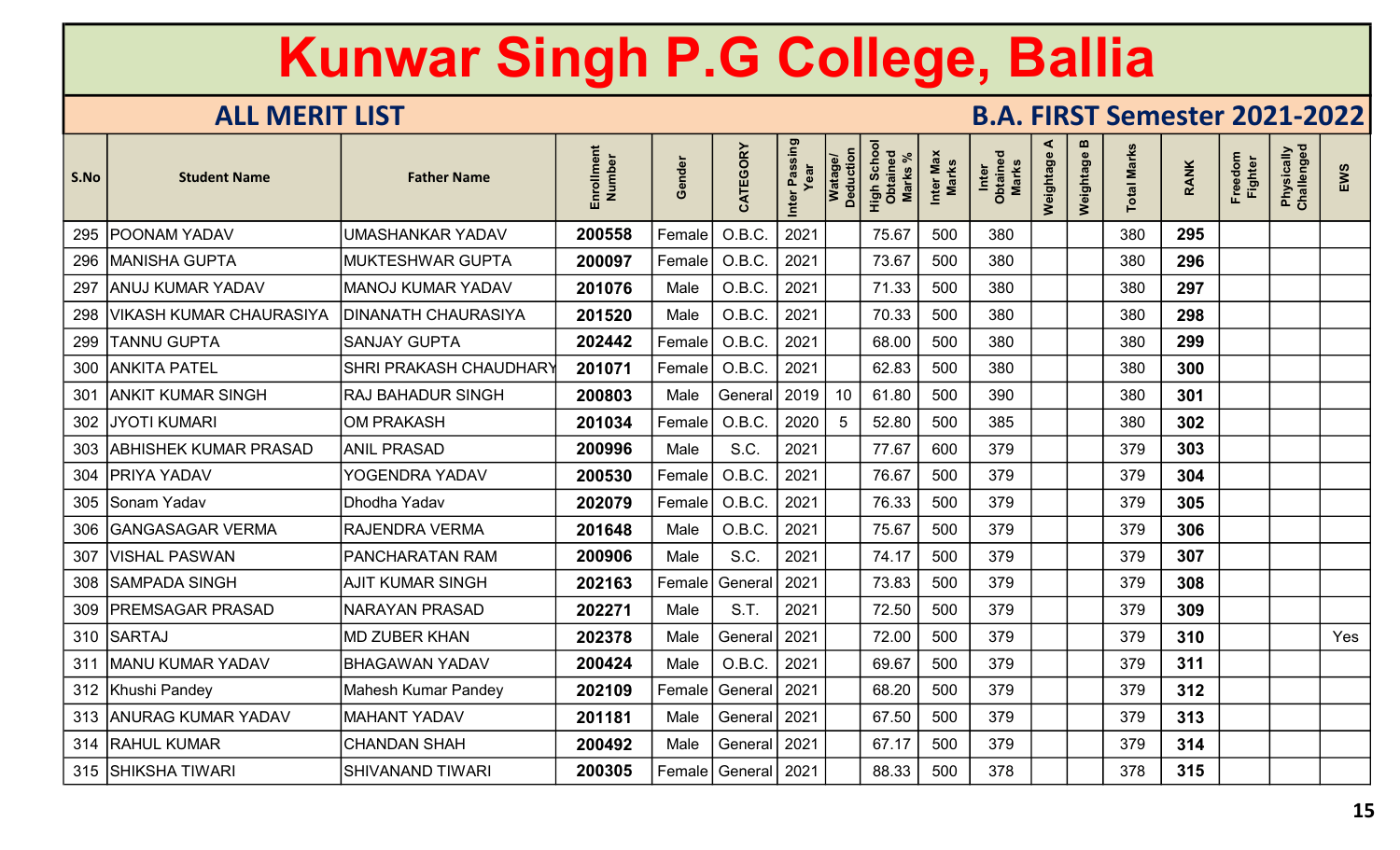| S.No | <b>Student Name</b>          | <b>Father Name</b>           | Enrollment<br>Number | Gender | CATEGORY | Inter Passing<br>Year | Watage/<br>Deduction | Scho<br>High Scho<br>Obtaineo<br><b>Marks</b> | Inter Max<br><b>Marks</b> | Inter<br>Obtained<br>Marks | ⋖<br>Weightage | $\boldsymbol{\omega}$<br>Weightage | <b>Total Marks</b> | <b>RANK</b> | Freedom<br><b>Fighter</b> | Physically<br>Challenged | EWS |
|------|------------------------------|------------------------------|----------------------|--------|----------|-----------------------|----------------------|-----------------------------------------------|---------------------------|----------------------------|----------------|------------------------------------|--------------------|-------------|---------------------------|--------------------------|-----|
|      | 316 RIYA SHARMA              | <b>PRAMOD KUMAR SHARMA</b>   | 200212               | Female | O.B.C.   | 2021                  |                      | 81.83                                         | 500                       | 378                        |                |                                    | 378                | 316         |                           |                          |     |
|      | 317   AJEET KUMAR YADAV      | <b>MANMOHAN YADAV</b>        | 201422               | Male   | O.B.C.   | 2021                  |                      | 79.67                                         | 500                       | 368                        |                | 10 <sup>°</sup>                    | 378                | 317         |                           |                          |     |
|      | 318 KM POOJA                 | <b>RAMA SHANKER PRASAD</b>   | 201065               | Female | S.C.     | 2021                  |                      | 75.83                                         | 500                       | 378                        |                |                                    | 378                | 318         |                           |                          |     |
|      | 319 KAJAL BHARDWAJ           | <b>RAMNATH BHARDWAJ</b>      | 200887               | Female | O.B.C    | 2021                  |                      | 74.17                                         | 500                       | 378                        |                |                                    | 378                | 319         |                           |                          |     |
|      | 320 ADITYA YADAV             | <b>RAMESH CHANDRA YADAV</b>  | 202398               | Male   | O.B.C.   | 2021                  |                      | 73.00                                         | 500                       | 378                        |                |                                    | 378                | 320         |                           |                          |     |
| 321  | KHURSHID ALAM                | <b>ASRAF ALI</b>             | 201681               | Male   | O.B.C.   | 2021                  |                      | 72.17                                         | 500                       | 378                        |                |                                    | 378                | 321         |                           |                          |     |
|      | 322   DEEPIKA YADAV          | <b>RADHESHYAM YADAV</b>      | 202032               | Female | O.B.C.   | 2021                  |                      | 72.00                                         | 500                       | 378                        |                |                                    | 378                | 322         |                           |                          |     |
|      | 323 RAJESH KUMAR RAJAK       | <b>ABHAY RAM</b>             | 201413               | Male   | S.C.     | 2021                  |                      | 69.33                                         | 500                       | 378                        |                |                                    | 378                | 323         |                           |                          |     |
|      | 324   ANKITA BHARTI          | <b>MITHILESH KUMAR</b>       | 202483               | Female | S.C.     | 2021                  |                      | 69.17                                         | 500                       | 378                        |                |                                    | 378                | 324         |                           |                          |     |
|      | 325   LAL BAHADUR GOND       | <b>RAMASHANKAR GOND</b>      | 202456               | Male   | S.T.     | 2021                  |                      | 68.67                                         | 500                       | 378                        |                |                                    | 378                | 325         |                           |                          |     |
|      | 326 Amrita Yadav             | Janardan Yadav               | 201235               | Female | O.B.C.   | 2021                  |                      | 67.50                                         | 500                       | 378                        |                |                                    | 378                | 326         |                           |                          |     |
| 327  | <b>ABHINANDAN KUMAR SHAH</b> | <b>HARERAM SHAH</b>          | 201880               | Male   | S.T.     | 2021                  |                      | 66.50                                         | 500                       | 378                        |                |                                    | 378                | 327         |                           |                          |     |
| 328  | <b>SHUBHAM CHAURASIA</b>     | <b>VIJAY KUMAR CHAURASIA</b> | 202027               | Male   | O.B.C.   | 2021                  |                      | 64.17                                         | 500                       | 378                        |                |                                    | 378                | 328         |                           |                          |     |
|      | 329 Pawan Kumar Rajbhar      | <b>Suresh Prasad</b>         | 201804               | Male   | O.B.C.   | 2021                  |                      | 61.67                                         | 500                       | 378                        |                |                                    | 378                | 329         |                           |                          |     |
|      | 330   ASHWANI KUMAR RAI      | <b>SATYENDRA KUMAR RAI</b>   | 201808               | Male   | General  | 2021                  |                      | 87.40                                         | 500                       | 377                        |                |                                    | 377                | 330         |                           |                          | Yes |
| 331  | <b>GAURAV KUMAR PANDEY</b>   | <b>VINOD KUMAR PANDEY</b>    | 200515               | Male   | General  | 2020                  |                      | 81.83                                         | 500                       | 382                        |                |                                    | 377                | 331         |                           |                          | Yes |
|      | 332   ROHIT KUMAR            | <b>SUGRIV KUMAR</b>          | 201915               | Male   | O.B.C.   | 2020                  | 5                    | 81.60                                         | 500                       | 382                        |                |                                    | 377                | 332         |                           |                          |     |
|      | 333 SUNIL KUMAR YADAV        | <b>SHIVKUMARI DEVI</b>       | 200969               | Male   | O.B.C.   | 2021                  |                      | 81.33                                         | 500                       | 377                        |                |                                    | 377                | 333         |                           |                          |     |
|      | 334   PRIYA GUPTA            | <b>SHATA NAND GUPTA</b>      | 200764               | Female | O.B.C.   | 2021                  |                      | 77.80                                         | 500                       | 377                        |                |                                    | 377                | 334         |                           |                          |     |
|      | 335   NILAKSHI GUPTA         | <b>VIMLESH KUMAR GUPTA</b>   | 201889               | Female | O.B.C.   | 2021                  |                      | 77.33                                         | 500                       | 377                        |                |                                    | 377                | 335         |                           |                          |     |
|      | 336   VISHAL PRAJAPAT        | <b>KANHAIYA PRAJAPATI</b>    | 200682               | Male   | O.B.C.   | 2021                  |                      | 74.17                                         | 500                       | 377                        |                |                                    | 377                | 336         |                           |                          |     |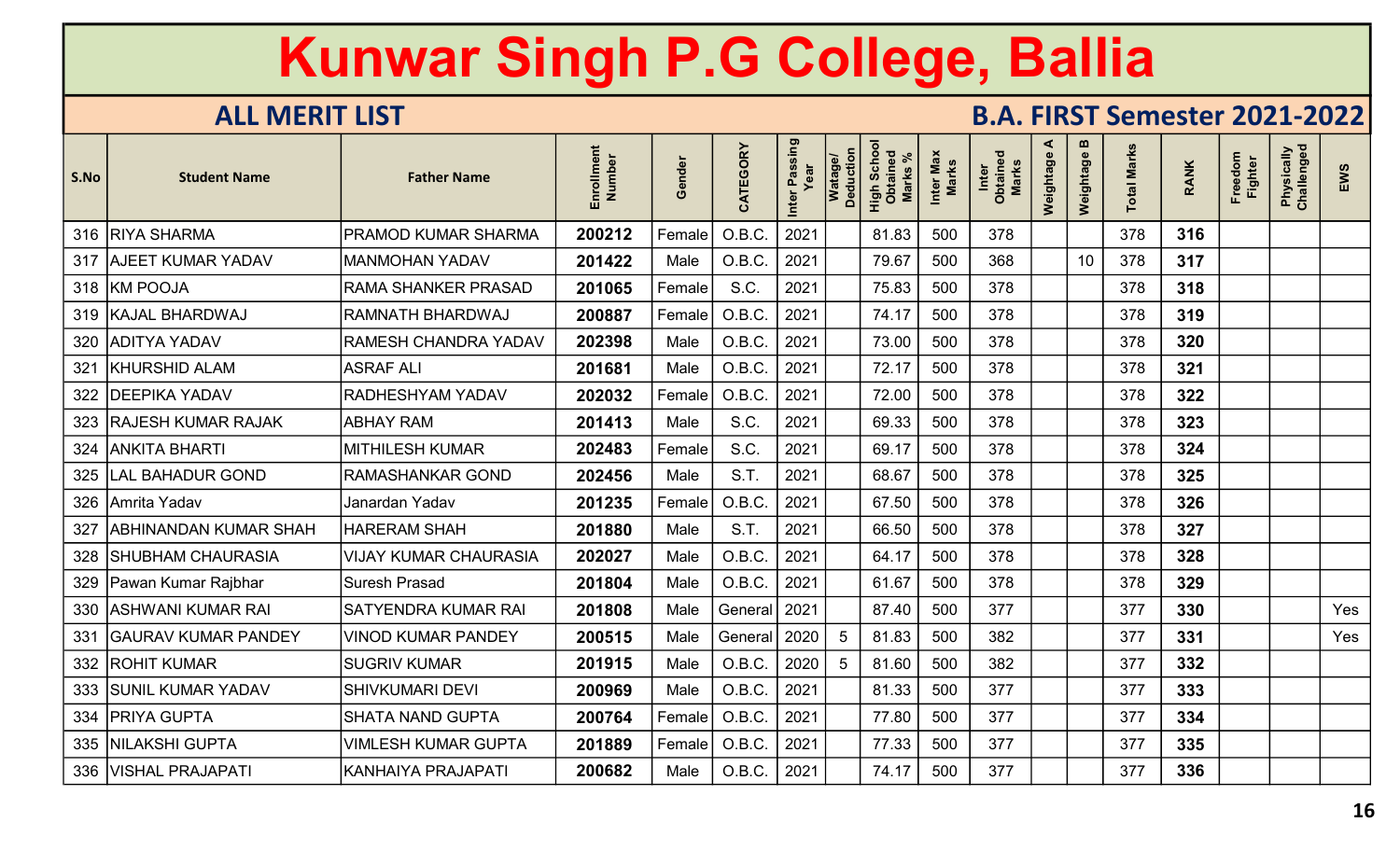| S.No | <b>Student Name</b>        | <b>Father Name</b>           | Enrollment<br>Number | Gender | CATEGORY     | r Passing<br>Year<br>Inter | <b>Deduction</b><br><b>Watage</b> | Schor<br>High Scho<br>Obtained<br>Marks | Inter Max<br>Marks | Inter<br>Obtained<br>Marks | ⋖<br>Weightage | m<br>Weightage | otal Marks | <b>RANK</b> | Freedom<br>Fighter | Physically<br>Challenged | EWS |
|------|----------------------------|------------------------------|----------------------|--------|--------------|----------------------------|-----------------------------------|-----------------------------------------|--------------------|----------------------------|----------------|----------------|------------|-------------|--------------------|--------------------------|-----|
| 337  | <b>MADHU GUPTA</b>         | PRADEEP KUMAR GUPTA          | 201968               | Female | O.B.C.       | 2021                       |                                   | 74.00                                   | 500                | 377                        |                |                | 377        | 337         |                    |                          |     |
| 338  | <b>NIDHI YADAV</b>         | <b>HARIMOHAN YADAV</b>       | 200521               | Male   | O.B.C.       | 2021                       |                                   | 73.33                                   | 500                | 377                        |                |                | 377        | 338         |                    |                          |     |
|      | 339   ABHISHEK KUMAR YADAV | RAVINDRA NATH YADAV          | 202520               | Male   | O.B.C.       | 2021                       |                                   | 72.83                                   | 500                | 377                        |                |                | 377        | 339         |                    |                          |     |
|      | 340 Jyoti Yadav            | Haridwar Yadav               | 202409               | Female | O.B.C.       | 2021                       |                                   | 69.83                                   | 500                | 377                        |                |                | 377        | 340         |                    |                          |     |
| 341  | <b>SHIPRA TIWARI</b>       | RAGHVENDRA PRATAP TIW        | 202282               | Female | General      | 2021                       |                                   | 69.67                                   | 500                | 377                        |                |                | 377        | 341         |                    |                          |     |
| 342  | <b>PARUL SINGH</b>         | <b>SHAMBHU SHANKAR SINGH</b> | 201357               | Female | General      | 2021                       |                                   | 69.00                                   | 600                | 377                        |                |                | 377        | 342         |                    |                          |     |
| 343  | <b>PRINCY SINGH</b>        | <b>MAHATAM SINGH</b>         | 201290               | Female | General      | 2021                       |                                   | 69.00                                   | 500                | 377                        |                |                | 377        | 343         |                    |                          |     |
|      | 344   VIVEK KUMAR PASWAN   | <b>VIJAY PASWAN</b>          | 200716               | Male   | S.C.         | 2021                       |                                   | 68.50                                   | 500                | 377                        |                |                | 377        | 344         |                    |                          |     |
|      | 345   MOHIT KUMAR THAKUR   | <b>MOHAN THAKUR</b>          | 202132               | Male   | O.B.C.       | 2021                       |                                   | 67.00                                   | 500                | 377                        |                |                | 377        | 345         |                    |                          |     |
| 346  | <b>DINESH KUMAR SHARMA</b> | <b>VISHWAKARMA SHARMA</b>    | 201581               | Male   | O.B.C.       | 2021                       |                                   | 66.83                                   | 500                | 377                        |                |                | 377        | 346         |                    |                          |     |
| 347  | <b>RUPALI SINGH</b>        | <b>AKHILESHWAR SINGH</b>     | 201156               | Female | General 2021 |                            |                                   | 64.67                                   | 500                | 377                        |                |                | 377        | 347         |                    |                          |     |
|      | 348 SHOAB AKHTAR           | <b>MD ABID HUSAIN</b>        | 202262               | Male   | O.B.C.       | 2021                       |                                   | 62.83                                   | 500                | 377                        |                |                | 377        | 348         |                    |                          |     |
|      | 349 KHUSHBOO MAURYA        | <b>GOPAL JI MAURYA</b>       | 200297               | Female | O.B.C.       | 2021                       |                                   | 81.67                                   | 500                | 376                        |                |                | 376        | 349         |                    |                          |     |
|      | 350   KM MAHIMA SINGH      | <b>ANIL SINGH</b>            | 202095               | Female | General      | 2021                       |                                   | 77.17                                   | 500                | 376                        |                |                | 376        | 350         |                    |                          |     |
| 351  | <b>ANJALI RAO</b>          | SANTOSH KUMAR AZAD           | 201382               | Female | S.C.         | 2021                       |                                   | 75.50                                   | 500                | 376                        |                |                | 376        | 351         |                    |                          |     |
| 352  | <b>POOJA YADAV</b>         | <b>HARISHANKAR YADAV</b>     | 200751               | Female | O.B.C.       | 2021                       |                                   | 73.67                                   | 500                | 376                        |                |                | 376        | 352         |                    |                          |     |
| 353  | <b>ADITYA CHAUHAN</b>      | <b>ASHOK CHAUHAN</b>         | 200477               | Male   | O.B.C.       | 2021                       |                                   | 73.67                                   | 500                | 376                        |                |                | 376        | 353         |                    |                          |     |
| 354  | KRISHNA KUMAR RAJBHAR      | <b>JOGINDRA RAJBHAR</b>      | 200769               | Male   | O.B.C.       | 2021                       |                                   | 73.50                                   | 500                | 376                        |                |                | 376        | 354         |                    |                          |     |
|      | 355   SHIVANGI VERMA       | <b>ASHOK VERMA</b>           | 200870               | Female | O.B.C.       | 2021                       |                                   | 72.00                                   | 500                | 376                        |                |                | 376        | 355         |                    |                          |     |
|      | 356 ALKA YADAV             | <b>ASHOK YADAV</b>           | 202134               | Female | O.B.C.       | 2021                       |                                   | 71.33                                   | 500                | 376                        |                |                | 376        | 356         |                    |                          |     |
| 357  | <b>DHANU YADAV</b>         | <b>MURALI YADAV</b>          | 200871               | Male   | O.B.C.       | 2021                       |                                   | 71.33                                   | 500                | 376                        |                |                | 376        | 357         |                    |                          |     |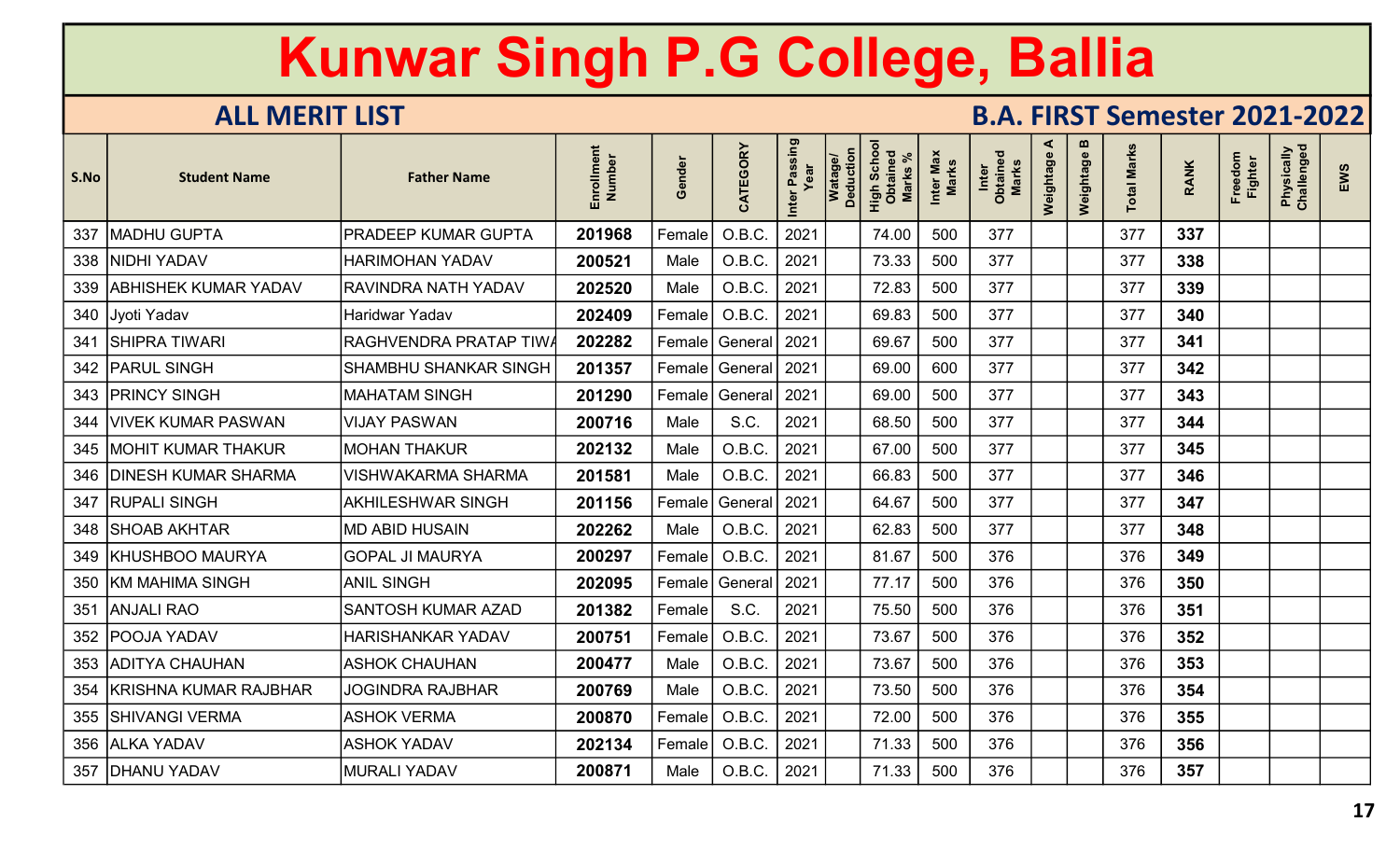| S.No | <b>Student Name</b>         | <b>Father Name</b>            | Enrollment<br>Number | Gender | CATEGORY       | Inter Passing<br>Year | Watage/<br>Deduction | High Schoo<br>Obtained<br><b>Marks</b> | Inter Max<br><b>Marks</b> | Inter<br>Obtained<br>Marks | ⋖<br>Weightage | $\boldsymbol{\omega}$<br>Weightage | <b>Total Marks</b> | <b>RANK</b> | Freedom<br><b>Fighter</b> | Physically<br>Challenged | EWS |
|------|-----------------------------|-------------------------------|----------------------|--------|----------------|-----------------------|----------------------|----------------------------------------|---------------------------|----------------------------|----------------|------------------------------------|--------------------|-------------|---------------------------|--------------------------|-----|
|      | 358   Niraj kumar maurya    | <b>GANESH MAURYA</b>          | 201087               | Male   | O.B.C.         | 2021                  |                      | 71.17                                  | 500                       | 376                        |                |                                    | 376                | 358         |                           |                          |     |
|      | 359 KUMARI PRITI            | <b>ANIL KUMAR</b>             | 201555               | Female | S.C.           | 2021                  |                      | 67.50                                  | 500                       | 376                        |                |                                    | 376                | 359         |                           |                          |     |
|      | 360 AVINAY KUMAR YADAV      | <b>SURENDRA YADAV</b>         | 202253               | Male   | O.B.C.         | 2021                  |                      | 66.67                                  | 500                       | 376                        |                |                                    | 376                | 360         |                           |                          |     |
| 361  | <b>ABHAY PRATAP YADAV</b>   | <b>UMA SHANKAR YADAV</b>      | 202080               | Male   | O.B.C.         | 2021                  |                      | 65.00                                  | 500                       | 376                        |                |                                    | 376                | 361         |                           |                          |     |
|      | 362   NITU                  | <b>ANIL KUMAR PRAJAPATI</b>   | 201261               | Female | O.B.C          | 2021                  |                      | 62.33                                  | 500                       | 375.5                      |                |                                    | 375.5              | 362         |                           |                          |     |
| 363  | <b>ANISH KUMAR</b>          | <b>BHARAT RAM</b>             | 201295               | Male   | S.C.           | 2021                  |                      | 82.67                                  | 500                       | 375                        |                |                                    | 375                | 363         |                           |                          |     |
|      | 364 JYOTI SINGH             | <b>SANJAY KUMAR SINGH</b>     | 200670               | Female | General        | 2021                  |                      | 81.83                                  | 500                       | 375                        |                |                                    | 375                | 364         |                           |                          |     |
|      | 365   NIRANJAN KUMAR        | <b>BHRIGUMUNI RAM</b>         | 200380               | Male   | S.C.           | 2021                  |                      | 79.40                                  | 500                       | 375                        |                |                                    | 375                | 365         |                           |                          |     |
|      | 366 ASHISH GUPTA            | <b>SHAILESH GUPTA</b>         | 202293               | Male   | O.B.C.         | 2021                  |                      | 77.67                                  | 500                       | 375                        |                |                                    | 375                | 366         |                           |                          |     |
|      | 367   ASTHA SHRIVASTAVA     | <b>AMIL KUMAR SHRIVASTAVA</b> | 201631               | Female | General   2021 |                       |                      | 76.33                                  | 500                       | 375                        |                |                                    | 375                | 367         |                           |                          |     |
|      | 368   VIRAT YADAV           | <b>MOHAN YADAV</b>            | 200776               | Male   | O.B.C.         | 2021                  |                      | 72.33                                  | 500                       | 375                        |                |                                    | 375                | 368         |                           |                          |     |
|      | 369   PRIYA TIWARI          | Sarveshwar Tiwari             | 200877               | Female | General   2021 |                       |                      | 71.17                                  | 500                       | 375                        |                |                                    | 375                | 369         |                           |                          | Yes |
|      | 370   PRIYANSHU SHEKHAR RAI | <b>RAVIKANT RAI</b>           | 201738               | Male   | General   2021 |                       |                      | 71.17                                  | 500                       | 365                        | 10             |                                    | 375                | 370         |                           |                          | Yes |
|      | 371 RAJAN PATWA             | <b>SHANKAR PRASAD PATWA</b>   | 201005               | Male   | O.B.C.         | 2021                  |                      | 70.17                                  | 500                       | 375                        |                |                                    | 375                | 371         |                           |                          |     |
| 372  | <b>SHASHI KANT PANDEY</b>   | <b>BRAJ MOHAN PANDEY</b>      | 201229               | Male   | General        | 2021                  |                      | 69.00                                  | 500                       | 375                        |                |                                    | 375                | 372         |                           |                          |     |
|      | 373 NITU                    | <b>ROHIT PRASAD BIND</b>      | 200988               | Female | O.B.C          | 2021                  |                      | 67.33                                  | 500                       | 375                        |                |                                    | 375                | 373         |                           |                          |     |
|      | 374   VINAY PRAKASH PATEL   | <b>VINOD PRASAD</b>           | 201238               | Male   | O.B.C.         | 2021                  |                      | 66.33                                  | 500                       | 375                        |                |                                    | 375                | 374         |                           |                          |     |
|      | 375 AMAN SINGH              | <b>VINAY KUMAR SINGH</b>      | 201088               | Male   | General        | 2021                  |                      | 65.00                                  | 500                       | 375                        |                |                                    | 375                | 375         |                           |                          |     |
|      | 376 AJIT VERMA              | SHRI RAM AWADH VERMA          | 201335               | Male   | O.B.C.         | 2021                  |                      | 64.83                                  | 500                       | 375                        |                |                                    | 375                | 376         |                           |                          |     |
|      | 377 AJAY KUMAR YADAV        | <b>AVADHESH YADAV</b>         | 200421               | Male   | O.B.C.         | 2021                  |                      | 64.33                                  | 500                       | 375                        |                |                                    | 375                | 377         |                           |                          |     |
|      | 378   RISHABH KUMAR GUPTA   | <b>RAJU KUMAR GUPTA</b>       | 201282               | Male   | O.B.C.         | 2021                  |                      | 79.17                                  | 500                       | 374                        |                |                                    | 374                | 378         |                           |                          |     |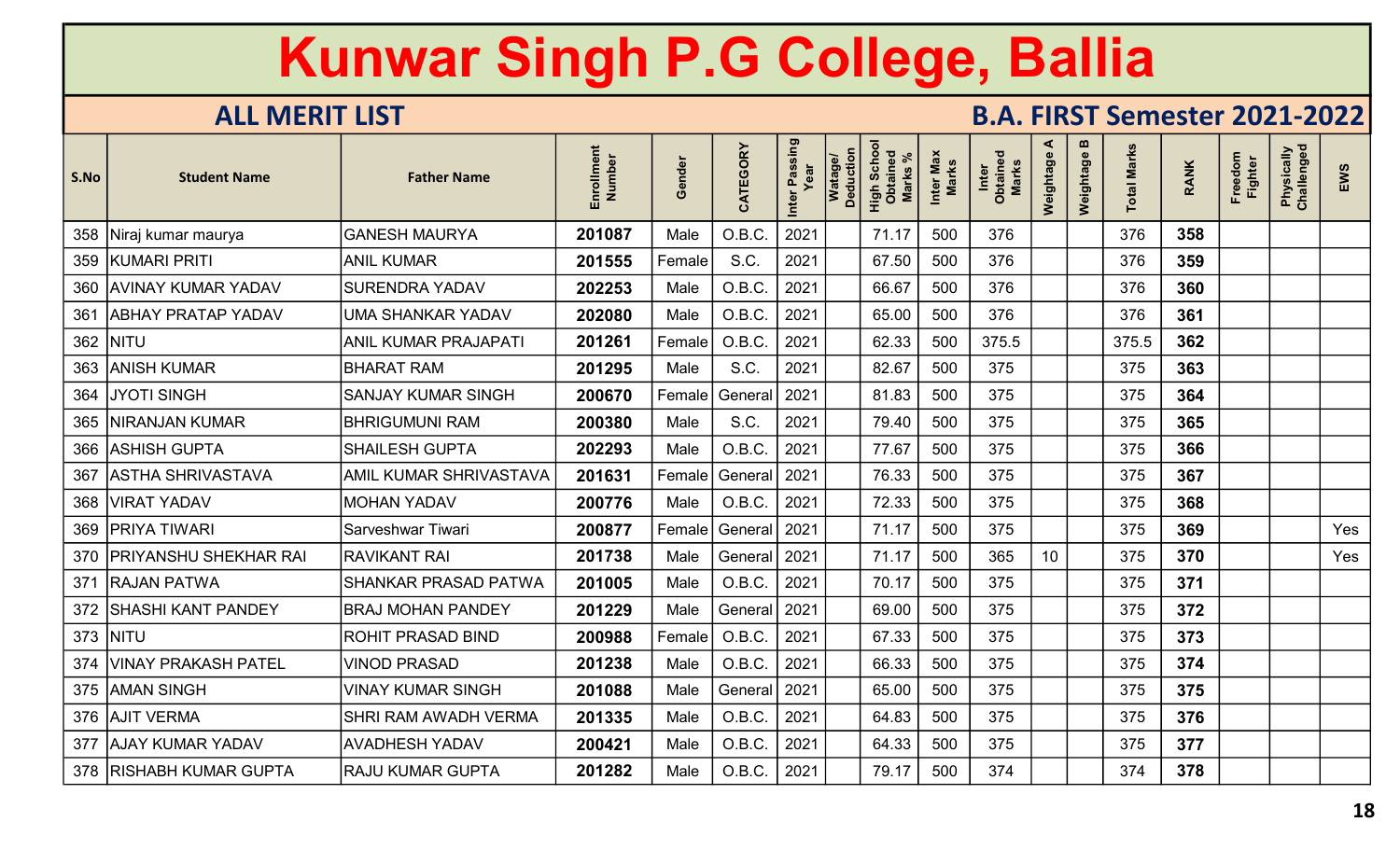| S.No | <b>Student Name</b>       | <b>Father Name</b>          | Enrollment<br>Number | Gender | CATEGORY       | ·Passing<br>Year<br>Inter | Watage/<br>Deduction | Scho<br>High Scho<br><b>Marks</b> | Inter Max<br>Marks | Inter<br>Obtained<br>Marks | ⋖<br>Weightage | $\boldsymbol{\omega}$<br>Weightage | <b>Total Marks</b> | <b>RANK</b> | Freedom<br><b>Fighter</b> | Physically<br>Challenged | EWS |
|------|---------------------------|-----------------------------|----------------------|--------|----------------|---------------------------|----------------------|-----------------------------------|--------------------|----------------------------|----------------|------------------------------------|--------------------|-------------|---------------------------|--------------------------|-----|
|      | 379   MADHAVI SONI        | <b>SUNIL KUMAR VERMA</b>    | 201689               | Female | O.B.C          | 2019                      | 10                   | 77.83                             | 500                | 384                        |                |                                    | 374                | 379         |                           |                          |     |
|      | 380 KM MADHU              | PREMCHAND PRASAD            | 200939               | Female | S.C.           | 2021                      |                      | 73.83                             | 500                | 374                        |                |                                    | 374                | 380         |                           |                          |     |
| 381  | <b>AYUSH KUMAR BHARTI</b> | <b>NAKCHHEDI RAM</b>        | 202054               | Male   | S.C.           | 2021                      |                      | 73.17                             | 500                | 374                        |                |                                    | 374                | 381         |                           |                          |     |
| 382  | <b>AKASH KUMAR VERMA</b>  | <b>VISHUN CHAND VERMA</b>   | 201262               | Male   | O.B.C.         | 2021                      |                      | 72.33                             | 500                | 374                        |                |                                    | 374                | 382         |                           |                          |     |
|      | 383   PANKAJ KUMAR YADAV  | <b>RAJA RAM YADAV</b>       | 200772               | Male   | O.B.C.         | 2021                      |                      | 72.20                             | 500                | 374                        |                |                                    | 374                | 383         |                           |                          |     |
| 384  | <b>ANKITA CHAUBEY</b>     | <b>HALWANT CHAUBEY</b>      | 200371               | Female | General        | 2021                      |                      | 70.50                             | 500                | 374                        |                |                                    | 374                | 384         |                           |                          |     |
| 385  | <b>JAYCHAND KUMAR</b>     | <b>SUGRIV PRASAD</b>        | 200383               | Male   | S.T.           | 2021                      |                      | 68.67                             | 500                | 374                        |                |                                    | 374                | 385         |                           |                          |     |
|      | 386   PRIYANSHU KUMAR     | <b>LALLU PRASAD</b>         | 201367               | Male   | S.C.           | 2021                      |                      | 67.67                             | 500                | 374                        |                |                                    | 374                | 386         |                           |                          |     |
| 387  | <b>VISHAL KUMAR VERMA</b> | <b>LAL BABU VERMA</b>       | 200613               | Male   | General   2021 |                           |                      | 67.50                             | 500                | 374                        |                |                                    | 374                | 387         |                           |                          |     |
|      | 388   NITESH KUMAR OJHA   | <b>RAJESH OJHA</b>          | 200970               | Male   | General   2021 |                           |                      | 65.00                             | 500                | 374                        |                |                                    | 374                | 388         |                           |                          |     |
| 389  | MAMTA BHARDWAJ            | <b>PREM CHANDRA BHARDWA</b> | 201372               | Female | O.B.C.         | 2021                      |                      | 63.67                             | 500                | 374                        |                |                                    | 374                | 389         |                           |                          |     |
|      | 390   ARVIND KUMAR SHAH   | <b>PUNPUN SHAH</b>          | 201370               | Male   | General   2021 |                           |                      | 63.00                             | 500                | 374                        |                |                                    | 374                | 390         |                           |                          |     |
| 391  | AMIT KUMAR PATHAK         | <b>HARENDRA PATHAK</b>      | 202305               | Male   | General   2021 |                           |                      | 62.83                             | 500                | 374                        |                |                                    | 374                | 391         |                           |                          |     |
|      | 392   SHEELA VERMA        | <b>RAMKUMAR VERMA</b>       | 200391               | Female | O.B.C          | 2021                      |                      | 62.00                             | 500                | 374                        |                |                                    | 374                | 392         |                           |                          |     |
|      | 393 SONU YADAV            | <b>AJEET NARAYAN YADAV</b>  | 202577               | Male   | O.B.C.         | 2021                      |                      | 79.00                             | 500                | 373                        |                |                                    | 373                | 393         |                           |                          |     |
| 394  | <b>HIMANSHU KUMAR</b>     | <b>HARINARAYAN RAM</b>      | 202144               | Male   | S.C.           | 2021                      |                      | 78.50                             | 500                | 373                        |                |                                    | 373                | 394         |                           |                          |     |
|      | 395   ANKITA SINGH        | <b>RAKESH KUMAR SINGH</b>   | 202436               | Female | General        | 2021                      |                      | 78.00                             | 500                | 373                        |                |                                    | 373                | 395         |                           |                          |     |
|      | 396 AMIT KUMAR KASHYAP    | <b>MATHURA KASHYAP</b>      | 201019               | Male   | O.B.C.         | 2021                      |                      | 77.00                             | 500                | 373                        |                |                                    | 373                | 396         |                           |                          |     |
|      | 397 ARVIND KUMAR VERMA    | <b>SUBHASH VERMA</b>        | 201421               | Male   | O.B.C.         | 2021                      |                      | 74.67                             | 500                | 368                        |                | $5\phantom{.0}$                    | 373                | 397         |                           |                          |     |
|      | 398   Pooja verma         | <b>RAMNARAYAN VERMA</b>     | 200890               | Male   | O.B.C.         | 2021                      |                      | 74.17                             | 500                | 373                        |                |                                    | 373                | 398         |                           |                          |     |
|      | 399   MADHU PANDEY        | <b>PAWAN PANDEY</b>         | 200594               | Female | General   2021 |                           |                      | 67.33                             | 500                | 373                        |                |                                    | 373                | 399         |                           |                          |     |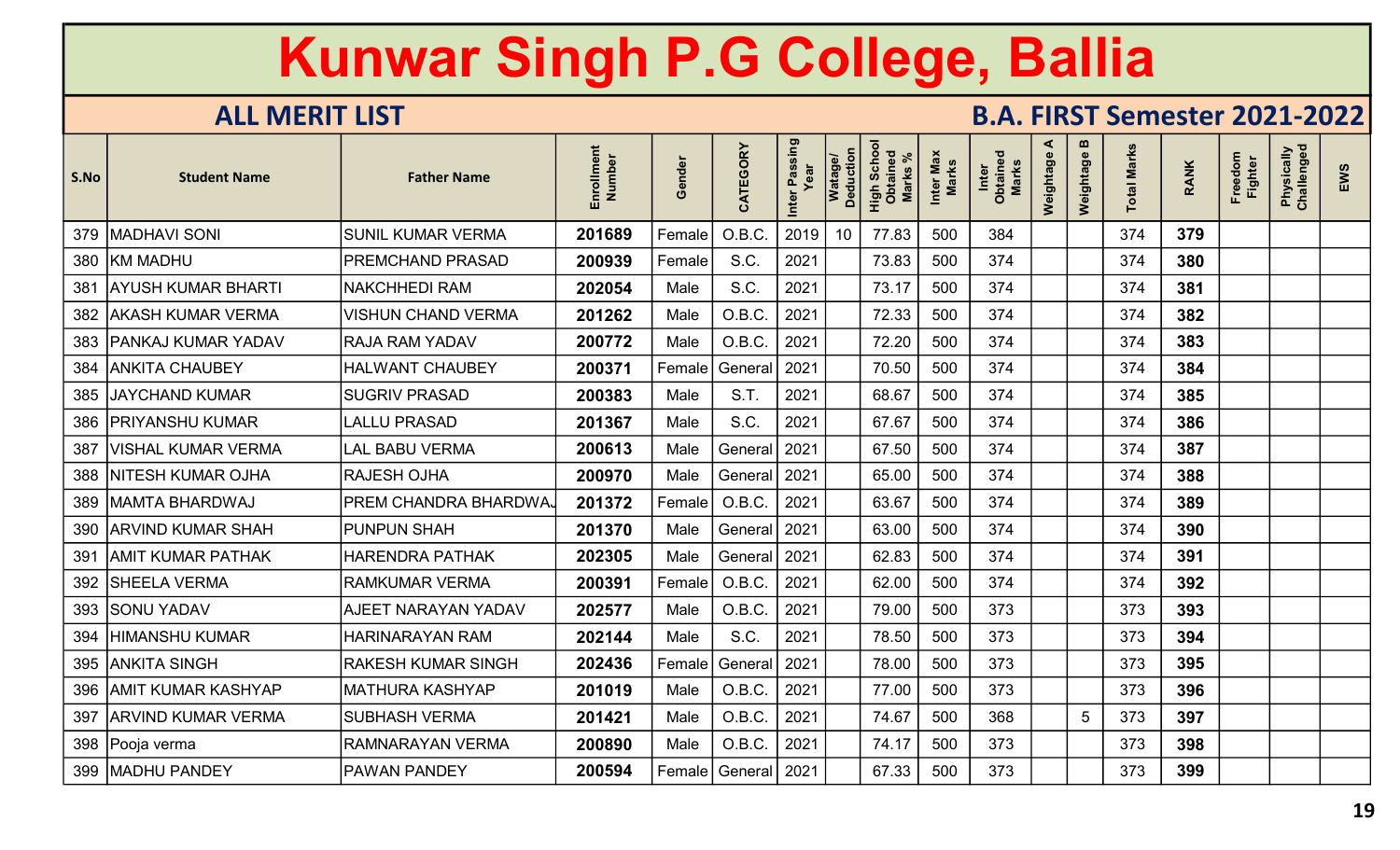| S.No | <b>Student Name</b>       | <b>Father Name</b>          | Enrollment<br>Number | Gender | CATEGORY                | Inter Passing<br>Year | Watage/<br>Deduction | Scho<br>High Scho<br><b>Marks</b> | Inter Max<br><b>Marks</b> | Inter<br>Obtained<br>Marks | ⋖<br>Weightage | m<br>Weightage | <b>Total Marks</b> | <b>RANK</b> | Freedom<br><b>Fighter</b> | Physically<br>Challenged | EWS |
|------|---------------------------|-----------------------------|----------------------|--------|-------------------------|-----------------------|----------------------|-----------------------------------|---------------------------|----------------------------|----------------|----------------|--------------------|-------------|---------------------------|--------------------------|-----|
|      | 400 MADHU PANDEY          | <b>PAWAN PANDEY</b>         | 200122               | Female | General                 | 2021                  |                      | 67.33                             | 500                       | 373                        |                |                | 373                | 400         |                           |                          |     |
| 401  | <b>NISHA PAL</b>          | <b>SATY NARAYAN PAL</b>     | 201637               | Female | O.B.C.                  | 2021                  |                      | 66.83                             | 500                       | 373                        |                |                | 373                | 401         |                           |                          |     |
|      | 402   PREETI YADAV        | <b>RAJESH YADAV</b>         | 200925               | Female | O.B.C                   | 2021                  |                      | 66.00                             | 500                       | 373                        |                |                | 373                | 402         |                           |                          |     |
|      | 403 JJITENDRA KUMAR       | <b>MUKURDHAN RAM</b>        | 202158               | Male   | S.C.                    | 2021                  |                      | 65.17                             | 500                       | 373                        |                |                | 373                | 403         |                           |                          |     |
|      | 404   PRIYANKA            | <b>DHARIKSHAN MISHRA</b>    | 202020               | Female | General                 | 2021                  |                      | 63.83                             | 500                       | 373                        |                |                | 373                | 404         |                           |                          |     |
|      | 405 ANCHAL GUPTA          | <b>SANTOSH PRASAD GUPTA</b> | 200524               | Female | O.B.C.                  | 2021                  |                      | 62.00                             | 500                       | 373                        |                |                | 373                | 405         |                           |                          |     |
|      | 406 GUDIYA YADAV          | <b>CHOTE LAL YADAV</b>      | 200854               | Female | O.B.C.                  | 2021                  |                      | 60.50                             | 500                       | 373                        |                |                | 373                | 406         |                           |                          |     |
|      | 407   MANISH YADAV        | <b>PRABHUNATH YADAV</b>     | 201639               | Male   | O.B.C.                  | 2021                  |                      | 58.00                             | 500                       | 373                        |                |                | 373                | 407         |                           |                          |     |
|      | 408 SWETA GUPTA           | <b>RAJIV KUMAR GUPTA</b>    | 201213               | Female | O.B.C.                  | 2021                  |                      | 73.83                             | 500                       | 372                        |                |                | 372                | 408         |                           |                          |     |
|      | 409 APPU YADAV            | <b>DEEPAN YADAV</b>         | 201898               | Male   | O.B.C.                  | 2021                  |                      | 72.83                             | 500                       | 372                        |                |                | 372                | 409         |                           |                          |     |
|      | 410 CHANDAN KUMAR GOND    | <b>BHAGWAN GOND</b>         | 201580               | Male   | General   2021          |                       |                      | 70.50                             | 500                       | 372                        |                |                | 372                | 410         |                           |                          |     |
|      | 411 ASHUTOSH YADAV        | <b>MANBHARAN YADAV</b>      | 202078               | Male   | O.B.C.                  | 2021                  |                      | 68.83                             | 500                       | 372                        |                |                | 372                | 411         |                           |                          |     |
|      | 412   Raja Kumar Yadav    | Surendra Yadav              | 202081               | Male   | O.B.C.                  | 2021                  |                      | 68.83                             | 500                       | 372                        |                |                | 372                | 412         |                           |                          |     |
|      | 413 Shaurya Kumar Yadav   | Shri Ashok Kumar Yadav      | 201291               | Male   | O.B.C.                  | 2021                  |                      | 64.50                             | 500                       | 372                        |                |                | 372                | 413         |                           |                          |     |
|      | 414 AYUSH KUMAR KASHYAP   | <b>SHASHIKANT KASHYAP</b>   | 201509               | Male   | O.B.C.                  | 2021                  |                      | 62.17                             | 500                       | 372                        |                |                | 372                | 414         |                           |                          |     |
|      | 415 ARYAN KUMAR YADAV     | <b>KANHAIYA YADAV</b>       | 200410               | Male   | O.B.C.                  | 2021                  |                      | 61.00                             | 500                       | 372                        |                |                | 372                | 415         |                           |                          |     |
|      | 416 RANJAY KUMAR BHARDWAJ | <b>BHUWAL RAJBHAR</b>       | 202225               | Male   | O.B.C.                  | 2021                  |                      | 58.67                             | 500                       | 372                        |                |                | 372                | 416         |                           |                          |     |
|      | 417 RUPA SHARMA           | <b>JAY PRAKASH SHARMA</b>   | 200539               | Female | O.B.C.                  | 2021                  |                      | 77.67                             | 500                       | 371                        |                |                | 371                | 417         |                           |                          |     |
|      | 418 SONI THAKUR           | LATE. SHIVKUMAR RAM         | 201954               | Female | O.B.C.                  | 2021                  |                      | 76.00                             | 500                       | 371                        |                |                | 371                | 418         |                           |                          |     |
|      | 419   MERAJ MANSURI       | <b>ILTAF HUSAIN</b>         | 201515               | Male   | O.B.C.                  | 2021                  |                      | 76.00                             | 500                       | 371                        |                |                | 371                | 419         |                           |                          |     |
|      | 420   NANDINI             | <b>SANTOSH KUMAR RAM</b>    | 201101               |        | Female   General   2021 |                       |                      | 75.17                             | 500                       | 371                        |                |                | 371                | 420         |                           |                          |     |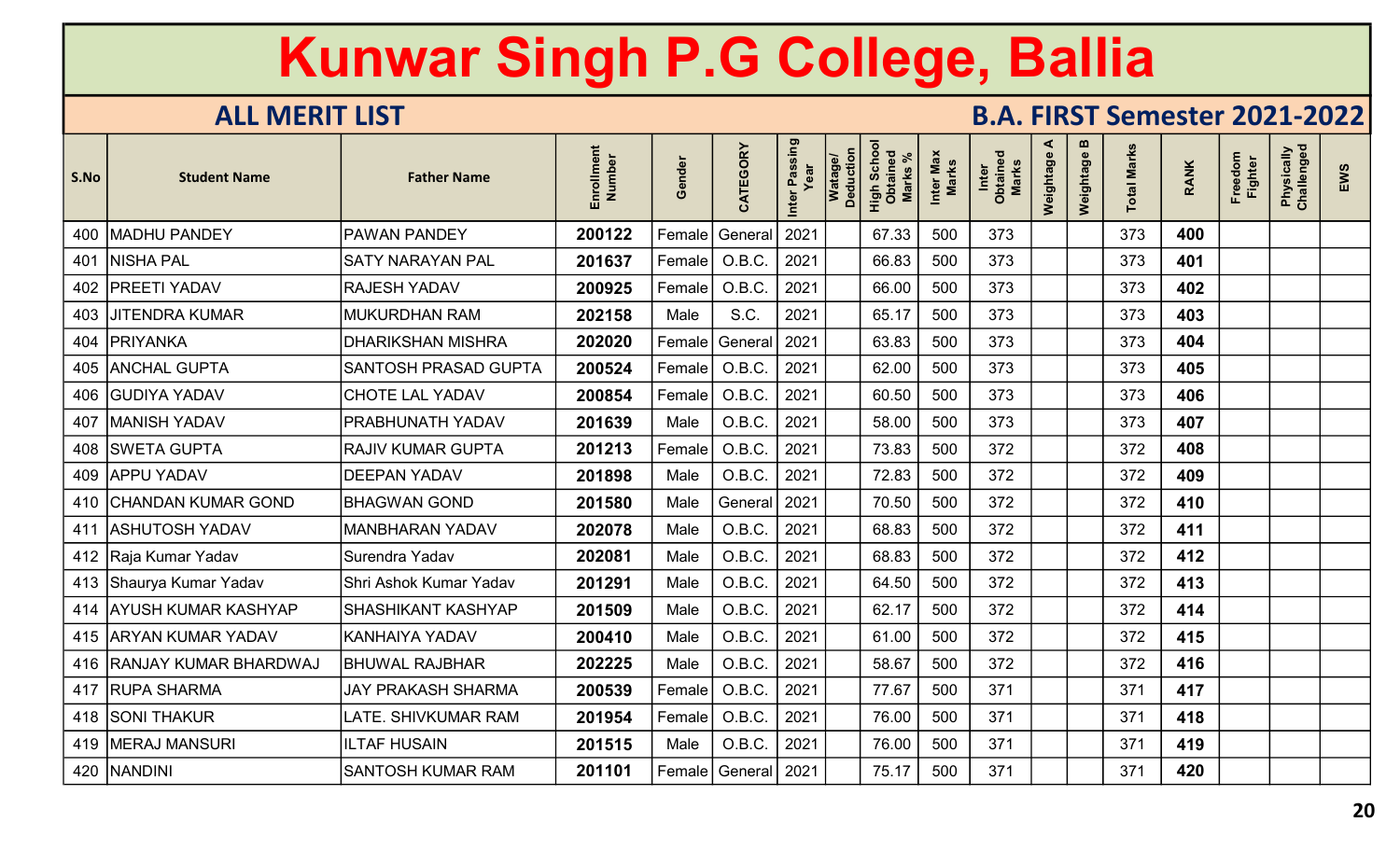| S.No | <b>Student Name</b>                                  | <b>Father Name</b>          | Enrollment<br>Number | Gender | CATEGORY       | Inter Passing<br>Year | Watage/<br>Deduction | Scho<br>High Scho<br><b>Marks</b> | Inter Max<br><b>Marks</b> | Inter<br>Obtained<br>Marks | ⋖<br>Weightage | m<br>Weightage | otal Marks | <b>RANK</b> | Freedom<br><b>Fighter</b> | Physically<br>Challenged | EWS |
|------|------------------------------------------------------|-----------------------------|----------------------|--------|----------------|-----------------------|----------------------|-----------------------------------|---------------------------|----------------------------|----------------|----------------|------------|-------------|---------------------------|--------------------------|-----|
| 421  | <b>ABHAY NARAYAN</b>                                 | <b>SUDAMA PRASAD</b>        | 201537               | Male   | O.B.C.         | 2021                  |                      | 73.67                             | 500                       | 371                        |                |                | 371        | 421         |                           |                          |     |
|      | 422   ANCHAL CHAURASIYA                              | <b>KEDAR CHAURASIYA</b>     | 201613               | Female | O.B.C.         | 2021                  |                      | 67.17                             | 500                       | 371                        |                |                | 371        | 422         |                           |                          |     |
|      | 423   AMIT KUMAR YADAV                               | <b>VIRENDRA YADAV</b>       | 202400               | Male   | O.B.C.         | 2021                  |                      | 63.17                             | 500                       | 346                        | 10             | 15             | 371        | 423         | yes                       |                          |     |
|      | 424 DIPU KUMAR                                       | <b>SAMPATI LAL RAM</b>      | 201595               | Male   | S.C.           | 2021                  |                      | 63.00                             | 500                       | 371                        |                |                | 371        | 424         |                           |                          |     |
|      | 425   VIVEK KANNOUJIYA                               | HARINDRA PRASAD             | 200448               | Male   | S.C.           | 2021                  |                      | 62.00                             | 500                       | 371                        |                |                | 371        | 425         |                           |                          |     |
|      | 426   PANKAJ KUMAR YADAV                             | <b>PYARE LAL YADAV</b>      | 200439               | Male   | O.B.C.         | 2021                  |                      | 61.83                             | 500                       | 371                        |                |                | 371        | 426         |                           |                          |     |
|      | 427 SATYAM SINGH                                     | <b>SHIVJI SINGH</b>         | 201602               | Male   | General        | 2021                  |                      | 60.50                             | 500                       | 371                        |                |                | 371        | 427         |                           |                          | Yes |
|      | 428 Hardik Raj Maurya                                | Arun Kumar Kushwaha         | 200379               | Male   | O.B.C.         | 2021                  |                      | 86.00                             | 500                       | 370                        |                |                | 370        | 428         |                           |                          |     |
|      | 429   SWETA CHAUHAN                                  | <b>SATYENDRA CHAUHAN</b>    | 201999               | Female | O.B.C.         | 2021                  |                      | 79.83                             | 500                       | 370                        |                |                | 370        | 429         |                           |                          |     |
|      | 430 JJITESH KUMAR RAJBHAR                            | <b>IRAM NARAYAN</b>         | 201942               | Male   | O.B.C.         | 2021                  |                      | 78.33                             | 500                       | 370                        |                |                | 370        | 430         |                           |                          |     |
|      | 431   DEEPAK ROSHAN SHRIVASTAV SUBHASH CHANDRA SHRIV |                             | 200679               | Male   | General   2020 |                       | 5                    | 76.20                             | 500                       | 375                        |                |                | 370        | 431         |                           |                          |     |
|      | 432   SHALINI KHARWAR                                | <b>ANOOP KHARWAR</b>        | 201865               | Female | S.T.           | 2021                  |                      | 75.50                             | 500                       | 370                        |                |                | 370        | 432         |                           |                          |     |
|      | 433 KM REEMA MAURYA                                  | <b>GULAB CHANDRA MAURYA</b> | 200652               | Female | O.B.C.         | 2021                  |                      | 74.50                             | 500                       | 370                        |                |                | 370        | 433         |                           |                          |     |
|      | 434   NEHA                                           | <b>BASANT KUMAR</b>         | 201477               | Female | S.C.           | 2021                  |                      | 73.67                             | 500                       | 370                        |                |                | 370        | 434         |                           |                          |     |
|      | 435 ARCHNA SAH                                       | <b>KRISHNA SAH</b>          | 200547               | Female | General        | 2021                  |                      | 73.67                             | 500                       | 370                        |                |                | 370        | 435         |                           |                          |     |
|      | 436   MUHAMMAD AADAB                                 | <b>ZUBER AHMAD</b>          | 202224               | Male   | General 2021   |                       |                      | 71.67                             | 500                       | 370                        |                |                | 370        | 436         |                           |                          | Yes |
|      | 437   KHUSHBU YADAV                                  | <b>JAYSHANKAR YADAV</b>     | 201419               | Female | O.B.C.         | 2021                  |                      | 71.20                             | 500                       | 370                        |                |                | 370        | 437         |                           |                          |     |
|      | 438 ASHISH KUMAR                                     | <b>HARENDRA PRASAD</b>      | 200774               | Male   | General        | 2021                  |                      | 71.00                             | 500                       | 370                        |                |                | 370        | 438         |                           |                          |     |
|      | 439   NIRAJ KUMAR                                    | <b>VIJAY RAM</b>            | 200298               | Male   | O.B.C.         | 2021                  |                      | 70.83                             | 500                       | 370                        |                |                | 370        | 439         |                           |                          |     |
|      | 440 ARUN KUMAR RAM                                   | <b>SURAJ RAM</b>            | 201404               | Male   | S.C.           | 2021                  |                      | 69.00                             | 500                       | 370                        |                |                | 370        | 440         |                           |                          |     |
|      | 441 SHALU KHARWAR                                    | <b>DHURUP KHARWAR</b>       | 201286               | Female | General   2021 |                       |                      | 68.00                             | 500                       | 370                        |                |                | 370        | 441         |                           |                          |     |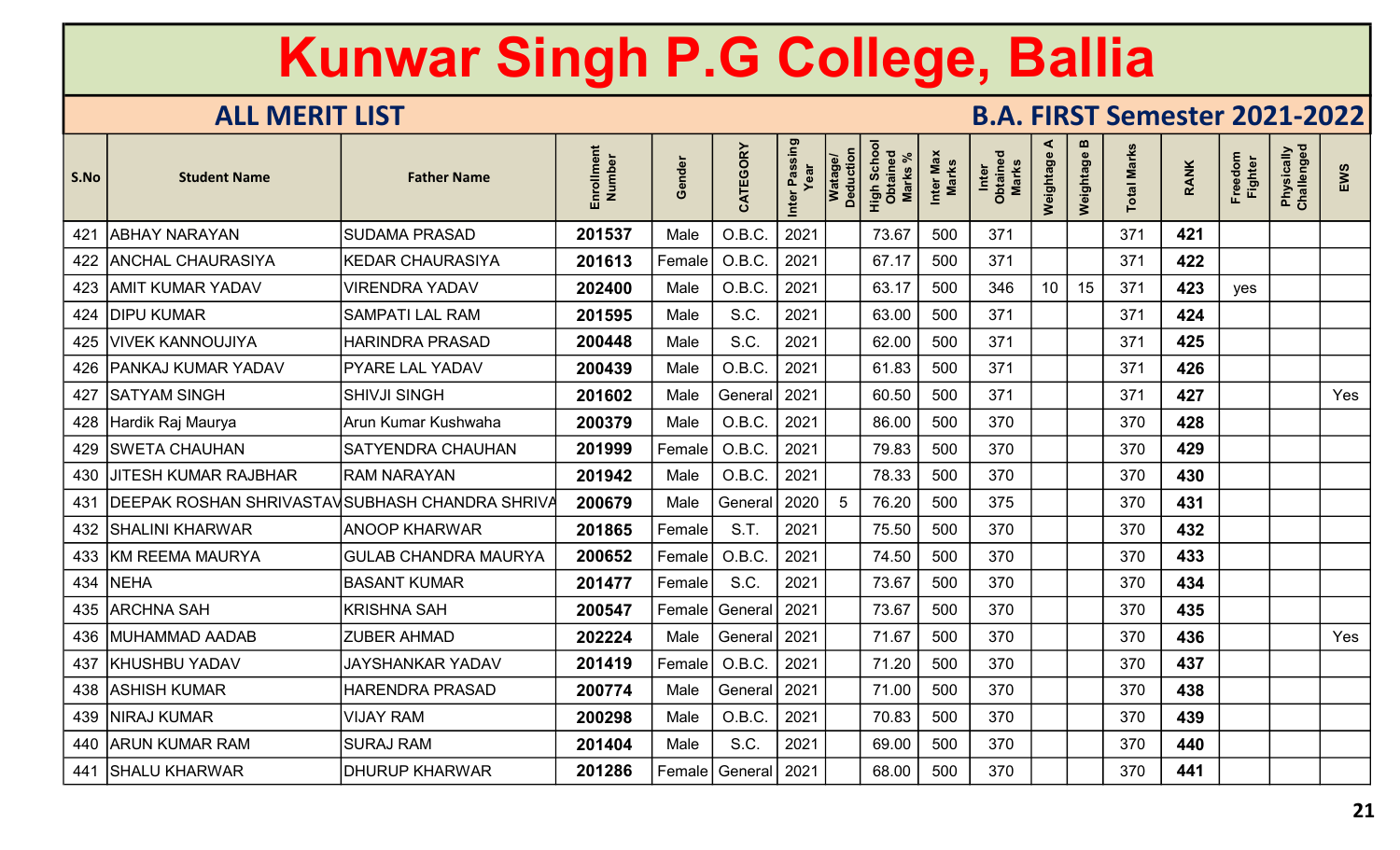| S.No | <b>Student Name</b>          | <b>Father Name</b>           | Enrollment<br>Number | Gender | CATEGORY       | Inter Passing<br>Year | Watage/<br>Deduction | Scho<br>High Scho<br><b>Marks</b> | Inter Max<br><b>Marks</b> | Inter<br>Obtained<br>Marks | ⋖<br>Weightage | m<br>Weightage | <b>Total Marks</b> | <b>RANK</b> | Freedom<br><b>Fighter</b> | Physically<br>Challenged | EWS |
|------|------------------------------|------------------------------|----------------------|--------|----------------|-----------------------|----------------------|-----------------------------------|---------------------------|----------------------------|----------------|----------------|--------------------|-------------|---------------------------|--------------------------|-----|
|      | 442 CHANCHAL KUMAR BHARTI    | <b>SHIVBACHAN RAM</b>        | 200569               | Male   | S.C.           | 2021                  |                      | 67.33                             | 500                       | 370                        |                |                | 370                | 442         |                           |                          |     |
|      | 443   Prakash Kumar Gond     | Deena nath prasad gond       | 202087               | Male   | General   2021 |                       |                      | 66.67                             | 500                       | 370                        |                |                | 370                | 443         |                           |                          |     |
|      | 444 SATISH YADAV             | <b>DEVCHAND YADAV</b>        | 200535               | Male   | O.B.C.         | 2021                  |                      | 66.17                             | 500                       | 370                        |                |                | 370                | 444         |                           |                          |     |
|      | 445 SHASHIKANT               | <b>UMA SHANKAR PRAJAPATI</b> | 202313               | Male   | O.B.C.         | 2021                  |                      | 64.17                             | 500                       | 370                        |                |                | 370                | 445         |                           |                          |     |
|      | 446   RAJA KUMAR PANDEY      | <b>DILIP PANDEY</b>          | 202242               | Male   | General        | 2021                  |                      | 62.00                             | 500                       | 370                        |                |                | 370                | 446         |                           |                          |     |
|      | 447 BABALI                   | <b>JITENDRA KHARVAR</b>      | 200934               | Female | General   2021 |                       |                      | 61.33                             | 500                       | 370                        |                |                | 370                | 447         |                           |                          |     |
|      | 448 ANKIT KUMAR SINGH        | <b>SHIV KUMAR SINGH</b>      | 202030               | Male   | General   2021 |                       |                      | 60.67                             | 500                       | 370                        |                |                | 370                | 448         |                           |                          |     |
|      | 449   ASHWANI KUMAR          | RADHESHYAM PRASAD            | 200378               | Male   | O.B.C.         | 2021                  |                      | 59.00                             | 500                       | 370                        |                |                | 370                | 449         |                           |                          |     |
|      | 450 UMESH KUMAR PRASAD       | <b>PANCHDEV PRASAD</b>       | 202516               | Male   | S.T.           | 2019                  | 10 <sup>°</sup>      | 79.67                             | 500                       | 379                        |                |                | 369                | 450         |                           |                          |     |
| 451  | <b>KHUSHI SINGH</b>          | <b>RAJ KUMAR SINGH</b>       | 200470               | Female | General   2021 |                       |                      | 76.83                             | 500                       | 369                        |                |                | 369                | 451         |                           |                          |     |
| 452  | <b>PRIYASHU PANDEY</b>       | <b>MANOJ PANDEY</b>          | 200335               | Female | General   2021 |                       |                      | 73.83                             | 500                       | 369                        |                |                | 369                | 452         |                           |                          | Yes |
|      | 453   NEETU YADAV            | <b>BHARAT YADAV</b>          | 200171               | Female | O.B.C.         | 2021                  |                      | 72.83                             | 500                       | 369                        |                |                | 369                | 453         |                           |                          |     |
| 454  | KHUSHBOO PANDEY              | <b>RAVI SHANKAR PANDEY</b>   | 201090               | Female | General   2021 |                       |                      | 70.67                             | 500                       | 369                        |                |                | 369                | 454         |                           |                          |     |
|      | 455 RAMA SINGH               | <b>KEDAR NATH SINGH</b>      | 202557               | Female | General 2021   |                       |                      | 69.33                             | 500                       | 369                        |                |                | 369                | 455         |                           |                          |     |
|      | 456 KM SONI GIRI             | <b>BACHCHA LAL GIRI</b>      | 201220               | Female | O.B.C          | 2021                  |                      | 68.17                             | 500                       | 369                        |                |                | 369                | 456         |                           |                          |     |
| 457  | KAVITA                       | <b>VIJAY SHANKAR</b>         | 201417               | Female | S.C.           | 2021                  |                      | 66.17                             | 500                       | 369                        |                |                | 369                | 457         |                           |                          |     |
|      | 458 SHIV KUMAR RAM           | <b>SUBHASH RAM</b>           | 201662               | Male   | S.T.           | 2021                  |                      | 65.83                             | 500                       | 369                        |                |                | 369                | 458         |                           |                          |     |
|      | 459 SANJU YADAV              | <b>BIRENDRA NATH YADAV</b>   | 200416               | Female | O.B.C.         | 2021                  |                      | 65.33                             | 500                       | 369                        |                |                | 369                | 459         |                           |                          |     |
|      | 460 ANKIT KUMAR YADAV        | DAYASHANKAR YADAV            | 202200               | Male   | O.B.C.         | 2021                  |                      | 64.83                             | 500                       | 369                        |                |                | 369                | 460         |                           |                          |     |
| 461  | <b>SEEMA YADAV</b>           | SHREEBHAGWAN YADAV           | 201527               | Female | O.B.C          | 2021                  |                      | 61.33                             | 500                       | 369                        |                |                | 369                | 461         |                           |                          |     |
|      | 462 AKHILESH KUMAR PRAJAPATI | <b>BHAGAWATI PRAJAPATI</b>   | 200356               | Male   | O.B.C.         | 2021                  |                      | 58.50                             | 500                       | 369                        |                |                | 369                | 462         |                           |                          |     |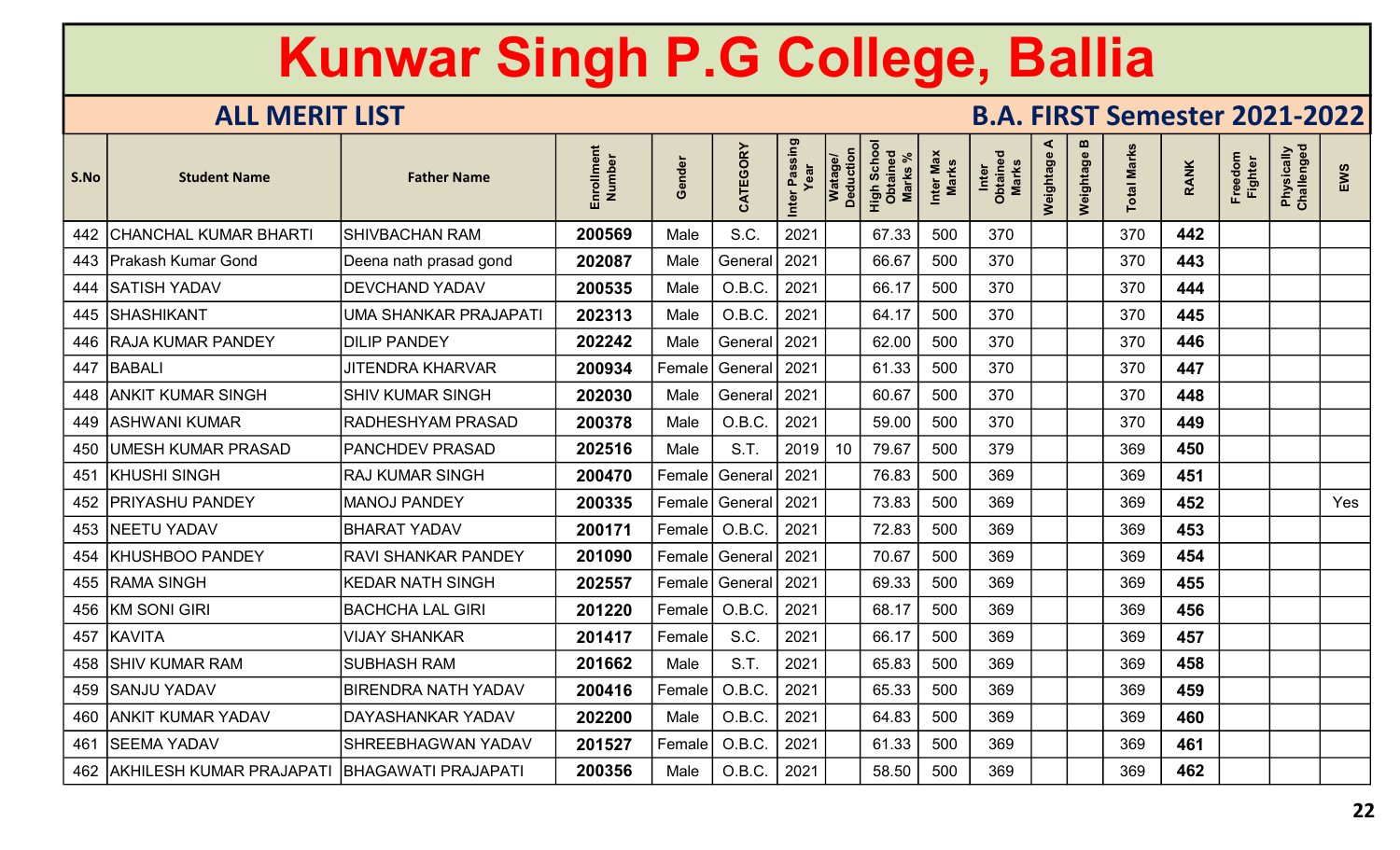| S.No | <b>Student Name</b>          | <b>Father Name</b>       | Enrollment<br>Number | Gender        | CATEGORY | Inter Passing | Watage/<br>Deduction | Scho<br>High Scho<br>Obtaineo<br><b>Marks</b> | Max<br>Marks<br>Inter | <b>Marks</b><br>Inter<br>Obtaine | ⋖<br>Weightage | m<br>Weightage | <b>Total Marks</b> | <b>RANK</b> | Freedom<br><b>Fighter</b> | Physically<br>Challenged | EWS |
|------|------------------------------|--------------------------|----------------------|---------------|----------|---------------|----------------------|-----------------------------------------------|-----------------------|----------------------------------|----------------|----------------|--------------------|-------------|---------------------------|--------------------------|-----|
| 463  | Suman prajapati              | sunil prajapati          | 200572               | Female        | O.B.C.   | 2021          |                      | 82.00                                         | 500                   | 368                              |                |                | 368                | 463         |                           |                          |     |
| 464  | <b>NEHA PRAJAPATI</b>        | <b>SURJEET PRAJAPATI</b> | 200268               | $\sf Female $ | O.B.C.   | 2020          | 5                    | 79.83                                         | 500                   | 373                              |                |                | 368                | 464         |                           |                          |     |
|      | <b>465   AFREEN KHATOON</b>  | <b>SHAKIL AHMED</b>      | 201908               | Female        | General  | 2021          |                      | 77.80                                         | 500                   | 368                              |                |                | 368                | 465         |                           |                          |     |
| 466  | Mukesh yadav                 | Shivchand yadav          | 201795               | Male          | O.B.C.   | 2021          |                      | 77.33                                         | 500                   | 368                              |                |                | 368                | 466         |                           |                          |     |
| 467  | <b>GUDIYA YADAV</b>          | PARMESHWAR YADAV         | 201042               | Female        | O.B.C.   | 2021          |                      | 76.00                                         | 500                   | 368                              |                |                | 368                | 467         |                           |                          |     |
| 468  | <b>ABHISHEK YADAV</b>        | RADHA MOHAN YADAV        | 202100               | Male          | O.B.C.   | 2020          | 5                    | 73.00                                         | 500                   | 373                              |                |                | 368                | 468         |                           |                          |     |
| 469  | <b>KRISHN KUMAR YADAV</b>    | <b>JITENDRA YADAV</b>    | 201186               | Male          | O.B.C.   | 2021          |                      | 71.33                                         | 500                   | 368                              |                |                | 368                | 469         |                           |                          |     |
|      | 470 Ajeet Kumar Yadav        | Tarkeshwar Yadav         | 201783               | Male          | O.B.C.   | 2021          |                      | 71.00                                         | 500                   | 368                              |                |                | 368                | 470         |                           |                          |     |
| 471  | <b>RITESH KUMAR SINGH</b>    | <b>DHANANJAY SINGH</b>   | 200773               | Male          | General  | 2021          |                      | 70.83                                         | 500                   | 368                              |                |                | 368                | 471         |                           |                          |     |
| 472  | <b>SONU YADAV</b>            | <b>SHIV KUMAR YADAV</b>  | 200565               | Male          | O.B.C.   | 2021          |                      | 69.83                                         | 500                   | 368                              |                |                | 368                | 472         |                           |                          |     |
| 473  | <b>RAVI SHANKAR VERMA</b>    | <b>GORAKH NATH VERMA</b> | 200363               | Male          | O.B.C.   | 2021          |                      | 67.83                                         | 500                   | 368                              |                |                | 368                | 473         |                           |                          |     |
| 474  | <b>VISHAL KUMAR YADAV</b>    | NARENDRA YADAV           | 202052               | Male          | O.B.C.   | 2021          |                      | 65.00                                         | 500                   | 368                              |                |                | 368                | 474         |                           |                          |     |
| 475  | <b>NARENDRA KUMAR BHARTI</b> | HULASH RAM               | 202403               | Male          | S.C.     | 2021          |                      | 63.33                                         | 500                   | 368                              |                |                | 368                | 475         |                           |                          |     |
|      | 476   AMITESH KUMAR DUBEY    | <b>ASHOK DUBEY</b>       | 200974               | Male          | General  | 2021          |                      | 62.00                                         | 500                   | 358                              |                | 10             | 368                | 476         |                           |                          |     |
| 477  | <b>NITESH YADAV</b>          | <b>DAYA SANKER YADAV</b> | 201695               | Male          | O.B.C.   | 2021          |                      | 61.50                                         | 500                   | 368                              |                |                | 368                | 477         |                           |                          |     |
|      | 478 AVANISH KUMAR VERMA      | <b>SRIKISUN VERMA</b>    | 200647               | Male          | O.B.C.   | 2021          |                      | 61.33                                         | 500                   | 368                              |                |                | 368                | 478         |                           |                          |     |
| 479  | PRATIMA                      | <b>BHIKHICHAND YADAV</b> | 200328               | Female        | O.B.C.   | 2021          |                      | 60.67                                         | 500                   | 368                              |                |                | 368                | 479         |                           |                          |     |
| 480  | <b>USHA GUPTA</b>            | <b>AMARDEV GUPTA</b>     | 202418               | Female        | O.B.C.   | 2021          |                      | 58.67                                         | 500                   | 368                              |                |                | 368                | 480         |                           |                          |     |
| 481  | <b>TANVI SINGH</b>           | <b>TRIBHUWAN SINGH</b>   | 202051               | Female        | General  | 2021          |                      | 58.67                                         | 500                   | 368                              |                |                | 368                | 481         |                           |                          |     |
| 482  | Priyanka Pathak              | Sushil kumar pathak      | 202448               | Female        | General  | 2021          |                      | 81.33                                         | 500                   | 367                              |                |                | 367                | 482         |                           |                          |     |
|      | 483 SHWETA KUMARI            | DAYASHANKAR RAM          | 200617               | Female        | O.B.C.   | 2021          |                      | 77.17                                         | 500                   | 367                              |                |                | 367                | 483         |                           |                          |     |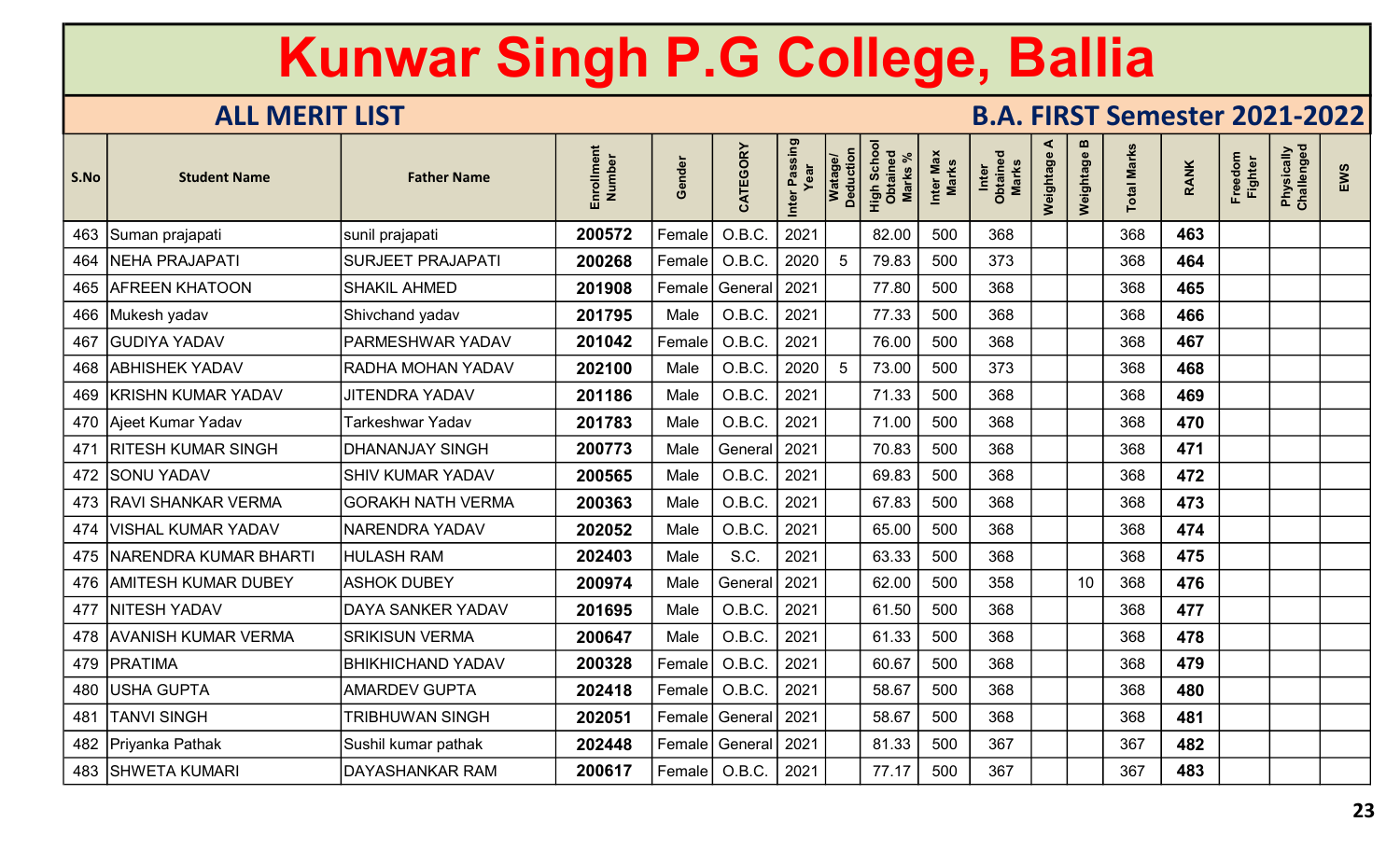| S.No | <b>Student Name</b>                       | <b>Father Name</b>           | Enrollment<br>Number | Gender | CATEGORY                | Inter Passing<br>Year | Watage/<br>Deduction | Scho<br>High Scho<br>Obtaineo<br><b>Marks</b> | Inter Max<br><b>Marks</b> | Inter<br>Obtained<br>Marks | ⋖<br>Weightage | m<br>Weightage | <b>Total Marks</b> | <b>RANK</b> | Freedom<br><b>Fighter</b> | Physically<br>Challenged | EWS |
|------|-------------------------------------------|------------------------------|----------------------|--------|-------------------------|-----------------------|----------------------|-----------------------------------------------|---------------------------|----------------------------|----------------|----------------|--------------------|-------------|---------------------------|--------------------------|-----|
|      | 484   SWETA KUMARI                        | <b>VIDYASAGAR</b>            | 200048               | Male   | S.C.                    | 2021                  |                      | 75.67                                         | 500                       | 367                        |                |                | 367                | 484         |                           |                          |     |
|      | 485 Ranjni Yadav                          | Lalshahab Yadav              | 200782               | Female | O.B.C.                  | 2021                  |                      | 74.17                                         | 500                       | 367                        |                |                | 367                | 485         |                           |                          |     |
|      | 486 Khushbu Mishra                        | Sanjiv Kumar Mishra          | 201939               | Female | General 2021            |                       |                      | 73.67                                         | 500                       | 367                        |                |                | 367                | 486         |                           |                          |     |
|      | 487 ALOK KUMAR YADAV                      | <b>LAKSHMI SHANKAR YADAV</b> | 200387               | Male   | O.B.C.                  | 2021                  |                      | 73.40                                         | 500                       | 367                        |                |                | 367                | 487         |                           |                          |     |
|      | 488   NIKITA PATEL                        | <b>HARIKISHUN PATEL</b>      | 201961               | Female | O.B.C                   | 2021                  |                      | 72.83                                         | 500                       | 367                        |                |                | 367                | 488         |                           |                          |     |
|      | 489 JJITENDRA BIND                        | <b>HARI SHANKAR BIND</b>     | 201725               | Male   | O.B.C.                  | 2021                  |                      | 70.67                                         | 500                       | 367                        |                |                | 367                | 489         |                           |                          |     |
|      | 490 AYUSH YADAV                           | OM PRAKASH YADAV             | 200044               | Male   | O.B.C.                  | 2021                  |                      | 69.00                                         | 500                       | 367                        |                |                | 367                | 490         |                           |                          |     |
|      | 491 KABITA                                | <b>DINESH RAM</b>            | 201038               | Female | S.C.                    | 2021                  |                      | 68.00                                         | 500                       | 367                        |                |                | 367                | 491         |                           |                          |     |
|      | 492   ROHIT BHARTI                        | <b>TRIBHUVAN RAM</b>         | 201792               | Male   | S.C.                    | 2021                  |                      | 67.50                                         | 500                       | 367                        |                |                | 367                | 492         |                           |                          |     |
|      | 493 RAJNISH KUMAR GUPTA                   | <b>KRISHNA GUPTA</b>         | 200616               | Male   | O.B.C.                  | 2021                  |                      | 66.33                                         | 500                       | 367                        |                |                | 367                | 493         |                           |                          |     |
|      | 494   NEHA CHAUHAN                        | SHRIBHAGAWAN CHAUHAN         | 201796               | Female | O.B.C.                  | 2021                  |                      | 63.83                                         | 500                       | 367                        |                |                | 367                | 494         |                           |                          |     |
|      | 495 INDRA BHUSHAN KUMAR SING BACCHA SINGH |                              | 201457               | Male   | General   2021          |                       |                      | 62.50                                         | 500                       | 367                        |                |                | 367                | 495         |                           |                          |     |
|      | 496   VISHAL KUMAR RAJBHAR                | <b>ANGAD RAJ BHAR</b>        | 200626               | Male   | O.B.C.                  | 2021                  |                      | 62.00                                         | 500                       | 367                        |                |                | 367                | 496         |                           |                          |     |
|      | 497 ARPITA PASWAN                         | <b>NANDLAL PASWAN</b>        | 200052               | Female | S.C.                    | 2021                  |                      | 81.50                                         | 500                       | 366                        |                |                | 366                | 497         |                           |                          |     |
|      | 498 NILESH KUMAR YADAV                    | <b>SHIV MANGAL YADAV</b>     | 200183               | Male   | O.B.C.                  | 2021                  |                      | 80.83                                         | 500                       | 366                        |                |                | 366                | 498         |                           |                          |     |
|      | 499   DIKSHA PANDEY                       | <b>KRISHNADEV PANDEY</b>     | 200302               | Female | General                 | 2021                  |                      | 79.17                                         | 500                       | 366                        |                |                | 366                | 499         |                           |                          |     |
|      | 500   VISHAL YADAV                        | <b>SUBHASH YADAV</b>         | 202489               | Male   | O.B.C.                  | 2021                  |                      | 75.17                                         | 500                       | 366                        |                |                | 366                | 500         |                           |                          |     |
| 501  | <b>AJAY KUMAR VERMA</b>                   | <b>MUNNA VERMA</b>           | 200639               | Male   | O.B.C.                  | 2021                  |                      | 72.00                                         | 500                       | 366                        |                |                | 366                | 501         |                           |                          |     |
|      | 502 ANJALI MISHRA                         | <b>DEVBRAT MISHRA</b>        | 201221               |        | Female   General   2021 |                       |                      | 68.40                                         | 500                       | 366                        |                |                | 366                | 502         |                           |                          | Yes |
|      | 503 GUDIYA YADAV                          | <b>MUNNA YADAV</b>           | 201020               | Female | O.B.C.                  | 2021                  |                      | 65.67                                         | 500                       | 366                        |                |                | 366                | 503         |                           |                          |     |
|      | 504 SHIVAM KUMAR TIWARI                   | <b>BRIJESH TIWARI</b>        | 200443               | Male   | General   2021          |                       |                      | 65.50                                         | 500                       | 366                        |                |                | 366                | 504         |                           |                          |     |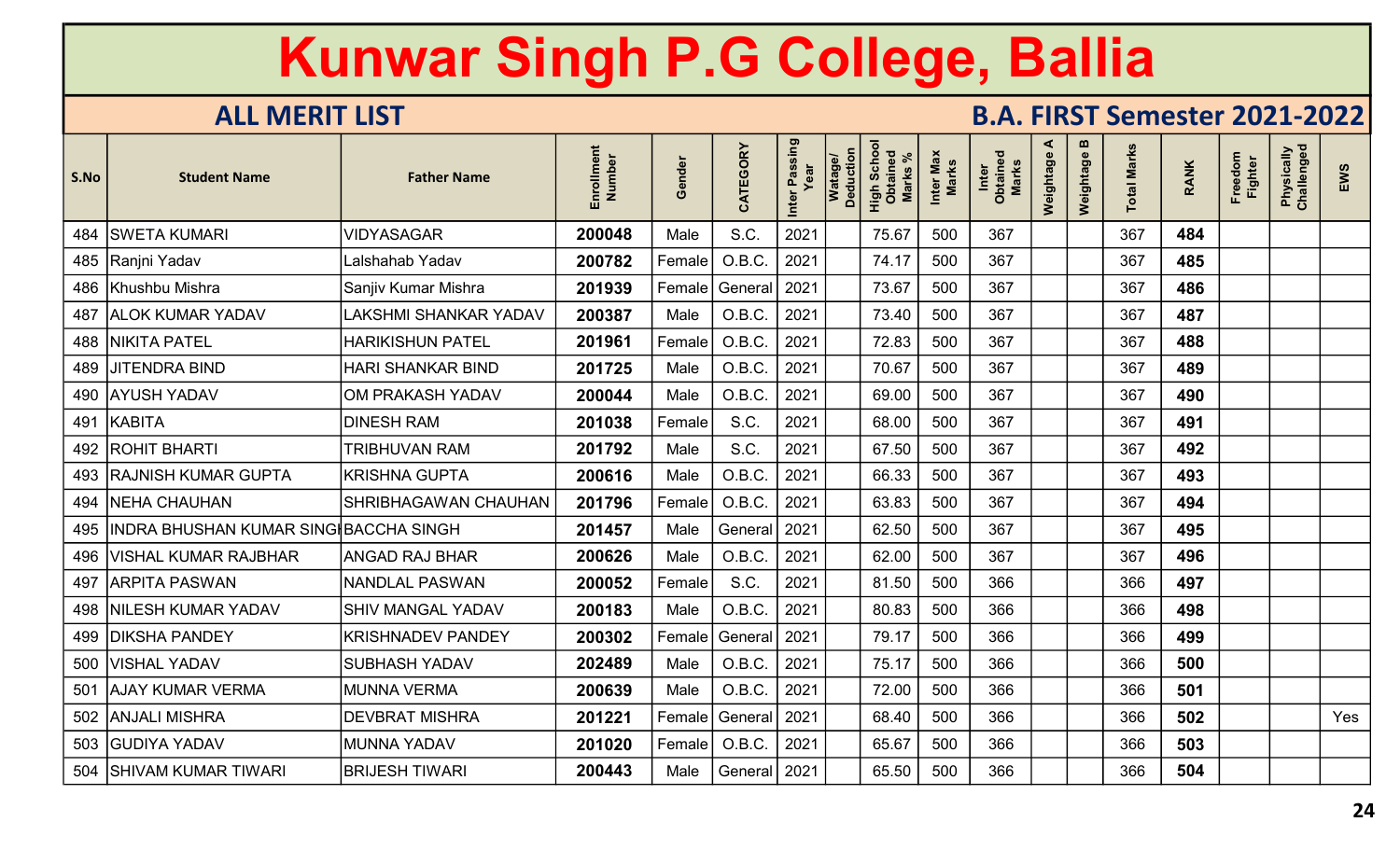| S.No | <b>Student Name</b>          | <b>Father Name</b>           | Enrollment<br>Number | Gender              | CATEGORY       | Inter Passing<br>Year | Watage/<br>Deduction | Scho<br>High Scho<br><b>Marks</b> | Inter Max<br>Marks | Inter<br>Obtained<br>Marks | ⋖<br>Weightage | m<br>Weightage | <b>Total Marks</b> | <b>RANK</b> | Freedom<br><b>Fighter</b> | Physically<br>Challenged | EWS |
|------|------------------------------|------------------------------|----------------------|---------------------|----------------|-----------------------|----------------------|-----------------------------------|--------------------|----------------------------|----------------|----------------|--------------------|-------------|---------------------------|--------------------------|-----|
|      | 505 SANDEEP KUMAR YADAV      | <b>KRISHNA YADAV</b>         | 202263               | Male                | O.B.C.         | 2021                  |                      | 63.33                             | 500                | 366                        |                |                | 366                | 505         |                           |                          |     |
|      | 506   AKASH KUMAR RAJBHAR    | <b>SVAMI NATH RAM</b>        | 202413               | Male                | O.B.C.         | 2021                  |                      | 62.33                             | 500                | 366                        |                |                | 366                | 506         |                           |                          |     |
|      | 507 Abhishek kumar           | Babban kumar bharti          | 201298               | Male                | S.C.           | 2021                  |                      | 61.33                             | 500                | 366                        |                |                | 366                | 507         |                           |                          |     |
|      | 508   RISHIKESH SINGH        | <b>VIJAY SHANKAR SINGH</b>   | 201663               | Male                | General        | 2021                  |                      | 61.33                             | 500                | 356                        |                | 10             | 366                | 508         |                           |                          | Yes |
|      | 509 Akash Kumar              | Musaphir Ram                 | 201025               | Male                | S.C.           | 2021                  |                      | 61.00                             | 500                | 366                        |                |                | 366                | 509         |                           |                          |     |
|      | 510   AMIT KUMAR SHRIVASTAVA | <b>AJEET SHRIVASTAVA</b>     | 201272               | Male                | General        | 2021                  |                      | 60.17                             | 500                | 366                        |                |                | 366                | 510         |                           |                          |     |
|      | 511 GAUTAM SAHANI            | <b>SWAMI NATH SAHANI</b>     | 202145               | Male                | O.B.C.         | 2021                  |                      | 72.83                             | 500                | 365                        |                |                | 365                | 511         |                           |                          |     |
|      | 512   POOJA PATEL            | <b>SUNIL KUMAR PATEL</b>     | 200976               | Female              | O.B.C.         | 2021                  |                      | 69.50                             | 500                | 365                        |                |                | 365                | 512         |                           |                          |     |
|      | 513 TINKU KUMAR PRASAD       | <b>INDRADEV PRASAD</b>       | 201148               | Male                | General   2021 |                       |                      | 69.17                             | 500                | 365                        |                |                | 365                | 513         |                           |                          |     |
|      | 514 Anshu yadav              | Brahma Shankar Yadav         | 200254               | Female              | O.B.C.         | 2021                  |                      | 68.17                             | 500                | 365                        |                |                | 365                | 514         |                           |                          |     |
|      | 515   AKASH KUMAR VERMA      | <b>SRIKANT VERMA</b>         | 201154               | Male                | O.B.C.         | 2021                  |                      | 66.50                             | 500                | 365                        |                |                | 365                | 515         |                           |                          |     |
|      | 516 ADITYA SAGAR             | <b>GANGA SAGAR</b>           | 201255               | Male                | S.C.           | 2021                  |                      | 63.50                             | 500                | 365                        |                |                | 365                | 516         |                           |                          |     |
|      | 517   AMBIKESH KUMAR YADAV   | <b>PREM CHANDRA YADAV</b>    | 200893               | Male                | O.B.C.         | 2021                  |                      | 62.83                             | 500                | 365                        |                |                | 365                | 517         |                           |                          |     |
|      | 518   MOHIT YADAV            | <b>SANJAY YADAV</b>          | 202082               | Male                | O.B.C.         | 2021                  |                      | 62.33                             | 500                | 365                        |                |                | 365                | 518         |                           |                          |     |
|      | 519   SHAHIL ANSARI          | <b>SARFUDDIN ANSARI</b>      | 201904               | Male                | O.B.C.         | 2021                  |                      | 60.00                             | 500                | 365                        |                |                | 365                | 519         |                           |                          |     |
| 520  | <b>JITENDRA PRASAD</b>       | <b>NATHU PRASAD</b>          | 201863               | Male                | General   2021 |                       |                      | 59.33                             | 500                | 365                        |                |                | 365                | 520         |                           |                          |     |
| 521  | VISHAL KUMAR PRASAD          | <b>ACCHE LAL PRASAD</b>      | 201222               | Male                | General   2021 |                       |                      | 58.67                             | 500                | 365                        |                |                | 365                | 521         |                           |                          |     |
|      | 522 ANKIT YADAV              | <b>VINOD KUMAR YADAV</b>     | 201271               | Male                | O.B.C.         | 2021                  |                      | 76.67                             | 500                | 364                        |                |                | 364                | 522         |                           |                          |     |
|      | 523 Sonali Sharma            | Rajaram Sharma               | 200581               | Female <sup>1</sup> | O.B.C.         | 2021                  |                      | 70.33                             | 500                | 364                        |                |                | 364                | 523         |                           |                          |     |
|      | 524 SHOBHA BHARTI            | <b>GHURA RAM</b>             | 200637               | Female              | S.C.           | 2021                  |                      | 70.17                             | 500                | 364                        |                |                | 364                | 524         |                           |                          |     |
|      | 525 ASFA PARVEEN             | <b>SHAMSHUL HAQUE ANSARI</b> | 201100               | Female              | O.B.C.         | 2021                  |                      | 68.00                             | 500                | 364                        |                |                | 364                | 525         |                           |                          |     |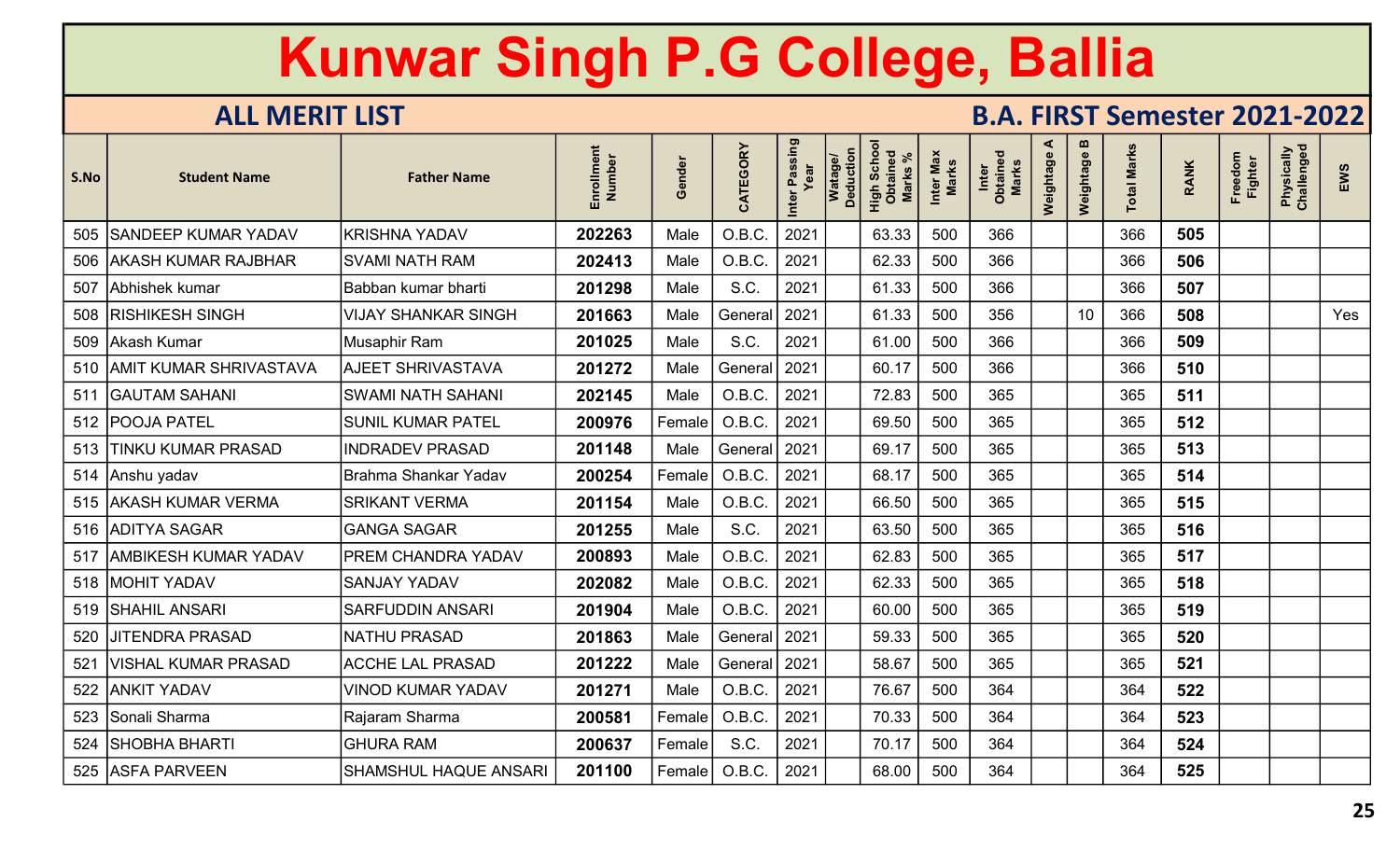| S.No | <b>Student Name</b>        | <b>Father Name</b>        | Enrollment<br>Number | Gender              | CATEGORY                | r Passing<br>Year<br>Inter | <b>Deduction</b><br>Watago | Schor<br>High Schc<br>Obtained<br>Marks % | Inter Max<br>Marks | Inter<br>Obtained<br>Marks | ≺<br>Weightage | m<br>Weightage | otal Marks | <b>RANK</b> | Freedom<br>Fighter | Physically<br>Challenged | EWS |
|------|----------------------------|---------------------------|----------------------|---------------------|-------------------------|----------------------------|----------------------------|-------------------------------------------|--------------------|----------------------------|----------------|----------------|------------|-------------|--------------------|--------------------------|-----|
| 526  | PRIYANKA CHAUHAN           | RAJ KUMAR CHAUHAN         | 200544               | Female              | O.B.C.                  | 2021                       |                            | 67.17                                     | 500                | 364                        |                |                | 364        | 526         |                    |                          |     |
| 527  | <b>SHALU</b>               | <b>AMAR NATH THAKUR</b>   | 201381               | Female              | O.B.C.                  | 2021                       |                            | 65.50                                     | 500                | 364                        |                |                | 364        | 527         |                    |                          |     |
|      | 528   MUSKAN SINGH         | SHAMBHU SHANKAR SINGH     | 201332               | Female              | General                 | 2021                       |                            | 64.67                                     | 500                | 364                        |                |                | 364        | 528         |                    |                          |     |
| 529  | <b>ARJUN KUMAR YADAV</b>   | PRABHUNATH YADAV          | 200630               | Male                | O.B.C.                  | 2021                       |                            | 64.17                                     | 500                | 364                        |                |                | 364        | 529         |                    |                          |     |
| 530  | <b>IDEEPAK KUMAR VERMA</b> | <b>KANHAIYA VERMA</b>     | 200125               | Male                | O.B.C.                  | 2021                       |                            | 64.17                                     | 500                | 364                        |                |                | 364        | 530         |                    |                          |     |
| 531  | <b>VARSHA SINGH</b>        | <b>VIJAY SINGH</b>        | 202526               | Female              | General                 | 2021                       |                            | 63.67                                     | 500                | 364                        |                |                | 364        | 531         |                    |                          |     |
| 532  | <b>MANJU YADAV</b>         | <b>MAHARAJA YADAV</b>     | 201245               | Female              | O.B.C.                  | 2021                       |                            | 59.83                                     | 500                | 364                        |                |                | 364        | 532         |                    |                          |     |
| 533  | <b>IDEEPU RAJBHAR</b>      | <b>JHOOLAN RAJBHAR</b>    | 200527               | Male                | O.B.C.                  | 2021                       |                            | 59.33                                     | 500                | 364                        |                |                | 364        | 533         |                    |                          |     |
| 534  | <b>SWEETY SHARMA</b>       | <b>VED PRAKASH SHARMA</b> | 200936               | Female              | O.B.C.                  | 2021                       |                            | 58.83                                     | 500                | 364                        |                |                | 364        | 534         |                    |                          |     |
| 535  | <b>PREETI VERMA</b>        | <b>SANTOSH VERMA</b>      | 201594               | Female              | O.B.C.                  | 2021                       |                            | 58.33                                     | 500                | 364                        |                |                | 364        | 535         |                    |                          |     |
| 536  | <b>MADHU YADAV</b>         | <b>GORKHNATH YADAV</b>    | 202392               | Female              | O.B.C.                  | 2021                       |                            | 58.17                                     | 500                | 364                        |                |                | 364        | 536         |                    |                          |     |
| 537  | <b>MANISH KUMAR PASWAN</b> | <b>HARENDRA PASWAN</b>    | 201359               | Male                | S.C.                    | 2021                       |                            | 57.50                                     | 500                | 364                        |                |                | 364        | 537         |                    |                          |     |
| 538  | <b>MANJEET KUMAR</b>       | LALLAN PASWAN             | 200935               | Male                | S.C.                    | 2021                       |                            | 77.17                                     | 500                | 363                        |                |                | 363        | 538         |                    |                          |     |
|      | 539   ANKIT KUMAR VERMA    | RAMLOCHAN VERMA           | 201930               | Male                | O.B.C.                  | 2021                       |                            | 76.50                                     | 500                | 363                        |                |                | 363        | 539         |                    |                          |     |
|      | 540 ANAMIKA KUMARI YADAV   | <b>GOUTAM YADAV</b>       | 201114               | Female              | O.B.C.                  | 2021                       |                            | 72.50                                     | 500                | 363                        |                |                | 363        | 540         |                    |                          |     |
|      | 541 ASHI VERMA             | <b>SHYAM KUMAR VERMA</b>  | 200834               | Female              | O.B.C.                  | 2021                       |                            | 70.83                                     | 500                | 363                        |                |                | 363        | 541         |                    |                          |     |
| 542  | <b>RANJANA THAKUR</b>      | <b>RAJESH THAKUR</b>      | 200753               | Female <sup>!</sup> | O.B.C.                  | 2021                       |                            | 70.50                                     | 500                | 363                        |                |                | 363        | 542         |                    |                          |     |
| 543  | <b>ANSHU YADAV</b>         | SATYA NARAYAN YADAV       | 202101               | Female <sup>!</sup> | O.B.C.                  | 2021                       |                            | 69.33                                     | 500                | 363                        |                |                | 363        | 543         |                    |                          |     |
| 544  | <b>NEELAM YADAV</b>        | <b>DADAN YADAV</b>        | 200299               | Female              | O.B.C.                  | 2021                       |                            | 68.67                                     | 500                | 363                        |                |                | 363        | 544         |                    |                          |     |
|      | 545 KHUSHBOO YADAV         | <b>MAHESH YADAV</b>       | 202281               | Female              | O.B.C.                  | 2021                       |                            | 66.17                                     | 500                | 363                        |                |                | 363        | 545         |                    |                          |     |
|      | 546   Nikita singh         | Udho singh                | 200457               |                     | Female   General   2021 |                            |                            | 64.50                                     | 500                | 363                        |                |                | 363        | 546         |                    |                          |     |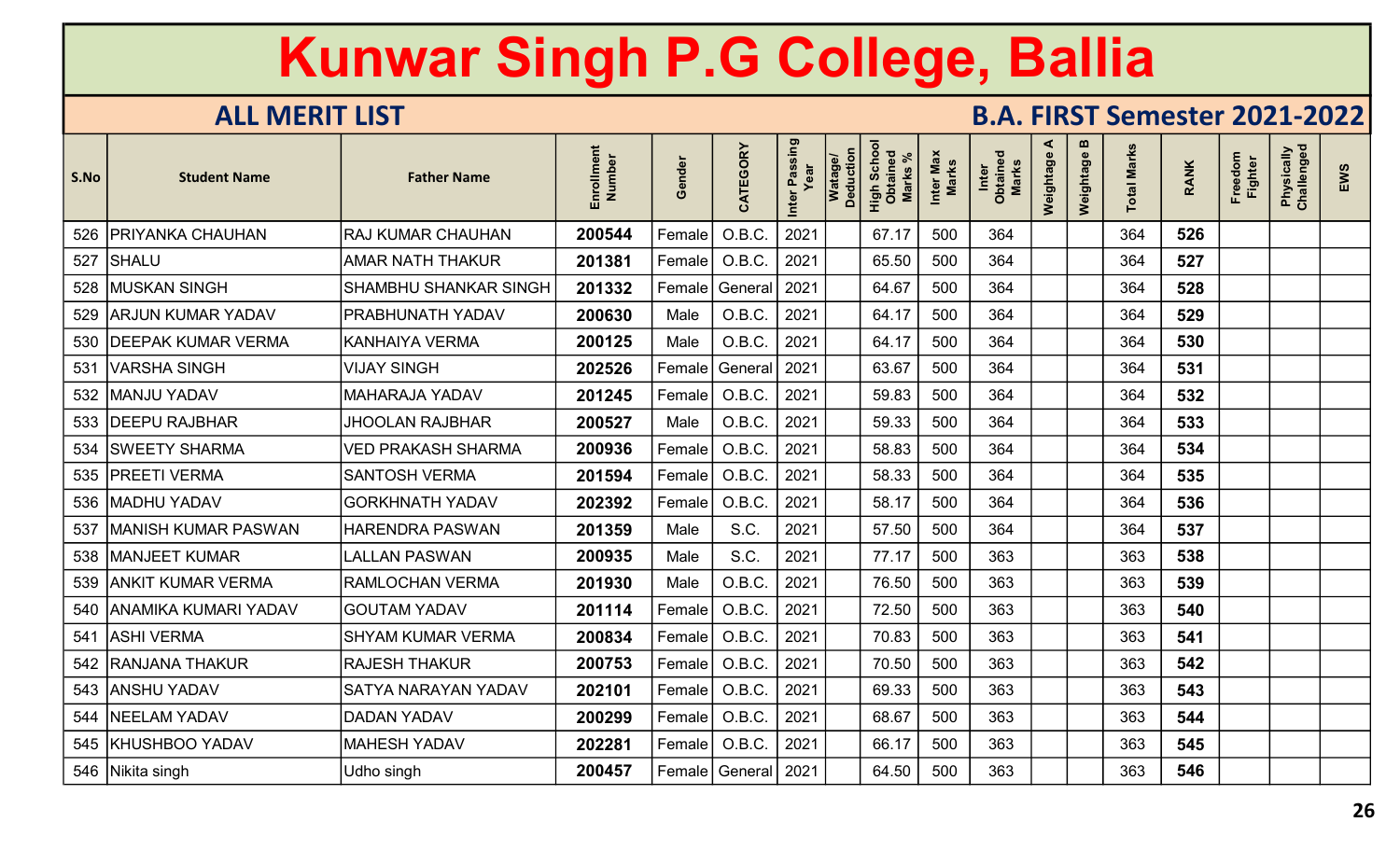| S.No | <b>Student Name</b>        | <b>Father Name</b>          | Enrollment<br>Number | Gender | CATEGORY             | Inter Passing<br>Year | Watage/<br>Deduction | Scho<br>High Sche<br>Obtaine<br><b>Marks</b> | Inter Max<br><b>Marks</b> | Inter<br>Obtained<br><b>Marks</b> | ⋖<br>Weightage | $\boldsymbol{\omega}$<br>Weightage | <b>Total Marks</b> | <b>RANK</b> | Freedom<br><b>Fighter</b> | Physically<br>Challenged | EWS |
|------|----------------------------|-----------------------------|----------------------|--------|----------------------|-----------------------|----------------------|----------------------------------------------|---------------------------|-----------------------------------|----------------|------------------------------------|--------------------|-------------|---------------------------|--------------------------|-----|
| 547  | <b>SURAJ KUMAR</b>         | <b>NIRMAL PRASAD</b>        | 200487               | Male   | General              | 2021                  |                      | 64.33                                        | 500                       | 363                               |                |                                    | 363                | 547         |                           |                          |     |
|      | 548   ABHISHEK KUMAR VERMA | <b>PANCHANAND VERMA</b>     | 200150               | Male   | O.B.C.               | 2021                  |                      | 62.67                                        | 500                       | 363                               |                |                                    | 363                | 548         |                           |                          |     |
|      | 549 RAHUL KUMAR YADAV      | <b>BHARAT YADAV</b>         | 200752               | Male   | O.B.C.               | 2021                  |                      | 61.00                                        | 500                       | 363                               |                |                                    | 363                | 549         |                           |                          |     |
|      | 550   ANURAG PRATAP SHARMA | <b>BEER BAHADUR SHARMA</b>  | 201464               | Male   | O.B.C                | 2021                  |                      | 58.67                                        | 500                       | 363                               |                |                                    | 363                | 550         |                           |                          |     |
| 551  | Shashi kant paswan         | Ganga sagar paswan          | 201471               | Male   | S.C.                 | 2021                  |                      | 58.50                                        | 500                       | 363                               |                |                                    | 363                | 551         |                           |                          |     |
| 552  | <b>SAHIN PARVEEN</b>       | <b>MD SHAHBAN ANSARI</b>    | 202177               | Female | O.B.C.               | 2021                  |                      | 58.33                                        | 500                       | 363                               |                |                                    | 363                | 552         |                           |                          |     |
|      | 553 Ashish Kumar Yadav     | <b>Bhola Nath Yadav</b>     | 200479               | Male   | O.B.C.               | 2021                  |                      | 84.17                                        | 500                       | 362                               |                |                                    | 362                | 553         |                           |                          |     |
|      | 554 NEETU PRASAD           | <b>VISHRAM PRASAD</b>       | 200601               | Female | S.T.                 | 2021                  |                      | 74.67                                        | 500                       | 362                               |                |                                    | 362                | 554         |                           |                          |     |
|      | 555 AJAY SAHANI            | <b>HARIHAR SAHANI</b>       | 201161               | Male   | O.B.C.               | 2021                  |                      | 73.83                                        | 500                       | 362                               |                |                                    | 362                | 555         |                           |                          |     |
|      | 556   JYOTI CHAURASIA      | <b>BACHCHALAL CHAURASIA</b> | 200136               | Female | O.B.C.               | 2021                  |                      | 71.17                                        | 500                       | 362                               |                |                                    | 362                | 556         |                           |                          |     |
| 557  | PRIYANKA PRAJAPATI         | HAR NARAYAN PRAJAPATI       | 201247               | Female | O.B.C.               | 2021                  |                      | 71.00                                        | 500                       | 362                               |                |                                    | 362                | 557         |                           |                          |     |
|      | 558   ROHIT KUMAR THAKUR   | <b>VISHUNCHAND THAKUR</b>   | 201828               | Male   | O.B.C.               | 2021                  |                      | 66.33                                        | 500                       | 362                               |                |                                    | 362                | 558         |                           |                          |     |
|      | 559   DINESH YADAV         | <b>MANJAY YADAV</b>         | 200441               | Male   | O.B.C.               | 2021                  |                      | 66.00                                        | 500                       | 362                               |                |                                    | 362                | 559         |                           |                          |     |
|      | 560   AKASH THAKUR         | <b>RAVINDRA PRASAD</b>      | 201409               | Male   | O.B.C.               | 2019                  | 10                   | 63.83                                        | 500                       | 372                               |                |                                    | 362                | 560         |                           |                          |     |
| 561  | <b>KRISHNA CHAUHAN</b>     | <b>RANG BAHADUR CHAUHAN</b> | 200706               | Male   | O.B.C                | 2021                  |                      | 63.50                                        | 500                       | 362                               |                |                                    | 362                | 561         |                           |                          |     |
|      | 562 Madhu Chaurasiya       | Manoj chaurasiya            | 201789               | Female | O.B.C.               | 2021                  |                      | 62.33                                        | 500                       | 362                               |                |                                    | 362                | 562         |                           |                          |     |
|      | 563   NANDAN KUMAR VERMA   | <b>VIDHI KUMAR VERMA</b>    | 202285               | Male   | General <sup>!</sup> | 2021                  |                      | 60.00                                        | 500                       | 362                               |                |                                    | 362                | 563         |                           |                          |     |
|      | 564 AMARJIT SHARMA         | <b>KAMALDEV SHARMA</b>      | 201798               | Male   | O.B.C.               | 2021                  |                      | 59.17                                        | 500                       | 362                               |                |                                    | 362                | 564         |                           |                          |     |
|      | 565 KUMARI NEHA BHARDWAJ   | mahendra nath               | 201043               | Female | O.B.C.               | 2021                  |                      | 56.17                                        | 500                       | 362                               |                |                                    | 362                | 565         |                           |                          |     |
|      | 566   GUDIYA YADAV         | JAYBAHADUR YADAV            | 202287               | Female | O.B.C.               | 2021                  |                      | 54.83                                        | 500                       | 362                               |                |                                    | 362                | 566         |                           |                          |     |
|      | 567 RAVI RANJAN            | <b>RAMDAYAL PASI</b>        | 201035               | Male   | S.C.                 | 2021                  |                      | 20.06                                        | 500                       | 362                               |                |                                    | 362                | 567         |                           |                          |     |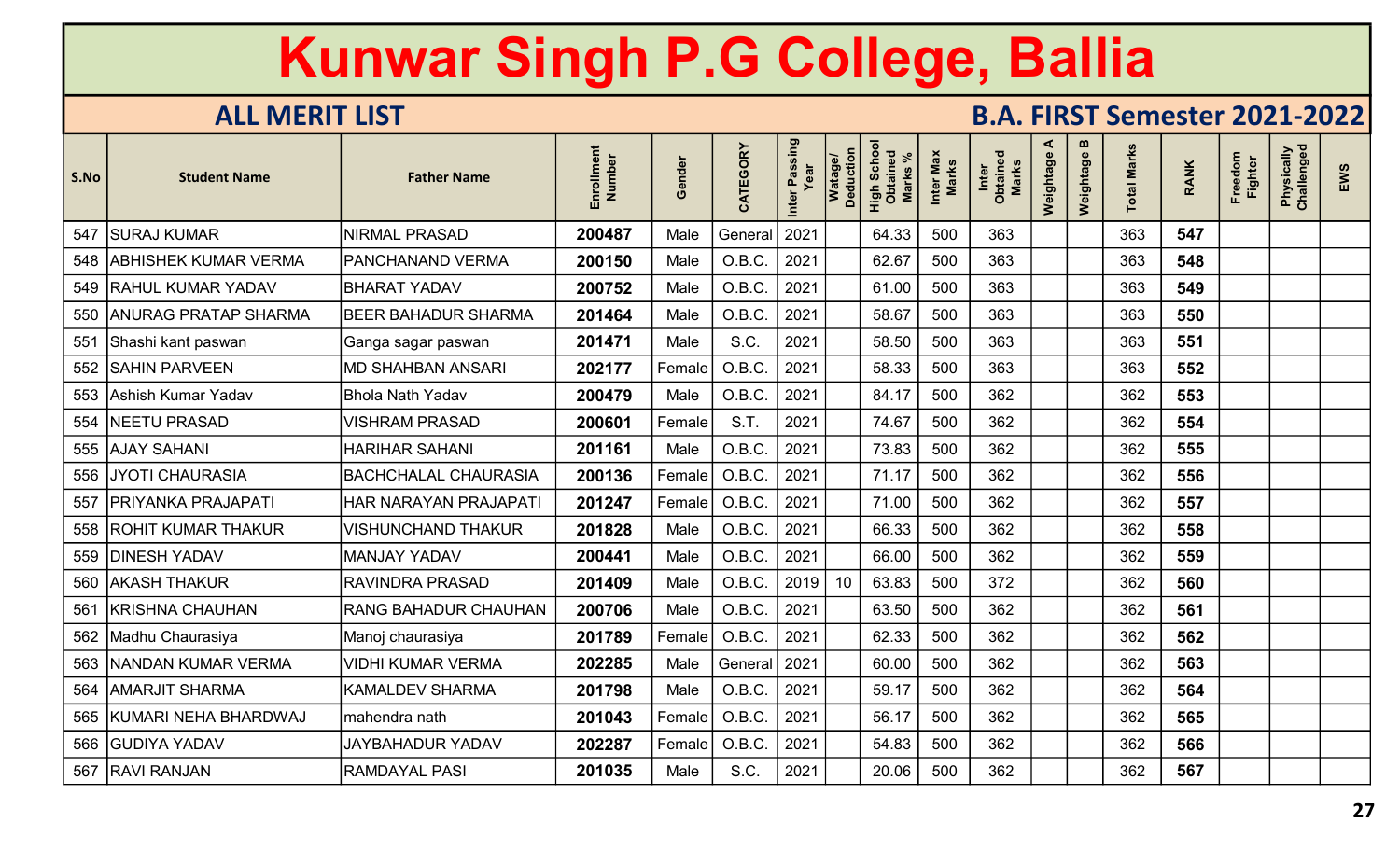| S.No | <b>Student Name</b>        | <b>Father Name</b>         | Enrollment<br>Number | Gender | CATEGORY             | Passing<br>Year<br>Inter | Watage/<br>Deduction | Scho<br>High Scho<br><b>Marks</b> | Inter Max<br>Marks | Inter<br>Obtained<br>Marks | ⋖<br>Weightage | m<br>Weightage | otal Marks | <b>RANK</b> | Freedom<br><b>Fighter</b> | Physically<br>Challenged | EWS |
|------|----------------------------|----------------------------|----------------------|--------|----------------------|--------------------------|----------------------|-----------------------------------|--------------------|----------------------------|----------------|----------------|------------|-------------|---------------------------|--------------------------|-----|
|      | 568 RAHUL KUMAR SONY       | <b>GORAKH PRASAD SONY</b>  | 200006               | Male   | O.B.C.               | 2021                     |                      | 69.50                             | 500                | 361                        |                |                | 361        | 568         |                           |                          |     |
|      | 569 SATYAPRAKASH YADAV     | <b>VIRENDRA NATH YADAV</b> | 202584               | Male   | O.B.C.               | 2021                     |                      | 68.17                             | 500                | 361                        |                |                | 361        | 569         |                           |                          |     |
|      | 570   VIVEK KUMAR YADAV    | <b>RAJENDRA YADAV</b>      | 202265               | Male   | O.B.C.               | 2021                     |                      | 67.83                             | 500                | 361                        |                |                | 361        | 570         |                           |                          |     |
| 571  | <b>BRIJ MOHAN</b>          | LAL SAHAB                  | 200503               | Male   | S.C.                 | 2021                     |                      | 67.67                             | 500                | 361                        |                |                | 361        | 571         |                           |                          |     |
|      | 572   ROHIT YADAV          | <b>RAMESH YADAV</b>        | 201986               | Male   | O.B.C.               | 2021                     |                      | 66.83                             | 500                | 361                        |                |                | 361        | 572         |                           |                          |     |
|      | 573 SUMIT                  | <b>VIRENDRA</b>            | 202203               | Male   | O.B.C.               | 2021                     |                      | 65.60                             | 500                | 361                        |                |                | 361        | 573         |                           |                          |     |
| 574  | <b>SANDEEP KUMAR</b>       | <b>GHURA RAM</b>           | 201563               | Male   | General <sup>'</sup> | $\vert$ 2021             |                      | 65.33                             | 500                | 361                        |                |                | 361        | 574         |                           |                          |     |
|      | 575 Roshan Kumar Gupta     | <b>Ashok Gupta</b>         | 201050               | Male   | O.B.C.               | 2021                     |                      | 64.50                             | 500                | 361                        |                |                | 361        | 575         |                           |                          |     |
|      | 576 VIVEK KUMAR SAHANI     | <b>BALIRAM SAHANI</b>      | 200799               | Male   | O.B.C.               | 2021                     |                      | 64.00                             | 500                | 361                        |                |                | 361        | 576         |                           |                          |     |
|      | 577 RANI GUPTA             | <b>MADAN PRASAD GUPTA</b>  | 200512               | Female | O.B.C.               | 2021                     |                      | 63.50                             | 500                | 361                        |                |                | 361        | 577         |                           |                          |     |
|      | 578 PUSHPA                 | <b>BHIKHARI YADAV</b>      | 200523               | Female | O.B.C.               | 2021                     |                      | 63.17                             | 500                | 361                        |                |                | 361        | 578         |                           |                          |     |
|      | 579   SARVJEET KUMAR YADAV | <b>VIJAY YADAV</b>         | 202291               | Male   | O.B.C.               | 2021                     |                      | 63.00                             | 500                | 361                        |                |                | 361        | 579         |                           |                          |     |
|      | 580 CHANDAN KUMAR SHARMA   | <b>IANAND SHARMA</b>       | 200756               | Male   | O.B.C.               | 2021                     |                      | 62.83                             | 500                | 361                        |                |                | 361        | 580         |                           |                          |     |
| 581  | VAIBHAW PRAJAPATI          | <b>SHRIKANT PRAJAPATI</b>  | 201085               | Male   | O.B.C.               | 2021                     |                      | 62.67                             | 500                | 361                        |                |                | 361        | 581         |                           |                          |     |
|      | 582   IRFAN ANSARI         | <b>ANWAR ANSARI</b>        | 200728               | Male   | O.B.C.               | 2021                     |                      | 62.67                             | 500                | 361                        |                |                | 361        | 582         |                           |                          |     |
|      | 583 KAVITA                 | <b>BECHU PRASAD</b>        | 201189               | Female | General              | 2021                     |                      | 59.50                             | 500                | 361                        |                |                | 361        | 583         |                           |                          |     |
| 584  | <b>RAVISHANKAR PASWAN</b>  | <b>SUNIL PASWAN</b>        | 201360               | Male   | S.C.                 | 2021                     |                      | 57.50                             | 500                | 361                        |                |                | 361        | 584         |                           |                          |     |
|      | 585   Dhananjay yadav      | Bharat Yadav               | 200973               | Male   | O.B.C.               | 2021                     |                      | 50.50                             | 500                | 361                        |                |                | 361        | 585         |                           |                          |     |
|      | 586 Prince Kumar Yadav     | Surendra yadav             | 201197               | Male   | O.B.C.               | 2021                     |                      | 85.83                             | 500                | 360                        |                |                | 360        | 586         |                           |                          |     |
| 587  | <b>ABHISHEK YADAV</b>      | <b>RAMIQBAL YADAV</b>      | 202368               | Male   | O.B.C.               | 2020                     | 5                    | 78.83                             | 500                | 365                        |                |                | 360        | 587         |                           |                          |     |
|      | 588   PRIYA UPADHYAY       | DAYASHANKAR UPADHYAY       | 201488               | Female | General   2020       |                          | 5                    | 76.40                             | 500                | 365                        |                |                | 360        | 588         |                           |                          |     |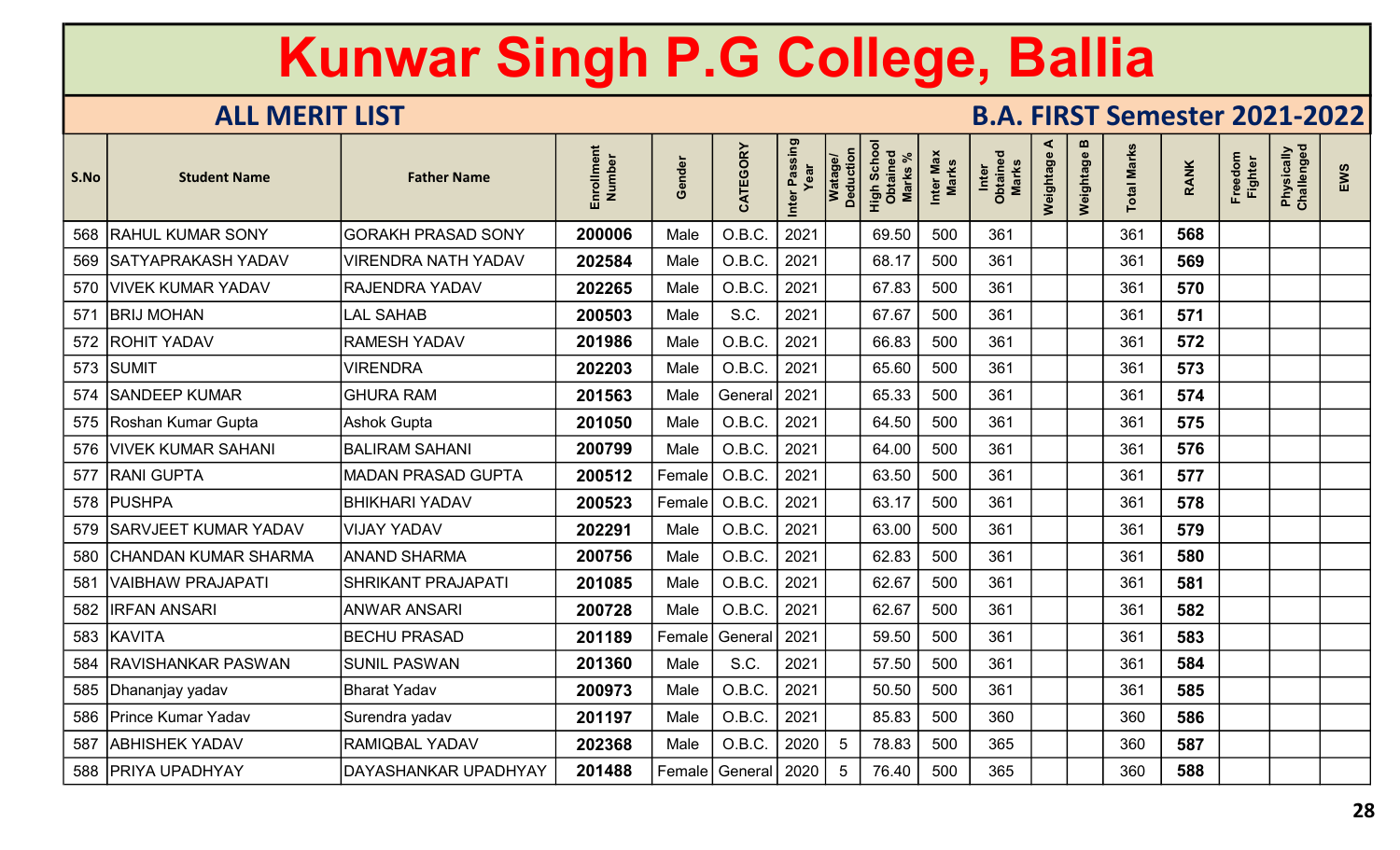| S.No | <b>Student Name</b>       | <b>Father Name</b>           | Enrollment<br>Number | Gender  | CATEGORY       | Inter Passing | Watage/<br>Deduction | High Schoo<br>Obtained<br><b>Marks</b> | Inter Max<br><b>Marks</b> | Inter<br>Obtained<br>Marks | ⋖<br>Weightage | m<br>Weightage | <b>Total Marks</b> | <b>RANK</b> | Freedom<br><b>Fighter</b> | Physically<br>Challenged | EWS |
|------|---------------------------|------------------------------|----------------------|---------|----------------|---------------|----------------------|----------------------------------------|---------------------------|----------------------------|----------------|----------------|--------------------|-------------|---------------------------|--------------------------|-----|
|      | 589   RANJEET SINGH       | <b>SHRI MANOJ SINGH</b>      | 201573               | Male    | General        | 2021          |                      | 74.83                                  | 500                       | 360                        |                |                | 360                | 589         |                           |                          |     |
|      | 590   DEEPAK KUMAR        | <b>SADANAND RAM</b>          | 202312               | Male    | O.B.C.         | 2021          |                      | 72.33                                  | 500                       | 360                        |                |                | 360                | 590         |                           |                          |     |
| 591  | <b>SANGYA RAI</b>         | <b>AMAR NATH RAI</b>         | 200903               | Female  | General        | 2021          |                      | 70.50                                  | 500                       | 360                        |                |                | 360                | 591         |                           |                          |     |
| 592  | <b>RAVI PRATAP</b>        | <b>VINOD PRASAD</b>          | 200118               | Male    | General        | 2021          |                      | 69.67                                  | 500                       | 360                        |                |                | 360                | 592         |                           |                          |     |
|      | 593 SONI VERMA            | <b>OM PRAKASH VERMA</b>      | 200132               | Female  | O.B.C.         | 2021          |                      | 68.50                                  | 500                       | 360                        |                |                | 360                | 593         |                           |                          |     |
|      | 594   APURVA SINGH        | <b>ANUGRAH NARAYAN SINGH</b> | 201810               | Female  | General   2021 |               |                      | 68.00                                  | 500                       | 360                        |                |                | 360                | 594         |                           |                          |     |
| 595  | <b>JYOTI VERMA</b>        | <b>SITARAM VERMA</b>         | 200151               | Female  | O.B.C.         | 2021          |                      | 67.83                                  | 500                       | 360                        |                |                | 360                | 595         |                           |                          |     |
|      | 596   VISHAL KUMAR YADAV  | <b>BHRIGU NATH YADAV</b>     | 201098               | Male    | O.B.C.         | 2021          |                      | 66.33                                  | 500                       | 360                        |                |                | 360                | 596         |                           |                          |     |
| 597  | <b>RINKI RAJBHAR</b>      | <b>JAWAHIR RAJBHAR</b>       | 200264               | Female  | O.B.C.         | 2021          |                      | 65.83                                  | 500                       | 360                        |                |                | 360                | 597         |                           |                          |     |
|      | 598   PAYAL GUPTA         | <b>KAMLESH KUMAR GUPTA</b>   | 202502               | Female! | O.B.C.         | 2021          |                      | 65.50                                  | 500                       | 360                        |                |                | 360                | 598         |                           |                          |     |
|      | 599   ROHAN KUMAR         | <b>DILIP KUMAR RAWAT</b>     | 202197               | Male    | S.C.           | 2021          |                      | 65.00                                  | 500                       | 360                        |                |                | 360                | 599         |                           |                          |     |
|      | 600   MUKESH VERMA        | <b>BALLI VERMA</b>           | 202390               | Male    | O.B.C.         | 2021          |                      | 64.67                                  | 500                       | 360                        |                |                | 360                | 600         |                           |                          |     |
| 601  | <b>VISHAL KUMAR GUPTA</b> | <b>BIHARI GUPTA</b>          | 202105               | Male    | O.B.C.         | 2021          |                      | 64.50                                  | 500                       | 360                        |                |                | 360                | 601         |                           |                          |     |
|      | 602   POOJA GUPTA         | <b>AMARNATH GUPTA</b>        | 201990               | Female  | O.B.C          | 2021          |                      | 63.83                                  | 500                       | 360                        |                |                | 360                | 602         |                           |                          |     |
|      | 603 KHUSHI SHAH           | <b>UMESH PRASAD</b>          | 200598               | Female  | General        | 2021          |                      | 62.67                                  | 500                       | 360                        |                |                | 360                | 603         |                           |                          |     |
| 604  | KM ANSHIKA SINGH          | <b>DILIP SINGH</b>           | 201253               | Female  | General 2021   |               |                      | 61.83                                  | 500                       | 360                        |                |                | 360                | 604         |                           |                          |     |
|      | 605   PRIYANKA SINGH      | <b>ANIL SINGH</b>            | 201232               | Female  | General 2021   |               |                      | 55.83                                  | 500                       | 360                        |                |                | 360                | 605         |                           |                          |     |
|      | 606 AYODHYA GUPTA         | <b>TARKESHWAR GUPTA</b>      | 200450               | Male    | O.B.C.         | 2021          |                      | 79.50                                  | 500                       | 359                        |                |                | 359                | 606         |                           |                          |     |
|      | 607 ANITA SHARMA          | <b>CHOTU SHARMA</b>          | 200201               | Female  | O.B.C.         | 2021          |                      | 78.83                                  | 500                       | 359                        |                |                | 359                | 607         |                           |                          |     |
|      | 608   VINITA VERMA        | <b>ISHWAR DAYAL VERMA</b>    | 200815               | Female  | O.B.C.         | 2021          |                      | 76.17                                  | 500                       | 359                        |                |                | 359                | 608         |                           |                          |     |
|      | 609   ANUJ KUMAR PASWAN   | <b>SURESH PASWAN</b>         | 202133               | Male    | S.C.           | 2021          |                      | 74.33                                  | 500                       | 359                        |                |                | 359                | 609         |                           |                          |     |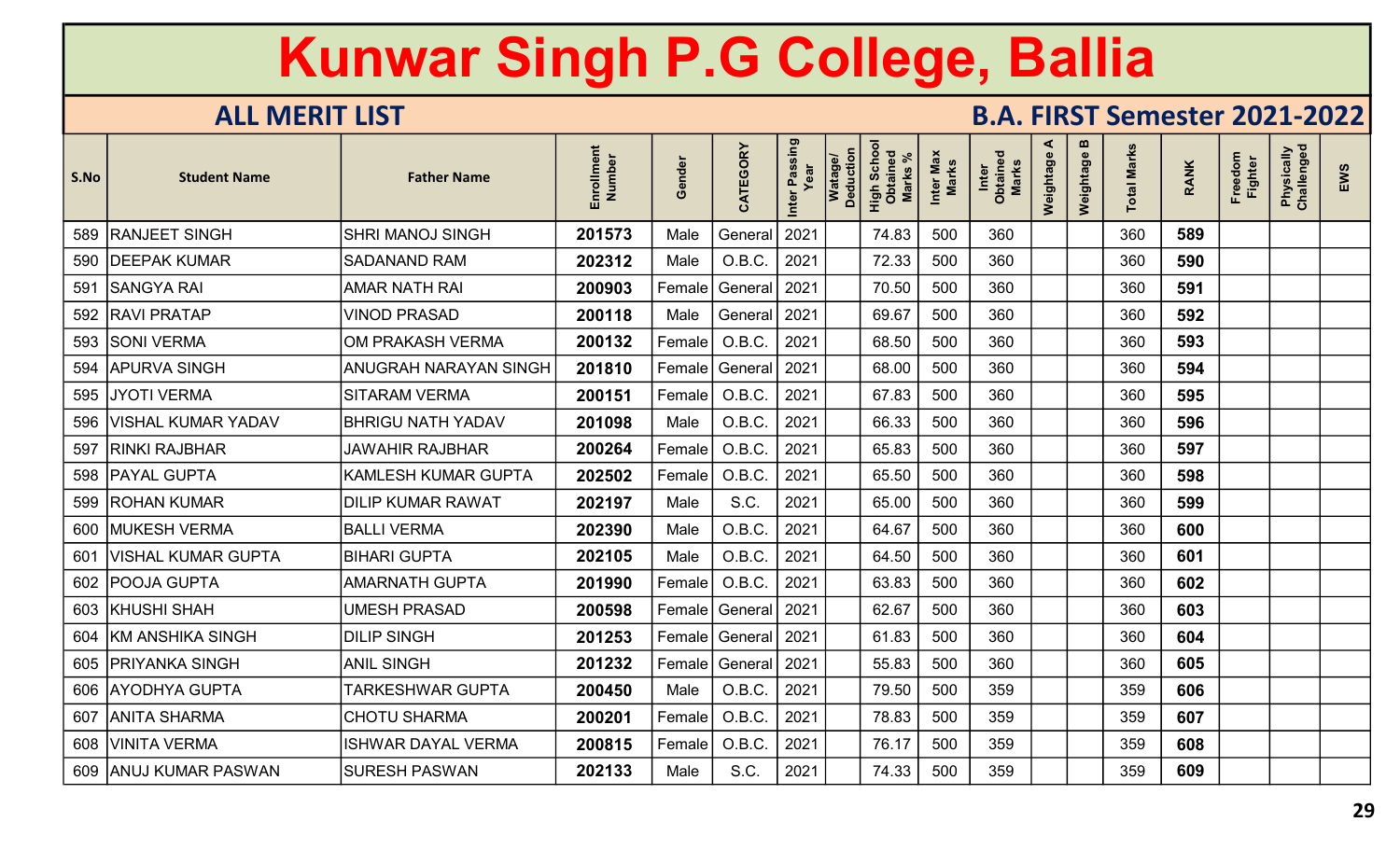| S.No | <b>Student Name</b>      | <b>Father Name</b>         | Enrollment<br>Number | Gender | CATEGORY       | Inter Passing<br>Year | Watage/<br>Deduction | High Schoc<br>Obtained<br><b>Marks</b> | Inter Max<br><b>Marks</b> | Inter<br>Obtained<br>Marks | ⋖<br>Weightage | $\boldsymbol{\omega}$<br>Weightage | <b>Total Marks</b> | <b>RANK</b> | Freedom<br><b>Fighter</b> | Physically<br>Challenged | EWS |
|------|--------------------------|----------------------------|----------------------|--------|----------------|-----------------------|----------------------|----------------------------------------|---------------------------|----------------------------|----------------|------------------------------------|--------------------|-------------|---------------------------|--------------------------|-----|
|      | 610 Ritik Kumar kharwar  | Pintu kharwar              | 202111               | Male   | S.T.           | 2021                  |                      | 74.17                                  | 500                       | 359                        |                |                                    | 359                | 610         |                           |                          |     |
|      | 611 BADAL SINGH          | <b>VINOD KUMAR SINGH</b>   | 201052               | Male   | General   2021 |                       |                      | 71.83                                  | 500                       | 359                        |                |                                    | 359                | 611         |                           |                          |     |
|      | 612 ARADHNA SINGH        | <b>RAMESH SINGH</b>        | 201070               | Female | General   2021 |                       |                      | 69.33                                  | 500                       | 359                        |                |                                    | 359                | 612         |                           |                          |     |
|      | 613 SUNIL KUMAR          | <b>RAMAI GOND</b>          | 201584               | Male   | General        | 2021                  |                      | 69.00                                  | 500                       | 359                        |                |                                    | 359                | 613         |                           |                          | Yes |
|      | 614   RAJANIKANT MAURYA  | <b>RAJENDRA MAURYA</b>     | 200159               | Male   | O.B.C.         | 2021                  |                      | 66.67                                  | 500                       | 359                        |                |                                    | 359                | 614         |                           |                          |     |
|      | 615   RISHI KUMAR VERMA  | <b>AMAR NATH VERMA</b>     | 201861               | Male   | O.B.C.         | 2021                  |                      | 65.17                                  | 500                       | 359                        |                |                                    | 359                | 615         |                           |                          |     |
|      | 616 RUPESH SINGH         | <b>HARENDRA SINGH</b>      | 202266               | Male   | General   2021 |                       |                      | 63.33                                  | 500                       | 359                        |                |                                    | 359                | 616         |                           |                          |     |
|      | 617   NEERAJ PRAJAPATI   | <b>UMESH PRAJAPATI</b>     | 201817               | Male   | O.B.C.         | 2021                  |                      | 62.50                                  | 500                       | 359                        |                |                                    | 359                | 617         |                           |                          |     |
|      | 618   PREETI SHARMA      | <b>RAJESH SHARMA</b>       | 200820               | Female | O.B.C.         | 2021                  |                      | 61.33                                  | 500                       | 359                        |                |                                    | 359                | 618         |                           |                          |     |
|      | 619   DEEPU KUMAR SHAH   | <b>LALMOHAR SHAH</b>       | 201361               | Male   | General   2021 |                       |                      | 58.00                                  | 500                       | 359                        |                |                                    | 359                | 619         |                           |                          |     |
| 620  | <b>PRIYANKA VERMA</b>    | <b>SATRUGHAN VERMA</b>     | 200445               | Female | O.B.C.         | 2021                  |                      | 57.67                                  | 500                       | 359                        |                |                                    | 359                | 620         |                           |                          |     |
| 621  | <b>AYUSH KUMAR YADAV</b> | <b>GAURI SHANKAR YADAV</b> | 201983               | Male   | O.B.C.         | 2021                  |                      | 56.50                                  | 500                       | 359                        |                |                                    | 359                | 621         |                           |                          |     |
|      | 622   PRADEEP VERMA      | <b>ARJUN VERMA</b>         | 200584               | Male   | O.B.C.         | 2021                  |                      | 56.33                                  | 500                       | 349                        |                | 10 <sup>°</sup>                    | 359                | 622         |                           |                          |     |
|      | 623 Saloni singh         | Akhilesh Kumar singh       | 201770               | Female | General        | 2021                  |                      | 52.80                                  | 500                       | 349                        |                | 10                                 | 359                | 623         |                           |                          |     |
| 624  | <b>ARJUN PRASAD</b>      | <b>BHIKHARI PRASAD</b>     | 200940               | Male   | General        | 2021                  |                      |                                        | 500                       | 359                        |                |                                    | 359                | 624         |                           |                          |     |
| 625  | CHANDAN KUMAR RAJBHAR    | <b>VIRENDRA RAJBHAR</b>    | 201718               | Male   | O.B.C.         | 2021                  |                      | 85.67                                  | 500                       | 358                        |                |                                    | 358                | 625         |                           |                          |     |
|      | 626   ALOK KUMAR YADAV   | <b>NARENDRA YADAV</b>      | 202447               | Male   | O.B.C.         | 2021                  |                      | 77.00                                  | 500                       | 358                        |                |                                    | 358                | 626         |                           |                          |     |
| 627  | <b>PRATIBHA YADAV</b>    | <b>RADHESHYAM YADAV</b>    | 201244               | Female | O.B.C.         | 2021                  |                      | 75.50                                  | 500                       | 358                        |                |                                    | 358                | 627         |                           |                          |     |
|      | 628 SATYENDRA SAHANI     | kamaiksha sahani           | 202184               | Male   | O.B.C.         | 2021                  |                      | 73.00                                  | 500                       | 358                        |                |                                    | 358                | 628         |                           |                          |     |
|      | 629 RAHUL KUMAR YADAV    | <b>ACHHELAL YADAV</b>      | 200216               | Male   | O.B.C.         | 2021                  |                      | 72.17                                  | 500                       | 358                        |                |                                    | 358                | 629         |                           |                          |     |
|      | 630   BITTU KUMAR BHARTI | <b>CHANDARDIP RAM</b>      | 200657               | Male   | S.C.           | 2021                  |                      | 70.50                                  | 500                       | 358                        |                |                                    | 358                | 630         |                           |                          |     |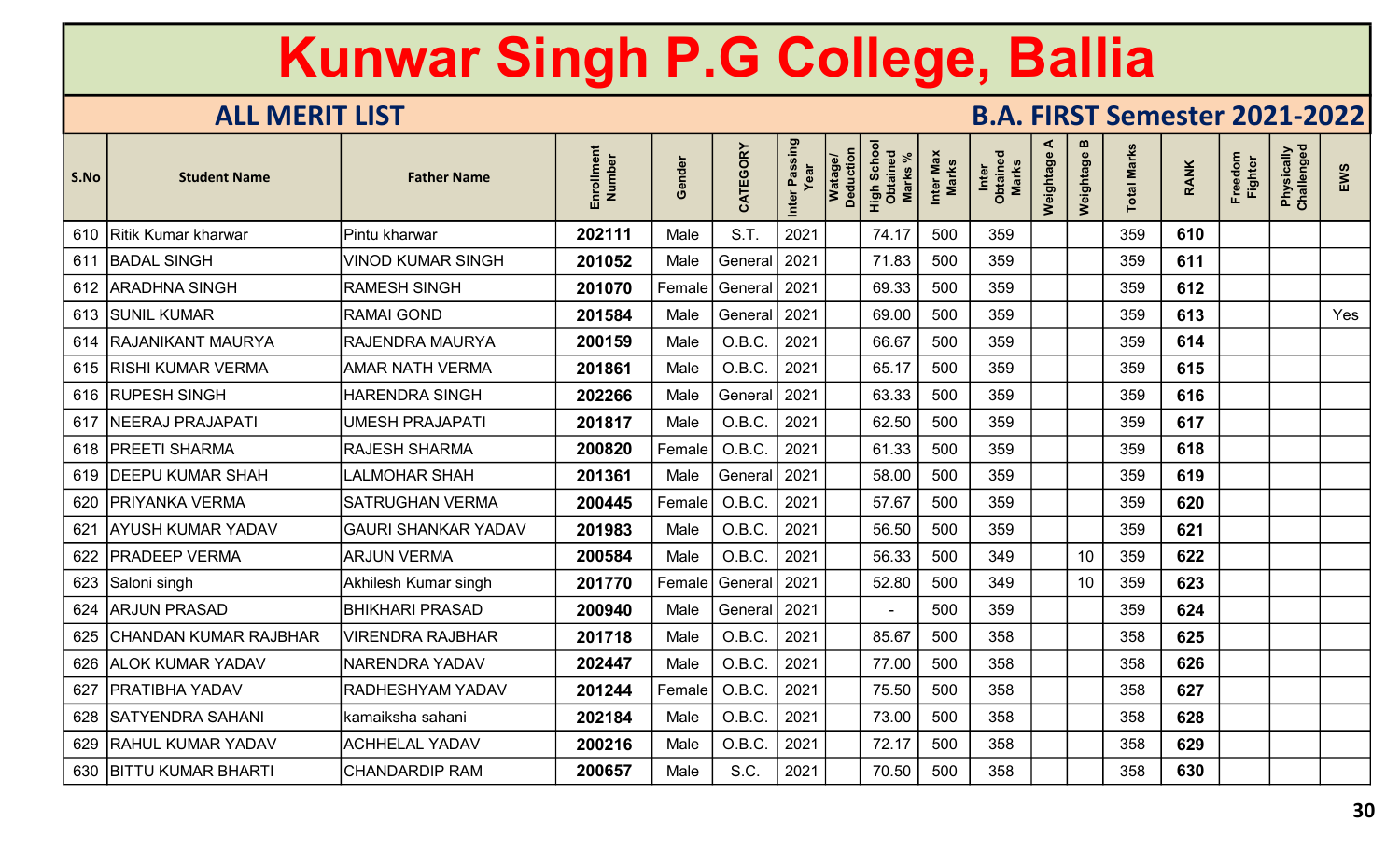| S.No | <b>Student Name</b>       | <b>Father Name</b>         | Enrollment<br>Number | Gender | CATEGORY                | Inter Passing<br>Year | Watage/<br>Deduction | High Schoc<br>Obtained<br><b>Marks</b> | Inter Max<br><b>Marks</b> | Inter<br>Obtained<br>Marks | ⋖<br>Weightage | m<br>Weightage | <b>Total Marks</b> | <b>RANK</b> | Freedom<br><b>Fighter</b> | Physically<br>Challenged | EWS |
|------|---------------------------|----------------------------|----------------------|--------|-------------------------|-----------------------|----------------------|----------------------------------------|---------------------------|----------------------------|----------------|----------------|--------------------|-------------|---------------------------|--------------------------|-----|
| 631  | <b>SINDHI VERMA</b>       | <b>VIJAY VERMA</b>         | 202130               | Female | O.B.C.                  | 2021                  |                      | 70.17                                  | 500                       | 358                        |                |                | 358                | 631         |                           |                          |     |
| 632  | VISHAL KUMAR SINGH        | ranjit singh               | 201418               | Male   | General   2021          |                       |                      | 69.33                                  | 500                       | 358                        |                |                | 358                | 632         |                           |                          |     |
|      | 633 ARPITA YADAV          | <b>SANJEET KUMAR YADAV</b> | 200671               | Female | O.B.C.                  | 2021                  |                      | 69.17                                  | 500                       | 358                        |                |                | 358                | 633         |                           |                          |     |
| 634  | <b>ANJALI VERMA</b>       | <b>MANOJ KUMAR VERMA</b>   | 202492               | Female | O.B.C                   | 2021                  |                      | 66.67                                  | 500                       | 358                        |                |                | 358                | 634         |                           |                          |     |
|      | 635 SHALU YADAV           | <b>VIRENDRA YADAV</b>      | 202450               | Female | O.B.C                   | 2021                  |                      | 66.33                                  | 500                       | 358                        |                |                | 358                | 635         |                           |                          |     |
|      | 636   MANISH KUMAR VERMA  | <b>SANJAY VERMA</b>        | 200589               | Male   | O.B.C.                  | 2021                  |                      | 65.67                                  | 500                       | 358                        |                |                | 358                | 636         |                           |                          |     |
|      | 637   IRFAN ALI           | <b>MD ISRAFIL</b>          | 201851               | Male   | General                 | 2021                  |                      | 63.83                                  | 500                       | 358                        |                |                | 358                | 637         |                           |                          |     |
|      | 638   KANHAIYA KUMAR      | <b>SANTOSH RAM</b>         | 200431               | Male   | S.T.                    | 2020                  | 5                    | 63.50                                  | 500                       | 363                        |                |                | 358                | 638         |                           |                          |     |
|      | 639 Rahul Yadav           | Lallan Yadav               | 202006               | Male   | O.B.C.                  | 2021                  |                      | 63.50                                  | 500                       | 358                        |                |                | 358                | 639         |                           |                          |     |
|      | 640   Dipu kumari         | umashankar singh           | 202128               | Female | General   2021          |                       |                      | 63.17                                  | 500                       | 358                        |                |                | 358                | 640         |                           |                          |     |
| 641  | POONAM                    | <b>MARKANDEY SHARMA</b>    | 201615               | Female | O.B.C.                  | 2021                  |                      | 62.83                                  | 500                       | 358                        |                |                | 358                | 641         |                           |                          |     |
|      | 642   MUKESH KUMAR THAKUR | <b>JAY PRAKASH THAKUR</b>  | 201355               | Male   | O.B.C.                  | 2021                  |                      | 61.17                                  | 500                       | 358                        |                |                | 358                | 642         |                           |                          |     |
|      | 643   SAMIR ANSARI        | <b>MUHAMMAD ALI</b>        | 200144               | Male   | O.B.C.                  | 2021                  |                      | 61.00                                  | 500                       | 358                        |                |                | 358                | 643         |                           |                          |     |
|      | 644 CHINTU RAM            | <b>SURESH CHAND RAM</b>    | 202235               | Male   | S.C.                    | 2021                  |                      | 56.33                                  | 500                       | 358                        |                |                | 358                | 644         |                           |                          |     |
| 645  | VISHAL KUMAR YADAV        | <b>RAM SAGAR YADAV</b>     | 201694               | Male   | O.B.C                   | 2021                  |                      | 55.83                                  | 500                       | 358                        |                |                | 358                | 645         |                           |                          |     |
|      | 646 Avanish kumar tiwari  | <b>Arvind Nath Tiwari</b>  | 200255               | Male   | General                 | 2021                  |                      | 54.67                                  | 500                       | 358                        |                |                | 358                | 646         |                           |                          |     |
|      | 647   MANJEET KUMAR GOND  | <b>BHOLA GOND</b>          | 201611               | Male   | S.T.                    | 2021                  |                      | 51.33                                  | 500                       | 358                        |                |                | 358                | 647         |                           |                          |     |
|      | 648 SARVJEET KUMAR SHARMA | <b>MAHESH SHARMA</b>       | 201072               | Male   | O.B.C.                  | 2021                  |                      | 79.33                                  | 500                       | 357                        |                |                | 357                | 648         |                           |                          |     |
|      | 649 AMAN KUMAR PRASAD     | <b>KAMLESH PRASAD</b>      | 200748               | Male   | S.T.                    | 2021                  |                      | 78.83                                  | 500                       | 357                        |                |                | 357                | 649         |                           |                          |     |
|      | 650 RANI                  | <b>VIJAY KUMAR BARI</b>    | 200915               | Female | O.B.C.                  | 2021                  |                      | 78.00                                  | 500                       | 357                        |                |                | 357                | 650         |                           |                          |     |
| 651  | <b>POOJA PANDEY</b>       | <b>SANTOSH PANDEY</b>      | 200611               |        | Female   General   2021 |                       |                      | 77.83                                  | 500                       | 357                        |                |                | 357                | 651         |                           |                          |     |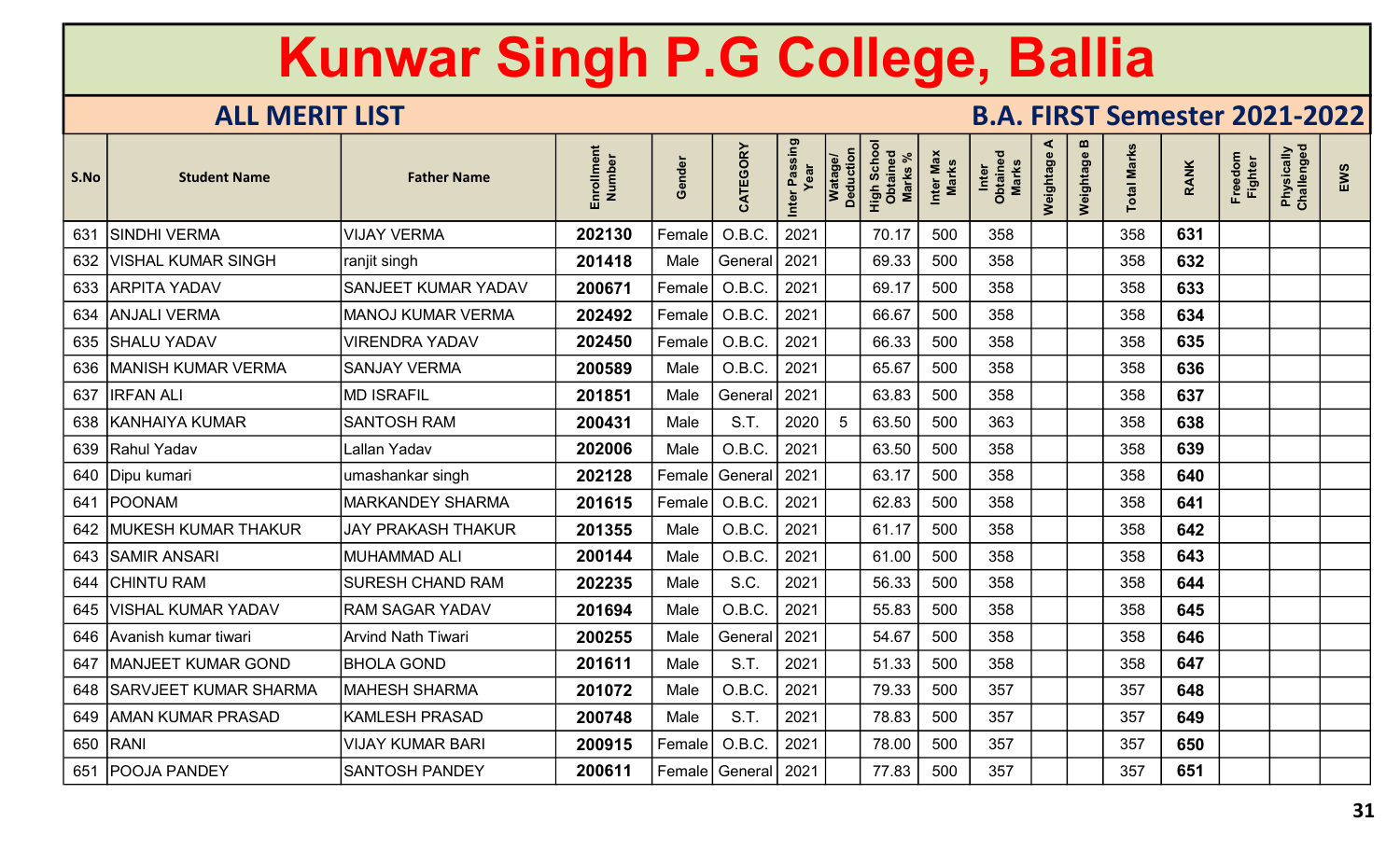| S.No | <b>Student Name</b>          | <b>Father Name</b>       | Enrollment<br>Number | Gender | CATEGORY       | Inter Passing<br>Year | Watage/<br>Deduction | High Schoo<br>Obtained<br><b>Marks</b> | Inter Max<br>Marks | Inter<br>Obtained<br>Marks | ⋖<br>Weightage | $\boldsymbol{\omega}$<br>Weightage | <b>Total Marks</b> | <b>RANK</b> | Freedom<br><b>Fighter</b> | Physically<br>Challenged | EWS |
|------|------------------------------|--------------------------|----------------------|--------|----------------|-----------------------|----------------------|----------------------------------------|--------------------|----------------------------|----------------|------------------------------------|--------------------|-------------|---------------------------|--------------------------|-----|
|      | 652 SANJEET YADAV            | <b>CHANDRAMA YADAV</b>   | 200092               | Male   | O.B.C.         | 2021                  |                      | 77.83                                  | 500                | 357                        |                |                                    | 357                | 652         |                           |                          |     |
|      | 653 ADITI PRABHA             | <b>AJEET YADAV</b>       | 200531               | Female | O.B.C.         | 2021                  |                      | 76.33                                  | 500                | 357                        |                |                                    | 357                | 653         |                           |                          |     |
|      | 654   RANI                   | <b>CHHOTAK GOND</b>      | 200943               | Female | General 2021   |                       |                      | 74.50                                  | 500                | 357                        |                |                                    | 357                | 654         |                           |                          |     |
|      | 655 Nitesh kumar yadav       | <b>MANOJ KUMAR YADAV</b> | 200028               | Male   | O.B.C.         | 2021                  |                      | 72.33                                  | 500                | 357                        |                |                                    | 357                | 655         |                           |                          |     |
| 656  | <b>SHIVAM PRASAD</b>         | <b>ASHOK PRASAD</b>      | 200003               | Male   | O.B.C.         | 2021                  |                      | 70.33                                  | 500                | 357                        |                |                                    | 357                | 656         |                           |                          |     |
| 657  | <b>MONU KUMAR</b>            | <b>MAHENDRA PRASAD</b>   | 201467               | Male   | General        | 2021                  |                      | 68.67                                  | 500                | 357                        |                |                                    | 357                | 657         |                           |                          |     |
|      | 658   VISHAL YADAV           | <b>CHANDRAJEET YADAV</b> | 202064               | Male   | O.B.C.         | 2021                  |                      | 68.17                                  | 500                | 357                        |                |                                    | 357                | 658         |                           |                          |     |
|      | 659 APPU KUMAR CHAUHAN       | <b>LALJI CHAUHAN</b>     | 202576               | Male   | O.B.C.         | 2021                  |                      | 67.00                                  | 500                | 357                        |                |                                    | 357                | 659         |                           |                          |     |
|      | 660 NEHA                     | <b>SUDAMA PRASAD</b>     | 200390               | Female | General   2021 |                       |                      | 66.00                                  | 500                | 357                        |                |                                    | 357                | 660         |                           |                          |     |
| 661  | <b>RITU VERMA</b>            | <b>RAMJI VERMA</b>       | 201039               | Female | O.B.C.         | 2021                  |                      | 65.33                                  | 500                | 357                        |                |                                    | 357                | 661         |                           |                          |     |
| 662  | YOGESH                       | <b>JAYRAM</b>            | 200886               | Male   | O.B.C.         | 2021                  |                      | 64.17                                  | 500                | 357                        |                |                                    | 357                | 662         |                           |                          |     |
|      | 663   PAPPU YADAV            | SURENDRA YADAV           | 200403               | Male   | O.B.C.         | 2021                  |                      | 63.67                                  | 500                | 357                        |                |                                    | 357                | 663         |                           |                          |     |
| 664  | <b>Praveen Kumar Pandey</b>  | <b>Gopal Pandey</b>      | 201781               | Male   | General   2021 |                       |                      | 63.00                                  | 500                | 357                        |                |                                    | 357                | 664         |                           |                          |     |
|      | 665 SHIKHA SINGH             | <b>DEEPAK SINGH</b>      | 201337               | Female | General        | 2021                  |                      | 62.40                                  | 500                | 357                        |                |                                    | 357                | 665         |                           |                          |     |
|      | 666   DEEPAK YADAV           | <b>SIDHNATH YADAV</b>    | 201398               | Male   | O.B.C.         | 2021                  |                      | 61.20                                  | 500                | 357                        |                |                                    | 357                | 666         |                           |                          |     |
| 667  | <b>Hariom Kumar Patel</b>    | <b>Akshay Lal Patel</b>  | 201803               | Male   | O.B.C.         | 2021                  |                      | 60.50                                  | 500                | 357                        |                |                                    | 357                | 667         |                           |                          |     |
|      | 668   Neha Gupta             | <b>Sriram Gupta</b>      | 200920               | Female | O.B.C.         | 2021                  |                      | 59.50                                  | 500                | 357                        |                |                                    | 357                | 668         |                           |                          |     |
|      | 669 NISHA YADAV              | YOGENDRA YADAV           | 201963               | Female | O.B.C          | 2021                  |                      | 53.50                                  | 500                | 357                        |                |                                    | 357                | 669         |                           |                          |     |
|      | 670   LAV JI YADAV           | YOGENDRA YADAV           | 202300               | Male   | O.B.C.         | 2021                  |                      | 88.50                                  | 500                | 356                        |                |                                    | 356                | 670         |                           |                          |     |
| 671  | <b>SATYENDRA KUMAR SINGH</b> | <b>RAMCHANDRA SINGH</b>  | 200182               | Male   | General        | 2020                  | 5                    | 80.50                                  | 500                | 361                        |                |                                    | 356                | 671         |                           |                          |     |
|      | 672 Anuj Kumar Gupta         | Praduman Gupta           | 200449               | Male   | O.B.C.         | 2021                  |                      | 71.33                                  | 500                | 356                        |                |                                    | 356                | 672         |                           |                          |     |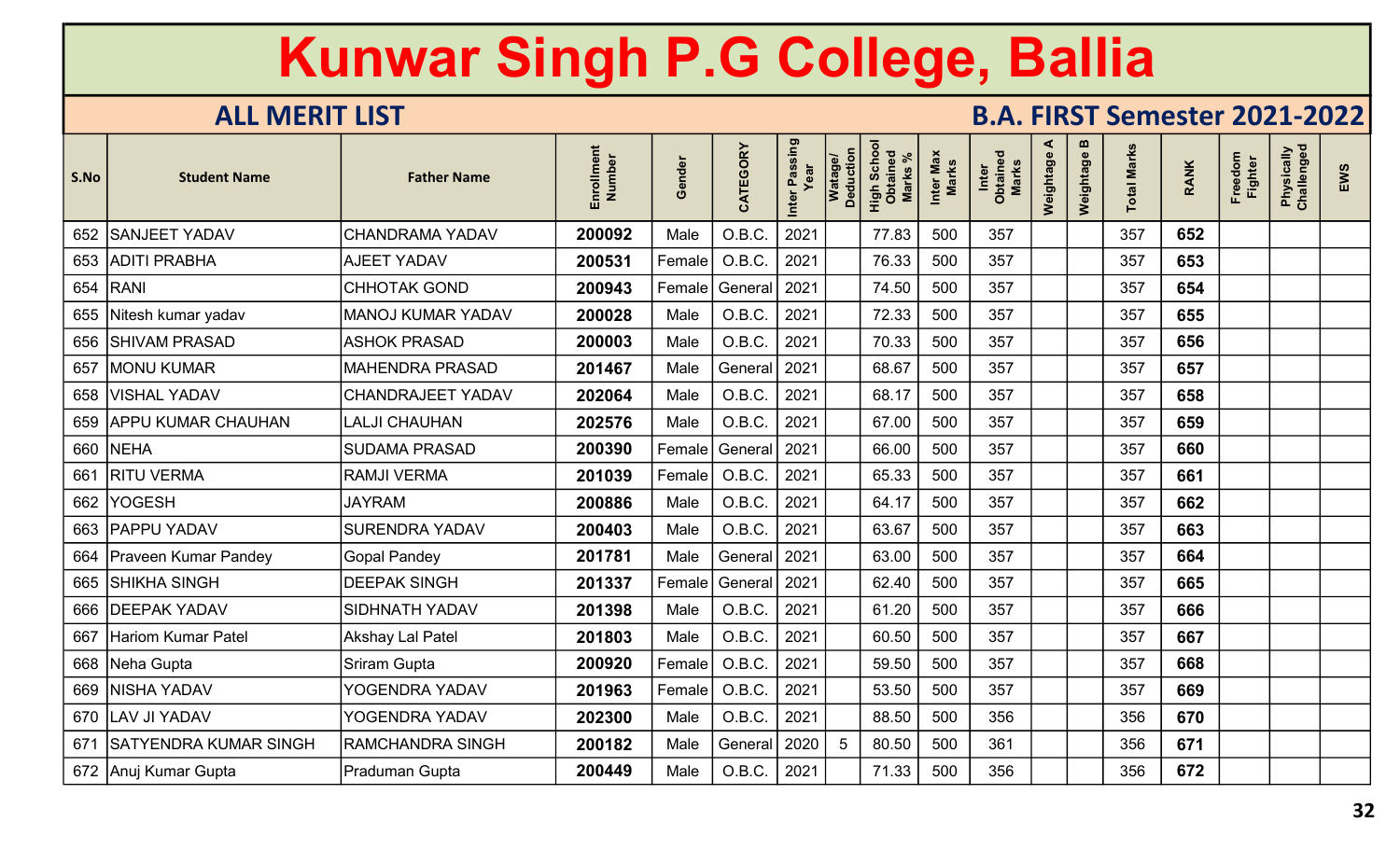| S.No | <b>Student Name</b>         | <b>Father Name</b>           | Enrollment<br>Number | Gender | CATEGORY | Inter Passing<br>Year | Watage/<br>Deduction | Scho<br>High Scho<br><b>Marks</b> | Inter Max<br><b>Marks</b> | Inter<br>Obtained<br>Marks | ⋖<br>Weightage | m<br>Weightage | <b>Total Marks</b> | <b>RANK</b> | Freedom<br><b>Fighter</b> | Physically<br>Challenged | EWS |
|------|-----------------------------|------------------------------|----------------------|--------|----------|-----------------------|----------------------|-----------------------------------|---------------------------|----------------------------|----------------|----------------|--------------------|-------------|---------------------------|--------------------------|-----|
|      | 673 JYOTI VERMA             | <b>GOPAL JEE VERMA</b>       | 200108               | Female | O.B.C.   | 2021                  |                      | 68.83                             | 500                       | 356                        |                |                | 356                | 673         |                           |                          |     |
|      | 674   PRAMOD KUMAR SHARMA   | <b>VISHWAKARMA SHARMA</b>    | 200585               | Male   | O.B.C.   | 2021                  |                      | 67.50                             | 500                       | 356                        |                |                | 356                | 674         |                           |                          |     |
|      | 675   DURGESH KUMAR         | <b>GUMANI RAM</b>            | 202150               | Male   | S.C.     | 2021                  |                      | 66.67                             | 500                       | 356                        |                |                | 356                | 675         |                           |                          |     |
|      | 676   SARVENDRA NATH PANDEY | <b>MARKANDEY NATH PANDEY</b> | 200143               | Male   | General  | 2021                  |                      | 66.17                             | 500                       | 356                        |                |                | 356                | 676         |                           |                          |     |
| 677  | <b>ABHISHEK KUMAR VERMA</b> | <b>BABLU VERMA</b>           | 200192               | Male   | O.B.C.   | 2021                  |                      | 66.00                             | 500                       | 356                        |                |                | 356                | 677         |                           |                          |     |
|      | 678   VIKASH TIWARI         | <b>RAMESH TIWARI</b>         | 200326               | Male   | General  | 2021                  |                      | 65.33                             | 500                       | 356                        |                |                | 356                | 678         |                           |                          |     |
|      | 679 Sunita Prajapati        | Raj Bali Parajapati          | 202076               | Female | O.B.C.   | 2021                  |                      | 65.00                             | 500                       | 356                        |                |                | 356                | 679         |                           |                          |     |
|      | 680 ANKUR                   | <b>JIUT PASWAN</b>           | 202551               | Female | S.C.     | 2021                  |                      | 64.83                             | 500                       | 356                        |                |                | 356                | 680         |                           |                          |     |
| 681  | <b>GYANENDRA BAHADUR</b>    | <b>VIJAY BAHADUR</b>         | 200962               | Male   | S.C.     | 2021                  |                      | 64.50                             | 500                       | 356                        |                |                | 356                | 681         |                           |                          |     |
|      | 682   RAVISHANKAR RAM       | <b>AWADHBIHARI RAM</b>       | 201549               | Male   | S.C.     | 2021                  |                      | 60.83                             | 500                       | 356                        |                |                | 356                | 682         |                           |                          |     |
|      | 683 SURAJ PRASAD            | <b>SANJAY PRASAD</b>         | 202388               | Male   | S.T.     | 2021                  |                      | 59.00                             | 500                       | 356                        |                |                | 356                | 683         |                           |                          |     |
|      | 684   ANKITA SHARMA         | <b>ARUN KUMAR SHARMA</b>     | 200942               | Female | General  | 2021                  |                      | 53.83                             | 500                       | 356                        |                |                | 356                | 684         |                           |                          |     |
|      | 685 Shweta sahani           | mordhwaj sahani              | 201474               | Female | O.B.C.   | 2021                  |                      | 51.83                             | 500                       | 356                        |                |                | 356                | 685         |                           |                          |     |
|      | 686 JYOTI GUPTA             | <b>SANJAY KUMAR</b>          | 200116               | Female | O.B.C    | 2021                  |                      | 11.00                             | 500                       | 356                        |                |                | 356                | 686         |                           |                          |     |
|      | 687 ANU YADAV               | PARAMATMA YADAV              | 202000               | Female | O.B.C    | 2021                  |                      | 80.33                             | 500                       | 355                        |                |                | 355                | 687         |                           |                          |     |
|      | 688   SURAJ KUMAR BHARTI    | <b>GHURA RAM</b>             | 200081               | Male   | S.C.     | 2021                  |                      | 79.83                             | 500                       | 355                        |                |                | 355                | 688         |                           |                          |     |
|      | 689   MANJI VERMA           | <b>NARENDRA VERMA</b>        | 200330               | Male   | O.B.C.   | 2021                  |                      | 72.83                             | 500                       | 355                        |                |                | 355                | 689         |                           |                          |     |
|      | 690 RAVIKANT RAJBHAR        | <b>JAINARAYAN RAJBHAR</b>    | 202474               | Male   | O.B.C.   | 2021                  |                      | 72.33                             | 500                       | 355                        |                |                | 355                | 690         |                           |                          |     |
| 691  | <b>GAURAV RAWAT</b>         | <b>CHHOTELAL RAWAT</b>       | 202185               | Male   | S.C.     | 2021                  |                      | 70.50                             | 600                       | 355                        |                |                | 355                | 691         |                           |                          |     |
|      | 692   PANKAJ KUMAR          | <b>OMPRAKASH</b>             | 201166               | Male   | S.C.     | 2021                  |                      | 70.00                             | 500                       | 355                        |                |                | 355                | 692         |                           |                          |     |
|      | 693   IKRA                  | <b>ABDUL MANNAN</b>          | 201599               | Female | O.B.C.   | 2021                  |                      | 69.33                             | 500                       | 355                        |                |                | 355                | 693         |                           |                          |     |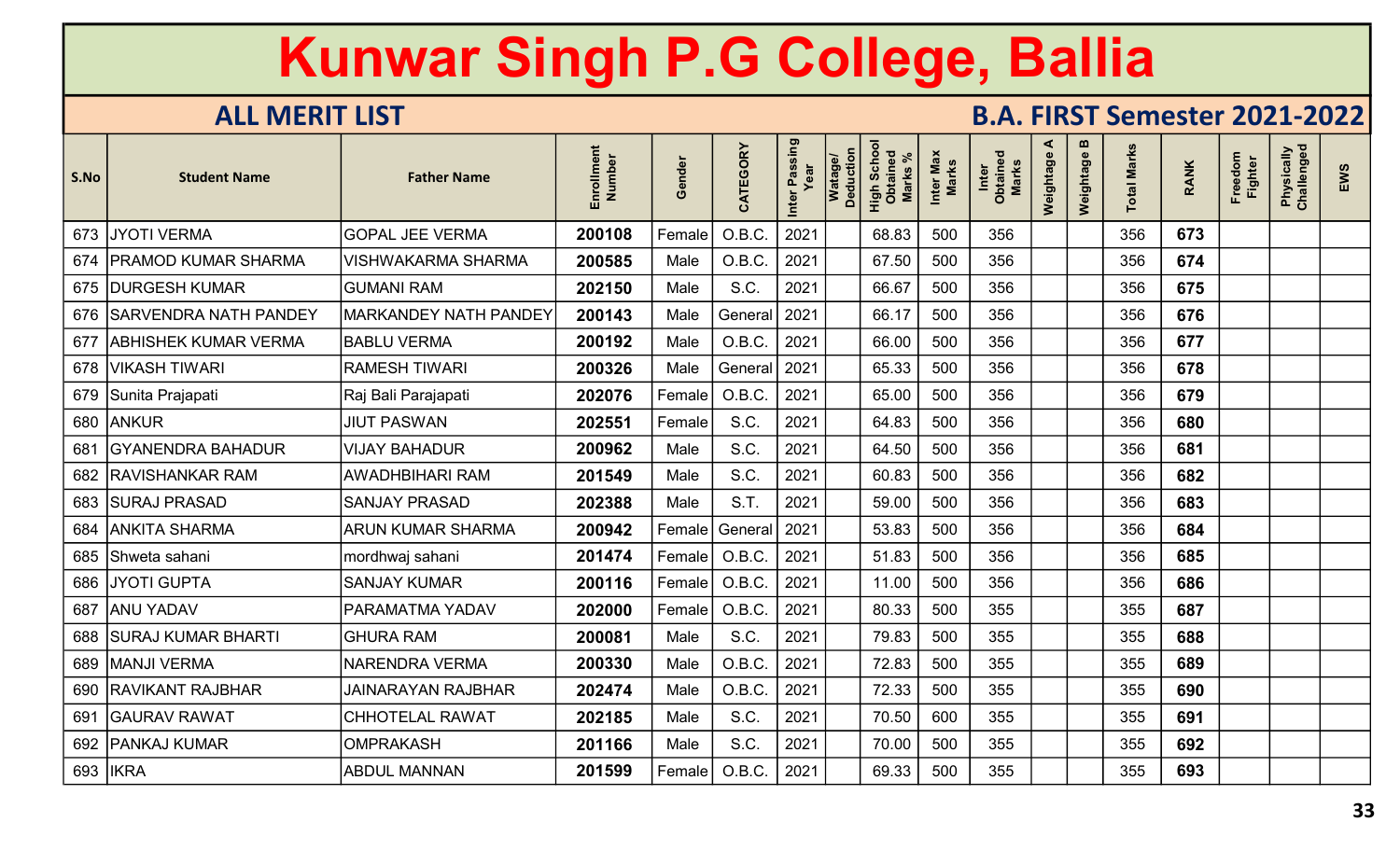| S.No | <b>Student Name</b>         | <b>Father Name</b>         | Enrollment<br>Number | Gender | CATEGORY       | Inter Passing<br>Year | Watage/<br>Deduction | High Schoc<br>Obtained<br><b>Marks</b> | Inter Max<br><b>Marks</b> | Inter<br>Obtained<br>Marks | ⋖<br>Weightage | $\boldsymbol{\omega}$<br>Weightage | <b>Total Marks</b> | <b>RANK</b> | Freedom<br><b>Fighter</b> | Physically<br>Challenged | EWS |
|------|-----------------------------|----------------------------|----------------------|--------|----------------|-----------------------|----------------------|----------------------------------------|---------------------------|----------------------------|----------------|------------------------------------|--------------------|-------------|---------------------------|--------------------------|-----|
|      | 694 ANUBHAV TIWARI          | <b>SHIV JI TIWARI</b>      | 201257               | Male   | General        | 2021                  |                      | 69.00                                  | 500                       | 355                        |                |                                    | 355                | 694         |                           |                          |     |
|      | 695   SHREYA SINGH          | <b>SANJAY KUMAR SINGH</b>  | 201864               | Female | General   2021 |                       |                      | 67.83                                  | 500                       | 355                        |                |                                    | 355                | 695         |                           |                          |     |
|      | 696 ANNU SAH                | <b>SUNIL KUMAR SAH</b>     | 200636               | Female | General 2021   |                       |                      | 66.00                                  | 500                       | 355                        |                |                                    | 355                | 696         |                           |                          |     |
| 697  | <b>ABHAY KUMAR YADAV</b>    | <b>VIJAY BAHADUR YADAV</b> | 202272               | Male   | O.B.C.         | 2021                  |                      | 65.83                                  | 500                       | 355                        |                |                                    | 355                | 697         |                           |                          |     |
| 698  | <b>BRIJESH KUMAR SAHANI</b> | <b>SUBEDAR SAHANI</b>      | 201281               | Male   | O.B.C.         | 2021                  |                      | 64.83                                  | 500                       | 355                        |                |                                    | 355                | 698         |                           |                          |     |
| 699  | <b>SHIVAM GUPTA</b>         | KRISHNA MURARI GUPTA       | 200502               | Male   | O.B.C.         | 2021                  |                      | 64.67                                  | 500                       | 355                        |                |                                    | 355                | 699         |                           |                          |     |
|      | 700   LALITA BHARATI        | <b>UMA SHANKAR RAM</b>     | 201957               | Female | S.C.           | 2021                  |                      | 61.67                                  | 500                       | 355                        |                |                                    | 355                | 700         |                           |                          |     |
|      | 701   SHUBHAWATI            | <b>AMAR NATH GOND</b>      | 201790               | Male   | S.T.           | 2021                  |                      | 61.50                                  | 500                       | 355                        |                |                                    | 355                | 701         |                           |                          |     |
|      | 702   KHUSBOO CHAUHAN       | <b>RAJENDRA CHAUHAN</b>    | 201654               | Female | O.B.C.         | 2021                  |                      | 61.33                                  | 500                       | 355                        |                |                                    | 355                | 702         |                           |                          |     |
|      | 703 GAJENDRA YADAV          | <b>JAGDHARI YADAV</b>      | 201107               | Male   | O.B.C.         | 2021                  |                      | 60.83                                  | 500                       | 355                        |                |                                    | 355                | 703         |                           |                          |     |
| 704  | <b>MITHUN KUMAR PASWAN</b>  | <b>JAY KUMAR PASWAN</b>    | 202045               | Male   | S.C.           | 2021                  |                      | 58.50                                  | 500                       | 355                        |                |                                    | 355                | 704         |                           |                          |     |
|      | 705   SAHANA KHATUN         | <b>RUSTAM ANSARI</b>       | 201453               | Female | O.B.C.         | 2021                  |                      | 58.17                                  | 500                       | 355                        |                |                                    | 355                | 705         |                           |                          |     |
|      | 706 Anu                     | <b>HARISHANKAR YADAV</b>   | 202122               | Female | General 2021   |                       |                      | 57.33                                  | 500                       | 355                        |                |                                    | 355                | 706         |                           |                          |     |
| 707  | <b>NEHA YADAV</b>           | <b>DEVNATH YADAV</b>       | 201202               | Female | O.B.C          | 2021                  |                      | 55.17                                  | 500                       | 355                        |                |                                    | 355                | 707         |                           |                          |     |
| 708  | <b>SANNI SINGH</b>          | <b>MARKANDEY SINGH</b>     | 202573               | Male   | General        | 2021                  |                      | 54.17                                  | 500                       | 355                        |                |                                    | 355                | 708         |                           |                          |     |
|      | 709 RAHUL RAJBHAR           | <b>SATYENDRA RAJBHAR</b>   | 200795               | Male   | O.B.C.         | 2021                  |                      | 54.17                                  | 500                       | 355                        |                |                                    | 355                | 709         |                           |                          |     |
|      | 710 SHANT KUMAR CHAUHAN     | <b>SUMER CHAUHAN</b>       | 200777               | Male   | O.B.C.         | 2019                  | 10                   | 81.40                                  | 500                       | 364                        |                |                                    | 354                | 710         |                           |                          |     |
| 711  | INDRAJEET KUMAR BHARTI      | <b>CHHOTELAL RAM</b>       | 202325               | Male   | S.C.           | 2021                  |                      | 81.33                                  | 500                       | 354                        |                |                                    | 354                | 711         |                           |                          |     |
|      | 712 KARAN KUMAR BHARTI      | <b>KAMLESH PRASAD</b>      | 200913               | Male   | S.C.           | 2021                  |                      | 76.33                                  | 500                       | 354                        |                |                                    | 354                | 712         |                           |                          |     |
|      | 713 ARTI GUPTA              | HRIDYASHANKAR GUPTA        | 202283               | Female | O.B.C.         | 2021                  |                      | 70.67                                  | 500                       | 354                        |                |                                    | 354                | 713         |                           |                          |     |
|      | 714 ANSHU YADAV             | <b>VIRENDRA YADAV</b>      | 201673               | Female | O.B.C.         | 2021                  |                      | 69.17                                  | 500                       | 354                        |                |                                    | 354                | 714         |                           |                          |     |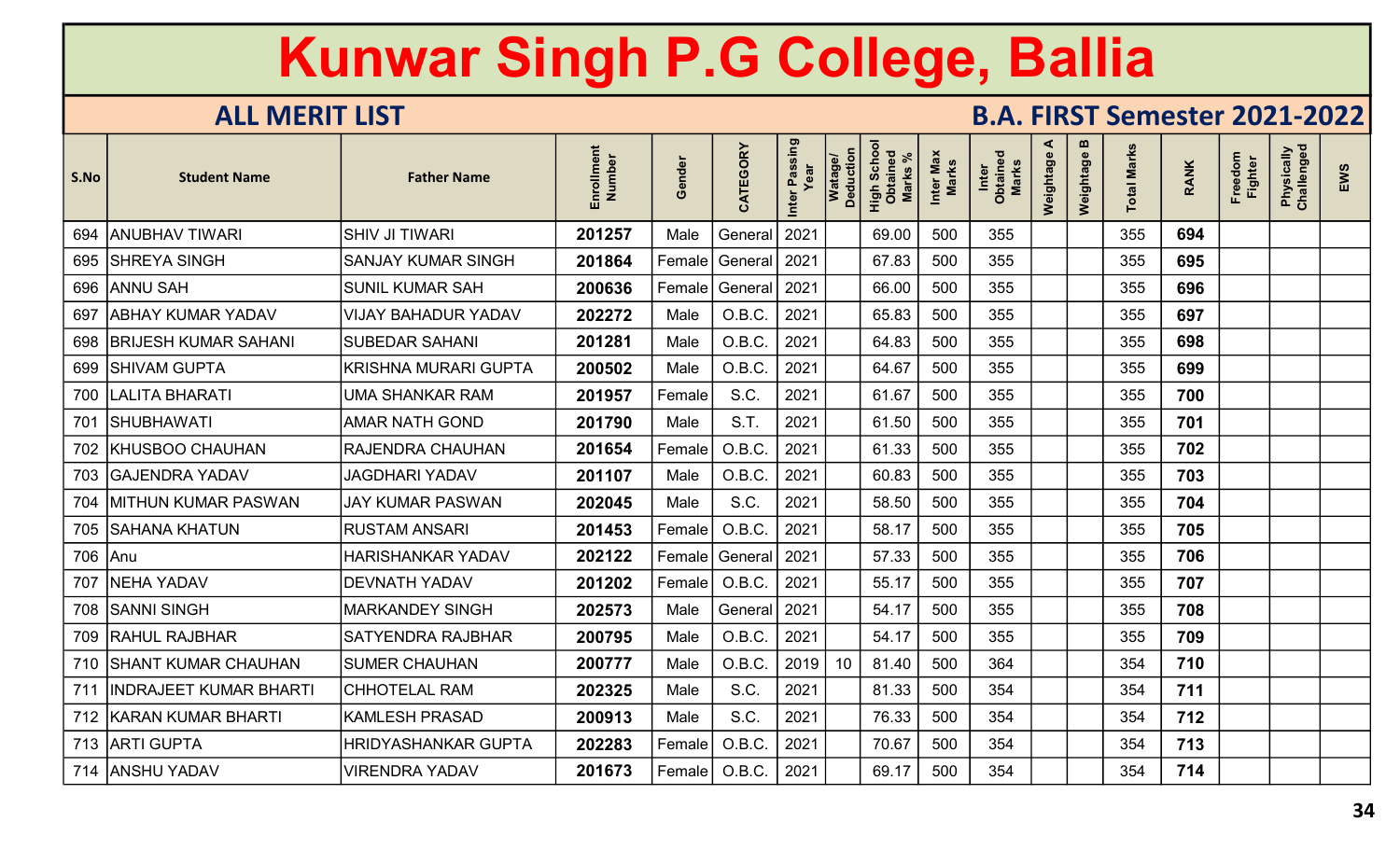| S.No | <b>Student Name</b>        | <b>Father Name</b>            | Enrollment<br>Number | Gender | CATEGORY       | Inter Passing<br>Year | Watage/<br>Deduction | Scho<br>High Scho<br>Obtaineo<br><b>Marks</b> | Inter Max<br><b>Marks</b> | Inter<br>Obtained<br>Marks | ⋖<br>Weightage | $\boldsymbol{\omega}$<br>Weightage | <b>Total Marks</b> | <b>RANK</b> | Freedom<br><b>Fighter</b> | Physically<br>Challenged | EWS |
|------|----------------------------|-------------------------------|----------------------|--------|----------------|-----------------------|----------------------|-----------------------------------------------|---------------------------|----------------------------|----------------|------------------------------------|--------------------|-------------|---------------------------|--------------------------|-----|
|      | 715   SHWETA VERMA         | <b>SANTOSH KUMAR VERMA</b>    | 200579               | Female | O.B.C.         | 2021                  |                      | 69.17                                         | 500                       | 354                        |                |                                    | 354                | 715         |                           |                          |     |
|      | 716 ANCHAL                 | <b>DEVENDRA PRASAD</b>        | 200553               | Female | O.B.C.         | 2021                  |                      | 68.00                                         | 500                       | 354                        |                |                                    | 354                | 716         |                           |                          |     |
|      | 717 NEHA                   | <b>RAM NARAYAN RAM</b>        | 200514               | Female | S.C.           | 2021                  |                      | 66.33                                         | 500                       | 354                        |                |                                    | 354                | 717         |                           |                          |     |
|      | 718 JYOTI                  | <b>NAND JI PRASAD</b>         | 200852               | Female | General        | 2021                  |                      | 65.67                                         | 500                       | 354                        |                |                                    | 354                | 718         |                           |                          |     |
|      | 719   NEHA YADAV           | <b>CHHOTE LAL YADAV</b>       | 200902               | Female | O.B.C          | 2021                  |                      | 64.00                                         | 500                       | 354                        |                |                                    | 354                | 719         |                           |                          |     |
| 720  | <b>NISHA PATEL</b>         | <b>SAMARJEET PATEL</b>        | 201959               | Female | O.B.C.         | 2021                  |                      | 63.67                                         | 500                       | 354                        |                |                                    | 354                | 720         |                           |                          |     |
| 721  | MANISH KUMAR KHARWAR       | <b>RAMJI KHARWAR</b>          | 201661               | Male   | General        | 2021                  |                      | 63.67                                         | 500                       | 354                        |                |                                    | 354                | 721         |                           |                          |     |
|      | 722   SHOBHA GUPTA         | <b>NANDLAL GUPTA</b>          | 200362               | Female | O.B.C.         | 2021                  |                      | 62.17                                         | 500                       | 354                        |                |                                    | 354                | 722         |                           |                          |     |
|      | 723 NIKKI                  | <b>SHAHAJANAND YADAV</b>      | 202556               | Female | O.B.C          | 2021                  |                      | 61.67                                         | 500                       | 354                        |                |                                    | 354                | 723         |                           |                          |     |
|      | 724   NISHA KUMARI         | <b>MANJI RAM</b>              | 201980               | Female | O.B.C.         | 2021                  |                      | 61.33                                         | 500                       | 354                        |                |                                    | 354                | 724         |                           |                          |     |
|      | 725 Pawan                  | <b>Virender Prasad</b>        | 202102               | Male   | S.C.           | 2019                  | 10 <sup>°</sup>      | 60.67                                         | 500                       | 364                        |                |                                    | 354                | 725         |                           |                          |     |
|      | 726   ASHUTOSH KUMAR SINGH | PRAMOD KUMAR SINGH            | 201778               | Male   | O.B.C.         | 2021                  |                      | 57.67                                         | 500                       | 354                        |                |                                    | 354                | 726         |                           |                          |     |
|      | 727 Sonu rajbhar           | munni nath                    | 201406               | Male   | O.B.C.         | 2021                  |                      | 55.50                                         | 500                       | 354                        |                |                                    | 354                | 727         |                           |                          |     |
|      | 728 ABHISHEK YADAV         | <b>SHATRUDHAN YADAV</b>       | 200030               | Male   | O.B.C.         | 2021                  |                      | 54.17                                         | 500                       | 354                        |                |                                    | 354                | 728         |                           |                          |     |
|      | 729   PAPPU KUMAR BHARTI   | <b>RAJENDRA RAM</b>           | 200614               | Male   | S.C.           | 2021                  |                      | 51.83                                         | 500                       | 324                        | 15             | 15                                 | 354                | 729         |                           |                          |     |
|      | 730 ROHIT KUMAR VERMA      | <b>RAJENDRA VERMA</b>         | 200252               | Male   | O.B.C          | 2021                  |                      | 79.33                                         | 500                       | 353                        |                |                                    | 353                | 730         |                           |                          |     |
| 731  | <b>PRADEEP KUMAR</b>       | OM PRAKASH PRASAD             | 200312               | Male   | S.C.           | 2021                  |                      | 76.17                                         | 500                       | 353                        |                |                                    | 353                | 731         |                           |                          |     |
|      | 732   Munna Kumar Yadav    | Rajaram Yadav                 | 200231               | Male   | O.B.C.         | 2021                  |                      | 73.17                                         | 500                       | 353                        |                |                                    | 353                | 732         |                           |                          |     |
|      | 733 ALPANA RAJBHAR         | <b>SATAN RAJBHAR</b>          | 201548               | Female | O.B.C.         | 2021                  |                      | 72.33                                         | 500                       | 353                        |                |                                    | 353                | 733         |                           |                          |     |
|      | 734 ADITYA PANDEY          | <b>RAJESH PANDEY</b>          | 201677               | Male   | General   2021 |                       |                      | 72.20                                         | 500                       | 353                        |                |                                    | 353                | 734         |                           |                          |     |
|      | 735 ANJALI CHAURASIA       | <b>RAJESH KUMAR CHAURASIA</b> | 200276               | Female | O.B.C.         | 2021                  |                      | 71.67                                         | 500                       | 353                        |                |                                    | 353                | 735         |                           |                          |     |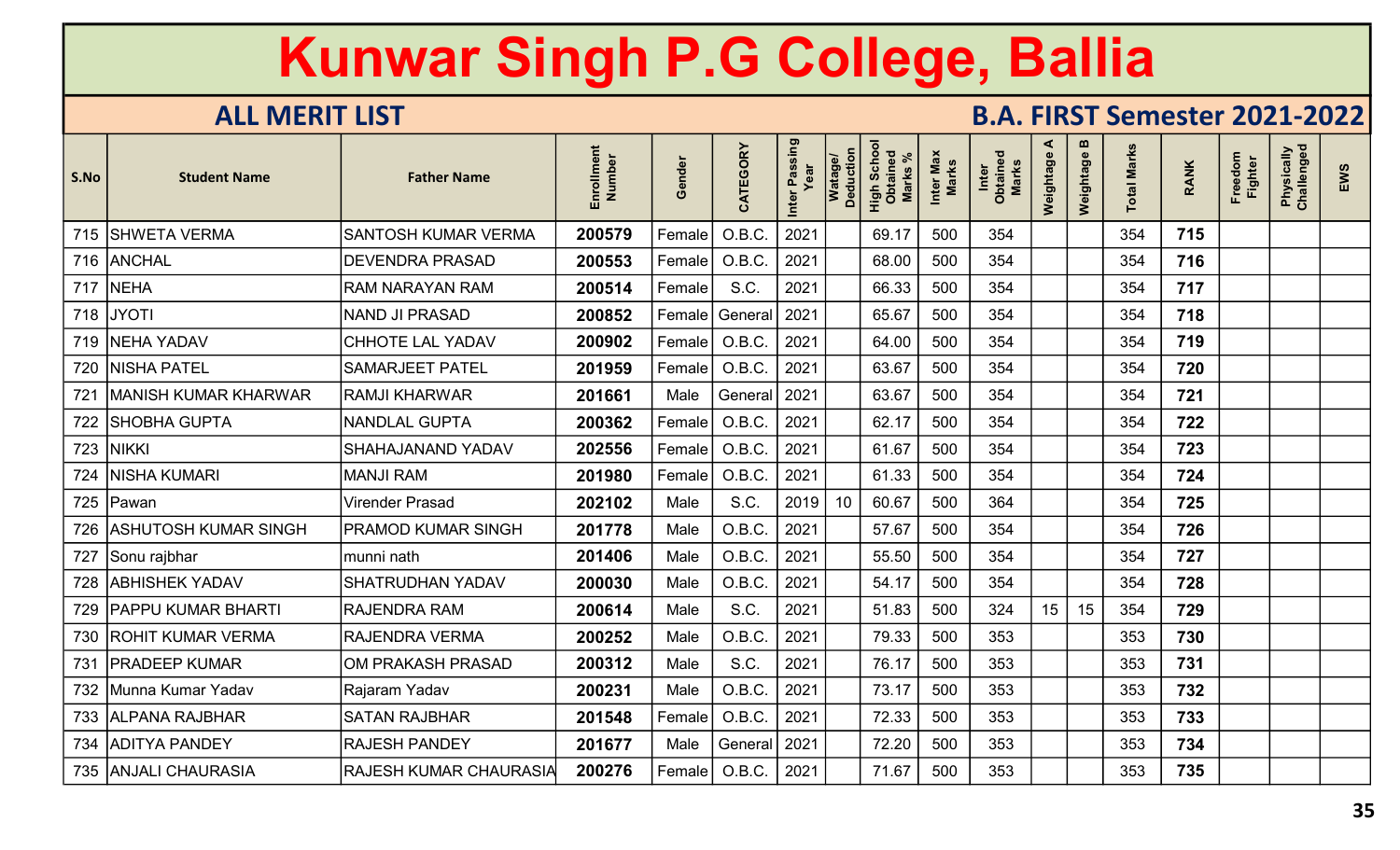| S.No | <b>Student Name</b>       | <b>Father Name</b>          | Enrollment<br>Number | Gender | CATEGORY       | Inter Passing<br>Year | Watage/<br>Deduction | Scho<br>High Scho<br><b>Marks</b> | Inter Max<br><b>Marks</b> | Inter<br>Obtained<br><b>Marks</b> | ⋖<br>Weightage | m<br>Weightage  | <b>Total Marks</b> | <b>RANK</b> | Freedom<br><b>Fighter</b> | Physically<br>Challenged | EWS |
|------|---------------------------|-----------------------------|----------------------|--------|----------------|-----------------------|----------------------|-----------------------------------|---------------------------|-----------------------------------|----------------|-----------------|--------------------|-------------|---------------------------|--------------------------|-----|
|      | 736 GUNJA                 | <b>RAJENDRA PASWAN</b>      | 201742               | Female | S.C.           | 2021                  |                      | 71.50                             | 600                       | 353                               |                |                 | 353                | 736         |                           |                          |     |
| 737  | <b>SUMAN YADAV</b>        | <b>DASHARATH YADAV</b>      | 200164               | Female | O.B.C.         | 2021                  |                      | 71.00                             | 500                       | 353                               |                |                 | 353                | 737         |                           |                          |     |
|      | 738   SALONI KESHARI      | <b>SANTOSH KUMAR KESHAR</b> | 202036               | Female | O.B.C          | 2021                  |                      | 70.50                             | 500                       | 353                               |                |                 | 353                | 738         |                           |                          |     |
|      | 739   ROSHANI GUPTA       | <b>SHIVJI PRASAD GUPTA</b>  | 200759               | Female | O.B.C          | 2021                  |                      | 70.17                             | 500                       | 353                               |                |                 | 353                | 739         |                           |                          |     |
|      | 740   ARTI KUMARI BHARTI  | <b>RAM JI RAM</b>           | 200650               | Female | S.C.           | 2021                  |                      | 69.83                             | 500                       | 353                               |                |                 | 353                | 740         |                           |                          |     |
|      | 741   Deepu kumar yadav   | dayashankar yadav           | 201118               | Male   | O.B.C.         | 2021                  |                      | 69.17                             | 500                       | 353                               |                |                 | 353                | 741         |                           |                          |     |
|      | 742   RAVISHANKAR YADAV   | <b>BHOLANATH YADAV</b>      | 200273               | Male   | O.B.C.         | 2021                  |                      | 67.33                             | 500                       | 343                               |                | 10 <sup>°</sup> | 353                | 742         |                           |                          |     |
|      | 743 ANKIT RAJBHAR         | <b>BHARAT RAJBHAR</b>       | 202571               | Male   | O.B.C.         | 2021                  |                      | 66.83                             | 500                       | 323                               | 15             | 15              | 353                | 743         |                           |                          |     |
| 744  | <b>MOHIT KUMAR YADAV</b>  | <b>SHRIRAM YADAV</b>        | 201879               | Male   | O.B.C.         | 2021                  |                      | 66.33                             | 500                       | 353                               |                |                 | 353                | 744         |                           |                          |     |
|      | 745 SANGITA YADAV         | <b>RAMJI YADAV</b>          | 201928               | Female | O.B.C.         | 2021                  |                      | 65.83                             | 500                       | 353                               |                |                 | 353                | 745         |                           |                          |     |
|      | 746 ROSHAN KUMAR PASWAN   | <b>RAM RAJ PASWAN</b>       | 201774               | Male   | S.C.           | 2021                  |                      | 65.17                             | 500                       | 353                               |                |                 | 353                | 746         |                           |                          |     |
|      | 747   Niranjan kumar gond | <b>BACHCHALAL GOND</b>      | 201199               | Male   | General   2021 |                       |                      | 63.00                             | 500                       | 353                               |                |                 | 353                | 747         |                           |                          |     |
|      | 748   VISHAL KUMAR        | <b>RAMJI RAM</b>            | 200781               | Male   | General   2021 |                       |                      | 62.17                             | 500                       | 353                               |                |                 | 353                | 748         |                           |                          |     |
|      | 749   PRATIBHA YADAV      | <b>HARINDRA YADAV</b>       | 200519               | Female | O.B.C          | 2021                  |                      | 61.17                             | 500                       | 353                               |                |                 | 353                | 749         |                           |                          |     |
|      | 750   SALINA KHATUN       | <b>MD FIROJ HASHMI</b>      | 200562               | Female | O.B.C          | 2021                  |                      | 60.33                             | 500                       | 353                               |                |                 | 353                | 750         |                           |                          |     |
| 751  | Aman verma                | Shivjee verma               | 202559               | Male   | O.B.C.         | 2021                  |                      | 57.83                             | 500                       | 353                               |                |                 | 353                | 751         |                           |                          |     |
|      | 752 ANNU YADAV            | <b>HARI SHANKAR YADAV</b>   | 200665               | Female | O.B.C.         | 2021                  |                      | 55.50                             | 500                       | 353                               |                |                 | 353                | 752         |                           |                          |     |
|      | 753 SAYARA BANO           | <b>BABU ALAM</b>            | 201875               | Female | General        | 2021                  |                      | 54.00                             | 500                       | 353                               |                |                 | 353                | 753         |                           |                          |     |
|      | 754   VIJAY KUMAR         | <b>NANDLAL SHAH</b>         | 201962               | Male   | General   2021 |                       |                      | 53.33                             | 500                       | 353                               |                |                 | 353                | 754         |                           |                          |     |
|      | 755 VINOD PRAJAPATI       | <b>DINESH PRAJAPATI</b>     | 200207               | Male   | O.B.C.         | 2021                  |                      | 52.83                             | 500                       | 353                               |                |                 | 353                | 755         |                           |                          |     |
|      | 756   GULSHAN KUMAR YADAV | <b>HARERAM YADAV</b>        | 200067               | Male   | O.B.C.         | 2021                  |                      | 89.40                             | 500                       | 352                               |                |                 | 352                | 756         |                           |                          |     |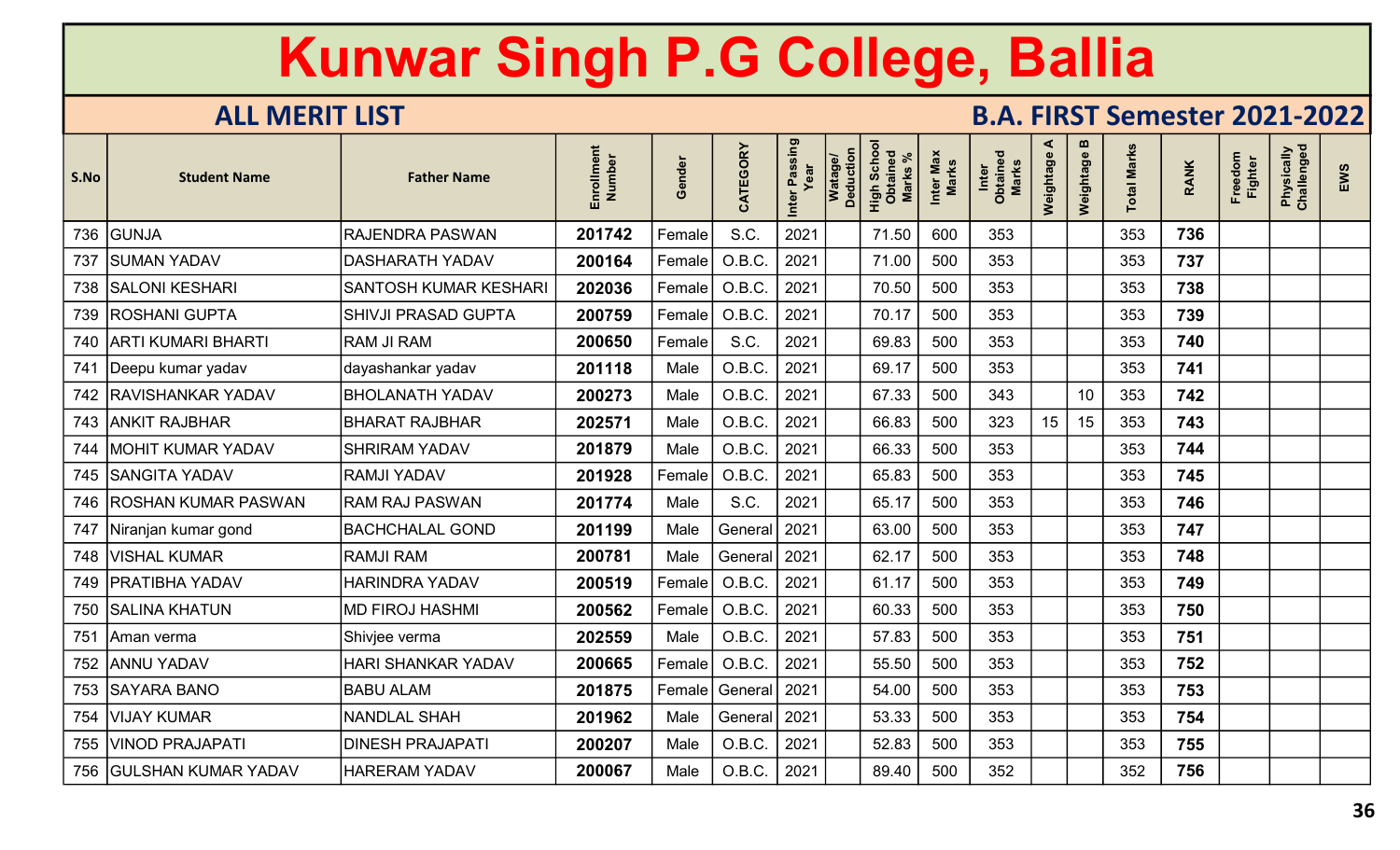| S.No | <b>Student Name</b>     | <b>Father Name</b>          | Enrollment<br>Number | Gender | CATEGORY       | Inter Passing<br>Year | Watage/<br>Deduction | Scho<br>High Scho<br>Obtaineo<br>Marks | Inter Max<br><b>Marks</b> | Inter<br>Obtained<br>Marks | ⋖<br>Weightage | $\boldsymbol{\omega}$<br>Weightage | otal Marks | <b>RANK</b> | Freedom<br><b>Fighter</b> | Physically<br>Challenged | EWS |
|------|-------------------------|-----------------------------|----------------------|--------|----------------|-----------------------|----------------------|----------------------------------------|---------------------------|----------------------------|----------------|------------------------------------|------------|-------------|---------------------------|--------------------------|-----|
| 757  | <b>SUDHA YADAV</b>      | <b>BACHCHALAL YADAV</b>     | 201167               | Female | O.B.C.         | 2021                  |                      | 73.33                                  | 500                       | 352                        |                |                                    | 352        | 757         |                           |                          |     |
|      | 758   SUMIT KUMAR       | <b>DHARM DEV PRASAD</b>     | 200680               | Male   | General   2021 |                       |                      | 73.33                                  | 500                       | 352                        |                |                                    | 352        | 758         |                           |                          |     |
|      | 759 KOMAL               | <b>KAMLESH KUMAR PASWAN</b> | 201619               | Female | S.C.           | 2021                  |                      | 73.00                                  | 500                       | 352                        |                |                                    | 352        | 759         |                           |                          |     |
|      | 760 RAVI KUMAR YADAV    | <b>SHIVDHANI YADAV</b>      | 201168               | Male   | O.B.C          | 2021                  |                      | 71.50                                  | 500                       | 352                        |                |                                    | 352        | 760         |                           |                          |     |
| 761  | <b>PRIYANSHU YADAV</b>  | <b>KRIPA SHANKAR YADAV</b>  | 201091               | Male   | O.B.C          | 2021                  |                      | 69.33                                  | 500                       | 352                        |                |                                    | 352        | 761         |                           |                          |     |
|      | 762 Priya Gupta         | Mr Manoj Gupta              | 200296               | Female | O.B.C.         | 2021                  |                      | 69.00                                  | 500                       | 352                        |                |                                    | 352        | 762         |                           |                          |     |
|      | 763   Diksha singh      | <b>VIJAY SHANKAR SINGH</b>  | 200958               | Female | General        | 2021                  |                      | 66.50                                  | 500                       | 352                        |                |                                    | 352        | 763         |                           |                          |     |
|      | 764   RAVI PASI         | <b>RAMESHWAR PASI</b>       | 201055               | Male   | S.C.           | 2021                  |                      | 65.17                                  | 500                       | 352                        |                |                                    | 352        | 764         |                           |                          |     |
|      | 765 SHASHI CHAURASIYA   | <b>SHAMSHER CHAURASIYA</b>  | 202531               | Female | O.B.C.         | 2021                  |                      | 63.83                                  | 500                       | 352                        |                |                                    | 352        | 765         |                           |                          |     |
|      | 766  LOVELY             | <b>MOHAN</b>                | 200174               | Female | S.C.           | 2021                  |                      | 63.83                                  | 500                       | 352                        |                |                                    | 352        | 766         |                           |                          |     |
| 767  | SHRAVAN YADAV           | <b>DINESH YADAV</b>         | 201387               | Male   | O.B.C.         | 2021                  |                      | 63.33                                  | 500                       | 352                        |                |                                    | 352        | 767         |                           |                          |     |
|      | 768 RANI KASHYAP        | <b>RAGHAV PRASAD</b>        | 201643               | Female | O.B.C.         | 2021                  |                      | 62.67                                  | 500                       | 352                        |                |                                    | 352        | 768         |                           |                          |     |
|      | 769   ROSHAN SAHANI     | <b>SHRI SHIVNATH SAHANI</b> | 202008               | Male   | O.B.C.         | 2021                  |                      | 62.00                                  | 500                       | 352                        |                |                                    | 352        | 769         |                           |                          |     |
|      | 770   AMIT KUMAR VERMA  | <b>TARKESHWAR VERMA</b>     | 200063               | Male   | O.B.C          | 2021                  |                      | 61.17                                  | 500                       | 352                        |                |                                    | 352        | 770         |                           |                          |     |
|      | 771   ANKIT YADAV       | <b>DILIP YADAV</b>          | 201296               | Male   | O.B.C          | 2021                  |                      | 59.17                                  | 500                       | 352                        |                |                                    | 352        | 771         |                           |                          |     |
|      | 772 NAJIM               | <b>RASID ANSARI</b>         | 200754               | Male   | O.B.C.         | 2021                  |                      | 58.83                                  | 500                       | 352                        |                |                                    | 352        | 772         |                           |                          |     |
|      | 773 KAUSHAL SAHANI      | <b>SHIV SHANKAR SAHANI</b>  | 201647               | Male   | O.B.C.         | 2021                  |                      | 58.67                                  | 500                       | 352                        |                |                                    | 352        | 773         |                           |                          |     |
|      | 774   VISHAL KUMAR GOND | <b>ARUN KUMAR GOND</b>      | 201735               | Male   | General   2021 |                       |                      | 57.67                                  | 500                       | 352                        |                |                                    | 352        | 774         |                           |                          |     |
|      | 775   POOJA RAJBHAR     | <b>SUGRIV RAJBHAR</b>       | 202304               | Female | O.B.C.         | 2021                  |                      | 54.67                                  | 500                       | 352                        |                |                                    | 352        | 775         |                           |                          |     |
|      | 776 SANJAY KUMAR        | <b>RAMDAYAL PRASAD</b>      | 201640               | Male   | General   2021 |                       |                      | 52.50                                  | 500                       | 352                        |                |                                    | 352        | 776         |                           |                          |     |
|      | 777   VIDYA MAURYA      | <b>SHIV KUMAR MAURYA</b>    | 201234               | Female | O.B.C.         | 2021                  |                      | 79.83                                  | 500                       | 351                        |                |                                    | 351        | 777         |                           |                          |     |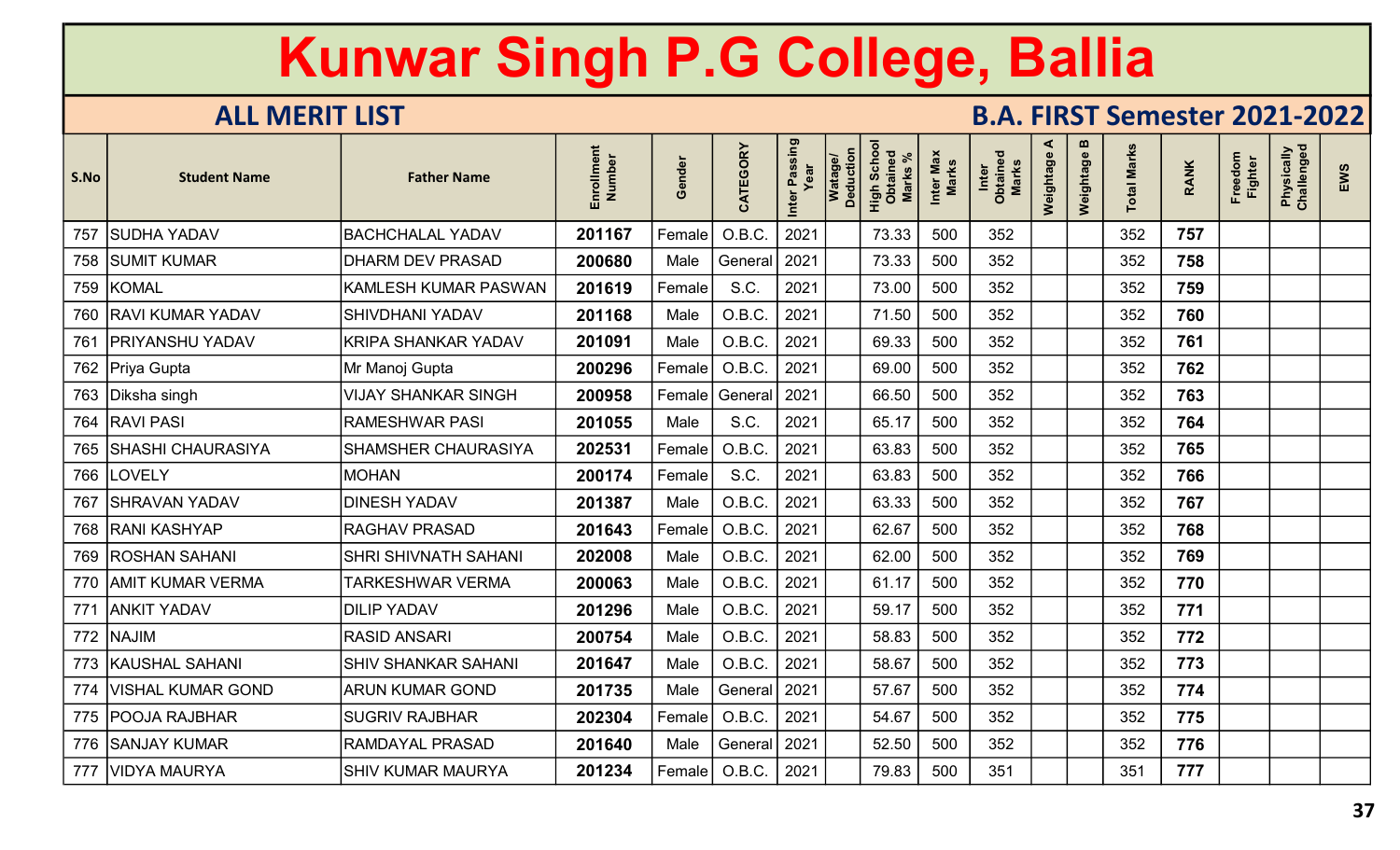| S.No | <b>Student Name</b>        | <b>Father Name</b>          | Enrollment<br>Number | Gender | CATEGORY | Inter Passing | Watage/<br>Deduction | Schor<br>High Scho<br>Obtaineo<br><b>Marks</b> | Inter Max<br>Marks | Inter<br>Obtained<br><b>Marks</b> | ⋖<br>Weightage | $\mathbf{u}$<br>Weightage | <b>Total Marks</b> | <b>RANK</b> | Freedom<br><b>Fighter</b> | Physically<br>Challenged | EWS |
|------|----------------------------|-----------------------------|----------------------|--------|----------|---------------|----------------------|------------------------------------------------|--------------------|-----------------------------------|----------------|---------------------------|--------------------|-------------|---------------------------|--------------------------|-----|
|      | 778 Amit singh             | Veer bahadur singh          | 202218               | Male   | General  | 2021          |                      | 79.17                                          | 500                | 351                               |                |                           | 351                | 778         |                           |                          | Yes |
|      | 779   KHUSHI SAHANI        | <b>BAL BACHAN SAHANI</b>    | 200640               | Female | O.B.C.   | 2021          |                      | 76.33                                          | 500                | 351                               |                |                           | 351                | 779         |                           |                          |     |
|      | 780 BHANU PRATAP YADAV     | <b>ATMANAND YADAV</b>       | 202544               | Male   | O.B.C    | 2021          |                      | 76.00                                          | 500                | 351                               |                |                           | 351                | 780         |                           |                          |     |
| 781  | <b>RAJANISH YADAV</b>      | <b>JITENDRA YADAV</b>       | 202011               | Male   | O.B.C    | 2021          |                      | 72.17                                          | 500                | 351                               |                |                           | 351                | 781         |                           |                          |     |
|      | 782   SHAILESH VERMA       | <b>HARERAM VERMA</b>        | 200369               | Male   | O.B.C.   | 2021          |                      | 72.17                                          | 500                | 351                               |                |                           | 351                | 782         |                           |                          |     |
|      | 783 ABHISHEKH KUMAR YADAV  | <b>PARASURAM YADAV</b>      | 201368               | Male   | O.B.C.   | 2021          |                      | 69.33                                          | 500                | 351                               |                |                           | 351                | 783         |                           |                          |     |
| 784  | <b>VICKY KUMAR GOND</b>    | <b>BABBAN SAH</b>           | 200105               | Male   | General  | 2021          |                      | 63.50                                          | 500                | 351                               |                |                           | 351                | 784         |                           |                          |     |
|      | 785 SHAKIR ANSARI          | <b>SHAMMIULLAH ANSARI</b>   | 201523               | Male   | O.B.C.   | 2021          |                      | 63.33                                          | 500                | 351                               |                |                           | 351                | 785         |                           |                          |     |
|      | 786   TANVI RAWAT          | <b>DILIP RAWAT</b>          | 202435               | Female | S.C.     | 2021          |                      | 60.67                                          | 500                | 351                               |                |                           | 351                | 786         |                           |                          |     |
|      | 787   ALOK KUMAR YADAV     | <b>RAMJANAM YADAV</b>       | 201890               | Male   | O.B.C.   | 2021          |                      | 59.33                                          | 500                | 351                               |                |                           | 351                | 787         |                           |                          |     |
|      | 788   PAPPU PRASAD         | <b>AMAR NATH GOND</b>       | 201777               | Male   | S.T.     | 2021          |                      | 58.83                                          | 500                | 351                               |                |                           | 351                | 788         |                           |                          |     |
|      | 789   MANISH KUMAR VERMA   | <b>GORAKH NATH VERMA</b>    | 202240               | Male   | O.B.C.   | 2021          |                      | 56.50                                          | 500                | 351                               |                |                           | 351                | 789         |                           |                          |     |
|      | 790 RIYA TIWARI            | <b>RAVINDRA NATH TIWARI</b> | 201297               | Female | General  | 2021          |                      | 55.67                                          | 500                | 351                               |                |                           | 351                | 790         |                           |                          |     |
|      | 791 Aamir ahmed            | Imtiyaz ahmed               | 202107               | Male   | O.B.C.   | 2021          |                      | 50.40                                          | 500                | 351                               |                |                           | 351                | 791         |                           |                          |     |
|      | 792   Rahul singh          | Veer bahadur singh          | 202147               | Male   | General  | 2020          | 5                    | 83.00                                          | 500                | 355                               |                |                           | 350                | 792         |                           |                          | Yes |
|      | 793 Amit Kumar Yadav       | Mr Ravindra Nath Yadav      | 201237               | Male   | O.B.C.   | 2021          |                      | 75.00                                          | 500                | 350                               |                |                           | 350                | 793         |                           |                          |     |
|      | 794   NITISH KUMAR RAJBHAR | <b>KAMLESH RAJBHAR</b>      | 201702               | Male   | O.B.C.   | 2020          | 5                    | 74.67                                          | 500                | 355                               |                |                           | 350                | 794         |                           |                          |     |
|      | 795 KAJAL                  | <b>ASHOK KUMAR</b>          | 200741               | Female | General  | 2021          |                      | 72.67                                          | 500                | 350                               |                |                           | 350                | 795         |                           |                          |     |
|      | 796 POOJA KUMARI GUPTA     | <b>AJEET GUPTA</b>          | 201083               | Female | O.B.C.   | 2021          |                      | 71.50                                          | 500                | 350                               |                |                           | 350                | 796         |                           |                          |     |
| 797  | <b>PURNVASHI BIND</b>      | <b>KAMALDEV BIND</b>        | 202053               | Male   | O.B.C.   | 2021          |                      | 66.00                                          | 500                | 350                               |                |                           | 350                | 797         |                           |                          |     |
|      | 798   NOORIYA KHATOON      | <b>IRSHAD AHMAD</b>         | 202308               | Female | O.B.C.   | 2021          |                      | 61.83                                          | 500                | 350                               |                |                           | 350                | 798         |                           |                          |     |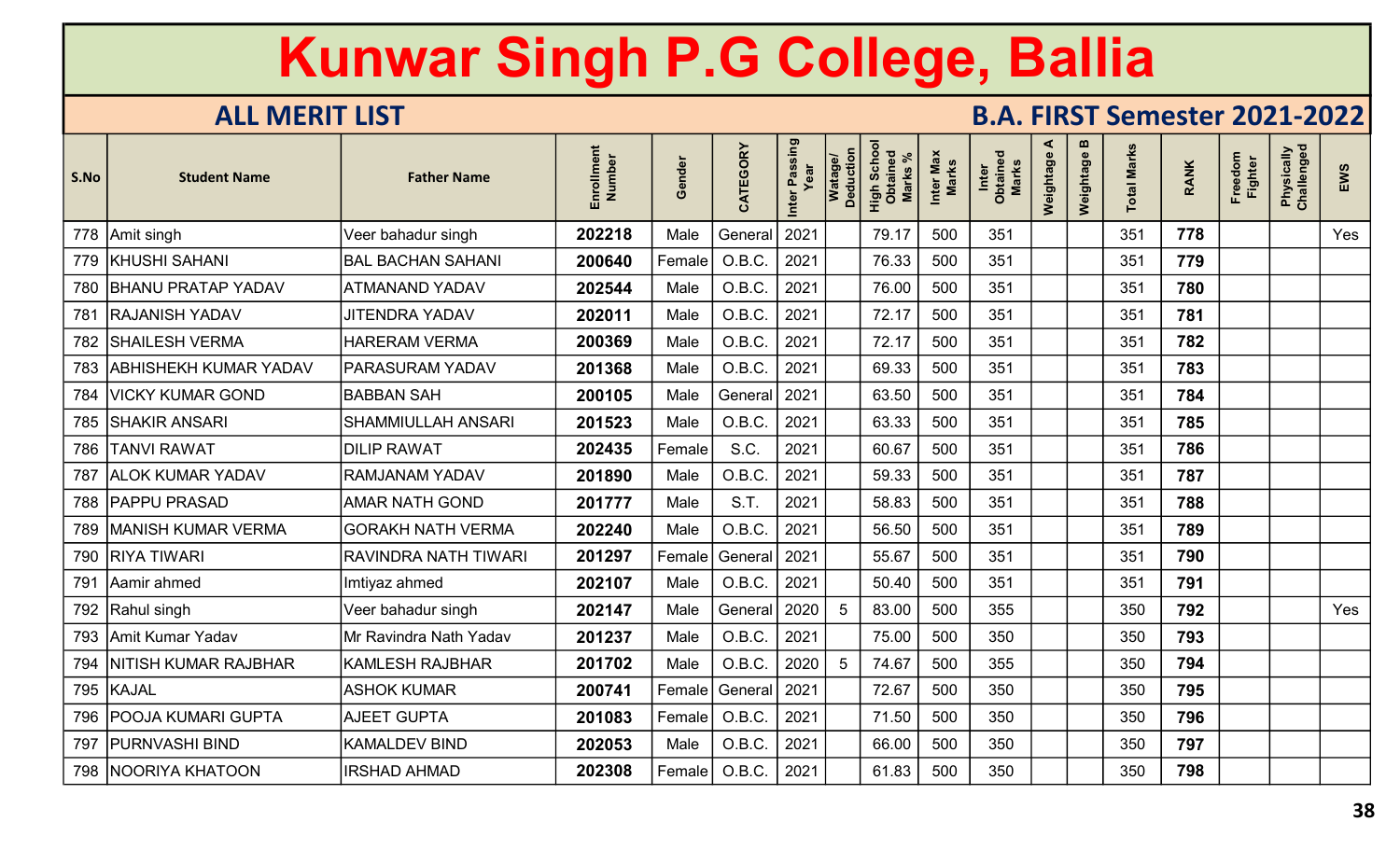| S.No | <b>Student Name</b>         | <b>Father Name</b>         | Enrollment<br>Number | Gender | CATEGORY       | Inter Passing<br>Year | Watage/<br>Deduction | Scho<br>High Scho<br>Marks | Inter Max<br><b>Marks</b> | Inter<br>Obtained<br><b>Marks</b> | ⋖<br>Weightage | m<br>Weightage | <b>Total Marks</b> | <b>RANK</b> | Freedom<br><b>Fighter</b> | Physically<br>Challenged | EWS |
|------|-----------------------------|----------------------------|----------------------|--------|----------------|-----------------------|----------------------|----------------------------|---------------------------|-----------------------------------|----------------|----------------|--------------------|-------------|---------------------------|--------------------------|-----|
|      | 799   NIRAJ KUMAR           | <b>SANJAY PRASAD</b>       | 201948               | Male   | O.B.C.         | 2021                  |                      | 61.67                      | 500                       | 350                               |                |                | 350                | 799         |                           |                          |     |
|      | 800 SUDHIR KUMAR VERMA      | <b>RAMJI VERMA</b>         | 201687               | Male   | O.B.C.         | 2021                  |                      | 61.50                      | 500                       | 350                               |                |                | 350                | 800         |                           |                          |     |
| 801  | <b>ANKIT KUMAR RAJAK</b>    | <b>PANNA LAL PRASAD</b>    | 201036               | Male   | S.C.           | 2021                  |                      | 60.83                      | 500                       | 350                               |                |                | 350                | 801         |                           |                          |     |
|      | 802 ANSHU YADAV             | <b>MUNNA YADAV</b>         | 200045               | Female | O.B.C          | 2021                  |                      | 60.50                      | 500                       | 350                               |                |                | 350                | 802         |                           |                          |     |
|      | 803   DHEERAJ RAJBHAR       | <b>VISHRAM RAJBHAR</b>     | 202458               | Male   | O.B.C          | 2021                  |                      | 59.00                      | 500                       | 350                               |                |                | 350                | 803         |                           |                          |     |
| 804  | <b>KHUSHBOO</b>             | <b>AJESH KUMAR BHARTI</b>  | 200101               | Female | S.C.           | 2021                  |                      | 58.83                      | 500                       | 350                               |                |                | 350                | 804         |                           |                          |     |
|      | 805 SAROJ                   | <b>LATE CHANDAGI RAM</b>   | 201579               | Female | S.C.           | 2021                  |                      | 58.67                      | 500                       | 350                               |                |                | 350                | 805         |                           |                          |     |
|      | 806 KASHISH GUPTA           | <b>UMESH PRASAD GUPTA</b>  | 202207               | Female | O.B.C.         | 2021                  |                      | 56.20                      | 500                       | 350                               |                |                | 350                | 806         |                           |                          |     |
| 807  | SURYA KANT MOURYA           | <b>RAJENDRA MOURYA</b>     | 201498               | Male   | O.B.C.         | 2021                  |                      | 55.33                      | 500                       | 350                               |                |                | 350                | 807         |                           |                          |     |
|      | 808   PRINCE KUMAR YADAV    | Rajendra Yadav             | 201193               | Male   | O.B.C.         | 2021                  |                      | 16.67                      | 500                       | 350                               |                |                | 350                | 808         |                           |                          |     |
|      | 809   Vikram Kumar Bhardwaj | Gorakh Nath Bhardwaj       | 202217               | Male   | O.B.C.         | 2021                  |                      | 78.33                      | 500                       | 349                               |                |                | 349                | 809         |                           |                          |     |
|      | 810   VIKESH KUMAR YADAV    | <b>MUNNA YADAV</b>         | 201535               | Male   | O.B.C.         | 2019                  | 10 <sup>°</sup>      | 76.00                      | 500                       | 359                               |                |                | 349                | 810         |                           |                          |     |
| 811  | SHIVAM KUMAR RAI            | <b>SANJAY KUMAR RAI</b>    | 200586               | Male   | General   2021 |                       |                      | 76.00                      | 500                       | 349                               |                |                | 349                | 811         |                           |                          |     |
|      | 812 Ajay kumar              | Akshaylal prasad           | 200224               | Male   | O.B.C.         | 2020                  | 5                    | 75.33                      | 500                       | 354                               |                |                | 349                | 812         |                           |                          |     |
|      | 813   MANTOO YADAV          | <b>DADAN YADAV</b>         | 202083               | Male   | O.B.C.         | 2021                  |                      | 74.60                      | 500                       | 349                               |                |                | 349                | 813         |                           |                          |     |
|      | 814   DEEPAK KUMAR PASWAN   | JYOTI SHANKAR PASWAN       | 200310               | Male   | S.C.           | 2021                  |                      | 73.17                      | 500                       | 349                               |                |                | 349                | 814         |                           |                          |     |
|      | 815   SHANI KUMAR VERMA     | <b>SANTOSH KUMAR VERMA</b> | 200148               | Male   | O.B.C.         | 2021                  |                      | 71.83                      | 500                       | 349                               |                |                | 349                | 815         |                           |                          |     |
|      | 816 ABHISHEK KUMAR YADAV    | <b>RAJESH YADAV</b>        | 201278               | Male   | O.B.C.         | 2021                  |                      | 70.50                      | 500                       | 349                               |                |                | 349                | 816         |                           |                          |     |
|      | 817 SHIVANI                 | <b>SATYAJEET RAI</b>       | 201823               | Female | General 2021   |                       |                      | 65.83                      | 500                       | 349                               |                |                | 349                | 817         |                           |                          |     |
|      | 818 ANKIT KUMAR YADAV       | <b>SHRIBHAGWAN YADAV</b>   | 201458               | Male   | O.B.C.         | 2021                  |                      | 65.83                      | 500                       | 349                               |                |                | 349                | 818         |                           |                          |     |
|      | 819 JYOTI                   | <b>SHIV SAGAR RAM</b>      | 200767               | Female | S.T.           | 2021                  |                      | 65.00                      | 500                       | 349                               |                |                | 349                | 819         |                           |                          |     |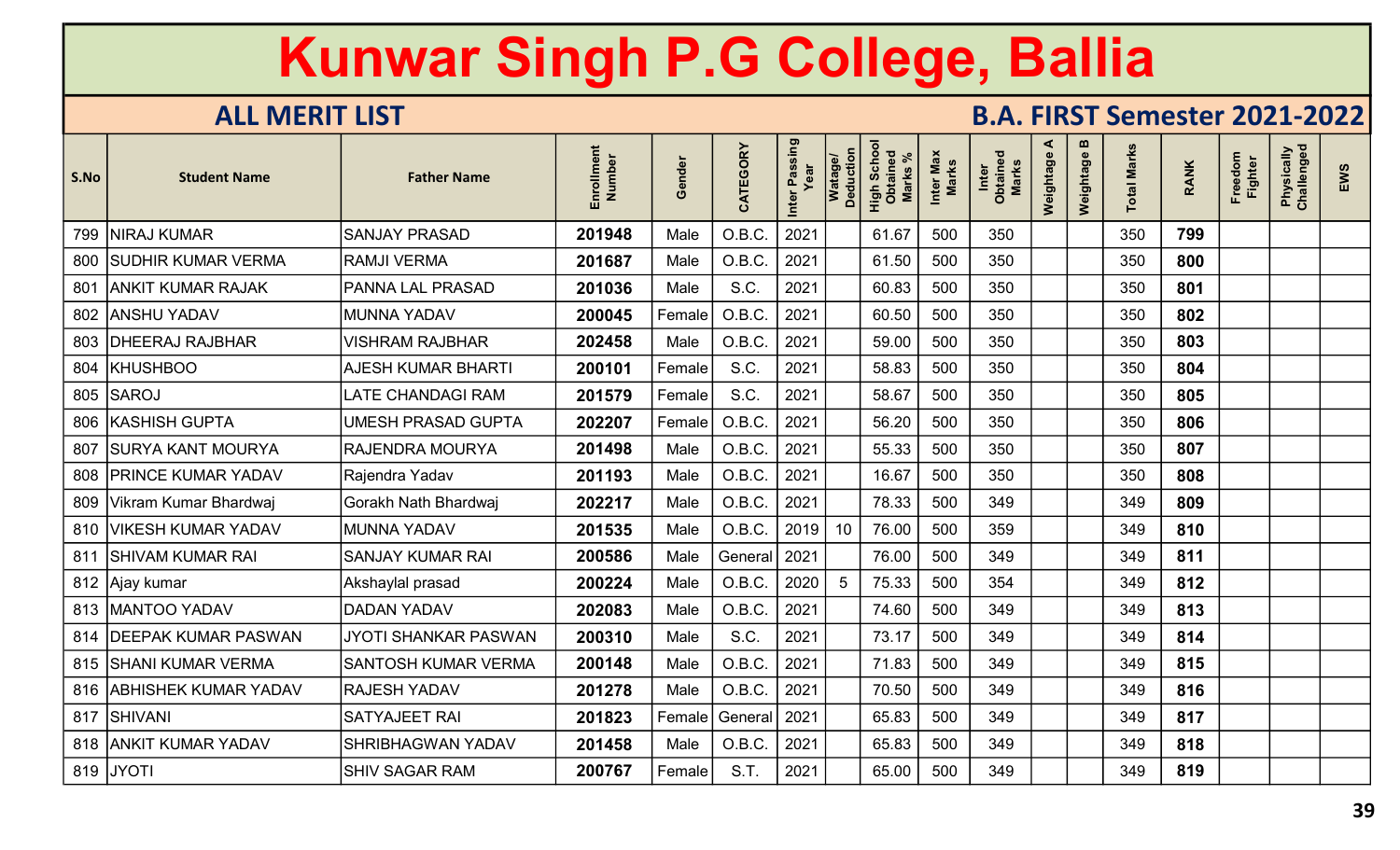| S.No | <b>Student Name</b>         | <b>Father Name</b>         | Enrollment<br>Number | Gender | CATEGORY | r Passing<br>Year<br>Inter | <b>Deduction</b><br>Watag | Schor<br>High Schc<br>Obtainec<br>Marks % | Inter Max<br>Marks | Inter<br>Obtained<br><b>Marks</b> | ≺<br>Weightage | m<br>Weightage | <b>Total Marks</b> | <b>RANK</b> | Freedom<br><b>Fighter</b> | Physically<br>Challenged | EWS |
|------|-----------------------------|----------------------------|----------------------|--------|----------|----------------------------|---------------------------|-------------------------------------------|--------------------|-----------------------------------|----------------|----------------|--------------------|-------------|---------------------------|--------------------------|-----|
| 820  | MUNNI CHAUHAN               | <b>BALIRAM CHAUHAN</b>     | 200736               | Female | O.B.C.   | 2021                       |                           | 65.00                                     | 500                | 349                               |                |                | 349                | 820         |                           |                          |     |
| 821  | <b>SANDEEP YADAV</b>        | <b>BABURAM YADAV</b>       | 200427               | Male   | O.B.C.   | 2021                       |                           | 63.33                                     | 500                | 349                               |                |                | 349                | 821         |                           |                          |     |
|      | 822 Sumit Kumar verma       | <b>Chhotelal Verma</b>     | 200043               | Male   | O.B.C.   | 2021                       |                           | 62.83                                     | 500                | 349                               |                |                | 349                | 822         |                           |                          |     |
| 823  | <b>MANTU MOURYA</b>         | <b>SANJAY VERMA</b>        | 200534               | Male   | O.B.C.   | 2021                       |                           | 62.17                                     | 500                | 349                               |                |                | 349                | 823         |                           |                          |     |
| 824  | <b>RANJEET VERMA</b>        | <b>BALESHWAR VERMA</b>     | 200233               | Male   | O.B.C.   | 2021                       |                           | 62.17                                     | 500                | 349                               |                |                | 349                | 824         |                           |                          |     |
| 825  | <b>PUSPA</b>                | <b>LALLAN PRASAD</b>       | 201094               | Female | O.B.C.   | 2021                       |                           | 61.67                                     | 500                | 349                               |                |                | 349                | 825         |                           |                          |     |
| 826  | IROHIT KUMAR YADAV          | <b>LAXMAN YADAV</b>        | 200400               | Male   | O.B.C.   | 2021                       |                           | 61.50                                     | 500                | 349                               |                |                | 349                | 826         |                           |                          |     |
| 827  | <b>DIVYA GUPTA</b>          | <b>PINTU GUPTA</b>         | 201525               | Female | O.B.C.   | 2021                       |                           | 61.00                                     | 500                | 349                               |                |                | 349                | 827         |                           |                          |     |
| 828  | <b>JITESH KUMAR YADAV</b>   | <b>KUNDAN YADAV</b>        | 201283               | Male   | O.B.C.   | 2021                       |                           | 60.67                                     | 500                | 349                               |                |                | 349                | 828         |                           |                          |     |
| 829  | <b>GAURAV PRASAD</b>        | <b>SURENDRA PRASAD</b>     | 201739               | Male   | General  | 2021                       |                           | 58.83                                     | 500                | 349                               |                |                | 349                | 829         |                           |                          |     |
| 830  | <b>JUGANU SINGH</b>         | <b>KAMLA SINGH</b>         | 200475               | Female | General  | 2021                       |                           | 58.17                                     | 500                | 349                               |                |                | 349                | 830         |                           |                          |     |
| 831  | <b>SONU KUMAR RAJAK</b>     | <b>BASANT RAJAK</b>        | 201049               | Male   | S.C.     | 2021                       |                           | 57.50                                     | 500                | 349                               |                |                | 349                | 831         |                           |                          |     |
| 832  | <b>KRISHNA CHAUHAN</b>      | <b>BRIJBHUSHAN CHAUHAN</b> | 201528               | Male   | O.B.C.   | 2021                       |                           | 54.33                                     | 500                | 349                               |                |                | 349                | 832         |                           |                          |     |
|      | 833   ASHA GUPTA            | <b>AMARDEV GUPTA</b>       | 202421               | Female | O.B.C.   | 2021                       |                           | 50.83                                     | 500                | 349                               |                |                | 349                | 833         |                           |                          |     |
| 834  | <b>DURGESH KUMAR BHARTI</b> | <b>RAJESH RAM</b>          | 200228               | Male   | S.C.     | 2021                       |                           | 79.50                                     | 500                | 348                               |                |                | 348                | 834         |                           |                          |     |
|      | 835 SANDEEP KUMAR PASWAN    | <b>DADAN PASWAN</b>        | 201950               | Male   | S.C.     | 2021                       |                           | 75.83                                     | 500                | 348                               |                |                | 348                | 835         |                           |                          |     |
|      | 836   GAUTAM KUMAR          | ANAND PRAKASH GOND         | 201849               | Male   | S.T.     | 2021                       |                           | 72.33                                     | 500                | 348                               |                |                | 348                | 836         |                           |                          |     |
| 837  | KHUSHI PRAJAPATI            | <b>DINESH KUMAR</b>        | 200271               | Female | O.B.C.   | 2021                       |                           | 70.83                                     | 500                | 348                               |                |                | 348                | 837         |                           |                          |     |
|      | 838   RAJ KUMAR             | <b>KRISHNA DEV PRASAD</b>  | 201131               | Male   | O.B.C.   | 2020                       | -5                        | 67.67                                     | 500                | 353                               |                |                | 348                | 838         |                           |                          |     |
| 839  | <b>HARSHIT SINGH</b>        | <b>PRAMOD SINGH</b>        | 201659               | Male   | General  | 2021                       |                           | 66.50                                     | 500                | 338                               |                | 10             | 348                | 839         |                           |                          | Yes |
| 840  | <b>GOLU KUMAR BHARATI</b>   | <b>BHARAT RAM</b>          | 200240               | Male   | S.C.     | 2021                       |                           | 66.33                                     | 500                | 348                               |                |                | 348                | 840         |                           |                          |     |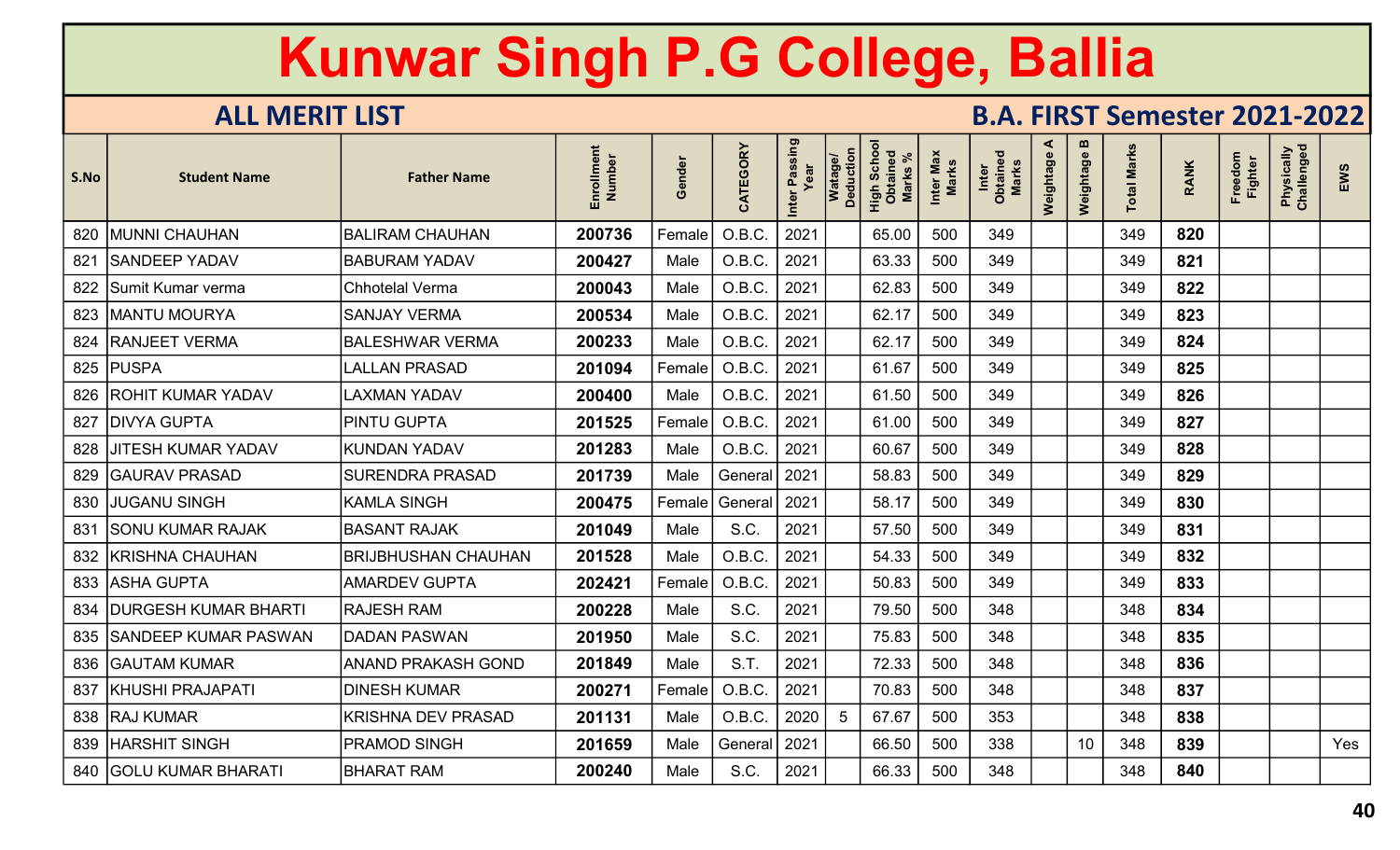| S.No | <b>Student Name</b>         | <b>Father Name</b>         | Enrollment<br>Number | Gender | CATEGORY       | Inter Passing<br>Year | Watage/<br>Deduction | Scho<br>High Scho<br>Obtaineo<br><b>Marks</b> | Inter Max<br><b>Marks</b> | Inter<br>Obtained<br><b>Marks</b> | ⋖<br>Weightage | m<br>Weightage | <b>Total Marks</b> | <b>RANK</b> | Freedom<br><b>Fighter</b> | Physically<br>Challenged | EWS |
|------|-----------------------------|----------------------------|----------------------|--------|----------------|-----------------------|----------------------|-----------------------------------------------|---------------------------|-----------------------------------|----------------|----------------|--------------------|-------------|---------------------------|--------------------------|-----|
| 841  | Chanda verma                | pramod verma               | 202108               | Female | O.B.C.         | 2021                  |                      | 65.00                                         | 500                       | 348                               |                |                | 348                | 841         |                           |                          |     |
|      | 842   SHALU GUPTA           | OM PRAKASH GUPTA           | 200072               | Female | O.B.C.         | 2021                  |                      | 64.33                                         | 500                       | 348                               |                |                | 348                | 842         |                           |                          |     |
|      | 843 ANJALI YADAV            | <b>SITARAM YADAV</b>       | 202070               | Female | O.B.C          | 2021                  |                      | 63.50                                         | 500                       | 348                               |                |                | 348                | 843         |                           |                          |     |
| 844  | KIRAN VERMA                 | <b>VIRENDRA VERMA</b>      | 200064               | Female | O.B.C          | 2021                  |                      | 63.50                                         | 500                       | 348                               |                |                | 348                | 844         |                           |                          |     |
|      | 845 Jyoti                   | Dinesh sharma              | 202495               | Female | O.B.C.         | 2021                  |                      | 62.33                                         | 500                       | 348                               |                |                | 348                | 845         |                           |                          |     |
|      | 846   RAJU YADAV            | <b>ATMANAND YADAV</b>      | 200896               | Male   | O.B.C          | 2021                  |                      | 61.20                                         | 500                       | 348                               |                |                | 348                | 846         |                           |                          |     |
| 847  | <b>ANSHU BHARTI</b>         | <b>NAND KUMAR BHARTI</b>   | 201505               | Female | S.C.           | 2021                  |                      | 60.67                                         | 500                       | 348                               |                |                | 348                | 847         |                           |                          |     |
|      | 848 PINKI                   | <b>MUDRIKA PRASAD</b>      | 202044               | Female | S.C.           | 2021                  |                      | 59.67                                         | 500                       | 348                               |                |                | 348                | 848         |                           |                          |     |
|      | 849   PRITI                 | MANBHARAT RAJBHAR          | 200900               | Female | O.B.C          | 2021                  |                      | 56.83                                         | 500                       | 348                               |                |                | 348                | 849         |                           |                          |     |
| 850  | <b>PRINCE KUMAR RAJBHAR</b> | <b>AATMA RAJBHAR</b>       | 200408               | Male   | O.B.C.         | 2021                  |                      | 79.00                                         | 500                       | 347                               |                |                | 347                | 850         |                           |                          |     |
| 851  | <b>SUHANI KUMARI</b>        | <b>RAJ KUMAR THAKUR</b>    | 200829               | Female | O.B.C.         | 2021                  |                      | 76.00                                         | 500                       | 347                               |                |                | 347                | 851         |                           |                          |     |
| 852  | <b>SHIVMANGAL PATEL</b>     | <b>RNJEET PATEL</b>        | 200082               | Male   | O.B.C.         | 2021                  |                      | 76.00                                         | 500                       | 347                               |                |                | 347                | 852         |                           |                          |     |
|      | 853 Chandan kumar soni      | Kanhaiyalal soni           | 202243               | Male   | O.B.C.         | 2021                  |                      | 67.83                                         | 500                       | 347                               |                |                | 347                | 853         |                           |                          |     |
|      | 854 Amrita                  | Daya Shankar Ram           | 200910               | Female | S.T.           | 2021                  |                      | 66.00                                         | 500                       | 347                               |                |                | 347                | 854         |                           |                          |     |
| 855  | <b>PANKAJ KUMAR YADAV</b>   | PARASHURAM YADAV           | 201002               | Male   | O.B.C          | 2021                  |                      | 64.33                                         | 500                       | 347                               |                |                | 347                | 855         |                           |                          |     |
| 856  | <b>GANESH VERMA</b>         | <b>BRIJBIHARI VERMA</b>    | 200596               | Male   | O.B.C          | 2021                  |                      | 64.17                                         | 500                       | 347                               |                |                | 347                | 856         |                           |                          |     |
| 857  | <b>RAJA CHAUHAN</b>         | vijay chauhan              | 201153               | Male   | O.B.C.         | 2021                  |                      | 64.00                                         | 500                       | 347                               |                |                | 347                | 857         |                           |                          |     |
|      | 858 ARY KUMAR THAKUR        | <b>RAJU KUMAR THAKUR</b>   | 200573               | Male   | O.B.C.         | 2021                  |                      | 63.83                                         | 500                       | 347                               |                |                | 347                | 858         |                           |                          |     |
|      | 859 SWARAJ SINGH            | <b>SANJEEV KUMAR SINGH</b> | 202348               | Male   | General   2021 |                       |                      | 62.33                                         | 500                       | 347                               |                |                | 347                | 859         |                           |                          |     |
| 860  | <b>AVANISH KUMAR VERMA</b>  | <b>VINOD KUMAR VERMA</b>   | 200513               | Male   | O.B.C.         | 2021                  |                      | 61.83                                         | 500                       | 332                               | 15             |                | 347                | 860         |                           |                          |     |
| 861  | <b>BHUWAL KUMAR YADAV</b>   | <b>KISUN YADAV</b>         | 200648               | Male   | O.B.C.         | 2021                  |                      | 60.67                                         | 500                       | 347                               |                |                | 347                | 861         |                           |                          |     |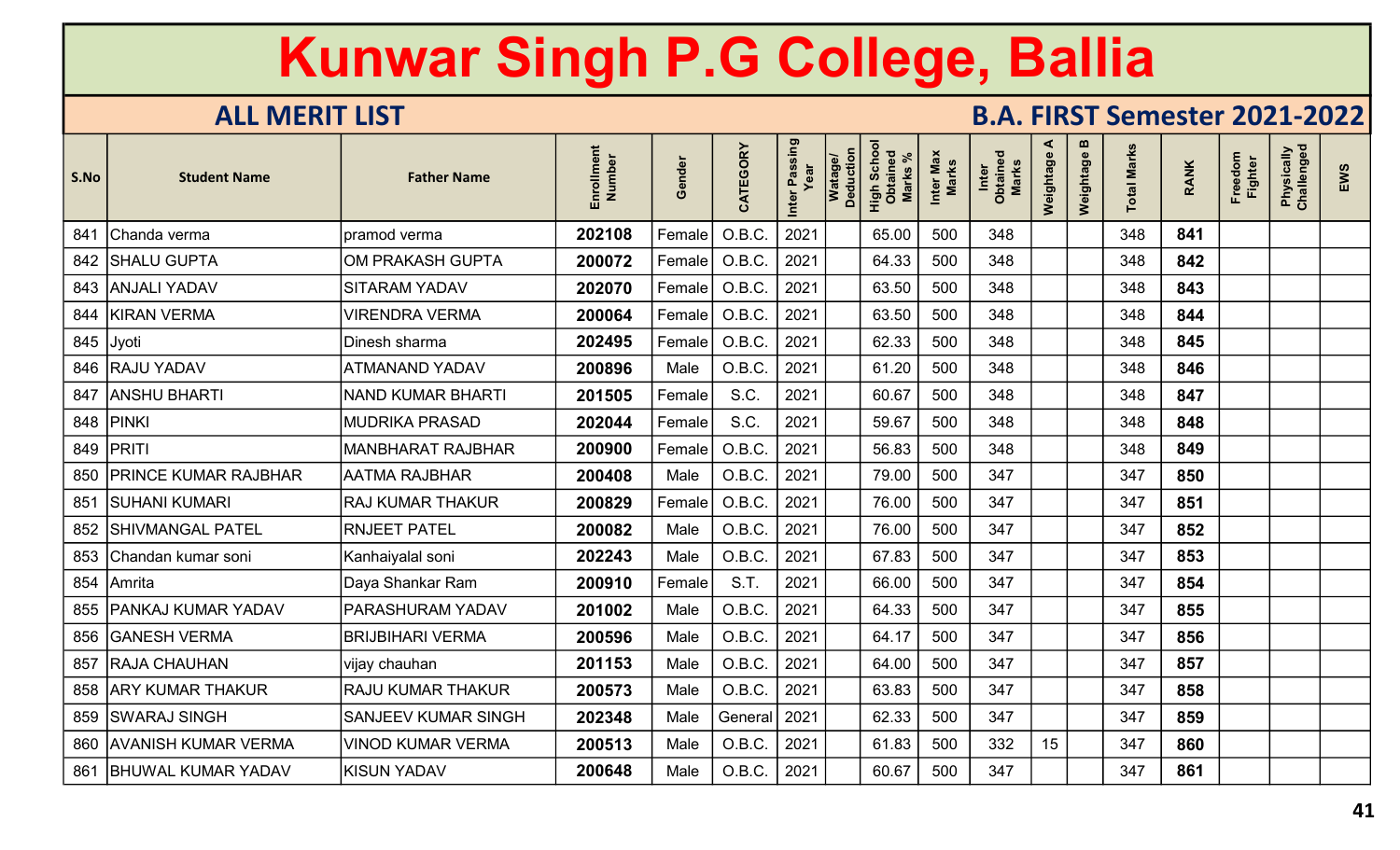| S.No | <b>Student Name</b>      | <b>Father Name</b>          | Enrollment<br>Number | Gender        | CATEGORY       | Inter Passing<br>Year | Watage/<br>Deduction | High Schoc<br>Obtained<br>Marks | Inter Max<br><b>Marks</b> | Inter<br>Obtained<br>Marks | ⋖<br>Weightage | $\boldsymbol{\omega}$<br>Weightage | <b>Total Marks</b> | <b>RANK</b> | Freedom<br>Fighter | Physically<br>Challenged | EWS |
|------|--------------------------|-----------------------------|----------------------|---------------|----------------|-----------------------|----------------------|---------------------------------|---------------------------|----------------------------|----------------|------------------------------------|--------------------|-------------|--------------------|--------------------------|-----|
|      | 862 ABHISHEK VERMA       | <b>PRATAP VERMA</b>         | 200722               | Male          | O.B.C.         | 2021                  |                      | 60.00                           | 500                       | 347                        |                |                                    | 347                | 862         |                    |                          |     |
|      | 863 SITU RAJAK           | <b>DHANJI RAJAK</b>         | 202438               | Male          | S.C.           | 2021                  |                      | 59.83                           | 500                       | 347                        |                |                                    | 347                | 863         |                    |                          |     |
|      | 864   PINTU KUMAR YADAV  | <b>SANTOSH KUMAR YADAV</b>  | 201476               | Male          | O.B.C.         | 2021                  |                      | 59.00                           | 500                       | 347                        |                |                                    | 347                | 864         |                    |                          |     |
|      | 865   ANKIT KUMAR PASWAN | <b>HARERAM PASWAN</b>       | 200353               | Male          | S.C.           | 2021                  |                      | 57.83                           | 500                       | 347                        |                |                                    | 347                | 865         |                    |                          |     |
|      | 866 REETA YADAV          | <b>MOTI LAL YADAV</b>       | 202454               | Female        | O.B.C          | 2021                  |                      | 56.50                           | 500                       | 347                        |                |                                    | 347                | 866         |                    |                          |     |
| 867  | VIMLESH VERMA            | <b>SARVDEV VERMA</b>        | 201095               | Male          | O.B.C.         | 2021                  |                      | 53.33                           | 500                       | 347                        |                |                                    | 347                | 867         |                    |                          |     |
|      | 868   SWARGJEET KUMAR    | <b>CHHOTELAL RAM</b>        | 201911               | Male          | S.C.           | 2021                  |                      | 83.67                           | 500                       | 346                        |                |                                    | 346                | 868         |                    |                          |     |
|      | 869 ABHISHEK KUMAR VERMA | <b>LATE SATYENDRA VERMA</b> | 200317               | Male          | O.B.C.         | 2020                  | 5                    | 76.33                           | 500                       | 351                        |                |                                    | 346                | 869         |                    |                          |     |
|      | 870 ANCHAL SINGH         | <b>RAJU SINGH</b>           | 201679               | Female        | General   2021 |                       |                      | 74.50                           | 500                       | 346                        |                |                                    | 346                | 870         |                    |                          |     |
| 871  | MUKESH KUMAR PRAJAPATI   | <b>SHESHNATH PRAJAPATI</b>  | 202452               | Male          | O.B.C.         | 2021                  |                      | 70.00                           | 500                       | 346                        |                |                                    | 346                | 871         |                    |                          |     |
|      | 872 AMIT KUMAR YADAV     | <b>RAM DAHIN YADAV</b>      | 201219               | Male          | O.B.C.         | 2021                  |                      | 69.17                           | 500                       | 346                        |                |                                    | 346                | 872         |                    |                          |     |
|      | 873 Deepak Kumar Gupta   | <b>MAHESH PRASAD</b>        | 202587               | Male          | O.B.C.         | 2021                  |                      | 68.17                           | 500                       | 346                        |                |                                    | 346                | 873         |                    |                          |     |
|      | 874 SEJAL SINGH          | <b>INDRA BAHADUR SINGH</b>  | 200464               | Female        | General        | 2021                  |                      | 68.17                           | 500                       | 346                        |                |                                    | 346                | 874         |                    |                          |     |
|      | 875  LUSHEE              | <b>CHANDRADEV RAM</b>       | 200862               | Female        | S.C.           | 2021                  |                      | 67.00                           | 500                       | 346                        |                |                                    | 346                | 875         |                    |                          |     |
|      | 876   PRATIKSHA SINGH    | <b>RAM PRAKASH SINGH</b>    | 202039               | Female        | General        | 2021                  |                      | 66.17                           | 500                       | 346                        |                |                                    | 346                | 876         |                    |                          |     |
|      | 877   PAWAN SAHANI       | <b>VIJAY SHANKAR SAHANI</b> | 201177               | Male          | O.B.C          | 2021                  |                      | 64.67                           | 500                       | 346                        |                |                                    | 346                | 877         |                    |                          |     |
|      | 878 POOJA                | RAJKUMAR KANAUJIYA          | 200133               | Female        | S.C.           | 2021                  |                      | 63.17                           | 500                       | 346                        |                |                                    | 346                | 878         |                    |                          |     |
|      | 879 SWATI KUMARI         | <b>SANJEEV KUMAR</b>        | 200687               | <b>Female</b> | ∣ General      | 2021                  |                      | 59.83                           | 500                       | 346                        |                |                                    | 346                | 879         |                    |                          |     |
|      | 880 KANCHAN              | <b>CHHANGUR YADAV</b>       | 201966               | Female        | O.B.C.         | 2021                  |                      | 57.33                           | 500                       | 346                        |                |                                    | 346                | 880         |                    |                          |     |
| 881  | <b>SALONEE RAJAK</b>     | <b>ABHAY RAJAK</b>          | 201771               | Female        | S.C.           | 2021                  |                      | 54.67                           | 500                       | 346                        |                |                                    | 346                | 881         |                    |                          |     |
|      | 882 Neeraj Kumar         | Shyam Mohan                 | 200458               | Male          | S.C.           | 2021                  |                      | 16.50                           | 500                       | 346                        |                |                                    | 346                | 882         |                    |                          |     |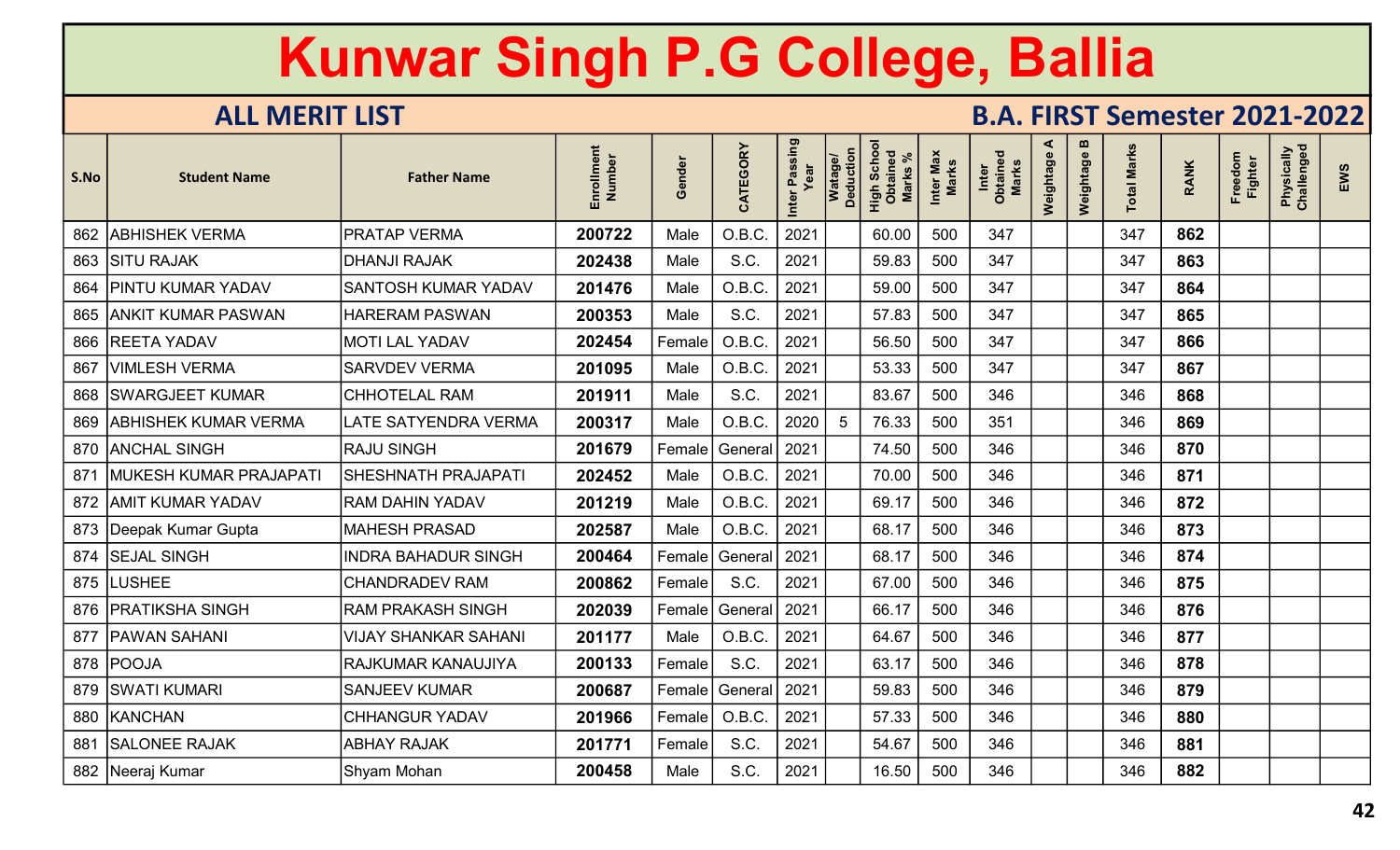| S.No | <b>Student Name</b>         | <b>Father Name</b>          | Enrollment<br>Number | Gender | CATEGORY       | Inter Passing<br>Year | Watage/<br>Deduction | Scho<br>High Scho<br>Marks | Inter Max<br><b>Marks</b> | Inter<br>Obtained<br><b>Marks</b> | ⋖<br>Weightage | m<br>Weightage | <b>Total Marks</b> | <b>RANK</b> | Freedom<br><b>Fighter</b> | Physically<br>Challenged | EWS |
|------|-----------------------------|-----------------------------|----------------------|--------|----------------|-----------------------|----------------------|----------------------------|---------------------------|-----------------------------------|----------------|----------------|--------------------|-------------|---------------------------|--------------------------|-----|
|      | 883 KHUSHI SINGH            | <b>BADRINATH SINGH</b>      | 200964               | Female | General        | 2021                  |                      | 86.80                      | 500                       | 345                               |                |                | 345                | 883         |                           |                          |     |
| 884  | <b>RISHU KUMAR SINGH</b>    | <b>BHARAT SINGH</b>         | 202221               | Male   | General   2021 |                       |                      | 72.00                      | 500                       | 345                               |                |                | 345                | 884         |                           |                          |     |
|      | 885   MANISH KUMAR VERMA    | <b>SANTOSH KUMAR VERMA</b>  | 200315               | Male   | O.B.C.         | 2021                  |                      | 71.17                      | 500                       | 345                               |                |                | 345                | 885         |                           |                          |     |
|      | 886 Sonali singh            | harimohan singh             | 202151               | Female | General        | 2021                  |                      | 69.00                      | 500                       | 345                               |                |                | 345                | 886         |                           |                          |     |
| 887  | NITESH KUMAR YADAV          | <b>MUNNA YADAV</b>          | 201227               | Male   | O.B.C.         | 2021                  |                      | 67.17                      | 500                       | 345                               |                |                | 345                | 887         |                           |                          |     |
|      | 888 RAJIV KUMAR GUPTA       | OM PRAKASH GUPTA            | 201277               | Male   | O.B.C.         | 2021                  |                      | 65.83                      | 500                       | 345                               |                |                | 345                | 888         |                           |                          |     |
|      | 889 ARVIND KUMAR BHARDWAJ   | <b>LAXMAN PRASAD</b>        | 200409               | Male   | O.B.C.         | 2021                  |                      | 65.33                      | 500                       | 345                               |                |                | 345                | 889         |                           |                          |     |
|      | 890 VIKAS KUMAR KASHYAP     | <b>VIJAY SHANKAR PRASAD</b> | 200721               | Male   | O.B.C.         | 2021                  |                      | 64.33                      | 500                       | 345                               |                |                | 345                | 890         |                           |                          |     |
| 891  | <b>DHARMRAJ KUMAR GUPTA</b> | LALBABU GUPTA               | 201389               | Male   | O.B.C.         | 2021                  |                      | 63.33                      | 500                       | 345                               |                |                | 345                | 891         |                           |                          |     |
|      | 892   NISHA SHAH            | <b>MOHAN PRASAD</b>         | 200301               | Female | General   2021 |                       |                      | 62.50                      | 500                       | 345                               |                |                | 345                | 892         |                           |                          |     |
|      | 893 Priya Verma             | <b>Keshav Verma</b>         | 200440               | Female | O.B.C.         | 2021                  |                      | 59.83                      | 500                       | 345                               |                |                | 345                | 893         |                           |                          |     |
|      | 894   RAVI KUMAR RAJBHAR    | <b>SHIV KUMAR RAJBHAR</b>   | 200351               | Male   | O.B.C.         | 2021                  |                      | 57.17                      | 500                       | 345                               |                |                | 345                | 894         |                           |                          |     |
|      | 895   SANOJ KUMAR GOND      | <b>HARINATH GOND</b>        | 200508               | Male   | S.T.           | 2021                  |                      | 56.50                      | 500                       | 345                               |                |                | 345                | 895         |                           |                          |     |
|      | 896 SHILA SINGH             | <b>SUNIL KUMAR SINGH</b>    | 200696               | Female | General        | 2020                  | 5                    | 83.00                      | 500                       | 349                               |                |                | 344                | 896         |                           |                          |     |
| 897  | <b>ROHIT KUMAR</b>          | <b>JANARDAN RAJBHAR</b>     | 200309               | Male   | O.B.C          | 2021                  |                      | 74.83                      | 500                       | 344                               |                |                | 344                | 897         |                           |                          |     |
|      | 898   Dhanjit Kumar yadav   | Rajbihari yadav             | 202326               | Male   | O.B.C.         | 2021                  |                      | 70.50                      | 500                       | 344                               |                |                | 344                | 898         |                           |                          |     |
|      | 899   RAMSAGAR BHARTI       | <b>RAMJI RAM</b>            | 200484               | Male   | S.C.           | 2021                  |                      | 67.67                      | 500                       | 344                               |                |                | 344                | 899         |                           |                          |     |
|      | 900 SADDAM SHAH             | <b>MD RAMJAN SHAH</b>       | 200420               | Male   | O.B.C.         | 2021                  |                      | 66.33                      | 500                       | 344                               |                |                | 344                | 900         |                           |                          |     |
| 901  | <b>ASHISH KUMAR YADAV</b>   | <b>RAMJI YADAV</b>          | 201632               | Male   | O.B.C.         | 2021                  |                      | 64.60                      | 500                       | 344                               |                |                | 344                | 901         |                           |                          |     |
|      | 902 AFRIN PARVEEN           | <b>MOHD RAJU</b>            | 201910               | Female | O.B.C.         | 2021                  |                      | 64.33                      | 500                       | 344                               |                |                | 344                | 902         |                           |                          |     |
|      | 903 RAHUL YADAV             | <b>JAYRAM YADAV</b>         | 201113               | Male   | O.B.C.         | 2021                  |                      | 62.83                      | 500                       | 344                               |                |                | 344                | 903         |                           |                          |     |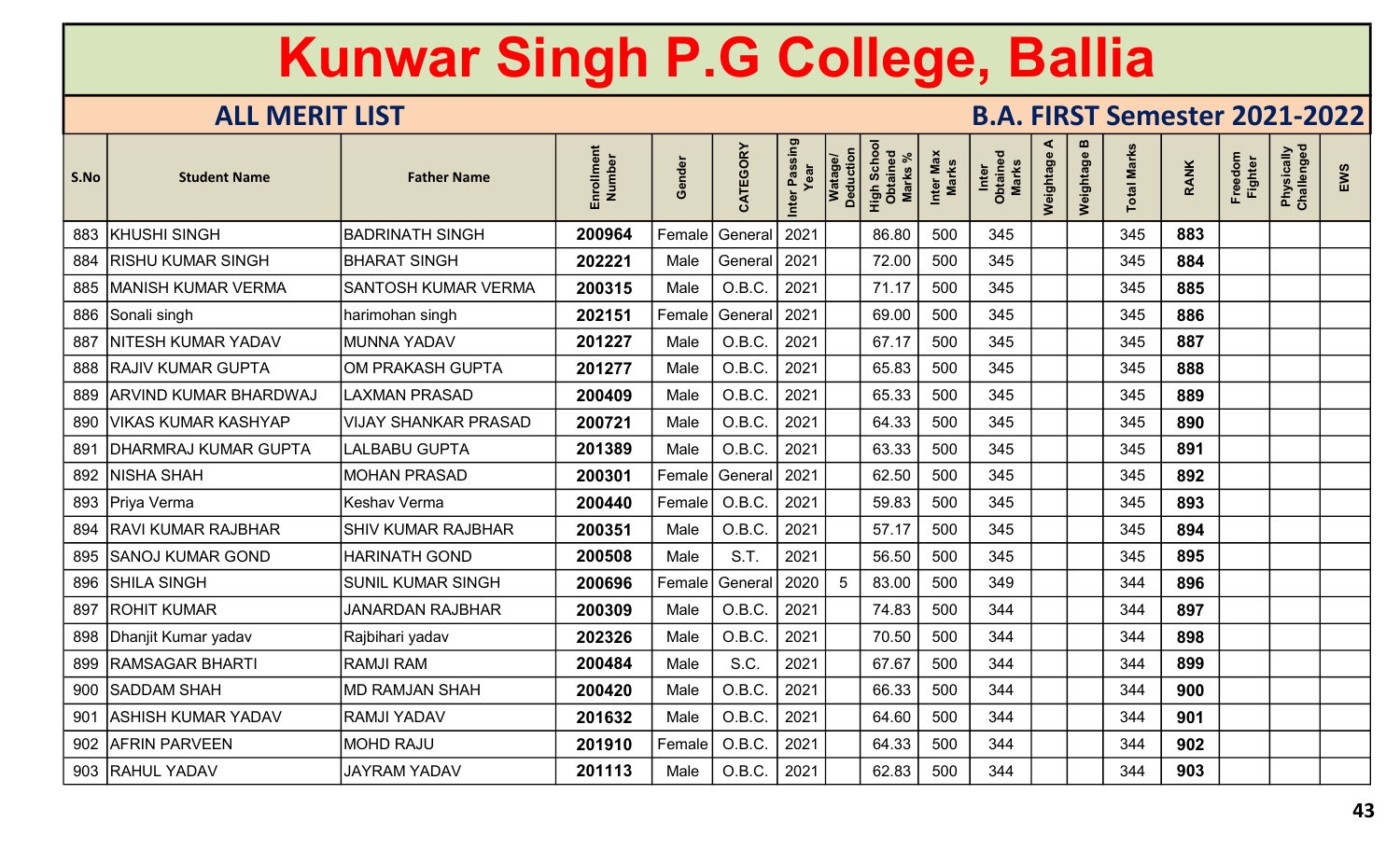| S.No | <b>Student Name</b>       | <b>Father Name</b>            | Enrollment<br>Number | Gender | CATEGORY       | Inter Passing<br>Year | Watage/<br>Deduction | Scho<br>High Scho<br><b>Marks</b> | Inter Max<br><b>Marks</b> | Inter<br>Obtained<br><b>Marks</b> | ⋖<br>Weightage | m<br>Weightage | <b>Total Marks</b> | <b>RANK</b> | Freedom<br><b>Fighter</b> | Physically<br>Challenged | EWS |
|------|---------------------------|-------------------------------|----------------------|--------|----------------|-----------------------|----------------------|-----------------------------------|---------------------------|-----------------------------------|----------------|----------------|--------------------|-------------|---------------------------|--------------------------|-----|
|      | 904 KM JYOTI RAJBHAR      | <b>SHIVSWAMI RAJBHAR</b>      | 200612               | Female | O.B.C.         | 2021                  |                      | 61.83                             | 500                       | 344                               |                |                | 344                | 904         |                           |                          |     |
|      | 905   KHUSHBU UPADHYAY    | TRIBHUVAN UPADHYAY            | 201893               | Female | General        | 2021                  |                      | 61.50                             | 500                       | 344                               |                |                | 344                | 905         |                           |                          |     |
|      | 906   PRIYA GUPTA         | NARAYAN JI GUPTA              | 200848               | Female | O.B.C.         | 2021                  |                      | 60.67                             | 500                       | 344                               |                |                | 344                | 906         |                           |                          |     |
|      | 907   Priyanshu Singh     | Vijay Kumar Singh             | 200800               | Male   | General        | 2021                  |                      | 59.00                             | 500                       | 344                               |                |                | 344                | 907         |                           |                          |     |
|      | 908   ASHUTOSH YADAV      | <b>SURENDRA YADAV</b>         | 201567               | Male   | O.B.C          | 2021                  |                      | 58.33                             | 500                       | 344                               |                |                | 344                | 908         |                           |                          |     |
|      | 909   RAKESH SAHANI       | <b>SUBEDAR SAHANI</b>         | 200709               | Male   | O.B.C.         | 2021                  |                      | 58.33                             | 500                       | 344                               |                |                | 344                | 909         |                           |                          |     |
|      | 910 SHANKAR KUMAR         | <b>BHUNESHWAR PRASAD</b>      | 202501               | Male   | General        | 2021                  |                      | 56.50                             | 500                       | 344                               |                |                | 344                | 910         |                           |                          |     |
| 911  | <b>JYOTI YADAV</b>        | <b>RAJARAM YADAV</b>          | 202590               | Female | General   2021 |                       |                      | 54.50                             | 500                       | 344                               |                |                | 344                | 911         |                           |                          |     |
|      | 912 Surbhi Shah           | Satyendra Shah                | 201321               | Female | S.T.           | 2021                  |                      | 54.17                             | 500                       | 344                               |                |                | 344                | 912         |                           |                          |     |
|      | 913   PRIYA GUPTA         | <b>RAJESH GUPTA</b>           | 201172               | Female | O.B.C.         | 2021                  |                      | 52.80                             | 500                       | 344                               |                |                | 344                | 913         |                           |                          |     |
| 914  | <b>SURAJ KUMAR YADAV</b>  | <b>AWADESH YADAV</b>          | 202019               | Male   | O.B.C.         | 2021                  |                      | 78.83                             | 500                       | 343                               |                |                | 343                | 914         |                           |                          |     |
|      | 915   VISHAL YADAV        | <b>VISHWAKARMA YADAV</b>      | 200784               | Male   | O.B.C.         | 2021                  |                      | 77.33                             | 500                       | 343                               |                |                | 343                | 915         |                           |                          |     |
|      | 916   Ranjeet verma       | Manager Prasad Verma          | 200683               | Male   | O.B.C.         | 2021                  |                      | 76.33                             | 500                       | 343                               |                |                | 343                | 916         |                           |                          |     |
|      | 917 RAHUL KUMAR VERMA     | <b>JAIRAM VERMA</b>           | 200022               | Male   | O.B.C          | 2021                  |                      | 67.67                             | 500                       | 343                               |                |                | 343                | 917         |                           |                          |     |
|      | 918 RAJMANGAL PASWAN      | <b>RAJKISHOR PASWAN</b>       | 202512               | Male   | S.C.           | 2021                  |                      | 67.17                             | 500                       | 343                               |                |                | 343                | 918         |                           |                          |     |
|      | 919   VIVEKANAND          | <b>BHANU PRATAP SAHNI</b>     | 202170               | Male   | O.B.C.         | 2021                  |                      | 65.83                             | 500                       | 343                               |                |                | 343                | 919         |                           |                          |     |
| 920  | <b>SANJEEV KUMAR GOND</b> | <b>PRADUMNA PRASAD</b>        | 200509               | Male   | General        | 2021                  |                      | 63.50                             | 500                       | 343                               |                |                | 343                | 920         |                           |                          |     |
| 921  | <b>MUKESH KUMAR RAM</b>   | <b>SURENDRA RAM</b>           | 200471               | Male   | S.C.           | 2021                  |                      | 61.83                             | 500                       | 343                               |                |                | 343                | 921         |                           |                          |     |
|      | 922   NISHA PRAJAPATI     | <b>BEER BAHADUR PRAJAPATI</b> | 200343               | Female | O.B.C.         | 2021                  |                      | 59.17                             | 500                       | 343                               |                |                | 343                | 922         |                           |                          |     |
|      | 923 ROHIT PASWAN          | <b>SHIVANAND PASAWN</b>       | 201776               | Male   | S.C.           | 2021                  |                      | 58.33                             | 500                       | 343                               |                |                | 343                | 923         |                           |                          |     |
|      | 924 SANJAY YADAV          | <b>ARVIND YADAV</b>           | 202419               | Male   | O.B.C.         | 2021                  |                      | 57.17                             | 500                       | 343                               |                |                | 343                | 924         |                           |                          |     |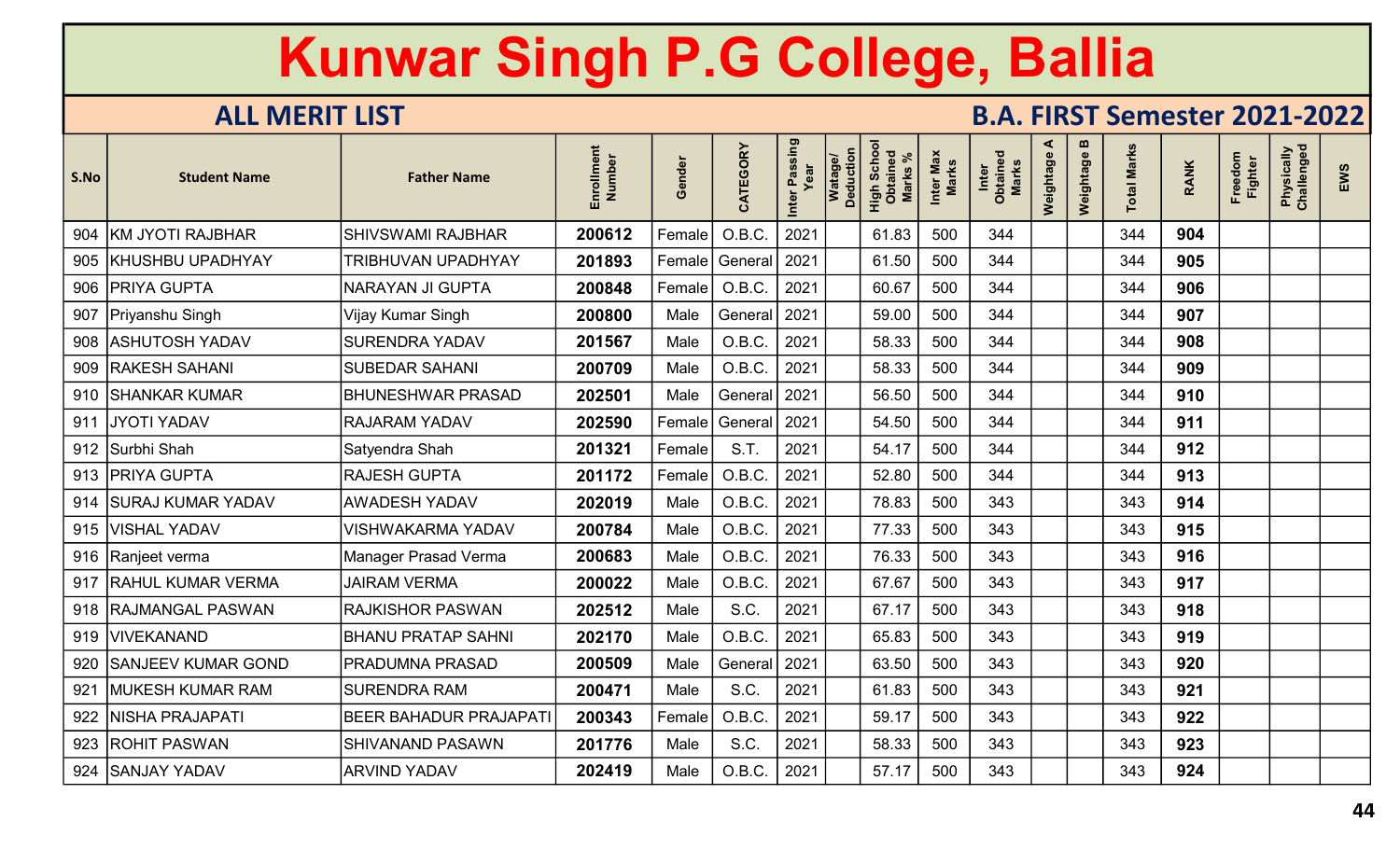| S.No | <b>Student Name</b>         | <b>Father Name</b>            | Enrollment<br>Number | Gender | CATEGORY             | Passing<br>Year<br>Inter | Watage/<br>Deduction | Scho<br>High Sche<br>Obtaine<br>Marks | Inter Max<br>Marks | Inter<br>Obtained<br>Marks | ⋖<br>Weightage | m<br>Weightage | otal Marks | <b>RANK</b> | Freedom<br><b>Fighter</b> | Physically<br>Challenged | EWS |
|------|-----------------------------|-------------------------------|----------------------|--------|----------------------|--------------------------|----------------------|---------------------------------------|--------------------|----------------------------|----------------|----------------|------------|-------------|---------------------------|--------------------------|-----|
|      | 925   SUGANDH KUMAR VERMA   | <b>LAKSHMI SHANKAR VERMA</b>  | 200239               | Male   | O.B.C.               | 2021                     |                      | 54.83                                 | 500                | 343                        |                |                | 343        | 925         |                           |                          |     |
|      | 926   AMIT KUMAR YADAV      | <b>LALLAN YADAV</b>           | 200209               | Male   | O.B.C.               | 2021                     |                      | 54.83                                 | 500                | 343                        |                |                | 343        | 926         |                           |                          |     |
|      | 927   RAJESH CHAUHAN        | <b>RAM SHAMUJH CHAUHAN</b>    | 200481               | Male   | O.B.C.               | 2020                     | 5                    | 75.50                                 | 500                | 347                        |                |                | 342        | 927         |                           |                          |     |
|      | 928   Km Sangeeta           | Fatingan Prajapati            | 201674               | Female | O.B.C.               | 2021                     |                      | 75.17                                 | 500                | 342                        |                |                | 342        | 928         |                           |                          |     |
| 929  | <b>SUDHA RAJBHAR</b>        | <b>ANJANI RAJBHAR</b>         | 200839               | Female | O.B.C.               | 2021                     |                      | 70.00                                 | 500                | 342                        |                |                | 342        | 929         |                           |                          |     |
|      | 930   KM LALSA YADAV        | <b>JANGALI YADAV</b>          | 200597               | Female | O.B.C.               | 2021                     |                      | 68.33                                 | 500                | 342                        |                |                | 342        | 930         |                           |                          |     |
| 931  | SONI                        | <b>CHHOTAK GOND</b>           | 200897               | Female | General              | 2021                     |                      | 67.00                                 | 500                | 342                        |                |                | 342        | 931         |                           |                          |     |
| 932  | <b>MOHIT PASWAN</b>         | <b>JITENDRA PASWAN</b>        | 202553               | Male   | S.C.                 | 2021                     |                      | 62.00                                 | 500                | 342                        |                |                | 342        | 932         |                           |                          |     |
|      | 933   PRIYANSHU GUPTA       | <b>SHANKAR PRASAD GUPTA</b>   | 200135               | Female | O.B.C.               | 2021                     |                      | 60.83                                 | 500                | 342                        |                |                | 342        | 933         |                           |                          |     |
|      | 934 Aditya singh            | Maan Singh                    | 202241               | Male   | General   2021       |                          |                      | 60.50                                 | 500                | 342                        |                |                | 342        | 934         |                           |                          |     |
| 935  | <b>PRASHANT KUMAR</b>       | <b>VINOD KUMAR</b>            | 202585               | Male   | S.T.                 | 2021                     |                      | 58.17                                 | 500                | 342                        |                |                | 342        | 935         |                           |                          |     |
|      | 936   VANDANA PRASAD        | <b>GULAB PRASAD</b>           | 200342               | Female | General 2021         |                          |                      | 56.83                                 | 500                | 342                        |                |                | 342        | 936         |                           |                          |     |
| 937  | SADHANA SHARMA              | <b>MUKTESHWAR SHARMA</b>      | 201136               | Female | O.B.C.               | 2021                     |                      | 56.33                                 | 500                | 342                        |                |                | 342        | 937         |                           |                          |     |
|      | 938   MANISH KUMAR BHARTI   | <b>VIRLAL RAM</b>             | 202226               | Male   | S.C.                 | 2021                     |                      | 55.67                                 | 500                | 342                        |                |                | 342        | 938         |                           |                          |     |
|      | 939   ANKIT KUMAR           | <b>AJEET PRASAD</b>           | 201826               | Male   | General              | 2021                     |                      | 42.60                                 | 500                | 332                        |                | 10             | 342        | 939         |                           |                          |     |
|      | 940   MANISH KUMAR SINGH    | <b>SHAILENDRA KUMAR SINGH</b> | 201341               | Male   | General              | 2021                     |                      | 78.33                                 | 500                | 341                        |                |                | 341        | 940         |                           |                          |     |
| 941  | <b>DIBYANSHI CHATURVEDI</b> | NAND KUMAR CHAUBEY            | 202550               | Female | General <sup> </sup> | 2021                     |                      | 76.20                                 | 400                | 341                        |                |                | 341        | 941         |                           |                          |     |
|      | 942   RAVI KUMAR YADAV      | <b>JAI KUMAR YADAV</b>        | 202303               | Male   | O.B.C.               | 2021                     |                      | 72.17                                 | 500                | 341                        |                |                | 341        | 942         |                           |                          |     |
|      | 943 ABHISHEK YADAV          | <b>VIJAY SHANKAR YADAV</b>    | 201078               | Male   | O.B.C.               | 2021                     |                      | 70.50                                 | 500                | 341                        |                |                | 341        | 943         |                           |                          |     |
| 944  | <b>SWETA KHARWAR</b>        | <b>MANOJ KUMAR</b>            | 200021               | Female | S.T.                 | 2021                     |                      | 70.33                                 | 500                | 341                        |                |                | 341        | 944         |                           |                          |     |
|      | 945 Km Reeta verma          | Harishchandra verma           | 201711               | Female | O.B.C.               | 2021                     |                      | 70.17                                 | 500                | 341                        |                |                | 341        | 945         |                           |                          |     |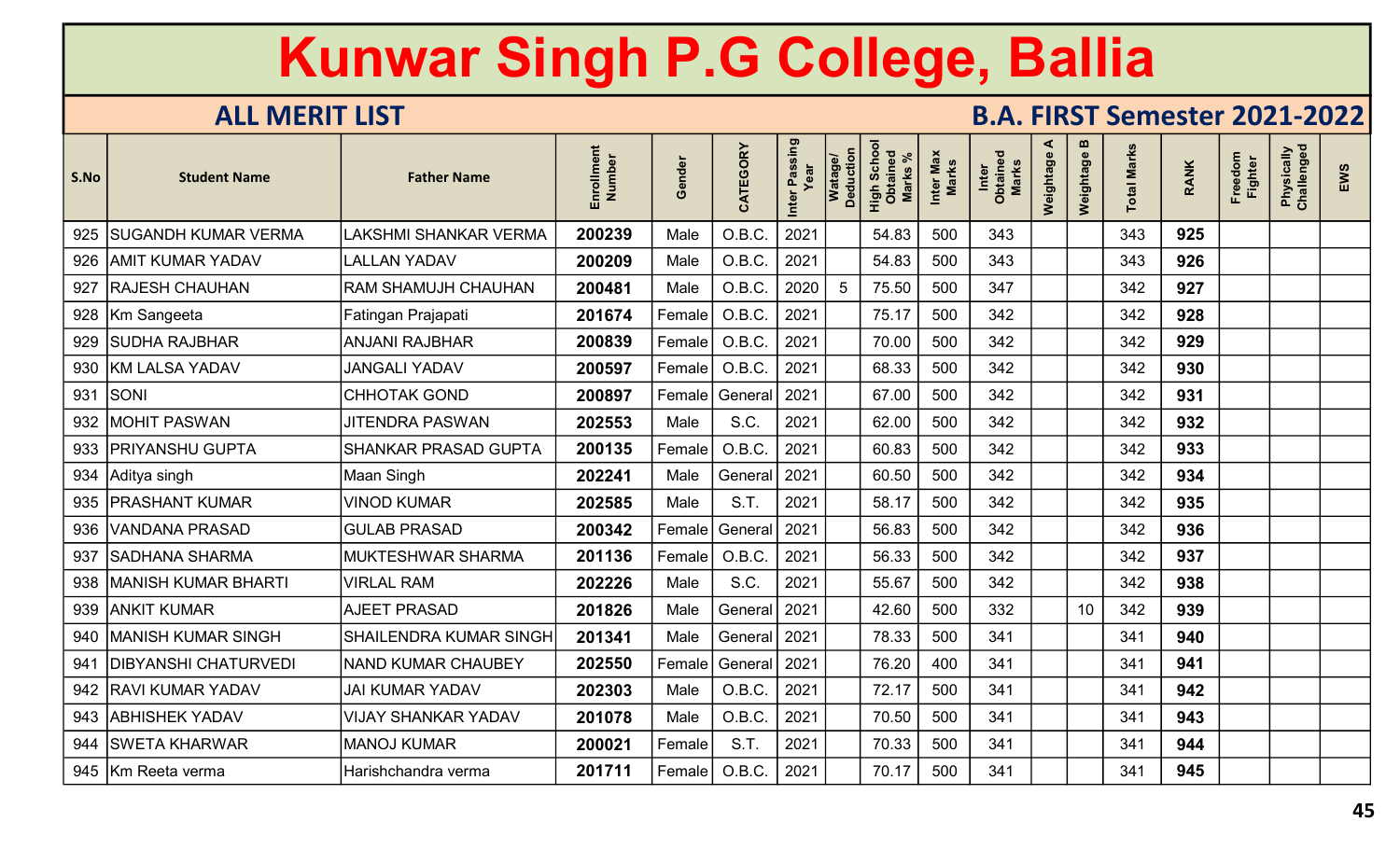| S.No | <b>Student Name</b>       | <b>Father Name</b>          | Enrollment<br>Number | Gender | CATEGORY             | Inter Passing<br>Year | Deduction<br><b>Watage</b> | Scho<br>High Scho<br>Obtaineo<br>Marks | Inter Max<br>Marks | Inter<br>Obtained<br>Marks | ⋖<br>Weightage | m<br>Weightage | otal Marks | <b>RANK</b> | Freedom<br>Fighter | Physically<br>Challenged | EWS |
|------|---------------------------|-----------------------------|----------------------|--------|----------------------|-----------------------|----------------------------|----------------------------------------|--------------------|----------------------------|----------------|----------------|------------|-------------|--------------------|--------------------------|-----|
| 946  | <b>RAJESH KUMAR RAM</b>   | <b>RAJ BIHARI RAM</b>       | 201557               | Male   | S.C.                 | 2021                  |                            | 66.83                                  | 500                | 341                        |                |                | 341        | 946         |                    |                          |     |
| 947  | IANSHUMAN SINGH           | PRAMOD KUMAR SINGH          | 200366               | Male   | General'             | 2021                  |                            | 64.83                                  | 500                | 341                        |                |                | 341        | 947         |                    |                          |     |
|      | 948 Sunita verma          | Pawan kumar verma           | 200059               | Female | O.B.C.               | 2021                  |                            | 64.50                                  | 500                | 341                        |                |                | 341        | 948         |                    |                          |     |
|      | 949 ALIBAKS               | <b>NIJAMU</b>               | 201822               | Male   | O.B.C.               | 2021                  |                            | 62.33                                  | 500                | 326                        |                | 15             | 341        | 949         |                    |                          |     |
|      | 950 Tanya                 | Sanjay Singh                | 201656               | Female | General              | 2021                  |                            | 61.50                                  | 500                | 341                        |                |                | 341        | 950         |                    |                          |     |
| 951  | <b>MANTU KUMAR</b>        | SHIV KUMAR PRASAD           | 201426               | Male   | S.T.                 | 2021                  |                            | 59.67                                  | 500                | 341                        |                |                | 341        | 951         |                    |                          |     |
|      | 952   SACHIN KUMAR VERMA  | PARMATAMA VERMA             | 200787               | Male   | O.B.C.               | 2021                  |                            | 59.17                                  | 500                | 341                        |                |                | 341        | 952         |                    |                          |     |
|      | 953   PRATIMA THAKUR      | <b>DINESH THAKUR</b>        | 200104               | Female | O.B.C.               | 2021                  |                            | 58.00                                  | 500                | 341                        |                |                | 341        | 953         |                    |                          |     |
|      | 954 SHUBHAM KUMAR         | <b>VIJAY BAHADUR PASWAN</b> | 202210               | Male   | S.C.                 | 2021                  |                            | 56.67                                  | 500                | 341                        |                |                | 341        | 954         |                    |                          |     |
|      | 955   RAHUL KUMAR KHARWAR | <b>DILIP KHARWAR</b>        | 201325               | Male   | S.T.                 | 2021                  |                            | 54.67                                  | 500                | 341                        |                |                | 341        | 955         |                    |                          |     |
|      | 956 SWETA RAI             | <b>ANIL KUMAR RAI</b>       | 200812               | Female | General 2021         |                       |                            | 52.20                                  | 500                | 341                        |                |                | 341        | 956         |                    |                          |     |
| 957  | <b>ADITYA YADAV</b>       | <b>SURESH YADAV</b>         | 200068               | Male   | O.B.C.               | 2020                  | -5                         | 81.67                                  | 500                | 345                        |                |                | 340        | 957         |                    |                          |     |
|      | 958   KAJAL YADAV         | <b>RAM PRASAD YADAV</b>     | 201205               | Female | O.B.C.               | 2021                  |                            | 79.67                                  | 500                | 340                        |                |                | 340        | 958         |                    |                          |     |
|      | 959   JYOTI SHUKLA        | RAVI SHANKAR SHUKLA         | 200430               | Female | General              | 2021                  |                            | 77.80                                  | 500                | 340                        |                |                | 340        | 959         |                    |                          |     |
|      | 960   SATENDRA KUMAR      | <b>RAMESH PASWAN</b>        | 200723               | Male   | S.C.                 | 2021                  |                            | 72.33                                  | 500                | 340                        |                |                | 340        | 960         |                    |                          |     |
| 961  | Pragya pathak             | Sushil pathak               | 202451               | Female | General              | 2021                  |                            | 72.00                                  | 500                | 340                        |                |                | 340        | 961         |                    |                          |     |
|      | 962   VARSHA YADAV        | RAJDEV YADAV                | 201754               | Female | O.B.C.               | 2021                  |                            | 70.83                                  | 500                | 340                        |                |                | 340        | 962         |                    |                          |     |
|      | 963 POOJA YADAV           | <b>SHARTUDHAN YADAV</b>     | 200742               | Female | O.B.C.               | 2021                  |                            | 70.67                                  | 500                | 340                        |                |                | 340        | 963         |                    |                          |     |
|      | 964 Uttam singh           | Hari NARAYAN singh          | 201590               | Male   | General <sup>®</sup> | 2020                  | -5                         | 67.80                                  | 500                | 345                        |                |                | 340        | 964         |                    |                          |     |
|      | 965 AMRITA                | RAM NARAYAN PRASAD          | 201542               | Female | S.T.                 | 2021                  |                            | 66.17                                  | 500                | 340                        |                |                | 340        | 965         |                    |                          |     |
|      | 966   SHIVANI YADAV       | <b>BUDHIRAM YADAV</b>       | 200522               |        | Female   O.B.C.      | 2021                  |                            | 65.67                                  | 500                | 340                        |                |                | 340        | 966         |                    |                          |     |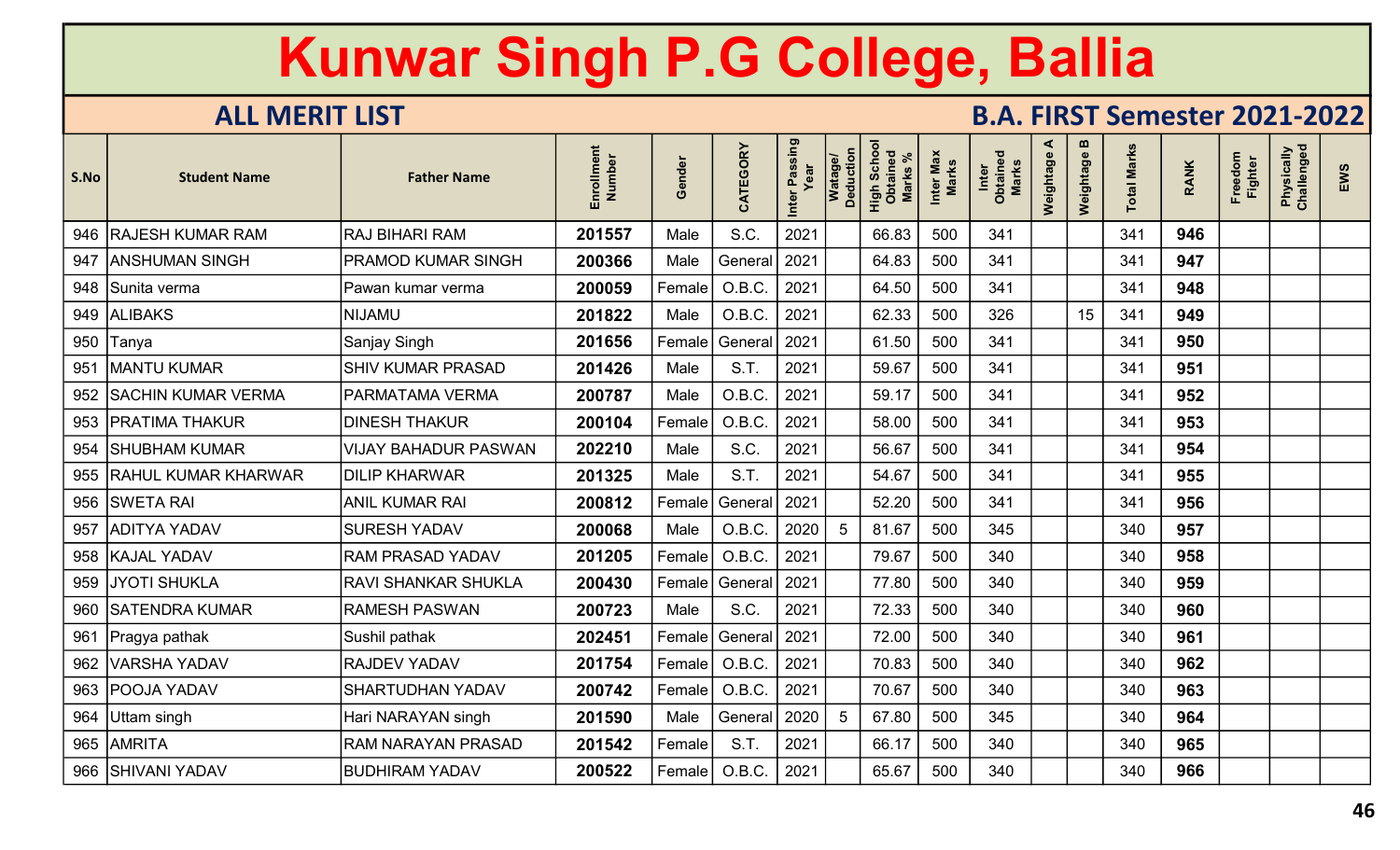| S.No | <b>Student Name</b>        | <b>Father Name</b>           | Enrollment<br>Number | Gender        | CATEGORY       | Inter Passing<br>Year | Watage/<br>Deduction | Scho<br>High Scho<br>Obtaineo<br>Marks | Inter Max<br><b>Marks</b> | Inter<br>Obtained<br>Marks | ⋖<br>Weightage | $\boldsymbol{\omega}$<br>Weightage | <b>Total Marks</b> | <b>RANK</b> | Freedom<br><b>Fighter</b> | Physically<br>Challenged | EWS |
|------|----------------------------|------------------------------|----------------------|---------------|----------------|-----------------------|----------------------|----------------------------------------|---------------------------|----------------------------|----------------|------------------------------------|--------------------|-------------|---------------------------|--------------------------|-----|
| 967  | ADITYA MISHRA              | <b>SATYA PRAKASH MISHRA</b>  | 202406               | Male          | General        | 2021                  |                      | 65.50                                  | 500                       | 340                        |                |                                    | 340                | 967         |                           |                          |     |
|      | 968 KM NIKKI THAKUR        | <b>SANTOSH THAKUR</b>        | 201064               | Female        | O.B.C.         | 2021                  |                      | 63.33                                  | 500                       | 340                        |                |                                    | 340                | 968         |                           |                          |     |
|      | 969 JYOTI RAI              | <b>SOM NATH RAI</b>          | 200944               | Female        | General        | 2021                  |                      | 63.17                                  | 500                       | 340                        |                |                                    | 340                | 969         |                           |                          |     |
|      | 970   DEEPU KUMAR RAM      | <b>SHYAM BIHARI RAM</b>      | 200917               | Male          | S.C.           | 2021                  |                      | 62.83                                  | 500                       | 340                        |                |                                    | 340                | 970         |                           |                          |     |
| 971  | <b>SHIVAM KUMAR MISHRA</b> | <b>RAJMANGAL MISHRA</b>      | 200755               | Male          | General 2021   |                       |                      | 61.33                                  | 500                       | 340                        |                |                                    | 340                | 971         |                           |                          |     |
|      | 972   MUKESH PRASAD        | <b>HARENDRA GOND</b>         | 201350               | Male          | General   2021 |                       |                      | 58.17                                  | 500                       | 340                        |                |                                    | 340                | 972         |                           |                          |     |
|      | 973   Pooja rajbhar        | Shayam bihari                | 201556               | Female        | O.B.C.         | 2021                  |                      | 57.17                                  | 500                       | 340                        |                |                                    | 340                | 973         |                           |                          |     |
|      | 974   Priyanshu Singh      | <b>CHANDRA PRAKASH SINGH</b> | 201259               | Male          | General   2021 |                       |                      | 52.80                                  | 500                       | 340                        |                |                                    | 340                | 974         |                           |                          |     |
|      | 975   Praveen kumar        | <b>SHIVANAND RAJBHAR</b>     | 201566               | Male          | O.B.C.         | 2021                  |                      | 76.33                                  | 500                       | 339                        |                |                                    | 339                | 975         |                           |                          |     |
|      | 976   MOHIT BHASKAR        | KRISHNA BIHARI PASWAN        | 202290               | Male          | S.C.           | 2021                  |                      | 72.40                                  | 500                       | 339                        |                |                                    | 339                | 976         |                           |                          |     |
| 977  | <b>SIBBU PATEL</b>         | <b>AJAY PATEL</b>            | 200972               | Male          | O.B.C.         | 2021                  |                      | 71.17                                  | 500                       | 339                        |                |                                    | 339                | 977         |                           |                          |     |
|      | 978   TRIPTI GUPTA         | <b>HAJARI PRASAD GUPTA</b>   | 200152               | Female        | O.B.C.         | 2021                  |                      | 70.33                                  | 500                       | 339                        |                |                                    | 339                | 978         |                           |                          |     |
|      | 979 AJIT KUMAR RAJBHAR     | <b>ANJANI RAJBHAR</b>        | 200835               | Male          | O.B.C.         | 2021                  |                      | 66.67                                  | 500                       | 339                        |                |                                    | 339                | 979         |                           |                          |     |
|      | 980   RAVI CHAUHAN         | <b>LALLAN CHAUHAN</b>        | 202475               | Male          | O.B.C.         | 2021                  |                      | 66.50                                  | 500                       | 339                        |                |                                    | 339                | 980         |                           |                          |     |
| 981  | <b>MRITYUNJAY SHARMA</b>   | <b>LAL BAHADUR SHARMA</b>    | 200345               | Male          | O.B.C.         | 2021                  |                      | 62.00                                  | 500                       | 339                        |                |                                    | 339                | 981         |                           |                          |     |
|      | 982   KAUSHLESH SINGH      | Ram ji singh                 | 202318               | Male          | General 2021   |                       |                      | 60.17                                  | 500                       | 339                        |                |                                    | 339                | 982         |                           |                          |     |
|      | 983   RITESH KUMAR GOND    | <b>MUNIJI PRASAD</b>         | 200623               | Male          | General   2021 |                       |                      | 58.83                                  | 500                       | 339                        |                |                                    | 339                | 983         |                           |                          |     |
| 984  | <b>GUDIYA SHARMA</b>       | <b>HARERAM SHARMA</b>        | 200112               | <b>Female</b> | O.B.C.         | 2021                  |                      | 54.17                                  | 500                       | 339                        |                |                                    | 339                | 984         |                           |                          |     |
|      | 985 ADITYA SINGH           | <b>SHAILESH SINGH</b>        | 202204               | Male          | General   2021 |                       |                      | 53.50                                  | 500                       | 339                        |                |                                    | 339                | 985         |                           |                          |     |
|      | 986   ANSHIKA SHUKLA       | <b>DINESH SHUKLA</b>         | 200277               | Female        | General   2021 |                       |                      | 76.50                                  | 500                       | 338                        |                |                                    | 338                | 986         |                           |                          |     |
|      | 987   SURAJ KUMAR RAJBHAR  | <b>SITA RAM RAJBHAR</b>      | 200898               | Male          | O.B.C.         | 2021                  |                      | 72.00                                  | 500                       | 338                        |                |                                    | 338                | 987         |                           |                          |     |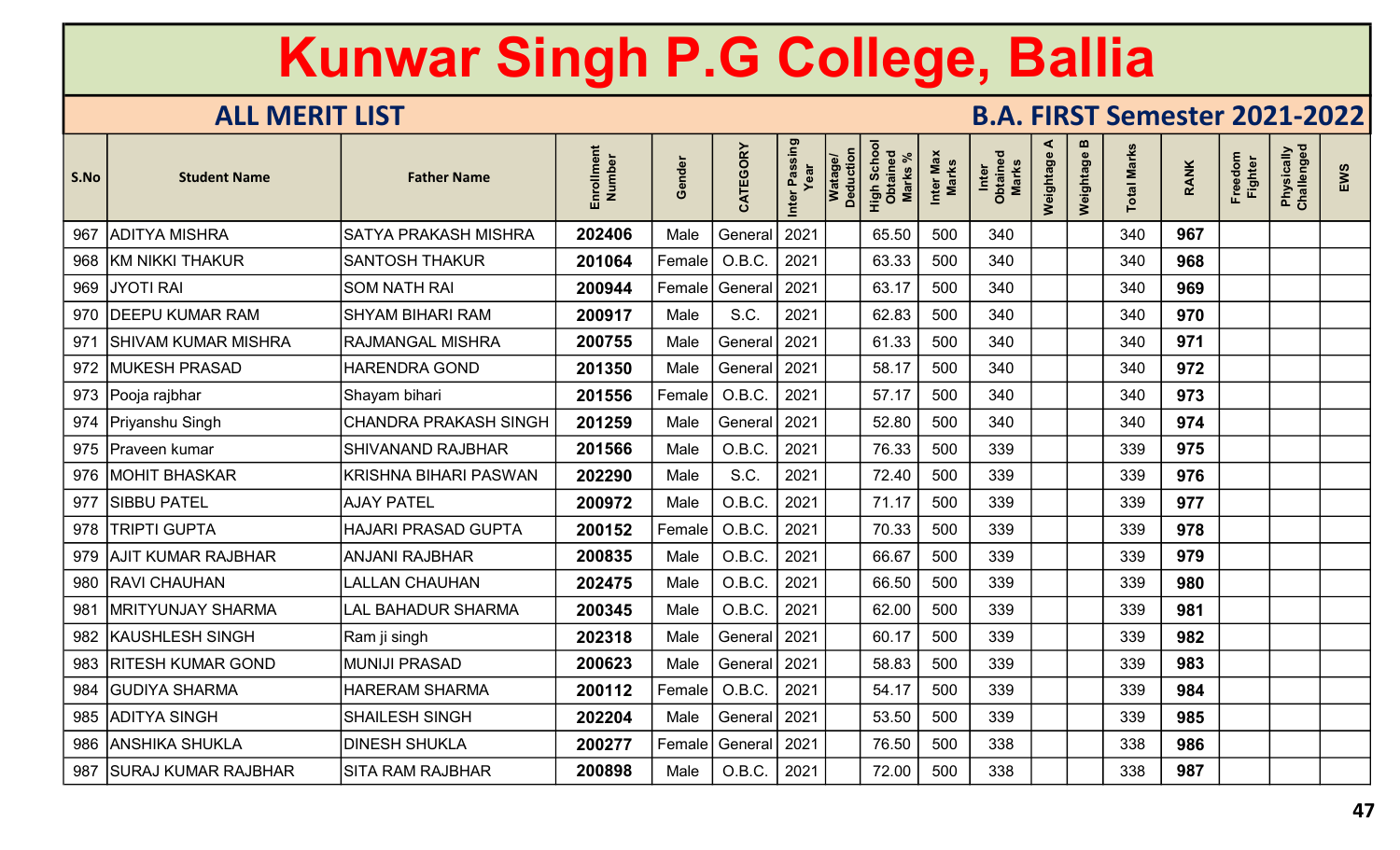| S.No | <b>Student Name</b>        | <b>Father Name</b>         | Enrollment<br>Number | iender<br>O | CATEGORY | Inter Passing | Watage/<br>Deduction | Scho<br>High Scho<br>Obtaineo<br><b>Marks</b> | Inter Max<br>Marks | Inter<br>Obtained<br><b>Marks</b> | ⋖<br>Weightage | m<br>Weightage | <b>Total Marks</b> | <b>RANK</b> | Freedom<br><b>Fighter</b> | Physically<br>Challenged | EWS |
|------|----------------------------|----------------------------|----------------------|-------------|----------|---------------|----------------------|-----------------------------------------------|--------------------|-----------------------------------|----------------|----------------|--------------------|-------------|---------------------------|--------------------------|-----|
| 988  | Pankaj Kumar Yadav         | <b>Kashinath Yadav</b>     | 201710               | Male        | O.B.C.   | 2021          |                      | 71.00                                         | 500                | 338                               |                |                | 338                | 988         |                           |                          |     |
| 989  | Renu Yadav                 | Lallan Yadav               | 201303               | Female      | O.B.C.   | 2021          |                      | 68.83                                         | 500                | 338                               |                |                | 338                | 989         |                           |                          |     |
| 990  | <b>MUKESH KUMAR YADAV</b>  | <b>SUDARSHAN YADAV</b>     | 201793               | Male        | O.B.C.   | 2021          |                      | 66.17                                         | 500                | 338                               |                |                | 338                | 990         |                           |                          |     |
| 991  | <b>Trannum</b>             | NOORHASAN ANSARI           | 200702               | Female      | O.B.C.   | 2021          |                      | 64.17                                         | 500                | 338                               |                |                | 338                | 991         |                           |                          |     |
| 992  | <b>DRISHTI</b>             | <b>TARKESHWAR KHARWAR</b>  | 200825               | Female      | General  | 2021          |                      | 61.83                                         | 500                | 338                               |                |                | 338                | 992         |                           |                          |     |
| 993  | <b>ANCHAL YADAV</b>        | HARINARAYAN YADAV          | 200580               | Male        | O.B.C.   | 2021          |                      | 60.83                                         | 500                | 338                               |                |                | 338                | 993         |                           |                          |     |
| 994  | <b>VISHAL YADAV</b>        | <b>GANESH YADAV</b>        | 201827               | Male        | O.B.C.   | 2021          |                      | 57.17                                         | 500                | 338                               |                |                | 338                | 994         |                           |                          |     |
| 995  | <b>GOLOO KUMAR</b>         | NIGAM RAM                  | 201206               | Male        | S.C.     | 2021          |                      | 57.00                                         | 500                | 338                               |                |                | 338                | 995         |                           |                          |     |
|      | 996   ROHIT                | <b>NIRANJAN THAKUR</b>     | 200360               | Male        | O.B.C.   | 2021          |                      | 54.50                                         | 500                | 338                               |                |                | 338                | 996         |                           |                          |     |
| 997  | <b>SUSHIL KUMAR</b>        | <b>PUNPUN PASWAN</b>       | 200570               | Male        | S.C.     | 2021          |                      | 52.33                                         | 500                | 338                               |                |                | 338                | 997         |                           |                          |     |
| 998  | <b>MUNNA SHARMA</b>        | <b>TRIBHUWAN SHARMA</b>    | 201139               | Male        | O.B.C.   | 2021          |                      | 51.67                                         | 500                | 338                               |                |                | 338                | 998         |                           |                          |     |
|      | 999   AJAD KUMAR SINGH     | <b>AJAY SINGH</b>          | 201040               | Male        | General  | 2019          | 10                   | 81.67                                         | 500                | 347                               |                |                | 337                | 999         |                           |                          |     |
|      | 1000 AQBAL AHMAD ANSARI    | <b>MOHAMMED ALI ANSARI</b> | 201304               | Male        | O.B.C.   | 2020          | 5                    | 79.83                                         | 500                | 342                               |                |                | 337                | 1000        |                           |                          |     |
| 1001 | VIJAYLAXMI YADAV           | <b>VINOD KUMAR YADAV</b>   | 201521               | Female      | O.B.C.   | 2021          |                      | 76.67                                         | 500                | 337                               |                |                | 337                | 1001        |                           |                          |     |
|      | 1002 SATYA PRAKASH KASHYAP | <b>MANOJ KUMAR</b>         | 200008               | Male        | O.B.C.   | 2020          | 5                    | 74.83                                         | 500                | 342                               |                |                | 337                | 1002        |                           |                          |     |
|      | 1003 RAVI PRAKASH SINGH    | <b>VIJAY BAHADUR SINGH</b> | 200987               | Male        | General  | 2020          | 5                    | 74.00                                         | 500                | 342                               |                |                | 337                | 1003        |                           |                          |     |
|      | 1004   AMARJEET VERMA      | <b>SWAMINATH VERMA</b>     | 200574               | Male        | O.B.C.   | 2021          |                      | 72.17                                         | 500                | 337                               |                |                | 337                | 1004        |                           |                          |     |
|      | 1005 TUFAIL ANSARI         | <b>MD ALI HASAN ANSARI</b> | 201582               | Male        | O.B.C.   | 2021          |                      | 71.17                                         | 500                | 337                               |                |                | 337                | 1005        |                           |                          |     |
|      | 1006 POOJA SHARMA          | <b>SANJAY SHARMA</b>       | 200285               | Female      | O.B.C.   | 2021          |                      | 69.83                                         | 600                | 337                               |                |                | 337                | 1006        |                           |                          |     |
|      | 1007 Vishal Gupta          | Santosh Gupta              | 201086               | Male        | O.B.C.   | 2021          |                      | 69.33                                         | 500                | 337                               |                |                | 337                | 1007        |                           |                          |     |
|      | 1008 RANJAN KUMAR          | <b>VIKRAMA PRAJAPATI</b>   | 202422               | Male        | O.B.C.   | 2020          | .5                   | 68.33                                         | 500                | 342                               |                |                | 337                | 1008        |                           |                          |     |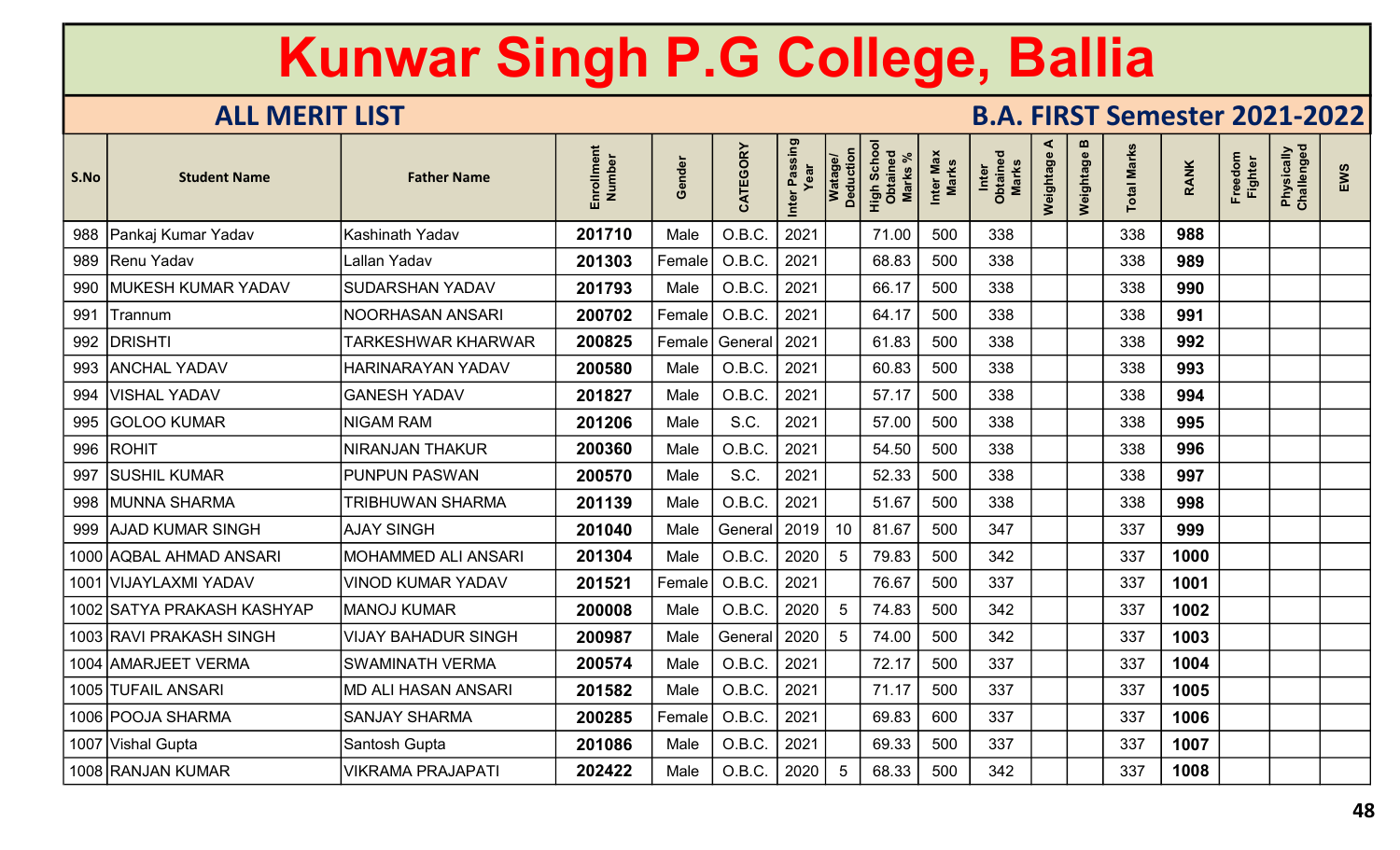| S.No | <b>Student Name</b>       | <b>Father Name</b>      | Enrollmen<br>Number | Gender | CATEGORY | Inter Passing<br>Year | Watage/<br>Deduction<br>High Schoc<br>Obtained<br><b>Marks</b> | Inter Max<br><b>Marks</b> | Inter<br>Obtained<br>Marks | ⋖<br>Weightage | m<br>Weightage | <b>Total Marks</b> | <b>RANK</b> | Freedom<br><b>Fighter</b> | Physically<br>Challenged | EWS |
|------|---------------------------|-------------------------|---------------------|--------|----------|-----------------------|----------------------------------------------------------------|---------------------------|----------------------------|----------------|----------------|--------------------|-------------|---------------------------|--------------------------|-----|
|      | 1009 AKASH PRASAD         | <b>VISHRAM PRASAD</b>   | 200590              | Male   | S.T.     | 2021                  | 65.83                                                          | 500                       | 337                        |                |                | 337                | 1009        |                           |                          |     |
|      | 1010 POONAM GUPTA         | NATHUNI PRASAD GUPTA    | 200270              | Female | O.B.C.   | 2021                  | 64.83                                                          | 500                       | 337                        |                |                | 337                | 1010        |                           |                          |     |
|      | 1011 ARYAN KUMAR          | <b>JAY PRAKASH GOND</b> | 200538              | Male   | General  | 2021                  | 64.50                                                          | 500                       | 337                        |                |                | 337                | 1011        |                           |                          |     |
|      | 1012 DEEPIKA PANDEY       | <b>SANJAY PANDEY</b>    | 200016              | Female | General  | 2021                  | 63.67                                                          | 500                       | 337                        |                |                | 337                | 1012        |                           |                          |     |
|      | 1013 DIMPAL YADAV         | <b>RAM SUMER YADAV</b>  | 202301              | Female | O.B.C.   | 2021                  | 62.67                                                          | 500                       | 337                        |                |                | 337                | 1013        |                           |                          |     |
|      | 1014 ANUP YADAV           | KAVILASH YADAV          | 202140              | Male   | O.B.C.   | 2021                  | 61.17                                                          | 500                       | 337                        |                |                | 337                | 1014        |                           |                          |     |
|      | 1015 Ankit Soni           | Rajendra kumar Soni     | 201386              | Male   | O.B.C.   | 2021                  | 61.00                                                          | 500                       | 337                        |                |                | 337                | 1015        |                           |                          |     |
|      | 1016 ROHIT                | <b>VIRENDRA</b>         | 200504              | Male   | S.C.     | 2021                  | 60.67                                                          | 500                       | 337                        |                |                | 337                | 1016        |                           |                          |     |
|      | 1017 REETA SHAH           | <b>KISHUN GOND</b>      | 200077              | Male   | General  | 2021                  | 59.67                                                          | 500                       | 337                        |                |                | 337                | 1017        |                           |                          |     |
|      | 1018 SONU KUMAR           | <b>AVINASH PRASAD</b>   | 201021              | Male   | O.B.C.   | 2021                  | 58.83                                                          | 500                       | 337                        |                |                | 337                | 1018        |                           |                          |     |
|      | 1019 Mohit tiwari         | <b>Bashishth tiwari</b> | 200453              | Male   | General  | 2021                  | 58.67                                                          | 500                       | 337                        |                |                | 337                | 1019        |                           |                          |     |
|      | 1020 PAWAN VERMA          | <b>MUNNA VERMA</b>      | 202443              | Male   | O.B.C.   | 2021                  | 58.00                                                          | 500                       | 337                        |                |                | 337                | 1020        |                           |                          |     |
| 1021 | <b>KISHAN SHAH</b>        | <b>SUGREEV PRASAD</b>   | 201009              | Male   | S.T.     | 2021                  | 57.33                                                          | 500                       | 337                        |                |                | 337                | 1021        |                           |                          |     |
|      | 1022 RISHU PATEL          | <b>MOHAN PATEL</b>      | 202191              | Male   | O.B.C.   | 2021                  | 56.83                                                          | 500                       | 337                        |                |                | 337                | 1022        |                           |                          |     |
|      | 1023 Yugesh kumar rathaur | sudarshan rathaur       | 200698              | Male   | S.C.     | 2021                  | 54.83                                                          | 500                       | 337                        |                |                | 337                | 1023        |                           |                          |     |
|      | 1024 RINKI                | <b>GOPAL GOND</b>       | 200525              | Female | General  | 2021                  | 54.67                                                          | 500                       | 337                        |                |                | 337                | 1024        |                           |                          |     |
|      | 1025 PRIYA YADAV          | <b>JITENDRA YADAV</b>   | 202537              | Female | O.B.C.   | 2021                  | 46.00                                                          | 500                       | 337                        |                |                | 337                | 1025        |                           |                          |     |
|      | 1026 NAZIYA PARVEEN       | <b>NASIR ARAFAT</b>     | 200095              | Female | O.B.C.   | 2020                  | 81.83                                                          | 500                       | 341                        |                |                | 336                | 1026        |                           |                          |     |
|      | 1027  SONI YADAV          | MANOJ YADAV             | 200543              | Female | O.B.C.   | 2021                  | 75.83                                                          | 500                       | 336                        |                |                | 336                | 1027        |                           |                          |     |
|      | 1028 MANISH KUMAR         | <b>GULAB RAM</b>        | 201682              | Male   | S.C.     | 2021                  | 73.33                                                          | 500                       | 336                        |                |                | 336                | 1028        |                           |                          |     |
|      | 1029 AMBUJ KUMAR GUPTA    | <b>OMPRAKASH GUPTA</b>  | 201892              | Male   | O.B.C.   | 2021                  | 73.00                                                          | 500                       | 336                        |                |                | 336                | 1029        |                           |                          |     |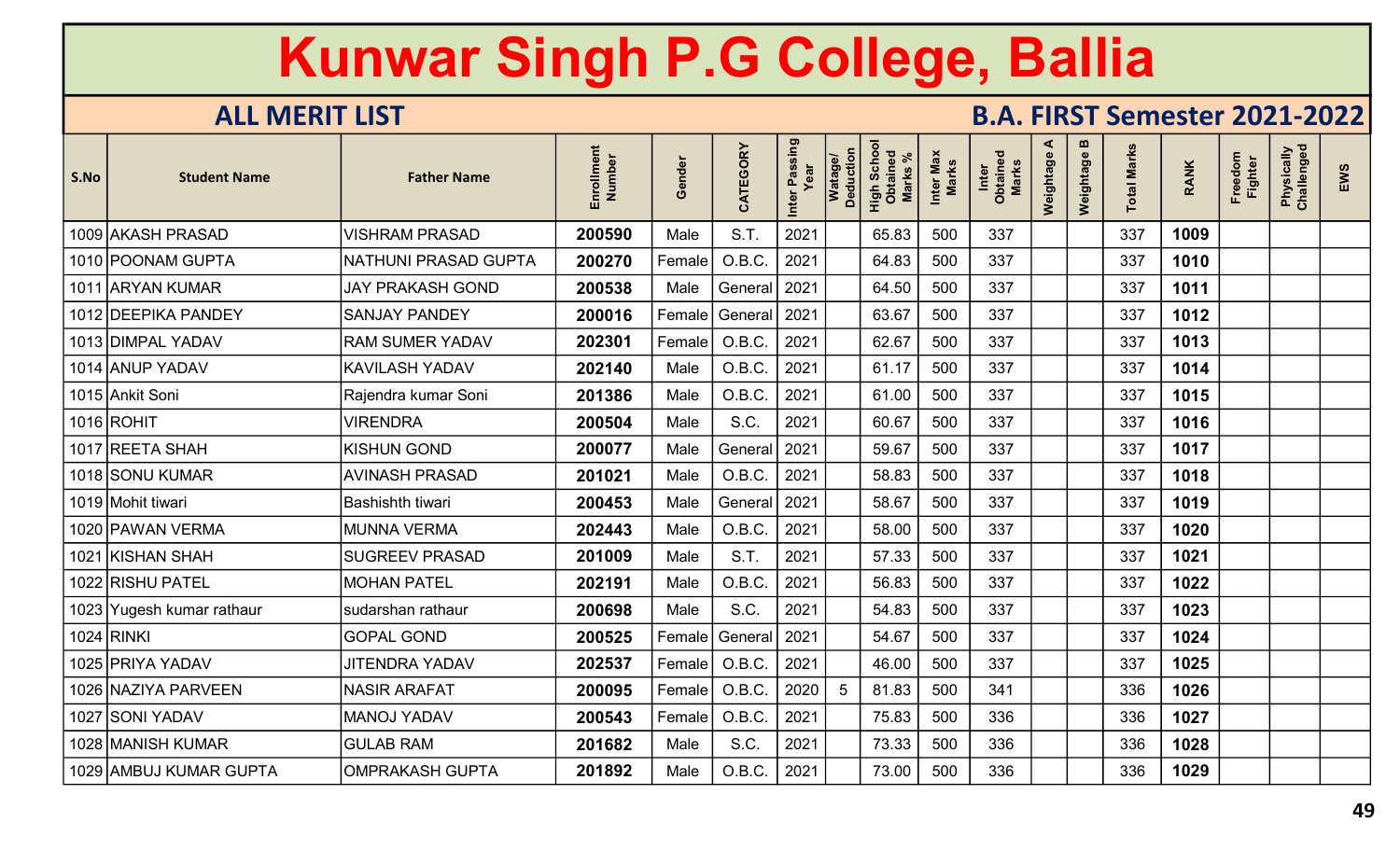| S.No | <b>Student Name</b>          | <b>Father Name</b>            | Number<br>Enrollm | Gender        | CATEGORY | Inter Passing<br>Year | Watage/<br>Deduction | Scho<br>High Scho<br>Obtained<br><b>Marks</b> | Inter Max<br>Marks | Inter<br>Obtained<br><b>Marks</b> | ⋖<br>Weightage | m<br>Weightage | <b>Total Marks</b> | <b>RANK</b> | Freedom<br>Fighter | Physically<br>Challenged | EWS |
|------|------------------------------|-------------------------------|-------------------|---------------|----------|-----------------------|----------------------|-----------------------------------------------|--------------------|-----------------------------------|----------------|----------------|--------------------|-------------|--------------------|--------------------------|-----|
|      | 1030 SHRAVAN KUMAR PRAJAPATI | <b>VIJAYSHANKAR PRAJAPATI</b> | 200393            | Male          | O.B.C.   | 2021                  |                      | 70.67                                         | 500                | 336                               |                |                | 336                | 1030        |                    |                          |     |
|      | 1031  Kamal Pandey           | Pradeep Kumar Pandey          | 200056            | Male          | General  | 2019                  | 10                   | 70.20                                         | 500                | 346                               |                |                | 336                | 1031        |                    |                          |     |
|      | 1032 SHUBHAM SINGH           | <b>ANUJ SINGH</b>             | 201668            | Male          | General  | 2021                  |                      | 68.83                                         | 500                | 336                               |                |                | 336                | 1032        |                    |                          |     |
|      | 1033 SHITAL SRIVASTAVA       | <b>SANTOSH SRIVASTAVA</b>     | 200210            | Female        | General  | 2021                  |                      | 65.83                                         | 500                | 336                               |                |                | 336                | 1033        |                    |                          |     |
|      | 1034 ANUP KUMAR YADAV        | <b>DINESH YADAV</b>           | 202480            | Male          | O.B.C.   | 2021                  |                      | 64.67                                         | 500                | 336                               |                |                | 336                | 1034        |                    |                          |     |
|      | 1035 NITESH KUMAR SAH        | <b>KRISHNA SAH</b>            | 200927            | Male          | General  | 2021                  |                      | 63.83                                         | 500                | 336                               |                |                | 336                | 1035        |                    |                          |     |
|      | 1036 MAANNU YADAV            | <b>JGRAH YADAV</b>            | 201112            | Male          | O.B.C.   | 2021                  |                      | 61.33                                         | 500                | 336                               |                |                | 336                | 1036        |                    |                          |     |
|      | 1037 UMESH KUMAR             | <b>CHHOTE LAL RAM</b>         | 202238            | Male          | S.C.     | 2021                  |                      | 60.50                                         | 500                | 336                               |                |                | 336                | 1037        |                    |                          |     |
|      | 1038 SONU PRAJAPATI          | RAVINDRA PRAJAPATI            | 200377            | Male          | O.B.C.   | 2021                  |                      | 59.67                                         | 500                | 336                               |                |                | 336                | 1038        |                    |                          |     |
|      | 1039 Mantu yadav             | LATE SUBHASH YADAV            | 201143            | Female        | O.B.C.   | 2021                  |                      | 54.50                                         | 500                | 336                               |                |                | 336                | 1039        |                    |                          |     |
|      | 1040 GHANSHYAM KUMAR YADAV   | <b>MOHAN YADAV</b>            | 202564            | Male          | O.B.C.   | 2021                  |                      | 52.83                                         | 500                | 336                               |                |                | 336                | 1040        |                    |                          |     |
|      | 1041 ANJALI YADAV            | <b>VASUDEV YADAV</b>          | 201565            | Female        | O.B.C.   | 2021                  |                      | 48.80                                         | 500                | 336                               |                |                | 336                | 1041        |                    |                          |     |
|      | 1042 KM MAMPI RAJBHAR        | <b>VISHESHWAR RAJBHAR</b>     | 200556            | $\sf Female $ | O.B.C.   | 2020                  | 5                    | 76.17                                         | 500                | 340                               |                |                | 335                | 1042        |                    |                          |     |
|      | 1043 JJITENDRA KUMAR         | UMESH PRASAD GOND             | 201211            | Male          | General  | 2021                  |                      | 73.00                                         | 500                | 335                               |                |                | 335                | 1043        |                    |                          |     |
|      | $1044$ Ruhin                 | <b>MD ASH MUHAMMAD ANSAR</b>  | 200678            | Female        | O.B.C.   | 2021                  |                      | 72.50                                         | 500                | 335                               |                |                | 335                | 1044        |                    |                          |     |
|      | 1045 SUJEET KUMAR YADAV      | <b>VIJAY BAHADUR YADAV</b>    | 201074            | Male          | O.B.C.   | 2021                  |                      | 68.83                                         | 500                | 335                               |                |                | 335                | 1045        |                    |                          |     |
|      | 1046 PIYUSH KUMAR SHARMA     | <b>Pramod Sharma</b>          | 202510            | Male          | O.B.C.   | 2021                  |                      | 67.50                                         | 500                | 335                               |                |                | 335                | 1046        |                    |                          |     |
|      | 1047 PRINCE KUMAR VERMA      | <b>RAJENDRA VERMA</b>         | 200243            | Male          | O.B.C.   | 2021                  |                      | 65.33                                         | 500                | 335                               |                |                | 335                | 1047        |                    |                          |     |
|      | 1048  MANISHA GUPTA          | <b>SUNIL GUPTA</b>            | 201756            | Female        | O.B.C.   | 2021                  |                      | 65.00                                         | 500                | 335                               |                |                | 335                | 1048        |                    |                          |     |
|      | 1049 RAHUL KUMA              | <b>MANOJ KUMAR</b>            | 200520            | Male          | O.B.C.   | 2021                  |                      | 62.50                                         | 500                | 335                               |                |                | 335                | 1049        |                    |                          |     |
|      | 1050 CHANKAY CHAURSIYA       | <b>MARKANDEY CHAURSIYA</b>    | 200933            | Male          | O.B.C.   | 2021                  |                      | 61.50                                         | 500                | 335                               |                |                | 335                | 1050        |                    |                          |     |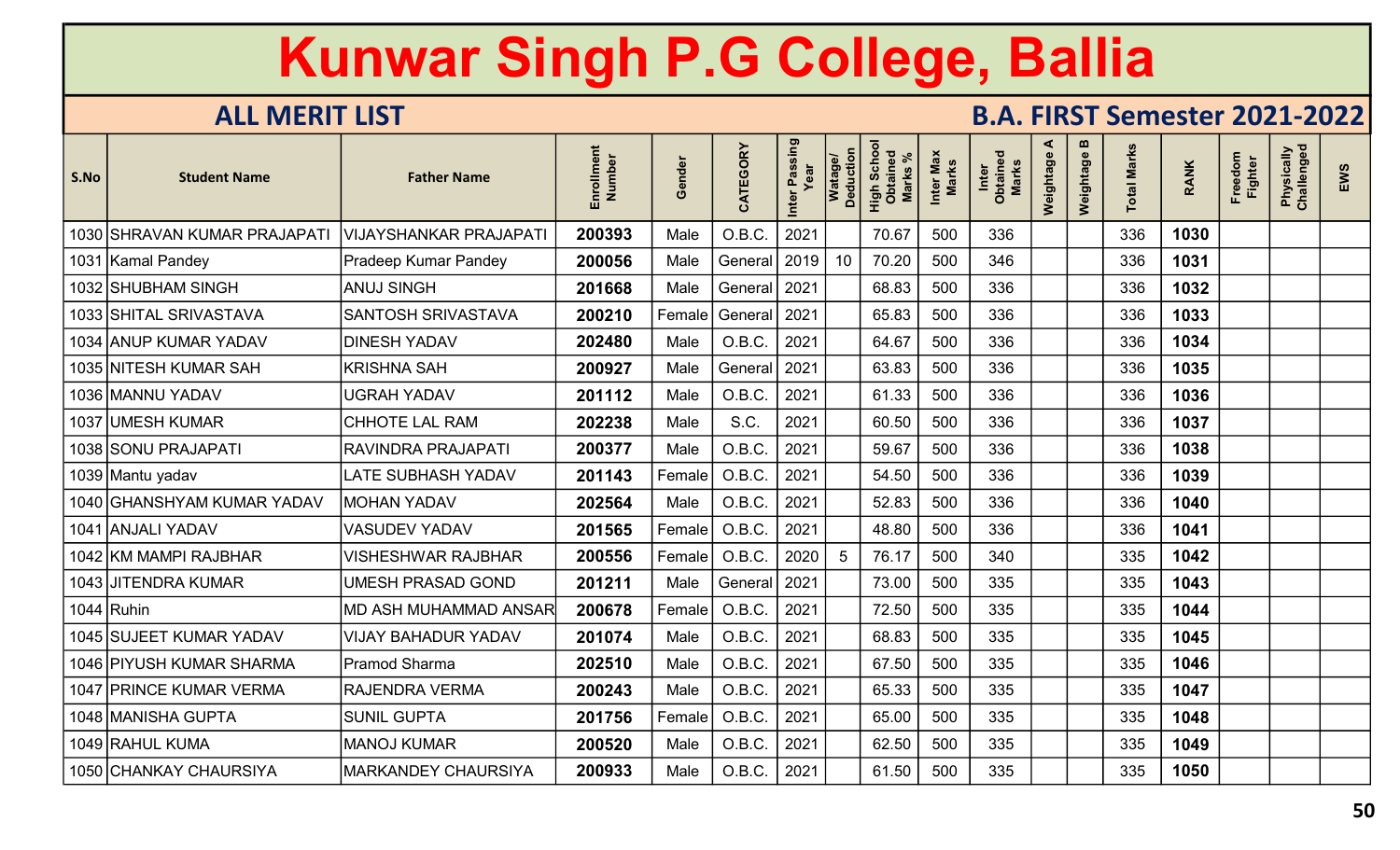| S.No | <b>Student Name</b>        | <b>Father Name</b>            | Enrollment<br><b>Number</b> | inder<br>$\boldsymbol{\omega}$<br>O | CATEGORY | Inter Passing | Watage/<br>Deduction | High Schoo<br>Obtained<br><b>Marks</b> | Inter Max<br>Marks | Inter<br>Obtained<br>Marks | ⋖<br>Weightage | m<br>Weightage | <b>Total Marks</b> | <b>RANK</b> | Freedom<br><b>Fighter</b> | Physically<br>Challenged | EWS |
|------|----------------------------|-------------------------------|-----------------------------|-------------------------------------|----------|---------------|----------------------|----------------------------------------|--------------------|----------------------------|----------------|----------------|--------------------|-------------|---------------------------|--------------------------|-----|
| 1051 | <b>SANOJ YADAV</b>         | <b>RAMPALAT YADAV</b>         | 201270                      | Male                                | O.B.C.   | 2021          |                      | 61.17                                  | 500                | 335                        |                |                | 335                | 1051        |                           |                          |     |
|      | 1052 OMPRAKASH YADAV       | <b>RAVINDRA YADAV</b>         | 201414                      | Male                                | O.B.C.   | 2021          |                      | 60.83                                  | 500                | 335                        |                |                | 335                | 1052        |                           |                          |     |
|      | 1053 ATUL KUMAR            | <b>RAJ NATH PRASAD</b>        | 201768                      | Male                                | General  | 2021          |                      | 60.17                                  | 500                | 335                        |                |                | 335                | 1053        |                           |                          |     |
| 1054 | <b>VISHAL KUMAR SAHANI</b> | UMESH RAM                     | 200221                      | Male                                | O.B.C.   | 2021          |                      | 58.83                                  | 500                | 335                        |                |                | 335                | 1054        |                           |                          |     |
|      | 1055 VINAY KUMAR BHARTI    | <b>KANHAIYA RAM</b>           | 200660                      | Male                                | S.C.     | 2021          |                      | 51.83                                  | 500                | 335                        |                |                | 335                | 1055        |                           |                          |     |
|      | 1056 NEERAJ KUMAR          | <b>NIRANJAN KUMAR</b>         | 201339                      | Male                                | S.T.     | 2021          |                      | 76.33                                  | 500                | 334                        |                |                | 334                | 1056        |                           |                          |     |
|      | 1057 ABHISHEK KUMAR        | <b>KAMAL DEV PRASAD</b>       | 201323                      | Male                                | O.B.C.   | 2021          |                      | 73.83                                  | 500                | 334                        |                |                | 334                | 1057        |                           |                          |     |
|      | 1058   SANDHYA VERMA       | <b>SANTOSH VERMA</b>          | 200734                      | Female                              | O.B.C.   | 2021          |                      | 67.67                                  | 500                | 334                        |                |                | 334                | 1058        |                           |                          |     |
|      | 1059 SAVITA YADAV          | <b>SURENDRA YADAV</b>         | 200454                      | Female                              | O.B.C.   | 2021          |                      | 67.33                                  | 500                | 324                        |                | 10             | 334                | 1059        |                           |                          |     |
|      | 1060 Rahul Kharwar         | Surendra Kharwar              | 202153                      | Male                                | S.T.     | 2021          |                      | 67.17                                  | 500                | 334                        |                |                | 334                | 1060        |                           |                          |     |
| 1061 | PRIYANKA GUPTA             | <b>KAMESHWAR PRASAD GUP</b>   | 202097                      | Female                              | O.B.C.   | 2021          |                      | 67.17                                  | 500                | 334                        |                |                | 334                | 1061        |                           |                          |     |
|      | 1062 Rahul Karwar          | Surendra Kharwar              | 201870                      | Male                                | S.T.     | 2021          |                      | 67.17                                  | 500                | 334                        |                |                | 334                | 1062        |                           |                          |     |
|      | 1063 MUSKAN TIWARI         | <b>AKSHAYABAR NATH TIWARI</b> | 200690                      | Female                              | General  | 2021          |                      | 65.83                                  | 500                | 334                        |                |                | 334                | 1063        |                           |                          |     |
|      | 1064 SONI OJHA             | <b>MR MUNNAN OJHA</b>         | 202497                      | Female                              | General  | 2021          |                      | 64.50                                  | 500                | 334                        |                |                | 334                | 1064        |                           |                          |     |
|      | 1065 RANI YADAV            | <b>SHIVSHANKAR YADAV</b>      | 202208                      | Male                                | O.B.C.   | 2021          |                      | 60.33                                  | 500                | 334                        |                |                | 334                | 1065        |                           |                          |     |
|      | 1066 JYOTI                 | <b>ARVIND KUMAR</b>           | 201715                      | $\mathsf{Female}\vert$              | S.C.     | 2021          |                      | 55.50                                  | 500                | 334                        |                |                | 334                | 1066        |                           |                          |     |
|      | 1067 KHUSHBU VERMA         | <b>RAJENDRA VERMA</b>         | 200075                      | $\sf Female $                       | O.B.C.   | 2021          |                      | 55.50                                  | 500                | 334                        |                |                | 334                | 1067        |                           |                          |     |
|      | 1068 DHEERAJ KUMAR VERMA   | <b>KRISHNA VERMA</b>          | 200536                      | Male                                | O.B.C.   | 2021          |                      | 54.67                                  | 500                | 334                        |                |                | 334                | 1068        |                           |                          |     |
|      | 1069 Divya Singh           | Shailesh kumar                | 200280                      | Female                              | General  | 2021          |                      | 54.00                                  | 500                | 324                        | 10             |                | 334                | 1069        |                           |                          |     |
|      | 1070 RAHNUMA PARVEEN       | MOHD IRSHAD ALI               | 200604                      | Female                              | General  | 2021          |                      | 80.67                                  | 500                | 333                        |                |                | 333                | 1070        |                           |                          | Yes |
|      | 1071 VISHAL VERMA          | <b>VIJAY SHANKAR VERMA</b>    | 200179                      | Male                                | O.B.C.   | 2021          |                      | 70.83                                  | 500                | 333                        |                |                | 333                | 1071        |                           |                          |     |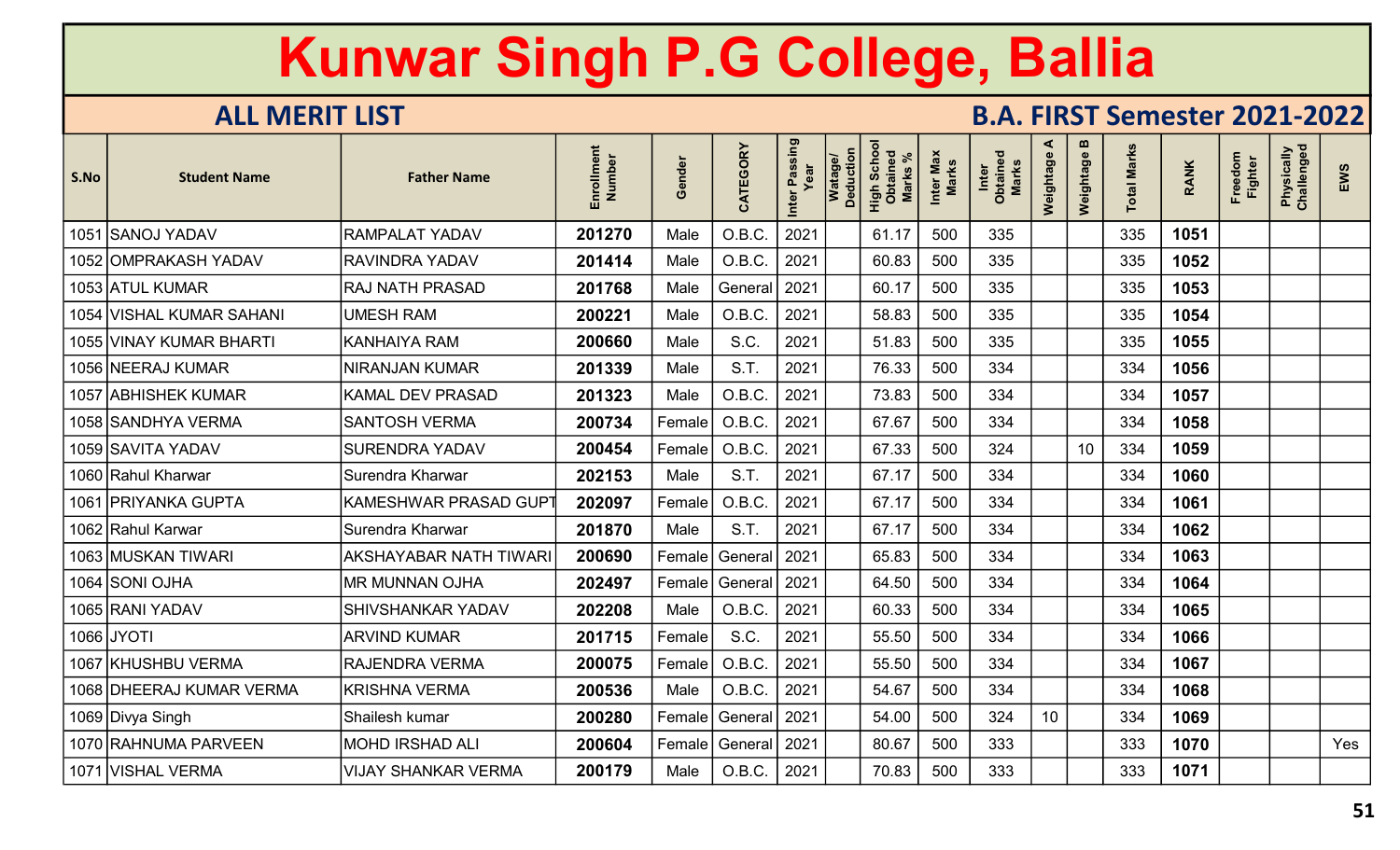| S.No | <b>Student Name</b>        | <b>Father Name</b>           | Enrollment<br>Number | Gender        | CATEGORY | Inter Passing<br>Year | Watage/<br>Deduction | Scho<br>High Scho<br><b>Marks</b> | Inter Max<br>Marks | Inter<br>Obtained<br><b>Marks</b> | ⋖<br>Weightage | m<br>Weightage | otal Marks | <b>RANK</b> | Freedom<br><b>Fighter</b> | Physically<br>Challenged | EWS |
|------|----------------------------|------------------------------|----------------------|---------------|----------|-----------------------|----------------------|-----------------------------------|--------------------|-----------------------------------|----------------|----------------|------------|-------------|---------------------------|--------------------------|-----|
|      | 1072 NITISH KUMAR YADAV    | <b>SHRI KRANT YADAV</b>      | 200368               | Male          | O.B.C.   | 2021                  |                      | 70.50                             | 500                | 333                               |                |                | 333        | 1072        |                           |                          |     |
|      | 1073 Durgawati gupta       | Narayanji gupta              | 200667               | Female        | O.B.C.   | 2021                  |                      | 66.00                             | 500                | 333                               |                |                | 333        | 1073        |                           |                          |     |
|      | 1074 DURGAWATI GUPTA       | NARAYANJI GUPTA              | 200046               | Female        | O.B.C.   | 2021                  |                      | 66.00                             | 500                | 333                               |                |                | 333        | 1074        |                           |                          |     |
|      | 1075 SATYAM PRASAD         | <b>HARI SHANKAR GOND</b>     | 200490               | Male          | General  | 2021                  |                      | 64.17                             | 500                | 333                               |                |                | 333        | 1075        |                           |                          |     |
|      | 1076 ANJANI PANDEY         | <b>VIJAY SHANKAR PANDEY</b>  | 200550               | Male          | General  | 2021                  |                      | 62.83                             | 500                | 333                               |                |                | 333        | 1076        |                           |                          |     |
|      | 1077 Manish kumar yadav    | ravindra yadav               | 202010               | Male          | O.B.C.   | 2021                  |                      | 61.50                             | 500                | 333                               |                |                | 333        | 1077        |                           |                          |     |
|      | 1078 SANJEET YADAV         | <b>DEVENDRA YADAV</b>        | 201958               | Male          | O.B.C.   | 2021                  |                      | 61.00                             | 500                | 333                               |                |                | 333        | 1078        |                           |                          |     |
|      | 1079  Ananya Maurya        | Ashok Maurya                 | 201440               | Female        | General  | 2021                  |                      | 60.17                             | 500                | 333                               |                |                | 333        | 1079        |                           |                          |     |
|      | 1080 AKHTARI               | <b>HAIDAR ALI</b>            | 201044               | Female        | O.B.C.   | 2021                  |                      | 58.50                             | 500                | 333                               |                |                | 333        | 1080        |                           |                          |     |
|      | 1081 AYUSH TIWARI          | <b>SHESH NATH TIWARI</b>     | 200465               | Male          | General  | 2021                  |                      | 57.67                             | 500                | 333                               |                |                | 333        | 1081        |                           |                          |     |
|      | 1082 ASHUTOSH KUMAR SHARMA | <b>SHATRUDHAN SHARMA</b>     | 200376               | Male          | O.B.C.   | 2021                  |                      | 56.67                             | 500                | 308                               | 10             | 15             | 333        | 1082        |                           |                          |     |
|      | 1083 Gulshan kumar         | dwarika sahani               | 201157               | Male          | O.B.C.   | 2021                  |                      | 56.17                             | 500                | 333                               |                |                | 333        | 1083        |                           |                          |     |
|      | 1084 KARAN KUMAR SAHANI    | <b>AWADHESH SAHANI</b>       | 201655               | Male          | O.B.C.   | 2021                  |                      | 51.33                             | 500                | 333                               |                |                | 333        | 1084        |                           |                          |     |
|      | 1085 Shiv Shakti Yadav     | MR Vinay Kumar Yadav         | 201225               | Male          | O.B.C.   | 2020                  | $5\phantom{1}$       | 75.00                             | 500                | 337                               |                |                | 332        | 1085        |                           |                          |     |
|      | 1086 SANDEEP YADAV         | <b>SWAMINATH YADAV</b>       | 201201               | Male          | O.B.C.   | 2021                  |                      | 70.00                             | 500                | 332                               |                |                | 332        | 1086        |                           |                          |     |
|      | 1087 MADHU VERMA           | <b>SURENDRA PRASAD VERMA</b> | 200354               | Female        | O.B.C.   | 2021                  |                      | 68.50                             | 500                | 332                               |                |                | 332        | 1087        |                           |                          |     |
|      | 1088 SAROJ KUMAR YADAV     | <b>RAJDEV YADAV</b>          | 202511               | Male          | O.B.C.   | 2021                  |                      | 64.83                             | 500                | 332                               |                |                | 332        | 1088        | yes                       |                          |     |
|      | 1089 BABITA                | <b>BHARAT PRASAD</b>         | 201650               | Female        | General  | 2021                  |                      | 62.50                             | 500                | 332                               |                |                | 332        | 1089        |                           |                          |     |
|      | 1090 ANJALI                | <b>PARAMHANS RAM</b>         | 202056               | $\sf Female $ | S.C.     | 2021                  |                      | 59.00                             | 500                | 332                               |                |                | 332        | 1090        |                           |                          |     |
| 1091 | KHUSHBU                    | <b>BACHCHALAL PANDEY</b>     | 200306               | Female        | General  | 2021                  |                      | 57.83                             | 500                | 332                               |                |                | 332        | 1091        |                           |                          |     |
|      | 1092 RANJU                 | <b>SUNIL KUMAR</b>           | 200329               | Female        | O.B.C.   | 2021                  |                      | 57.67                             | 500                | 332                               |                |                | 332        | 1092        |                           |                          |     |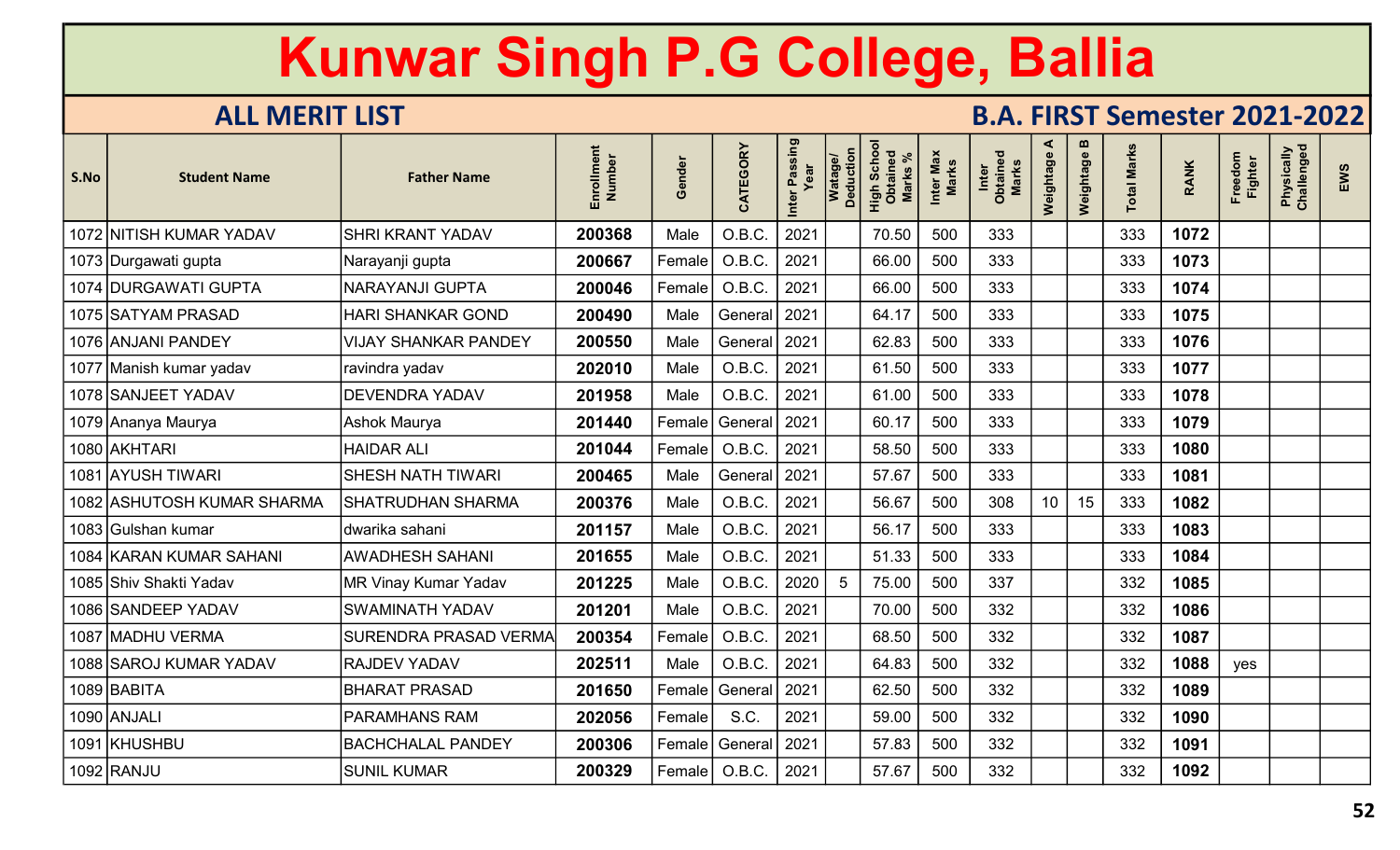| S.No | <b>Student Name</b>        | <b>Father Name</b>        | Enrollment<br>Number | inder<br>$\boldsymbol{\omega}$<br>O | CATEGORY | Passing<br>Inter | Watage/<br>Deduction | Scho<br>High Scho<br>Obtained<br><b>Marks</b> | Inter Max<br>Marks | <b>Marks</b><br>Inter<br>Obtaine | ⋖<br>Weightage | $\mathbf{m}$<br>Weightage | otal Marks | <b>RANK</b> | Freedom<br><b>Fighter</b> | Physically<br>Challenged | EWS |
|------|----------------------------|---------------------------|----------------------|-------------------------------------|----------|------------------|----------------------|-----------------------------------------------|--------------------|----------------------------------|----------------|---------------------------|------------|-------------|---------------------------|--------------------------|-----|
|      | 1093 NANDANI               | <b>NAVEEN SHARMA</b>      | 201000               | Female                              | O.B.C.   | 2021             |                      | 57.50                                         | 500                | 332                              |                |                           | 332        | 1093        |                           |                          |     |
| 1094 | <b>HARIOM KUMAR</b>        | <b>DEVENDRA</b>           | 200730               | Male                                | O.B.C.   | 2021             |                      | 57.50                                         | 500                | 332                              |                |                           | 332        | 1094        |                           |                          |     |
|      | 1095 JYOTI GUPTA           | <b>MAHESH GUPTA</b>       | 200642               | Female                              | O.B.C.   | 2021             |                      | 57.00                                         | 500                | 322                              |                | 10                        | 332        | 1095        |                           |                          |     |
|      | 1096 SOMVIR YADAV          | <b>CHANDRADEV YADAV</b>   | 202252               | Male                                | O.B.C.   | 2021             |                      | 47.67                                         | 500                | 332                              |                |                           | 332        | 1096        |                           |                          |     |
|      | 1097 NISHA SHAH            | <b>TUNTUN PRASAD</b>      | 200693               | Female                              | General  | 2021             |                      | 16.55                                         | 500                | 332                              |                |                           | 332        | 1097        |                           |                          |     |
|      | 1098 Rohit Verma           | Dhanji Verma              | 200099               | Male                                | O.B.C.   | 2020             | 5                    | 84.17                                         | 500                | 336                              |                |                           | 331        | 1098        |                           |                          |     |
|      | 1099 AMRIT KUMAR GAUTAM    | <b>SARVDEV GAUTAM</b>     | 200641               | Male                                | S.C.     | 2019             | 10                   | 80.33                                         | 500                | 341                              |                |                           | 331        | 1099        |                           |                          |     |
|      | 1100 SUDHANSHU KUMAR SINGH | <b>RAKESH KUMAR SINGH</b> | 200789               | Male                                | General  | 2021             |                      | 77.60                                         | 500                | 331                              |                |                           | 331        | 1100        |                           |                          |     |
| 1101 | <b>HIMANSHU KUMARI</b>     | <b>LALLAN RAJBHAR</b>     | 200747               | Female                              | O.B.C.   | 2021             |                      | 76.17                                         | 500                | 331                              |                |                           | 331        | 1101        |                           |                          |     |
|      | 1102 VISHAL KUMAR VERMA    | <b>CHHOTELAL VERMA</b>    | 200110               | Male                                | O.B.C.   | 2021             |                      | 74.50                                         | 500                | 331                              |                |                           | 331        | 1102        |                           |                          |     |
|      | 1103 SAURABH KUMAR YADAAV  | <b>RAMBHAWAN YADAV</b>    | 200456               | Male                                | O.B.C.   | 2021             |                      | 71.83                                         | 500                | 331                              |                |                           | 331        | 1103        |                           |                          |     |
|      | 1104 RAM VISHAL GUPTA      | LAL BABU GUPTA            | 201500               | Male                                | O.B.C.   | 2021             |                      | 68.67                                         | 500                | 331                              |                |                           | 331        | 1104        |                           |                          |     |
|      | 1105 Vishal kushwaha       | SUBASH PRASAD KUSHWAH     | 200176               | Male                                | O.B.C.   | 2021             |                      | 68.17                                         | 500                | 331                              |                |                           | 331        | 1105        |                           |                          |     |
|      | 1106 Ravindra Yadav        | Purnvashi Yadav           | 202115               | Male                                | O.B.C.   | 2021             |                      | 65.67                                         | 500                | 331                              |                |                           | 331        | 1106        |                           |                          |     |
|      | 1107 ANKIT PANDEY          | <b>RAJENDRA PANDEY</b>    | 201758               | Male                                | General  | 2021             |                      | 62.83                                         | 500                | 331                              |                |                           | 331        | 1107        |                           |                          |     |
|      | 1108 ANTARA GIRI           | <b>SANJAY KUMAR GIRI</b>  | 200140               | Female                              | O.B.C.   | 2021             |                      | 60.67                                         | 500                | 331                              |                |                           | 331        | 1108        |                           |                          |     |
|      | 1109 VIVEKMANI SINGH       | VEERMANI SINGH            | 200576               | Male                                | General  | 2021             |                      | 60.00                                         | 500                | 331                              |                |                           | 331        | 1109        |                           |                          |     |
|      | 1110 PINTU YADAV           | <b>MADAN YADAV</b>        | 202075               | Male                                | O.B.C.   | 2021             |                      | 59.67                                         | 500                | 331                              |                |                           | 331        | 1110        |                           |                          |     |
|      | 1111 SONU KUMAR YADAV      | <b>RAJGRIHI YADAV</b>     | 202171               | Male                                | O.B.C.   | 2021             |                      | 58.67                                         | 500                | 321                              |                | 10                        | 331        | 1111        |                           |                          |     |
|      | 1112 SHAILENDRA PANDEY     | <b>ASHOK KUMAR PANDEY</b> | 202176               | Male                                | General  | 2021             |                      | 57.33                                         | 500                | 331                              |                |                           | 331        | 1112        |                           |                          |     |
|      | 1113 AMIT YADEV            | DEVENDRA YADAV            | 201852               | Male                                | O.B.C.   | 2021             |                      | 55.17                                         | 500                | 331                              |                |                           | 331        | 1113        |                           |                          |     |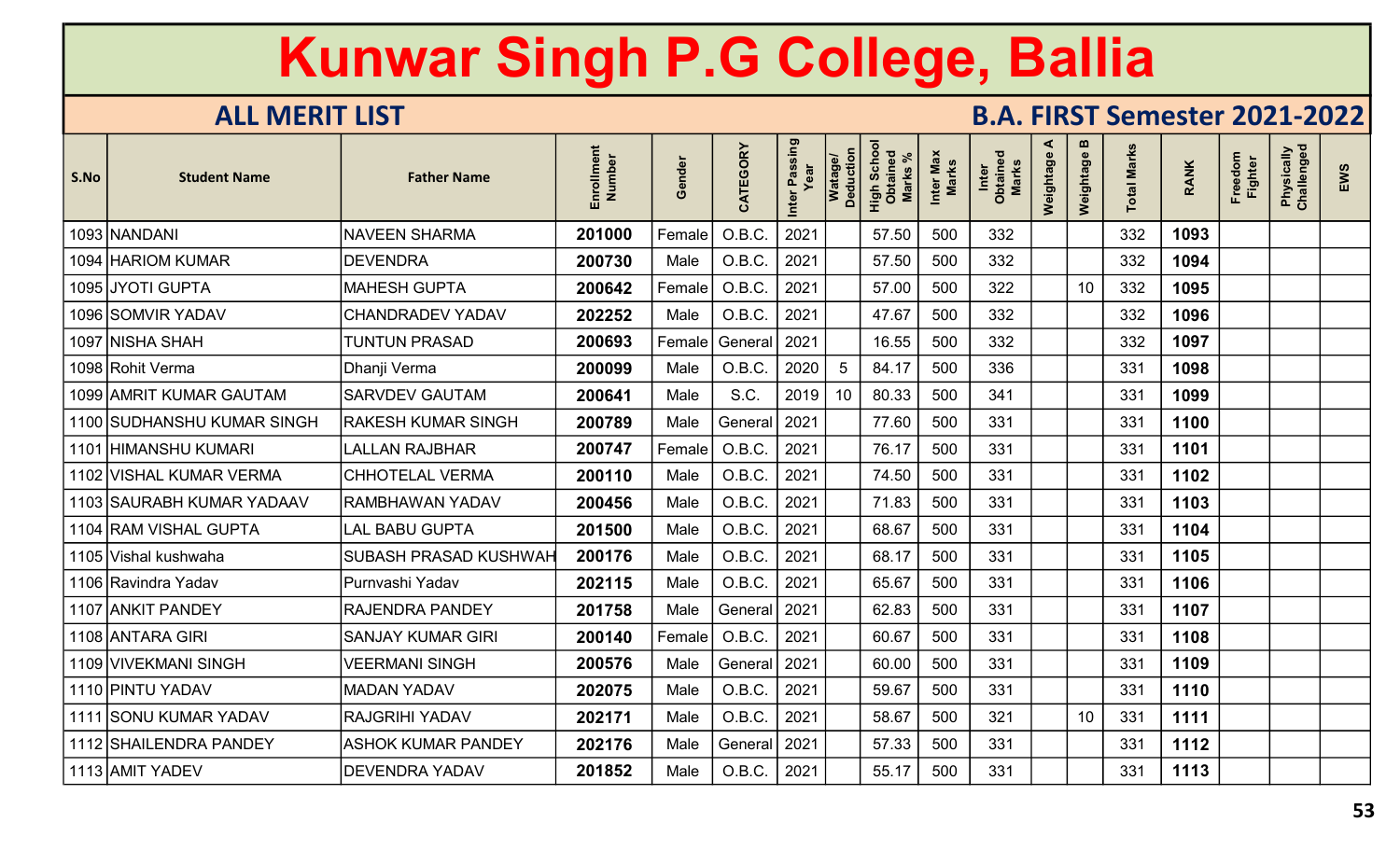| S.No | <b>Student Name</b>       | <b>Father Name</b>          | ξ<br>Number<br>Enrollm | iender<br>O | CATEGORY | Inter Passing<br>Year | Watage/<br>Deduction | Scho<br>High Scho<br>Obtaineo<br><b>Marks</b> | Inter Max<br>Marks | Inter<br>Obtained<br><b>Marks</b> | ⋖<br>Weightage | m<br>Weightage | <b>Total Marks</b> | <b>RANK</b> | Freedom<br><b>Fighter</b> | Physically<br>Challenged | EWS |
|------|---------------------------|-----------------------------|------------------------|-------------|----------|-----------------------|----------------------|-----------------------------------------------|--------------------|-----------------------------------|----------------|----------------|--------------------|-------------|---------------------------|--------------------------|-----|
| 1114 | <b>MONIKA GUPTA</b>       | HARINARAYAN GUPTA           | 201001                 | Female      | O.B.C.   | 2021                  |                      | 83.17                                         | 500                | 330                               |                |                | 330                | 1114        |                           |                          |     |
|      | 1115 Devashish Prasad     | <b>Mohan Prasad</b>         | 201984                 | Male        | O.B.C.   | 2021                  |                      | 73.50                                         | 500                | 330                               |                |                | 330                | 1115        |                           |                          |     |
|      | 1116 SIDDHARTHA SHARMA    | <b>SHIV KUMAR SHARMA</b>    | 200865                 | Male        | O.B.C.   | 2021                  |                      | 70.00                                         | 500                | 330                               |                |                | 330                | 1116        |                           |                          |     |
|      | 1117 SNEHA SRIVASTAV      | <b>TARKESHWAR SRIVASTAV</b> | 200853                 | Female      | General  | 2021                  |                      | 70.00                                         | 500                | 330                               |                |                | 330                | 1117        |                           |                          |     |
|      | 1118 ASHWANI KUMAR BHARTI | <b>VINOD RAM</b>            | 202198                 | Male        | S.C.     | 2021                  |                      | 69.17                                         | 500                | 330                               |                |                | 330                | 1118        |                           |                          |     |
|      | 1119 NISHA YADAV          | RAMASHANKAR YADAV           | 200153                 | Female      | O.B.C.   | 2021                  |                      | 67.17                                         | 500                | 330                               |                |                | 330                | 1119        |                           |                          |     |
|      | 1120 POOJA YADAV          | <b>AWDHESH YADAV</b>        | 200912                 | Female      | O.B.C.   | 2021                  |                      | 66.33                                         | 500                | 330                               |                |                | 330                | 1120        |                           |                          |     |
|      | 1121 KM NIMMI             | RAMASHANKAR YADAV           | 202223                 | Female      | O.B.C.   | 2021                  |                      | 64.00                                         | 500                | 330                               |                |                | 330                | 1121        |                           |                          |     |
|      | 1122 VIKASH KUMAR CHAUHAN | <b>MANNU CHAUHAN</b>        | 201607                 | Male        | O.B.C.   | 2021                  |                      | 58.67                                         | 500                | 330                               |                |                | 330                | 1122        |                           |                          |     |
|      | 1123 SHIMPI BHARTI        | <b>JIUT RAM</b>             | 200175                 | Female      | S.C.     | 2021                  |                      | 58.33                                         | 500                | 330                               |                |                | 330                | 1123        |                           |                          |     |
|      | 1124 GUNJAN YADAV         | <b>SURENDRA YADAV</b>       | 201390                 | Female      | O.B.C.   | 2021                  |                      | 55.67                                         | 500                | 330                               |                |                | 330                | 1124        |                           |                          |     |
|      | 1125 SHAKTI THAKUR        | <b>BALESHWAR THAKUR</b>     | 201380                 | Male        | O.B.C.   | 2021                  |                      | 54.67                                         | 500                | 330                               |                |                | 330                | 1125        |                           |                          |     |
|      | 1126 SUSHIL KUMAR SINGH   | <b>SATYADEV SINGH</b>       | 201926                 | Male        | General  | 2021                  |                      | 52.33                                         | 500                | 330                               |                |                | 330                | 1126        |                           |                          |     |
|      | 1127 Ragini gupta         | LAXMAN PRASAD GUPTA         | 200807                 | Female      | O.B.C.   | 2021                  |                      | 75.33                                         | 500                | 329                               |                |                | 329                | 1127        |                           |                          |     |
|      | 1128 Lovely Yadav         | Mr Tirth Raj Yadav          | 200114                 | Female      | O.B.C.   | 2021                  |                      | 65.67                                         | 500                | 329                               |                |                | 329                | 1128        |                           |                          |     |
|      | 1129 DHEERAJ KUMAR YADAV  | CHANDRAMOHAN YADAV          | 201463                 | Male        | O.B.C.   | 2021                  |                      | 63.50                                         | 500                | 329                               |                |                | 329                | 1129        |                           |                          |     |
|      | 1130 KM RAGINI GOND       | <b>MUNNA GOND</b>           | 201465                 | Female      | General  | 2021                  |                      | 63.00                                         | 500                | 329                               |                |                | 329                | 1130        |                           |                          |     |
|      | 1131 PAWAN PARVAT         | <b>PRADUMAN PARVAT</b>      | 202215                 | Male        | O.B.C.   | 2021                  |                      | 61.33                                         | 500                | 329                               |                |                | 329                | 1131        |                           |                          |     |
|      | 1132 MANISH KUMAR THAKUR  | <b>ASHOK THAKUR</b>         | 200895                 | Male        | O.B.C.   | 2021                  |                      | 58.83                                         | 500                | 329                               |                |                | 329                | 1132        |                           |                          |     |
|      | $1133$ Suman              | Akshaylal Ram               | 200711                 | Female      | General  | 2021                  |                      | 57.67                                         | 500                | 329                               |                |                | 329                | 1133        |                           |                          |     |
|      | 1134 VISHAL PRAJAPATI     | RAMESHWAR PRAJAPATI         | 200433                 | Male        | O.B.C.   | 2021                  |                      | 56.67                                         | 500                | 329                               |                |                | 329                | 1134        |                           |                          |     |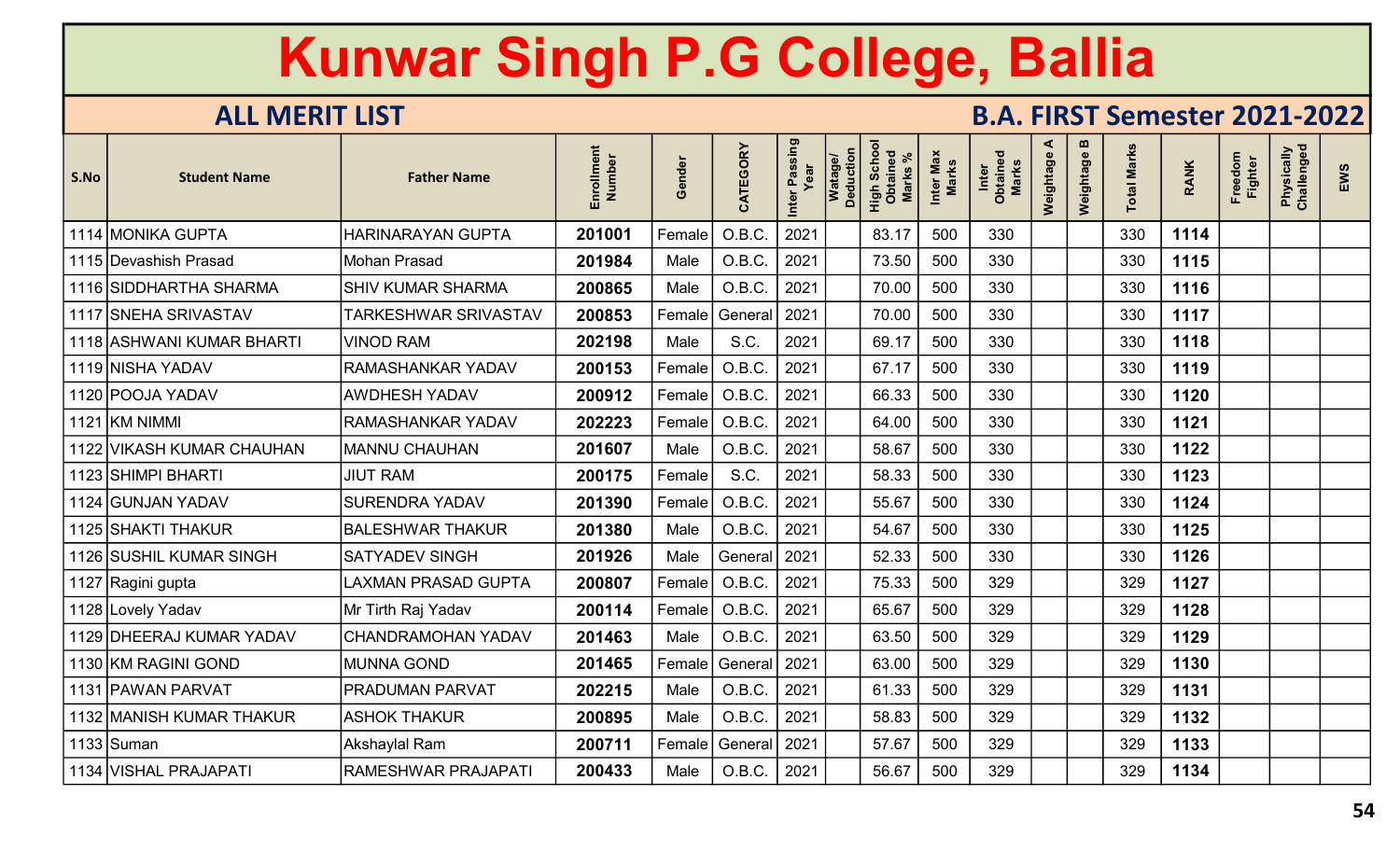| S.No         | <b>Student Name</b>       | <b>Father Name</b>       | Enrollment<br>Number | iender<br>O   | CATEGORY | Inter Passing<br>Year | Watage/<br>Deduction | <b>Scho</b><br>High Scho<br>Obtained<br><b>Marks</b> | Inter Max<br>Marks | Inter<br>Obtained<br><b>Marks</b> | ⋖<br>Weightage | m<br>Weightage | <b>Total Marks</b> | <b>RANK</b> | Freedom<br><b>Fighter</b> | Physically<br>Challenged | EWS |
|--------------|---------------------------|--------------------------|----------------------|---------------|----------|-----------------------|----------------------|------------------------------------------------------|--------------------|-----------------------------------|----------------|----------------|--------------------|-------------|---------------------------|--------------------------|-----|
|              | 1135 MUKESH KUMAR SINGH   | <b>NANDLAL SINGH</b>     | 200225               | Male          | O.B.C.   | 2021                  |                      | 56.33                                                | 500                | 329                               |                |                | 329                | 1135        |                           |                          |     |
|              | 1136 NIRAJ KUMAR          | <b>RADHESHYAM PRASAD</b> | 201769               | Male          | O.B.C.   | 2021                  |                      | 56.17                                                | 500                | 329                               |                |                | 329                | 1136        |                           |                          |     |
|              | 1137 SANJANA SHAH         | <b>KAMTA SHAH</b>        | 201605               | Female        | General  | 2021                  |                      | 54.50                                                | 500                | 329                               |                |                | 329                | 1137        |                           |                          |     |
|              | 1138 VIKKY KUMAR          | <b>RAMISHVAR PRASAD</b>  | 200918               | Male          | General  | 2021                  |                      | 53.00                                                | 500                | 329                               |                |                | 329                | 1138        |                           |                          |     |
| $1139$ Vipin |                           | babban ram               | 201187               | Male          | S.C.     | 2021                  |                      | 52.83                                                | 500                | 329                               |                |                | 329                | 1139        |                           |                          |     |
|              | 1140 RANI PARVEEN         | MURTAJA ANSARI           | 201724               | Female        | O.B.C.   | 2021                  |                      | 48.17                                                | 500                | 329                               |                |                | 329                | 1140        |                           |                          |     |
|              | 1141 JAYA MISHRA          | <b>KD MISHRA</b>         | 200739               | Female        | General  | 2021                  |                      | 41.60                                                | 500                | 329                               |                |                | 329                | 1141        |                           |                          |     |
|              | 1142 MD AADIL ANSARI      | <b>KAUSHAR ALI</b>       | 201844               | Male          | General  | 2021                  |                      | 73.20                                                | 500                | 328                               |                |                | 328                | 1142        |                           |                          |     |
|              | 1143 AMRIT PANDEY         | <b>SAILENDRA PANDEY</b>  | 201809               | Male          | General  | 2021                  |                      | 63.00                                                | 500                | 328                               |                |                | 328                | 1143        |                           |                          |     |
|              | 1144 ASHISH GUPTA         | <b>ANIL GUPTA</b>        | 201383               | Male          | O.B.C.   | 2021                  |                      | 61.50                                                | 500                | 328                               |                |                | 328                | 1144        |                           |                          |     |
|              | 1145 OM PRAKASH           | <b>SARAL PRASAD</b>      | 200674               | Male          | S.C.     | 2021                  |                      | 61.00                                                | 500                | 328                               |                |                | 328                | 1145        |                           |                          |     |
|              | 1146 DHIRAJ KUMAR RAJBHAR | <b>RAMSURAT RAJBHAR</b>  | 201430               | Male          | O.B.C.   | 2021                  |                      | 60.83                                                | 500                | 328                               |                |                | 328                | 1146        |                           |                          |     |
|              | 1147 ABHAY PATEL          | <b>RAMASHRAY PATEL</b>   | 201149               | Male          | O.B.C.   | 2021                  |                      | 57.83                                                | 500                | 328                               |                |                | 328                | 1147        |                           |                          |     |
|              | 1148 PANKAJ KUMAR         | <b>HARENDRA RAM</b>      | 201063               | Male          | S.C.     | 2021                  |                      | 57.67                                                | 500                | 328                               |                |                | 328                | 1148        |                           |                          |     |
|              | 1149 Guddu Verma          | Kanhaiya verma           | 200352               | Male          | O.B.C.   | 2021                  |                      | 56.83                                                | 500                | 328                               |                |                | 328                | 1149        |                           |                          |     |
|              | 1150 JUHI THAKUR          | LAKSHMAN THAKUR          | 200417               | Female        | O.B.C.   | 2021                  |                      | 54.83                                                | 500                | 328                               |                |                | 328                | 1150        |                           |                          |     |
| 1151         | <b>PRIYANKA</b>           | <b>RADHESHYAM</b>        | 200149               | $\sf Female $ | S.T.     | 2021                  |                      | 54.17                                                | 500                | 328                               |                |                | 328                | 1151        |                           |                          |     |
|              | 1152 AMIT KUMAR YADAV     | <b>MADAN YADAV</b>       | 201736               | Male          | O.B.C.   | 2021                  |                      | 53.67                                                | 500                | 328                               |                |                | 328                | 1152        |                           |                          |     |
|              | 1153 NITISH KUMAR GUPTA   | <b>DEVDATT GUPTA</b>     | 200381               | Male          | O.B.C.   | 2021                  |                      | 47.00                                                | 500                | 298                               | 15             | 15             | 328                | 1153        |                           |                          |     |
|              | 1154 HARSH KUMAR          | <b>GANESH PRASAD</b>     | 201032               | Male          | S.C.     | 2021                  |                      | 70.17                                                | 500                | 327                               |                |                | 327                | 1154        |                           |                          |     |
|              | 1155 Ankit Kumar Gupta    | Parshuram Gupta          | 200346               | Male          | O.B.C.   | 2021                  |                      | 69.17                                                | 500                | 327                               |                |                | 327                | 1155        |                           |                          |     |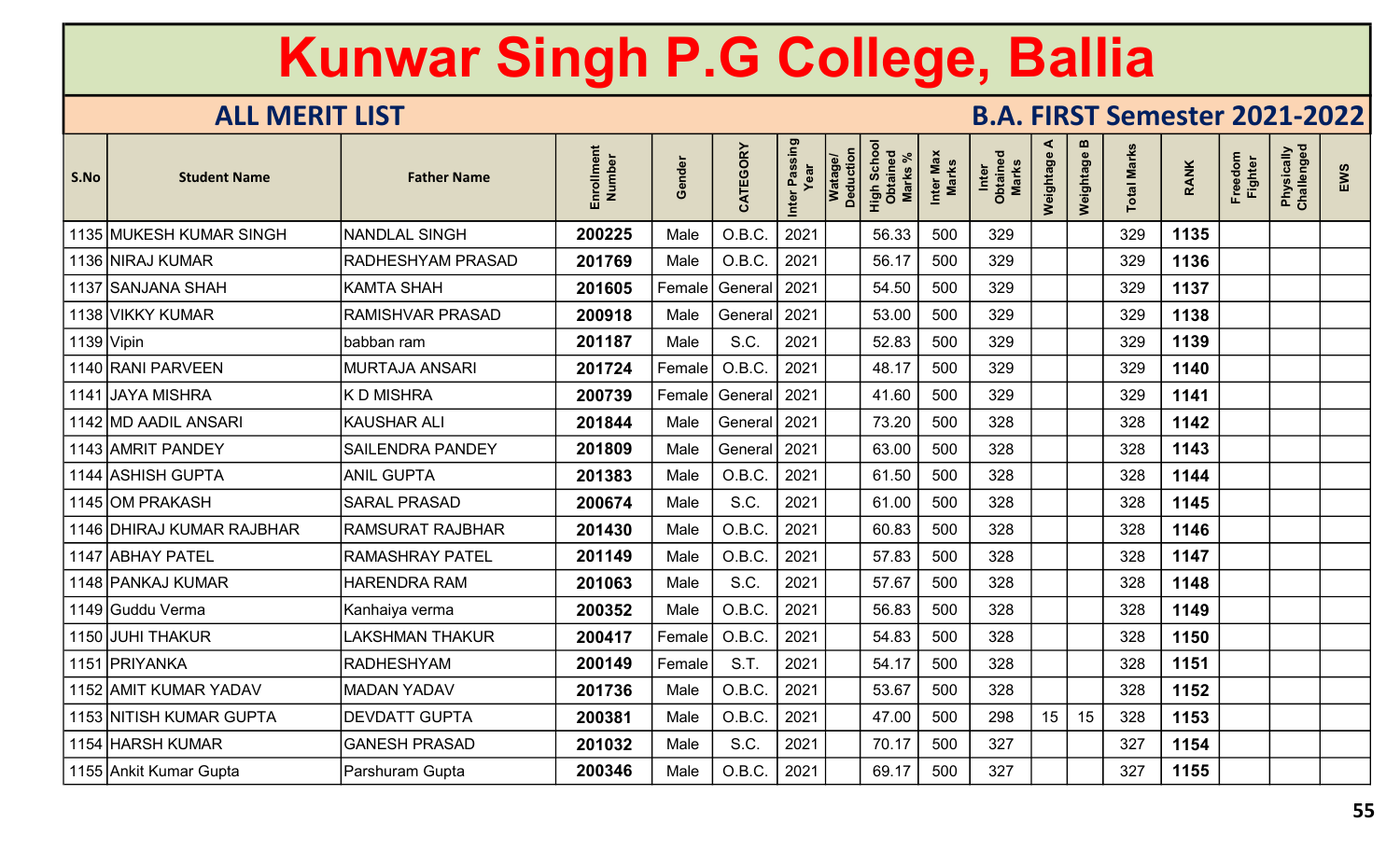| S.No | <b>Student Name</b>        | <b>Father Name</b>          | Enrollment<br>Number | Gender  | CATEGORY | Inter Passing<br>Year | Watage/<br>Deduction | Schor<br>High Scho<br>Obtained<br><b>Marks</b> | Inter Max<br><b>Marks</b> | Inter<br>Obtained<br>Marks | ⋖<br>Weightage | m<br>Weightage | otal Marks | <b>RANK</b> | Freedom<br><b>Fighter</b> | Physically<br>Challenged | EWS |
|------|----------------------------|-----------------------------|----------------------|---------|----------|-----------------------|----------------------|------------------------------------------------|---------------------------|----------------------------|----------------|----------------|------------|-------------|---------------------------|--------------------------|-----|
|      | 1156 SHAUMYA SINGH         | <b>BHARAT SINGH</b>         | 200705               | Female  | General  | 2021                  |                      | 69.00                                          | 500                       | 327                        |                |                | 327        | 1156        |                           |                          |     |
|      | 1157 SAROJANI KUMARI GUPTA | <b>JAY PRAKASH GUPTA</b>    | 200677               | Female  | O.B.C.   | 2019                  | 10 <sup>°</sup>      | 68.17                                          | 500                       | 337                        |                |                | 327        | 1157        |                           |                          |     |
|      | 1158 GOVIND KUMAR GUPTA    | <b>SHRIRAM PRASAD GUPTA</b> | 200732               | Male    | O.B.C.   | 2021                  |                      | 67.17                                          | 500                       | 327                        |                |                | 327        | 1158        |                           |                          |     |
|      | 1159 MANISH KUMAR          | <b>SUDHAKAR PRASAD</b>      | 201891               | Male    | S.T.     | 2021                  |                      | 65.83                                          | 500                       | 327                        |                |                | 327        | 1159        |                           |                          |     |
|      | 1160 KANHAYA SINGH         | <b>SURENDRA SINGH</b>       | 201625               | Male    | General  | 2021                  |                      | 65.83                                          | 500                       | 327                        |                |                | 327        | 1160        |                           |                          |     |
|      | 1161 AJAY YADAV            | <b>JAYRAM YADAV</b>         | 201207               | Male    | O.B.C.   | 2021                  |                      | 65.33                                          | 500                       | 327                        |                |                | 327        | 1161        |                           |                          |     |
|      | 1162 RANJEET RAM           | <b>MUNNA RAM</b>            | 200529               | Male    | S.C.     | 2021                  |                      | 63.00                                          | 500                       | 327                        |                |                | 327        | 1162        |                           |                          |     |
|      | 1163 RANJANA YADAV         | <b>HAWALDAR YADAV</b>       | 201351               | Female! | O.B.C.   | 2021                  |                      | 61.00                                          | 500                       | 327                        |                |                | 327        | 1163        |                           |                          |     |
|      | 1164 VINAY KUMAR BHARATI   | <b>MUNNA RAM</b>            | 200786               | Male    | S.C.     | 2021                  |                      | 61.00                                          | 500                       | 327                        |                |                | 327        | 1164        |                           |                          |     |
|      | 1165 Vikash Gupta          | Santosh Gupta               | 201073               | Male    | O.B.C.   | 2021                  |                      | 60.00                                          | 500                       | 327                        |                |                | 327        | 1165        |                           |                          |     |
|      | 1166 ASHISH KUMAR PRASAD   | SUDARSHAN PRASAD            | 201953               | Male    | O.B.C.   | 2021                  |                      | 59.17                                          | 500                       | 327                        |                |                | 327        | 1166        |                           |                          |     |
|      | 1167 NEHA KUMARI           | <b>AKSHAY KUMAR</b>         | 200554               | Female  | S.C.     | 2021                  |                      | 55.67                                          | 500                       | 327                        |                |                | 327        | 1167        |                           |                          |     |
|      | 1168 PRINCE SINGH          | <b>LAL BABU SINGH</b>       | 200260               | Male    | General  | 2021                  |                      | 54.17                                          | 500                       | 327                        |                |                | 327        | 1168        |                           |                          |     |
|      | 1169 REETU VERMA           | <b>SUNIL VERMA</b>          | 200061               | Female  | O.B.C    | 2021                  |                      | 74.17                                          | 500                       | 326                        |                |                | 326        | 1169        |                           |                          |     |
|      | 1170 VIRENDRA SAHANI       | <b>VIJAY BAHADUR SAHANI</b> | 202016               | Male    | O.B.C.   | 2020                  | 5                    | 71.33                                          | 500                       | 331                        |                |                | 326        | 1170        |                           |                          |     |
|      | 1171 RANJANA SONI          | <b>JITENDRA SONI</b>        | 201921               | Female  | O.B.C    | 2021                  |                      | 71.33                                          | 500                       | 326                        |                |                | 326        | 1171        |                           |                          |     |
|      | 1172 AKSHAR MISHRA         | <b>VIPIN BIHARI MISHRA</b>  | 202267               | Male    | General  | 2021                  |                      | 70.17                                          | 500                       | 326                        |                |                | 326        | 1172        |                           |                          |     |
|      | 1173 Sana Parveen          | Md saleem Ansari            | 200710               | Female  | O.B.C.   | 2021                  |                      | 68.50                                          | 500                       | 326                        |                |                | 326        | 1173        |                           |                          |     |
|      | 1174 LAXMI RAJBHAR         | <b>MOTICHAND RAJBHAR</b>    | 202164               | Female! | O.B.C.   | 2021                  |                      | 66.17                                          | 500                       | 326                        |                |                | 326        | 1174        |                           |                          |     |
|      | 1175 MOHIT KUMAR           | <b>CHHOTELAL PASWAN</b>     | 201507               | Male    | S.C.     | 2021                  |                      | 65.00                                          | 500                       | 326                        |                |                | 326        | 1175        |                           |                          |     |
|      | 1176 NIDHI PAL             | <b>SATYA NARAYAN PAL</b>    | 201624               | Female  | O.B.C.   | 2021                  |                      | 61.00                                          | 500                       | 326                        |                |                | 326        | 1176        |                           |                          |     |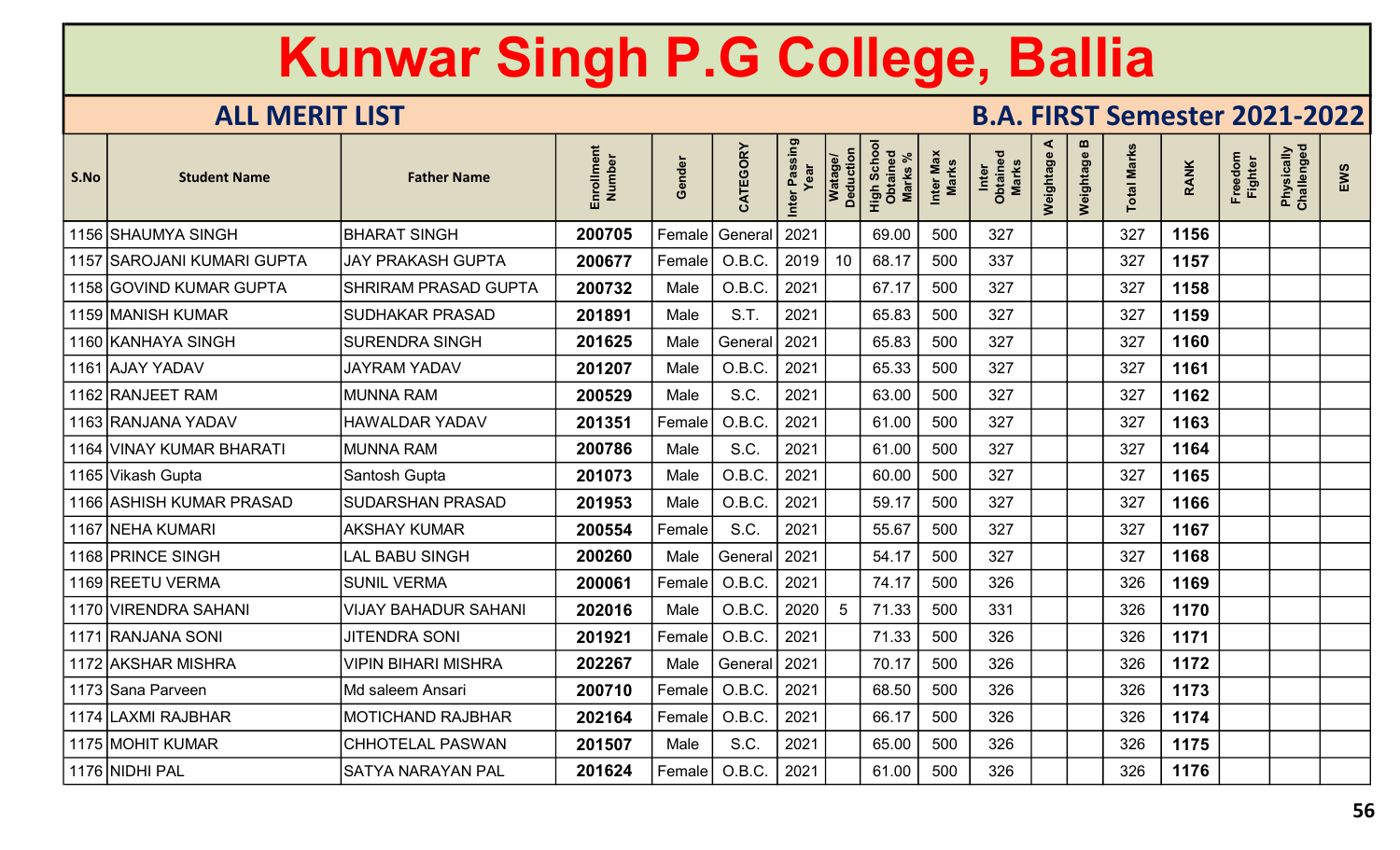| S.No | <b>Student Name</b>        | <b>Father Name</b>         | Enrollment<br>Number | iender<br>O | CATEGORY | Inter Passing<br>Year | Watage/<br>Deduction<br><b>Scho</b> | High Scho<br>Obtained<br><b>Marks</b> | Inter Max<br>Marks | Inter<br>Obtained<br>Marks | ⋖<br>Weightage | m<br>Weightage | otal Marks | <b>RANK</b> | Freedom<br><b>Fighter</b> | Physically<br>Challenged | EWS |
|------|----------------------------|----------------------------|----------------------|-------------|----------|-----------------------|-------------------------------------|---------------------------------------|--------------------|----------------------------|----------------|----------------|------------|-------------|---------------------------|--------------------------|-----|
|      | 1177 AMIT KUMAR CHAUHAN    | <b>VIJAY CHAUHAN</b>       | 201652               | Male        | O.B.C.   | 2021                  |                                     | 59.50                                 | 500                | 326                        |                |                | 326        | 1177        |                           |                          |     |
|      | 1178 ANJALI YADAV          | <b>BIRENDRA YADAV</b>      | 201745               | Female      | O.B.C.   | 2021                  |                                     | 53.67                                 | 500                | 326                        |                |                | 326        | 1178        |                           |                          |     |
|      | 1179 RAJNISH KUMAR YADAV   | <b>SANJAY YADAV</b>        | 201338               | Male        | O.B.C    | 2021                  |                                     | 53.00                                 | 500                | 326                        |                |                | 326        | 1179        |                           |                          |     |
|      | 1180 GUDIYA THAKUR         | <b>SANTOSH THAKUR</b>      | 201492               | Female      | O.B.C.   | 2021                  |                                     | 52.50                                 | 500                | 326                        |                |                | 326        | 1180        |                           |                          |     |
|      | 1181 SUHANI KHARWAR        | RAVINDRA KHARWAR           | 201053               | Female      | S.C.     | 2021                  |                                     | 37.80                                 | 500                | 326                        |                |                | 326        | 1181        |                           |                          |     |
|      | 1182 ABHISHEK GIRI         | <b>ATMANAND GIRI</b>       | 201510               | Male        | O.B.C.   | 2021                  |                                     | 16.67                                 | 500                | 326                        |                |                | 326        | 1182        |                           |                          |     |
|      | 1183 BRIJESH YADAV         | RADHESHYAM YADAV           | 201696               | Male        | O.B.C.   | 2021                  |                                     | 86.20                                 | 500                | 325                        |                |                | 325        | 1183        |                           |                          |     |
|      | 1184 HARSHIT PATEL         | <b>JITENDAR PATEL</b>      | 202211               | Male        | O.B.C.   | 2021                  |                                     | 72.00                                 | 500                | 325                        |                |                | 325        | 1184        |                           |                          |     |
|      | 1185 VISHAL RAJ YADAV      | <b>DASHRATH YADAV</b>      | 202063               | Male        | O.B.C.   | 2021                  |                                     | 71.83                                 | 500                | 325                        |                |                | 325        | 1185        |                           |                          |     |
|      | 1186 ANIL YADAV            | <b>UMA SHANKAR YADAV</b>   | 201004               | Male        | O.B.C.   | 2021                  |                                     | 71.67                                 | 500                | 325                        |                |                | 325        | 1186        |                           |                          |     |
|      | 1187 KIRAN KHARWAR         | <b>SANJEEV KHARWAR</b>     | 201051               | Female      | General  | 2021                  |                                     | 69.50                                 | 500                | 325                        |                |                | 325        | 1187        |                           |                          |     |
|      | 1188 PRINCE KUMAR YADAV    | <b>VINOD KUMAR YADAV</b>   | 201170               | Male        | O.B.C.   | 2021                  |                                     | 68.67                                 | 500                | 325                        |                |                | 325        | 1188        |                           |                          |     |
|      | 1189 REKHA YADAV           | RAJENDRA YADAV             | 201254               | Female!     | O.B.C.   | 2021                  |                                     | 67.00                                 | 500                | 325                        |                |                | 325        | 1189        |                           |                          |     |
|      | 1190 BHOLA PASWAN          | <b>BALCHANDRA PASWAN</b>   | 200950               | Male        | S.C.     | 2021                  |                                     | 64.83                                 | 500                | 325                        |                |                | 325        | 1190        |                           |                          |     |
|      | 1191 Shivajee              | Bhikhari Ram               | 201546               | Male        | S.C.     | 2021                  |                                     | 63.67                                 | 500                | 325                        |                |                | 325        | 1191        |                           |                          |     |
|      | 1192 MANISHA               | <b>SATYADEV PRASAD</b>     | 201978               | Female      | O.B.C    | 2021                  |                                     | 62.67                                 | 500                | 325                        |                |                | 325        | 1192        |                           |                          |     |
|      | 1193 SNEHA GOND            | <b>AJAY GOND</b>           | 200359               | Female      | O.B.C.   | 2021                  |                                     | 61.00                                 | 500                | 315                        |                | 10             | 325        | 1193        |                           |                          |     |
|      | 1194 PRIYA SINGH           | <b>HARDEV SINGH</b>        | 200096               | Female      | General  | 2021                  |                                     | 58.67                                 | 500                | 325                        |                |                | 325        | 1194        |                           |                          | Yes |
|      | 1195 Bablu verma           | Saijnath verma             | 200811               | Male        | O.B.C.   | 2021                  |                                     | 57.83                                 | 500                | 325                        |                |                | 325        | 1195        |                           |                          |     |
|      | 1196 RAVINNDRA KUMAR YADAV | <b>SHYAM NARAYAN YADAV</b> | 201275               | Male        | O.B.C.   | 2021                  |                                     | 57.67                                 | 500                | 325                        |                |                | 325        | 1196        |                           |                          |     |
|      | 1197 ADITYA KUMAR PRASAD   | <b>SUDARSHAN PRASAD</b>    | 200593               | Male        | S.T.     | 2021                  |                                     | 56.67                                 | 500                | 325                        |                |                | 325        | 1197        |                           |                          |     |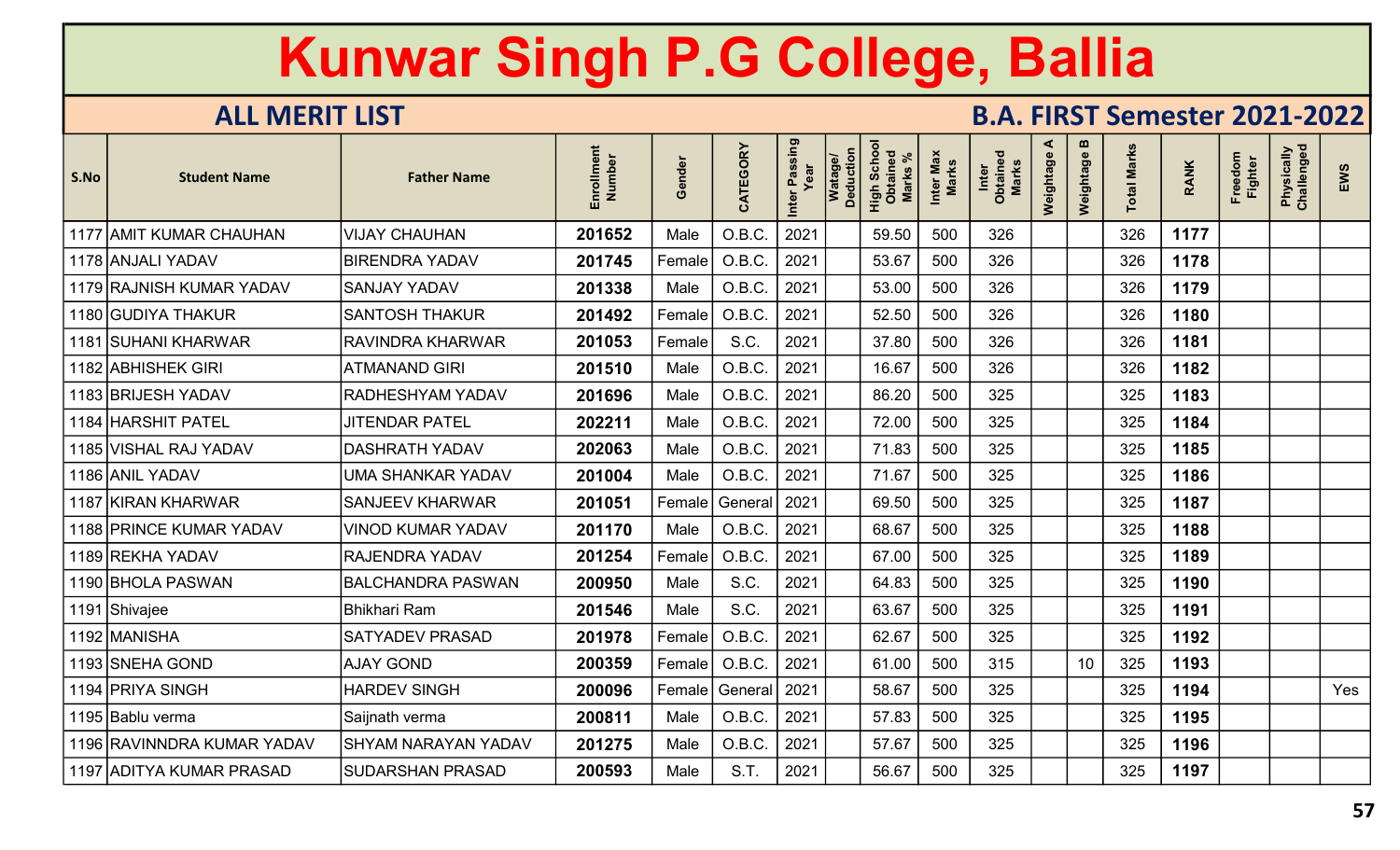| S.No | <b>Student Name</b>       | <b>Father Name</b>          | Enrollment<br>Number | Gender | CATEGORY | Inter Passing<br>Year | Watage/<br>Deduction | Schor<br>High Scho<br>Obtaineo<br><b>Marks</b> | Inter Max<br>Marks | Inter<br>Obtained<br>Marks | ⋖<br>Weightage | $\boldsymbol{\omega}$<br>Weightage | otal Marks | <b>RANK</b> | Freedom<br><b>Fighter</b> | Physically<br>Challenged | EWS |
|------|---------------------------|-----------------------------|----------------------|--------|----------|-----------------------|----------------------|------------------------------------------------|--------------------|----------------------------|----------------|------------------------------------|------------|-------------|---------------------------|--------------------------|-----|
|      | 1198 NITANT KUMAR MISHRA  | <b>INDRAPAL MISHRA</b>      | 202202               | Male   | General  | 2021                  |                      | 56.60                                          | 500                | 320                        |                | $5\overline{)}$                    | 325        | 1198        |                           |                          |     |
|      | 1199 NISHA KUSHWAHA       | UMASHANKAR KUSHWAHA         | 202423               | Female | O.B.C.   | 2021                  |                      | 56.50                                          | 500                | 325                        |                |                                    | 325        | 1199        |                           |                          |     |
|      | 1200 Prerna singh         | Sunil Kumar singh           | 201310               | Female | General  | 2021                  |                      | 52.33                                          | 500                | 325                        |                |                                    | 325        | 1200        |                           |                          | Yes |
|      | 1201 RANI                 | <b>GAURI SHANKAR</b>        | 202284               | Female | O.B.C    | 2021                  |                      | 51.17                                          | 500                | 325                        |                |                                    | 325        | 1201        |                           |                          |     |
|      | 1202 PINKI SHARMA         | <b>RAM JI SHARMA</b>        | 200014               | Female | O.B.C    | 2021                  |                      | 67.00                                          | 500                | 324                        |                |                                    | 324        | 1202        |                           |                          |     |
|      | 1203 SUSHIL KUMAR         | <b>BHAGELU TUREHA</b>       | 200189               | Male   | S.C.     | 2021                  |                      | 65.33                                          | 500                | 324                        |                |                                    | 324        | 1203        |                           |                          |     |
|      | 1204 SANJEET KUMAR YADAV  | <b>LAL SAHAB YADAV</b>      | 200384               | Male   | O.B.C.   | 2021                  |                      | 65.17                                          | 500                | 324                        |                |                                    | 324        | 1204        |                           |                          |     |
|      | 1205 SUDHIR YADAV         | <b>BRIJMOHAN YADAV</b>      | 201134               | Male   | O.B.C.   | 2021                  |                      | 62.67                                          | 500                | 324                        |                |                                    | 324        | 1205        |                           |                          |     |
|      | 1206 SHASHANK KUMAR       | <b>NARENDRA PRASAD</b>      | 200040               | Male   | S.T.     | 2021                  |                      | 58.83                                          | 500                | 324                        |                |                                    | 324        | 1206        |                           |                          |     |
|      | 1207 PRIYA VERMA          | <b>ANANT VERMA</b>          | 202558               | Female | O.B.C.   | 2021                  |                      | 56.33                                          | 500                | 324                        |                |                                    | 324        | 1207        |                           |                          |     |
|      | 1208 PRIYANKA VERMA       | <b>ANANT VERMA</b>          | 202555               | Female | O.B.C    | 2021                  |                      | 54.50                                          | 500                | 324                        |                |                                    | 324        | 1208        |                           |                          |     |
|      | 1209 MANISHA YADAV        | <b>SHAH JANAND YADAV</b>    | 202562               | Female | O.B.C    | 2021                  |                      | 51.83                                          | 500                | 324                        |                |                                    | 324        | 1209        |                           |                          |     |
|      | 1210 Upendra Kumar yadav  | Arjun yadav                 | 200027               | Male   | O.B.C.   | 2020                  | 5                    | 83.83                                          | 500                | 328                        |                |                                    | 323        | 1210        |                           |                          |     |
|      | 1211 ASHUTOSH KUMAR       | <b>SATYA NARAYAN</b>        | 201530               | Male   | General  | 2021                  |                      | 80.60                                          | 500                | 323                        |                |                                    | 323        | 1211        |                           |                          |     |
|      | 1212 ISLAM ANSARI         | <b>ROJADDIN ANSARI</b>      | 201596               | Male   | O.B.C.   | 2020                  | $5\phantom{.0}$      | 71.33                                          | 500                | 328                        |                |                                    | 323        | 1212        |                           |                          |     |
|      | 1213 DEEPAK KUMAR RAJBHAR | <b>SHIVJI RAJBHAR</b>       | 202155               | Male   | O.B.C    | 2020                  | 5                    | 70.33                                          | 500                | 328                        |                |                                    | 323        | 1213        |                           |                          |     |
|      | 1214 AMIT KUMAR YADAV     | <b>SUDAMA YADAV</b>         | 202425               | Male   | O.B.C.   | 2021                  |                      | 70.00                                          | 500                | 323                        |                |                                    | 323        | 1214        |                           |                          |     |
|      | 1215 JYOTI SHARMA         | <b>KRISHNA MOHAN SHARMA</b> | 201524               | Female | O.B.C.   | 2021                  |                      | 69.33                                          | 500                | 323                        |                |                                    | 323        | 1215        |                           |                          |     |
|      | 1216 AMIT KUMAR YADAV     | <b>ABHIMANYU YADAV</b>      | 201916               | Male   | O.B.C.   | 2021                  |                      | 64.00                                          | 500                | 323                        |                |                                    | 323        | 1216        |                           |                          |     |
|      | 1217 NIDHI YADAV          | <b>BABAN YADAV</b>          | 201886               | Male   | O.B.C.   | 2021                  |                      | 63.83                                          | 500                | 323                        |                |                                    | 323        | 1217        |                           |                          |     |
|      | 1218 Akash kumar          | Amin parsad                 | 200093               | Male   | O.B.C.   | 2021                  |                      | 63.33                                          | 500                | 323                        |                |                                    | 323        | 1218        |                           |                          |     |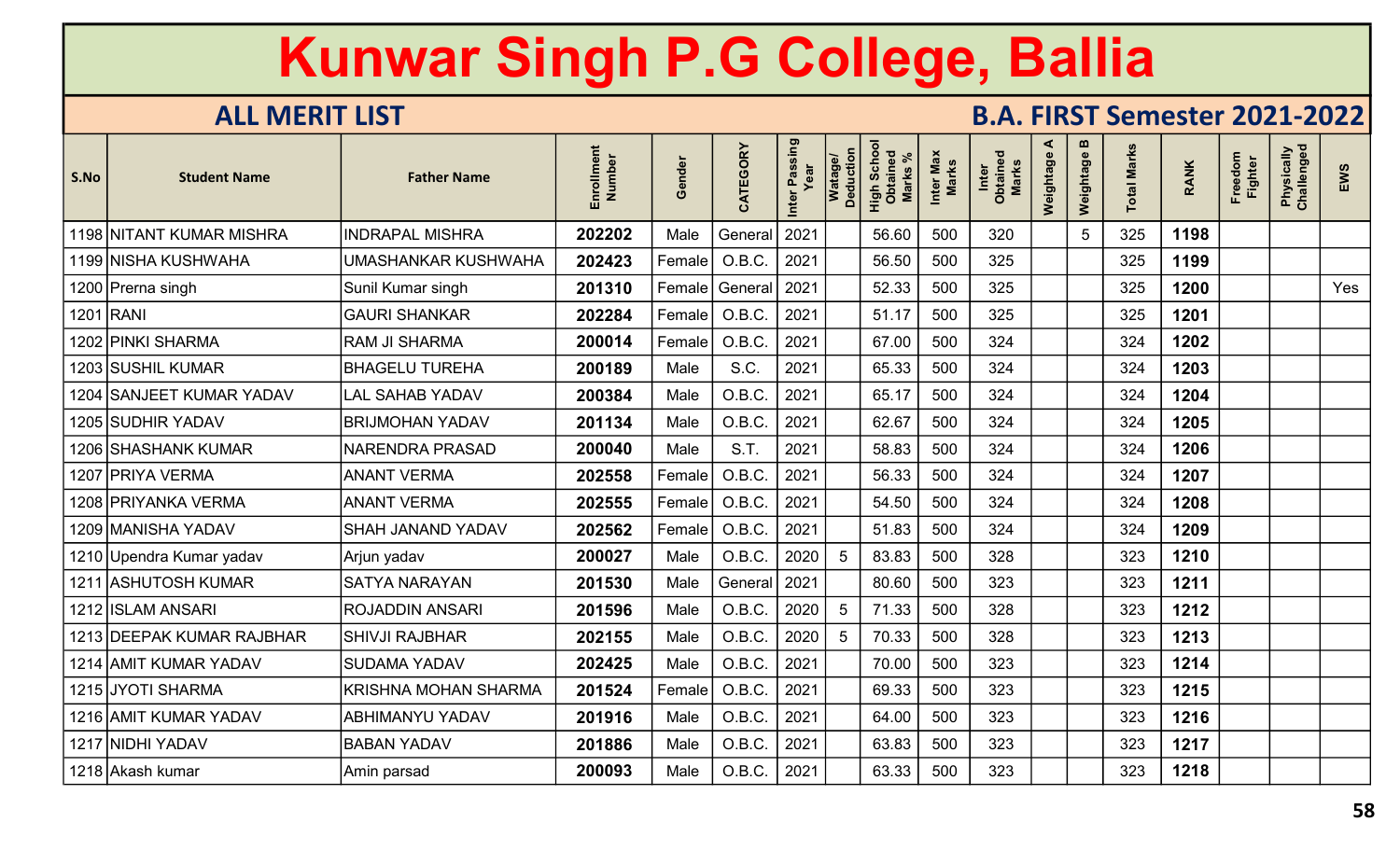| S.No | <b>Student Name</b>       | <b>Father Name</b>         | Enrollment<br>Number | Gender | CATEGORY | Inter Passing<br>Year | Watage/<br>Deduction | <b>Scho</b><br>aine<br><b>Marks</b><br>High<br>Obta | Inter Max<br>Marks | Inter<br>Obtained<br><b>Marks</b> | ⋖<br>Weightage | $\boldsymbol{\omega}$<br>Weightage | otal Marks | <b>RANK</b> | Freedom<br>Fighter | Physically<br>Challenged | EWS |
|------|---------------------------|----------------------------|----------------------|--------|----------|-----------------------|----------------------|-----------------------------------------------------|--------------------|-----------------------------------|----------------|------------------------------------|------------|-------------|--------------------|--------------------------|-----|
|      | 1219 Dhiraj sharma        | Ganeshji sharma            | 201108               | Male   | O.B.C.   | 2021                  |                      | 61.67                                               | 500                | 323                               |                |                                    | 323        | 1219        |                    |                          |     |
|      | 1220 SUMANT PRASAD        | <b>VINAY KUMAR</b>         | 202138               | Male   | General  | 2021                  |                      | 61.17                                               | 500                | 323                               |                |                                    | 323        | 1220        |                    |                          |     |
|      | 1221 VISHAL YADAV         | <b>VIJAY SHANKAR YADAV</b> | 200265               | Male   | O.B.C.   | 2021                  |                      | 60.50                                               | 500                | 323                               |                |                                    | 323        | 1221        |                    |                          |     |
|      | 1222 SARITA CHAUHAN       | SITARAM CHAUHAN            | 201242               | Female | O.B.C.   | 2021                  |                      | 60.00                                               | 500                | 323                               |                |                                    | 323        | 1222        |                    |                          |     |
|      | 1223 SADHANA YADAV        | <b>LALJEE YADAV</b>        | 201081               | Female | O.B.C    | 2021                  |                      | 57.00                                               | 500                | 323                               |                |                                    | 323        | 1223        |                    |                          |     |
|      | 1224 AARTI KHARWAR        | CHHOTE LAL KHARWAR         | 202578               | Female | General  | 2021                  |                      | 55.83                                               | 500                | 323                               |                |                                    | 323        | 1224        |                    |                          |     |
|      | 1225 POOJA SAHANI         | <b>BECHAN SAHANI</b>       | 201598               | Female | General  | 2021                  |                      | 51.83                                               | 500                | 323                               |                |                                    | 323        | 1225        |                    |                          |     |
|      | 1226 ADITYA KUMAR GOND    | <b>SURESH PRASAD</b>       | 200591               | Male   | S.T.     | 2020                  | 5                    | 84.00                                               | 500                | 327                               |                |                                    | 322        | 1226        |                    |                          |     |
|      | 1227 RAVI PRAKASH THAKUR  | <b>BHUSHAN THAKUR</b>      | 201008               | Male   | O.B.C.   | 2021                  |                      | 66.17                                               | 500                | 322                               |                |                                    | 322        | 1227        |                    |                          |     |
|      | 1228 RANJEET KUMAR GUPTA  | <b>JAGARNATH GUPTA</b>     | 201641               | Male   | O.B.C.   | 2021                  |                      | 63.67                                               | 500                | 322                               |                |                                    | 322        | 1228        |                    |                          |     |
|      | 1229 SAKSHI               | SANJAY UPADHYAY            | 201007               | Female | General  | 2021                  |                      | 61.83                                               | 500                | 322                               |                |                                    | 322        | 1229        |                    |                          |     |
|      | 1230 MUKESH KUMAR PRASAD  | <b>JANARDAN PRASAD</b>     | 201847               | Male   | O.B.C.   | 2021                  |                      | 59.00                                               | 500                | 322                               |                |                                    | 322        | 1230        |                    |                          |     |
|      | 1231 NISHA RAJBHAR        | <b>ANIL RAJBHAR</b>        | 202461               | Female | O.B.C.   | 2021                  |                      | 57.83                                               | 500                | 322                               |                |                                    | 322        | 1231        |                    |                          |     |
|      | 1232 GUDIYA               | <b>SURESH PRASAD</b>       | 201732               | Male   | General  | 2021                  |                      | 53.83                                               | 500                | 322                               |                |                                    | 322        | 1232        |                    |                          |     |
|      | 1233 MUKESH GUPTA         | <b>VIRENDRA SAH</b>        | 200827               | Male   | O.B.C.   | 2021                  |                      | 49.00                                               | 500                | 322                               |                |                                    | 322        | 1233        |                    |                          |     |
|      | 1234 AKASH KUMAR SINGH    | <b>SHIV KUMAR SINGH</b>    | 202040               | Male   | Genera   | 2021                  |                      | 39.40                                               | 500                | 322                               |                |                                    | 322        | 1234        |                    |                          |     |
|      | 1235   Pawan Kumar Paswan | Kanhaiya Paswan            | 200984               | Male   | S.C.     | 2021                  |                      | 66.67                                               | 500                | 321                               |                |                                    | 321        | 1235        |                    |                          |     |
|      | 1236 KARAN RAJBHAR        | <b>JHULAN RAJBHAR</b>      | 201385               | Male   | O.B.C.   | 2021                  |                      | 66.50                                               | 500                | 321                               |                |                                    | 321        | 1236        |                    |                          |     |
|      | 1237 Ankit Kumar Verma    | Hareram verma              | 200374               | Male   | O.B.C.   | 2021                  |                      | 66.33                                               | 500                | 321                               |                |                                    | 321        | 1237        |                    |                          |     |
|      | 1238 RAHUL KUMAR KASERA   | PRABHU DAYAL KASERA        | 202172               | Male   | O.B.C.   | 2021                  |                      | 66.00                                               | 500                | 321                               |                |                                    | 321        | 1238        |                    |                          |     |
|      | 1239 TAMANNA KHATUN       | NASHIM AKHTAR              | 201485               | Female | O.B.C.   | 2021                  |                      | 64.17                                               | 500                | 316                               |                | $5\phantom{.0}$                    | 321        | 1239        |                    |                          |     |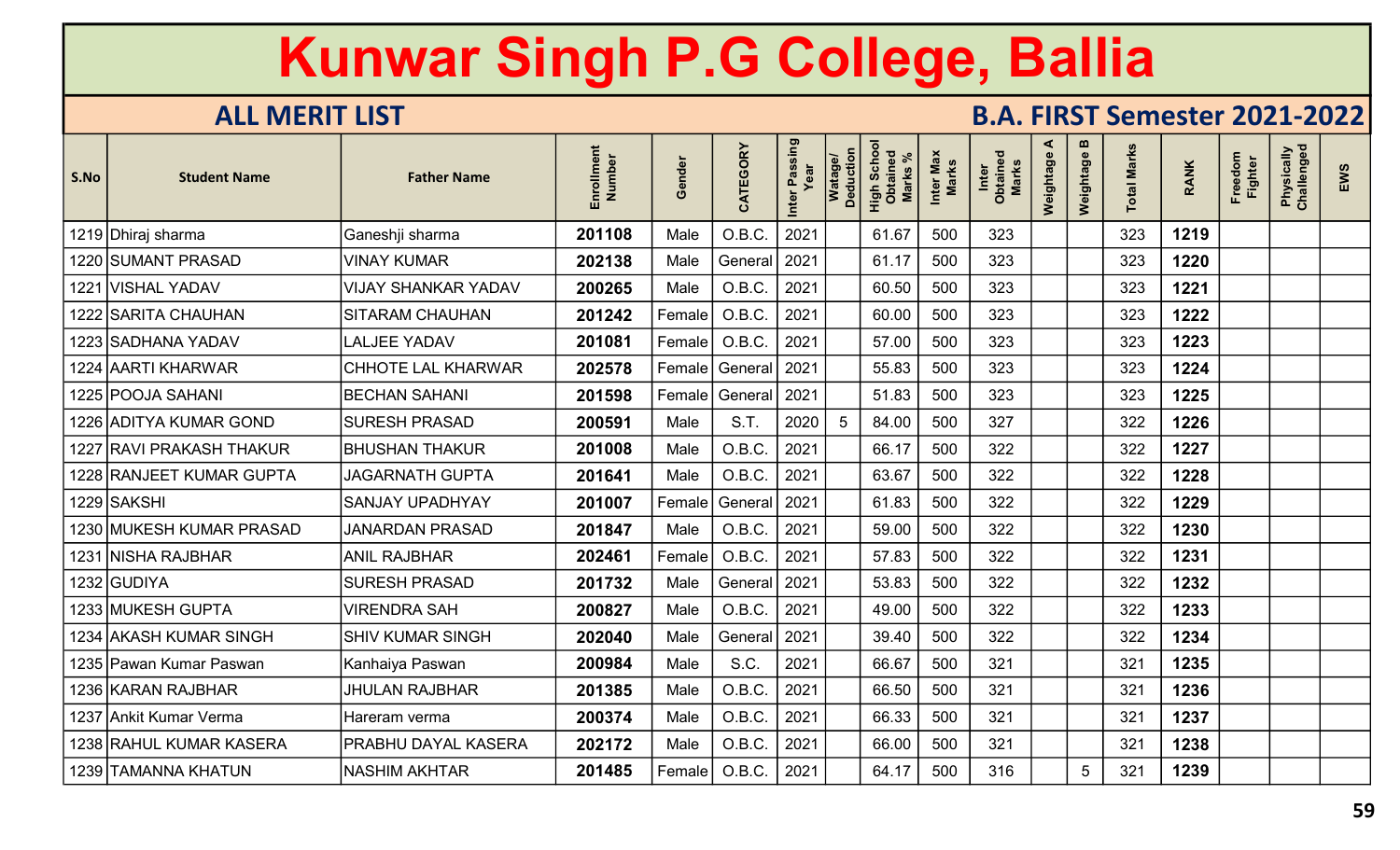| S.No | <b>Student Name</b>        | <b>Father Name</b>        | Enrollmen<br>Number | inder<br>$\mathbf{\omega}$<br>C | CATEGORY | Passing<br>Inter | Watage/<br>Deduction<br>High Schoc<br>Obtained<br><b>Marks</b> | Max<br><b>Marks</b><br>Inter | Marks<br>Inter<br>Obtaine | ⋖<br>Weightage | $\mathbf{m}$<br>Weightage | <b>Total Marks</b> | <b>RANK</b> | Freedom<br><b>Fighter</b> | Physically<br>Challenged | EWS |
|------|----------------------------|---------------------------|---------------------|---------------------------------|----------|------------------|----------------------------------------------------------------|------------------------------|---------------------------|----------------|---------------------------|--------------------|-------------|---------------------------|--------------------------|-----|
|      | 1240 KM JYOTI              | <b>RAJA RAM GOND</b>      | 201497              | Female                          | S.T.     | 2021             | 60.17                                                          | 500                          | 321                       |                |                           | 321                | 1240        |                           |                          |     |
|      | 1241 PRIYA                 | <b>KAMESHWAR PASI</b>     | 201214              | Female                          | S.C.     | 2021             | 60.17                                                          | 500                          | 321                       |                |                           | 321                | 1241        |                           |                          |     |
|      | 1242 SURENDRA KUMAR        | PREMCHAND GOND            | 200517              | Male                            | General  | 2021             | 60.17                                                          | 500                          | 321                       |                |                           | 321                | 1242        |                           |                          |     |
|      | 1243 AMIT KUMAR RAJBHAR    | <b>NARENDRA RAJBHAR</b>   | 202012              | Male                            | O.B.C.   | 2021             | 59.50                                                          | 500                          | 321                       |                |                           | 321                | 1243        |                           |                          |     |
|      | 1244 VISHAL KUMAR          | HARI SHANKAR THAKUR       | 201128              | Male                            | General  | 2021             | 58.67                                                          | 500                          | 321                       |                |                           | 321                | 1244        |                           |                          |     |
|      | 1245 ADITYA NATH SINGH     | <b>MOHAN SINGH</b>        | 202273              | Male                            | General  | 2021             | 57.00                                                          | 500                          | 321                       |                |                           | 321                | 1245        |                           |                          |     |
|      | 1246 ARYAN YADAV           | <b>SHIV BACHAN YADAV</b>  | 202518              | Male                            | General  | 2021             | 56.60                                                          | 500                          | 321                       |                |                           | 321                | 1246        |                           |                          |     |
|      | 1247 AMMAN RAJ             | <b>DHANJI</b>             | 201526              | Male                            | S.T.     | 2021             | 54.33                                                          | 500                          | 321                       |                |                           | 321                | 1247        |                           |                          |     |
|      | 1248 DHARMENDRA KUMAR      | LATE RAM BACHAN PRASAD    | 200010              | Male                            | O.B.C.   | 2021             | 86.00                                                          | 500                          | 320                       |                |                           | 320                | 1248        |                           |                          |     |
|      | 1249 POOJA PATEL           | <b>RAJESH PATEL</b>       | 200279              | Female                          | O.B.C.   | 2021             | 71.33                                                          | 500                          | 320                       |                |                           | 320                | 1249        |                           |                          |     |
|      | 1250 RANJEET THAKUR        | <b>PARAS THAKUR</b>       | 200091              | Male                            | O.B.C.   | 2021             | 67.50                                                          | 500                          | 320                       |                |                           | 320                | 1250        |                           |                          |     |
| 1251 | <b>KUMARI SABITA</b>       | harelal rajbhar           | 201941              | Female                          | O.B.C.   | 2021             | 65.17                                                          | 500                          | 320                       |                |                           | 320                | 1251        |                           |                          |     |
| 1252 | <b>GOPAL KUMAR CHAUHAN</b> | <b>SHIVJI CHAUHAN</b>     | 201633              | Male                            | O.B.C.   | 2021             | 63.83                                                          | 500                          | 320                       |                |                           | 320                | 1252        |                           |                          |     |
|      | 1253 PRINCE KUMAR KHARWAR  | <b>CHIRANJEET KHARWAR</b> | 200805              | Male                            | S.T.     | 2021             | 63.33                                                          | 500                          | 320                       |                |                           | 320                | 1253        |                           |                          |     |
|      | 1254 PRADEEP KUMAR GOND    | <b>RAJNATH PRASAD</b>     | 200510              | Male                            | General  | 2021             | 62.67                                                          | 500                          | 320                       |                |                           | 320                | 1254        |                           |                          |     |
|      | 1255 AKHILESH YADAV        | DHARM NATH YADAV          | 200718              | Male                            | O.B.C.   | 2021             | 62.50                                                          | 500                          | 320                       |                |                           | 320                | 1255        |                           |                          |     |
|      | 1256 SACHIN YADAV          | <b>SUKHARI YADAV</b>      | 202327              | Male                            | O.B.C.   | 2021             | 61.00                                                          | 500                          | 320                       |                |                           | 320                | 1256        |                           |                          |     |
|      | 1257  MANISH YADAV         | RAJINAND YADAV            | 201292              | Male                            | O.B.C.   | 2021             | 60.17                                                          | 500                          | 320                       |                |                           | 320                | 1257        |                           |                          |     |
|      | 1258   PRIYANSHU           | <b>SHIV SHANKAR GOND</b>  | 200577              | Female                          | S.T.     | 2021             | 57.17                                                          | 500                          | 320                       |                |                           | 320                | 1258        |                           |                          |     |
|      | 1259 GULSHAN KUMAR YADAV   | <b>MADAN YADAV</b>        | 201747              | Male                            | O.B.C.   | 2021             | 53.67                                                          | 500                          | 320                       |                |                           | 320                | 1259        |                           |                          |     |
|      | 1260 RANVIJAY PRATAP SINGH | <b>JANARDAN SINGH</b>     | 201577              | Male                            | General  | 2020             | 71.83                                                          | 500                          | 324                       |                |                           | 319                | 1260        |                           |                          |     |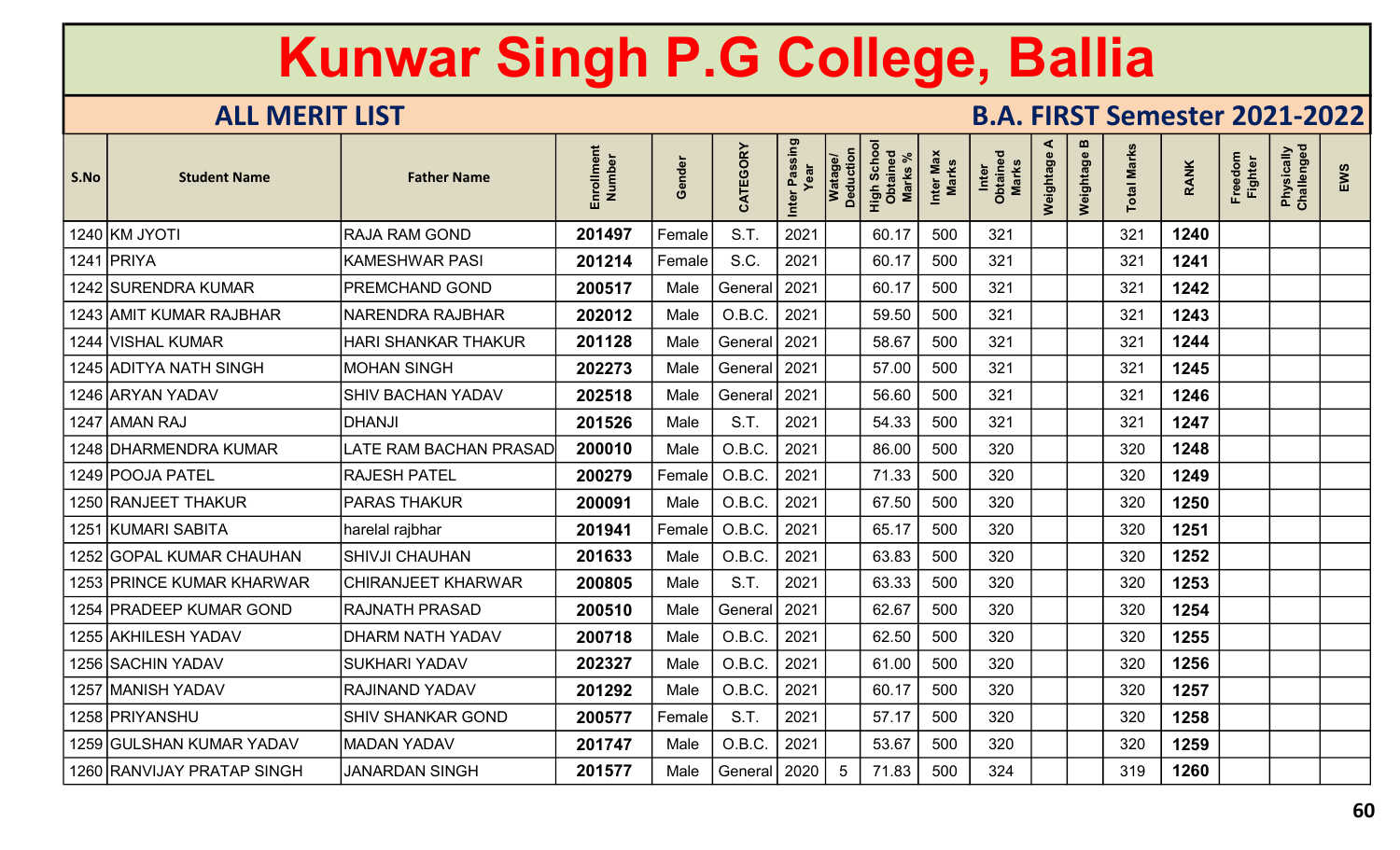| S.No | <b>Student Name</b>                               | <b>Father Name</b>           | Enrollment<br>Number | Gender | CATEGORY | Inter Passing<br>Year | Watage/<br>Deduction | Scho<br>High Scho<br>Obtaineo<br><b>Marks</b> | Inter Max<br>Marks | Inter<br>Obtained<br>Marks | ⋖<br>Weightage | $\boldsymbol{\omega}$<br>Weightage | <b>Total Marks</b> | <b>RANK</b> | Freedom<br>Fighter | Physically<br>Challenged | EWS |
|------|---------------------------------------------------|------------------------------|----------------------|--------|----------|-----------------------|----------------------|-----------------------------------------------|--------------------|----------------------------|----------------|------------------------------------|--------------------|-------------|--------------------|--------------------------|-----|
|      | 1261 KANCHAN YADAV                                | <b>RAJENDRA YADAV</b>        | 200186               | Female | O.B.C.   | 2021                  |                      | 68.00                                         | 500                | 319                        |                |                                    | 319                | 1261        |                    |                          |     |
|      | 1262 MUKESH KUMAR RAJBHAR                         | <b>BABBAN PRASAD</b>         | 201755               | Male   | O.B.C.   | 2021                  |                      | 60.67                                         | 500                | 319                        |                |                                    | 319                | 1262        |                    |                          |     |
|      | 1263 Pradeep Kumar                                | Surendra Ram                 | 201540               | Male   | S.C.     | 2021                  |                      | 60.17                                         | 500                | 319                        |                |                                    | 319                | 1263        |                    |                          |     |
|      | 1264 BABITA                                       | <b>RAJENDRA RAM</b>          | 201182               | Female | S.C.     | 2021                  |                      | 60.17                                         | 500                | 319                        |                |                                    | 319                | 1264        |                    |                          |     |
|      | 1265 PRAVIN KUMAR YADAV                           | <b>NAND KUMAR YADAV</b>      | 202569               | Male   | O.B.C    | 2021                  |                      | 59.00                                         | 500                | 319                        |                |                                    | 319                | 1265        |                    |                          |     |
|      | 1266 KM BABY YADAV                                | <b>SUMER YADAV</b>           | 201195               | Female | O.B.C.   | 2021                  |                      | 56.17                                         | 500                | 319                        |                |                                    | 319                | 1266        |                    |                          |     |
|      | 1267 DURGA YADAV                                  | <b>SUMER YADAV</b>           | 201192               | Female | O.B.C.   | 2021                  |                      | 55.17                                         | 500                | 319                        |                |                                    | 319                | 1267        |                    |                          |     |
|      | 1268 AKHILESH KUMAR PASWAN                        | <b>MAINEJAR PASWAN</b>       | 201152               | Male   | S.C.     | 2021                  |                      | 50.83                                         | 500                | 319                        |                |                                    | 319                | 1268        |                    |                          |     |
|      | 1269 ABHISHEK KUMAR YADAV                         | <b>SWAMINATH YADAV</b>       | 202049               | Male   | O.B.C.   | 2020                  | 5                    | 81.33                                         | 500                | 323                        |                |                                    | 318                | 1269        |                    |                          |     |
|      | 1270 RUPESH KUMAR CHOURASIYA CHANDRASHEKHAR CHOUR |                              | 201391               | Male   | O.B.C.   | 2021                  |                      | 72.80                                         | 500                | 318                        |                |                                    | 318                | 1270        |                    |                          |     |
|      | 1271 SONI KUMARI                                  | <b>SHIV SHANKAR PRASAD</b>   | 200055               | Female | S.T.     | 2021                  |                      | 70.17                                         | 500                | 318                        |                |                                    | 318                | 1271        |                    |                          |     |
|      | 1272 KRISHNA KUMAR CHAUHAN                        | <b>ISHWAR CHAND CHAUHANN</b> | 200246               | Male   | O.B.C.   | 2021                  |                      | 66.00                                         | 500                | 318                        |                |                                    | 318                | 1272        |                    |                          |     |
|      | 1273 KRISHNA KUMAR VERMA                          | RAJENDRA PRASAD VERMA        | 200138               | Male   | O.B.C.   | 2021                  |                      | 63.83                                         | 500                | 318                        |                |                                    | 318                | 1273        |                    |                          |     |
|      | 1274 REETU SHARMA                                 | <b>LAXMAN SHARMA</b>         | 200438               | Female | O.B.C    | 2021                  |                      | 62.67                                         | 500                | 318                        |                |                                    | 318                | 1274        |                    |                          |     |
|      | 1275 GUDIYA KHATOON                               | <b>JAMALUDDIN ANSARI</b>     | 201867               | Female | O.B.C    | 2021                  |                      | 60.17                                         | 500                | 318                        |                |                                    | 318                | 1275        |                    |                          |     |
|      | 1276 SWEETI VERMA                                 | <b>OM PRAKASH</b>            | 200413               | Female | O.B.C    | 2021                  |                      | 58.33                                         | 500                | 318                        |                |                                    | 318                | 1276        |                    |                          |     |
|      | 1277 PRIYANKA                                     | <b>RAMAKANT</b>              | 202371               | Female | O.B.C.   | 2021                  |                      | 57.33                                         | 500                | 318                        |                |                                    | 318                | 1277        |                    |                          |     |
|      | 1278 Sangam kumar varma                           | Awadhesh verma               | 202275               | Male   | O.B.C.   | 2021                  |                      | 54.00                                         | 500                | 318                        |                |                                    | 318                | 1278        |                    |                          |     |
|      | 1279 Shalu bharti                                 | Surendra prashad             | 202386               | Female | S.C.     | 2021                  |                      | 48.60                                         | 500                | 318                        |                |                                    | 318                | 1279        |                    |                          |     |
|      | 1280 ROHIT KUMAR RAM                              | <b>ASHOK RAM</b>             | 200316               | Male   | S.C.     | 2020                  | 5                    | 70.50                                         | 500                | 322                        |                |                                    | 317                | 1280        |                    |                          |     |
|      | 1281 MAHI SAHANI                                  | <b>ARVIND SAHANI</b>         | 200644               | Female | O.B.C.   | 2020                  | 5                    | 63.60                                         | 500                | 322                        |                |                                    | 317                | 1281        |                    |                          |     |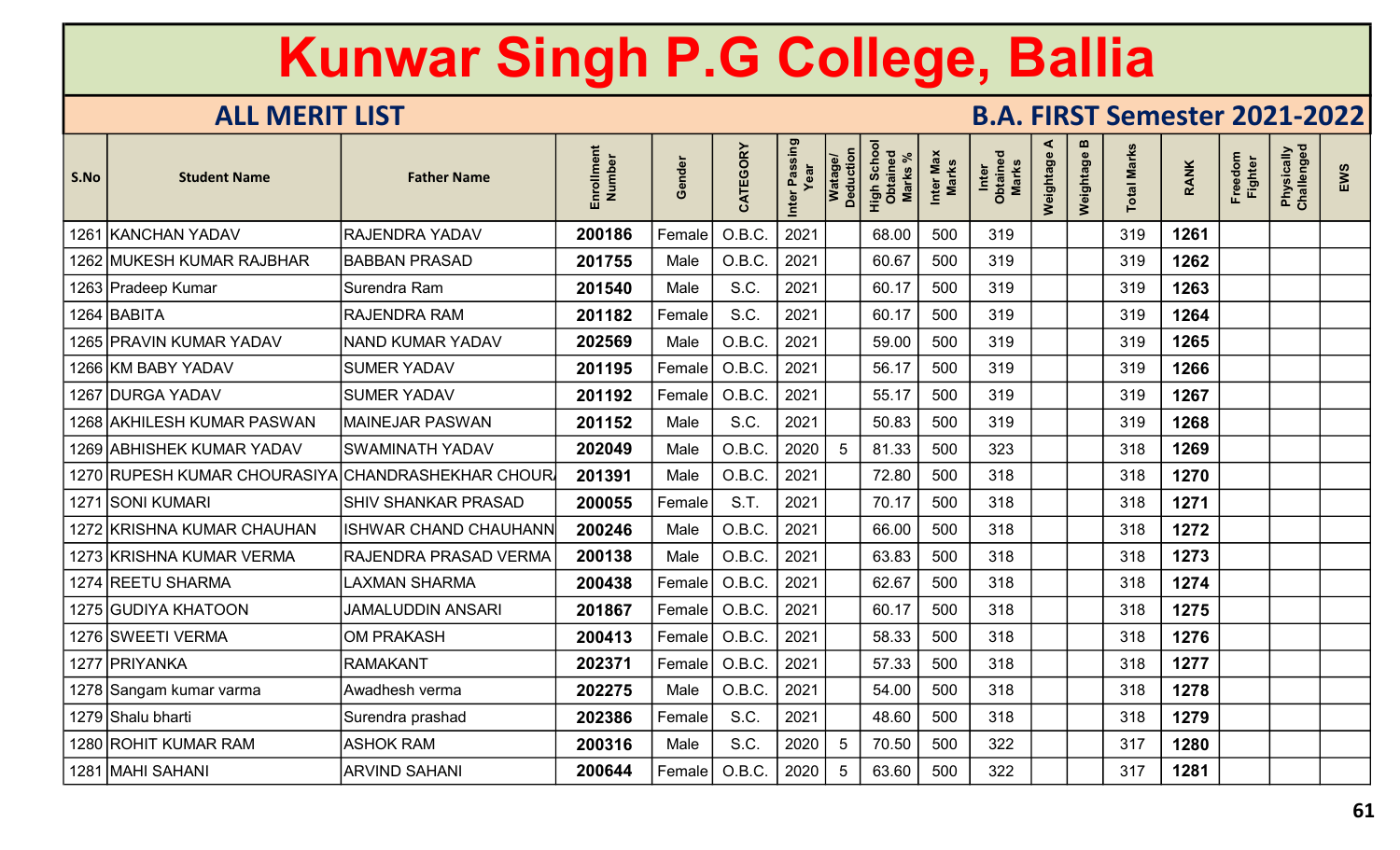| S.No | <b>Student Name</b>       | <b>Father Name</b>         | ent<br>Number<br>Enrollm | inder<br>$\boldsymbol{\omega}$<br>O | CATEGORY | Inter Passing | Watage/<br>Deduction | Scho<br>High Scho<br>Obtained<br><b>Marks</b> | Inter Max<br>Marks | Inter<br>Obtained<br>Marks | ⋖<br>Weightage | m<br>Weightage | otal Marks | <b>RANK</b> | Freedom<br><b>Fighter</b> | Physically<br>Challenged | EWS |
|------|---------------------------|----------------------------|--------------------------|-------------------------------------|----------|---------------|----------------------|-----------------------------------------------|--------------------|----------------------------|----------------|----------------|------------|-------------|---------------------------|--------------------------|-----|
|      | 1282 ANNU MISHRA          | <b>SATYAPRAKASH MISHRA</b> | 202496                   | Female                              | General  | 2021          |                      | 62.33                                         | 500                | 317                        |                |                | 317        | 1282        |                           |                          |     |
|      | 1283 RAKESH KUMAR YADAV   | <b>BALIRAM YADAV</b>       | 201614                   | Male                                | O.B.C.   | 2021          |                      | 61.67                                         | 500                | 317                        |                |                | 317        | 1283        |                           |                          |     |
|      | 1284 ANKITA YADAV         | <b>TARACHAND YADAV</b>     | 201734                   | Female                              | O.B.C.   | 2021          |                      | 59.50                                         | 500                | 317                        |                |                | 317        | 1284        |                           |                          |     |
|      | 1285 SONI VERMA           | PARMATMA PRASAD VERMA      | 201379                   | Female                              | O.B.C.   | 2021          |                      | 58.00                                         | 500                | 317                        |                |                | 317        | 1285        |                           |                          |     |
|      | 1286 RINKI SHARMA         | <b>SURENDRA SHARMA</b>     | 200226                   | Female                              | O.B.C.   | 2021          |                      | 57.17                                         | 500                | 317                        |                |                | 317        | 1286        |                           |                          |     |
|      | 1287 RAHUL THAKUR         | <b>SHYAM LAL THAKUR</b>    | 200237                   | Male                                | O.B.C.   | 2021          |                      | 16.67                                         | 500                | 317                        |                |                | 317        | 1287        |                           |                          |     |
|      | 1288 NIKESH KUMAR         | MITHILESH KUMAR RAM        | 200476                   | Male                                | S.C.     | 2021          |                      | 79.67                                         | 500                | 316                        |                |                | 316        | 1288        |                           |                          |     |
|      | 1289 ARCHANA              | TARACHAND RAM              | 200511                   | Female                              | S.C.     | 2021          |                      | 74.40                                         | 500                | 316                        |                |                | 316        | 1289        |                           |                          |     |
|      | 1290 ZUNED ALAM           | <b>SADARE ALAM</b>         | 201660                   | Male                                | O.B.C.   | 2020          | -5                   | 73.00                                         | 500                | 321                        |                |                | 316        | 1290        |                           |                          |     |
|      | 1291 Appu Kumar Yadav     | UMASHANKAR YADAV           | 202050                   | Male                                | O.B.C.   | 2020          | 5                    | 66.33                                         | 500                | 321                        |                |                | 316        | 1291        |                           |                          |     |
|      | 1292 AMIT KUMAR VERMA     | SANTOSH KUMAR VERMA        | 201306                   | Male                                | O.B.C.   | 2021          |                      | 62.33                                         | 500                | 316                        |                |                | 316        | 1292        |                           |                          |     |
|      | 1293 Shivam Mishra        | Hare krishna mishra        | 202278                   | Male                                | General  | 2021          |                      | 62.17                                         | 500                | 316                        |                |                | 316        | 1293        |                           |                          |     |
|      | 1294 GAUTAM               | <b>SUNIL RAM</b>           | 201084                   | Male                                | S.C.     | 2021          |                      | 57.33                                         | 500                | 316                        |                |                | 316        | 1294        |                           |                          |     |
|      | 1295 MD ILTAF ALI         | <b>MD ISRAIL</b>           | 202175                   | Male                                | O.B.C.   | 2021          |                      | 55.67                                         | 500                | 316                        |                |                | 316        | 1295        |                           |                          |     |
|      | 1296 GYAN PRAKASH         | <b>BUDHAN RAM</b>          | 200321                   | Male                                | S.C.     | 2021          |                      | 53.50                                         | 500                | 316                        |                |                | 316        | 1296        |                           |                          |     |
|      | 1297 MAHI GUPTA           | THAKUR JI PRASAD           | 202103                   | Female                              | O.B.C.   | 2021          |                      | 53.20                                         | 500                | 316                        |                |                | 316        | 1297        |                           |                          |     |
|      | 1298   PRATIBHA YADAV     | <b>HARE RAM YADAV</b>      | 201912                   | Female                              | O.B.C.   | 2021          |                      | 49.40                                         | 500                | 316                        |                |                | 316        | 1298        |                           |                          |     |
|      | 1299 RUCHEE GOND          | <b>CHHOTELAL GOND</b>      | 201499                   | Female                              | S.T.     | 2021          |                      | 60.17                                         | 500                | 315                        |                |                | 315        | 1299        |                           |                          |     |
|      | 1300 ABHINAV PRATAP SINGH | <b>SANJAY SINGH</b>        | 200220                   | Male                                | General  | 2021          |                      | 56.50                                         | 500                | 315                        |                |                | 315        | 1300        |                           |                          |     |
| 1301 | <b>SWETA YADAV</b>        | <b>GAURI SHANKAR YADAV</b> | 200398                   | Female                              | O.B.C.   | 2021          |                      | 55.33                                         | 500                | 315                        |                |                | 315        | 1301        |                           |                          |     |
|      | 1302 SHUBHAM THAKUR       | <b>AMLESH THAKUR</b>       | 201427                   | Male                                | O.B.C.   | 2020          | .5                   | 83.50                                         | 500                | 319                        |                |                | 314        | 1302        |                           |                          |     |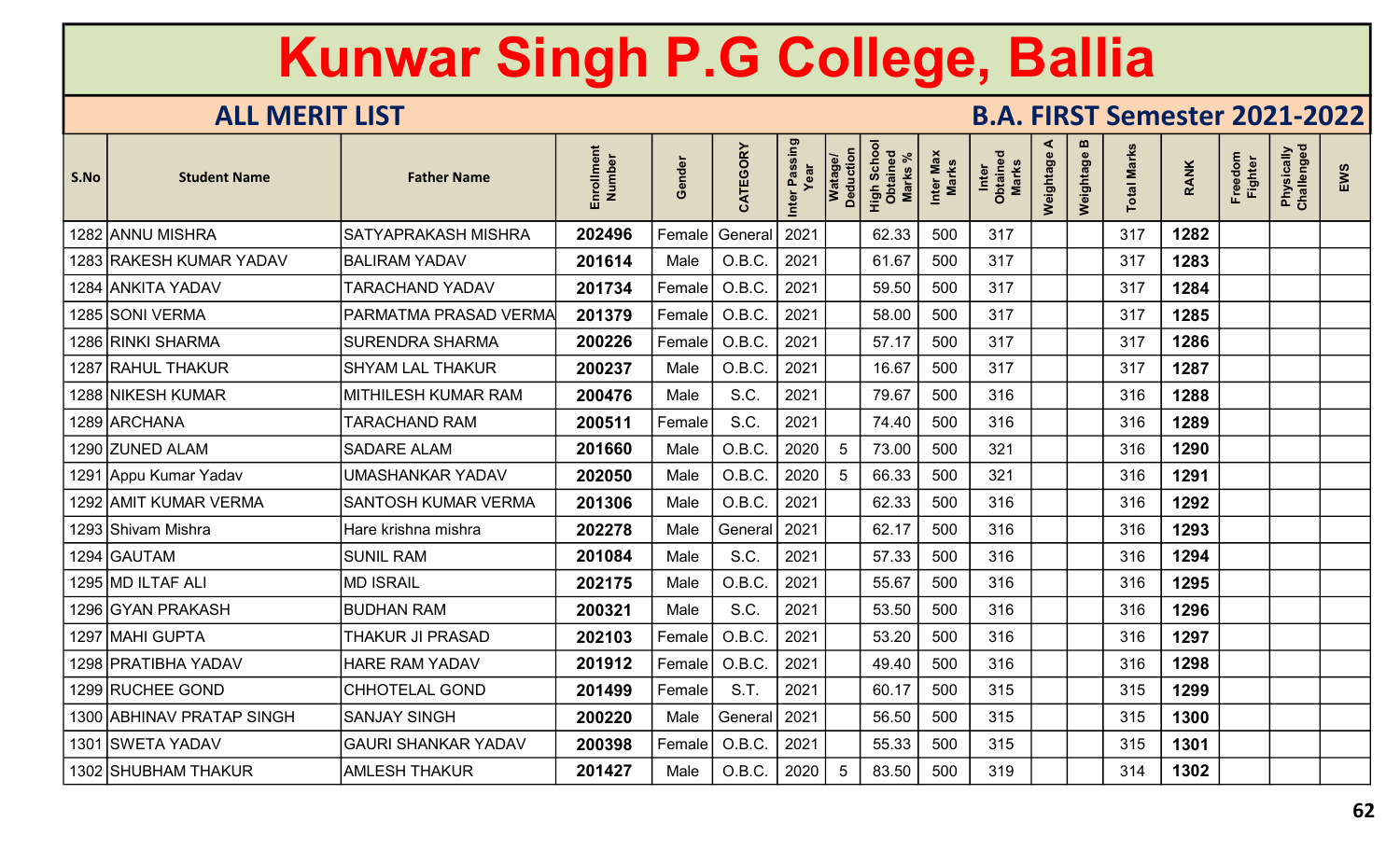| S.No | <b>Student Name</b>          | <b>Father Name</b>           | ent<br>Enrollmen<br>Number | inder<br>$\boldsymbol{\omega}$<br>O | CATEGORY       | Passing<br>Inter | Watage/<br>Deduction | Scho<br>High Scho<br>Obtaineo<br><b>Marks</b> | Inter Max<br>Marks | Inter<br>Obtained<br><b>Marks</b> | ⋖<br>Weightage | $\mathbf{m}$<br>Weightage | otal Marks | <b>RANK</b> | Freedom<br><b>Fighter</b> | Physically<br>Challenged | EWS |
|------|------------------------------|------------------------------|----------------------------|-------------------------------------|----------------|------------------|----------------------|-----------------------------------------------|--------------------|-----------------------------------|----------------|---------------------------|------------|-------------|---------------------------|--------------------------|-----|
|      | 1303 Ravi kumar sahani       | <b>BRIJLESH SAHANI</b>       | 202023                     | Male                                | O.B.C.         | 2020             | 5                    | 82.20                                         | 500                | 319                               |                |                           | 314        | 1303        |                           |                          |     |
|      | 1304 ARVIND KUMAR VERMA      | PREMA CHAND VERMA            | 200033                     | Male                                | O.B.C.         | 2021             |                      | 74.67                                         | 500                | 314                               |                |                           | 314        | 1304        |                           |                          |     |
|      | 1305 KRISHNA KUMAR GUPTA     | <b>SURAJ PRASAD GUPTA</b>    | 201486                     | Male                                | O.B.C.         | 2021             |                      | 70.67                                         | 500                | 314                               |                |                           | 314        | 1305        |                           |                          |     |
|      | 1306 SURAJ KUMAR             | <b>ANIRUDDH PRASAD</b>       | 202499                     | Male                                | S.T.           | 2021             |                      | 62.17                                         | 500                | 314                               |                |                           | 314        | 1306        |                           |                          |     |
|      | 1307   PANKAJ KUMAR BHARDWAJ | <b>MANBHARAT RAJBHAR</b>     | 200161                     | Male                                | O.B.C.         | 2021             |                      | 60.33                                         | 500                | 314                               |                |                           | 314        | 1307        |                           |                          |     |
|      | 1308 Rahul gupta             | <b>DANI SHANKAR GUPTA</b>    | 200078                     | Male                                | O.B.C.         | 2021             |                      | 60.17                                         | 500                | 314                               |                |                           | 314        | 1308        |                           |                          |     |
|      | 1309 MR ROHIT KUMAR          | <b>SURENDRA PRASAD</b>       | 200459                     | Male                                | S.C.           | 2021             |                      | 58.83                                         | 500                | 314                               |                |                           | 314        | 1309        |                           |                          |     |
|      | 1310 ANISH KUMAR RAJBHAR     | <b>JAYRAM RAJBHAR</b>        | 201026                     | Male                                | O.B.C.         | 2021             |                      | 57.17                                         | 500                | 314                               |                |                           | 314        | 1310        |                           |                          |     |
|      | 1311 NEERAJ KUMAR RAM        | <b>HARENDRA RAM</b>          | 200966                     | Male                                | S.C.           | 2021             |                      | 53.33                                         | 500                | 314                               |                |                           | 314        | 1311        |                           |                          |     |
|      | 1312 PREETI                  | <b>CHHOTELAL RAM RAJBHAR</b> | 201516                     | Female                              | O.B.C.         | 2021             |                      | 52.33                                         | 500                | 314                               |                |                           | 314        | 1312        |                           |                          |     |
|      | 1313 ARUN KUMAR TIWARI       | <b>DHARMNATH TIWARI</b>      | 200560                     | Male                                | General        | 2021             |                      | 49.00                                         | 500                | 314                               |                |                           | 314        | 1313        |                           |                          |     |
|      | 1314 KAVITA TIWARI           | <b>AVADHESH TIWARI</b>       | 202444                     | Female                              | General        | 2021             |                      | 11.50                                         | 500                | 314                               |                |                           | 314        | 1314        |                           |                          |     |
|      | 1315 PRIYA YADAV             | <b>MAINEJAR YADAV</b>        | 200348                     | $\sf Female $                       | O.B.C.         | 2021             |                      | 82.83                                         | 500                | 313                               |                |                           | 313        | 1315        |                           |                          |     |
|      | 1316 ANJALI SAHANI           | <b>SHATRUDHAN SAHANI</b>     | 201836                     | Female                              | O.B.C.         | 2020             | 5                    | 77.17                                         | 500                | 318                               |                |                           | 313        | 1316        |                           |                          |     |
|      | 1317 Kajal Verma             | Mr Dasharath Verma           | 201601                     | Female                              | O.B.C.         | 2021             |                      | 68.67                                         | 500                | 313                               |                |                           | 313        | 1317        |                           |                          |     |
|      | 1318 ASHISH KUMAR GUPTA      | <b>SANJAY GUPTA</b>          | 202190                     | Male                                | O.B.C.         | 2020             | -5                   | 66.83                                         | 500                | 318                               |                |                           | 313        | 1318        |                           |                          |     |
|      | 1319 ABHA RAI                | <b>VINAY PRAKASH RAI</b>     | 201676                     | Female                              | General        | 2021             |                      | 63.33                                         | 500                | 313                               |                |                           | 313        | 1319        |                           |                          |     |
|      | 1320 NITISH KUMAR            | LAXMAN GOND                  | 201666                     | Male                                | S.T.           | 2021             |                      | 59.83                                         | 500                | 313                               |                |                           | 313        | 1320        |                           |                          |     |
| 1321 | ROHIT KUMAR GUPTA            | <b>DADAN GUPTA</b>           | 200262                     | Male                                | O.B.C.         | 2021             |                      | 59.67                                         | 500                | 313                               |                |                           | 313        | 1321        |                           |                          |     |
|      | 1322 PRITI VERMA             | <b>BHARAT VERMA</b>          | 200968                     | Female                              | O.B.C.         | 2021             |                      | 59.33                                         | 500                | 313                               |                |                           | 313        | 1322        |                           |                          |     |
|      | 1323 Zishan Khan             | Mr Kalimullah Khan           | 201484                     | Male                                | General   2021 |                  |                      | 58.80                                         | 500                | 313                               |                |                           | 313        | 1323        |                           |                          |     |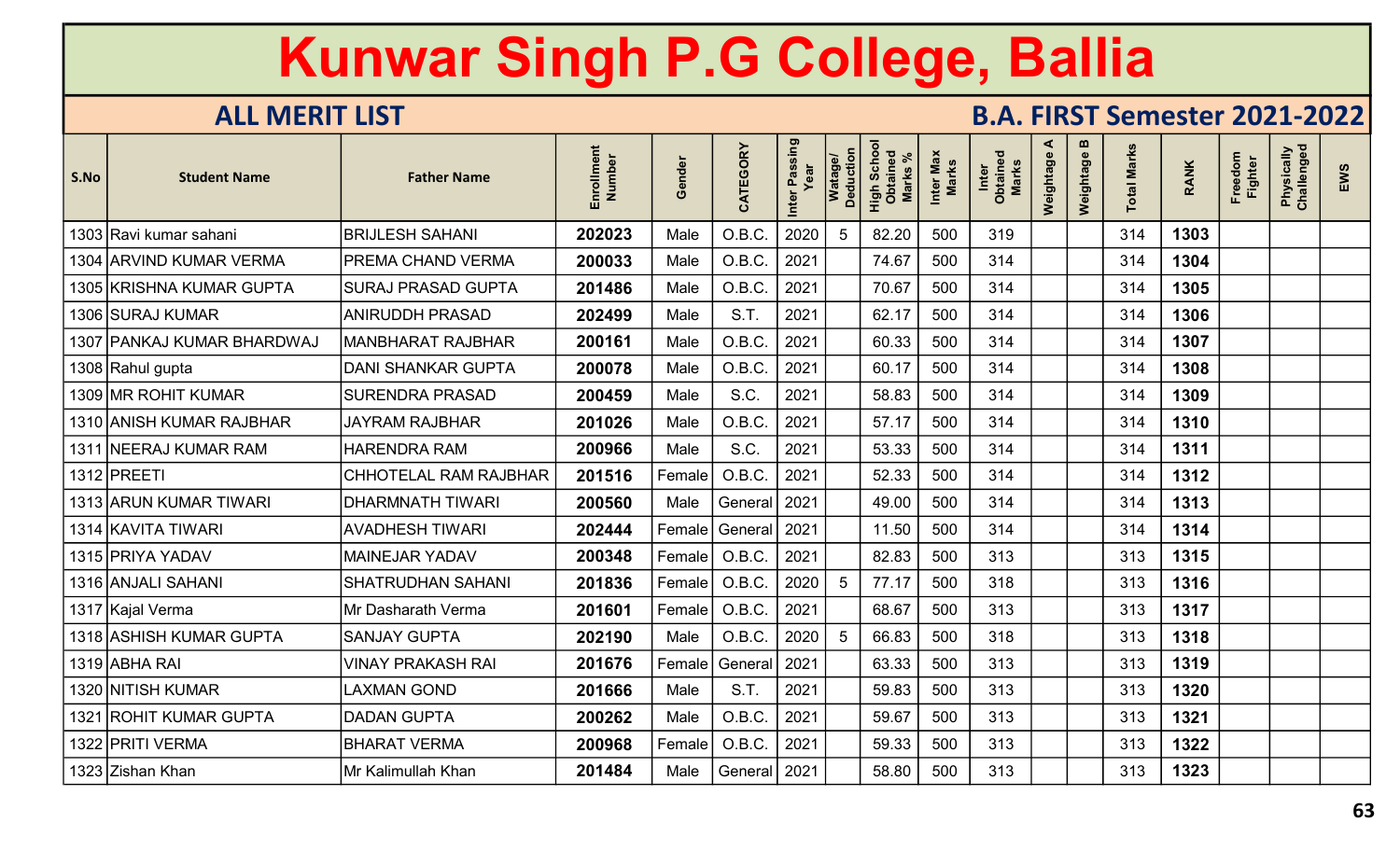| S.No | <b>Student Name</b>      | <b>Father Name</b>        | Enrollment<br>Number | Gender | CATEGORY | Inter Passing<br>Year | Watage/<br>Deduction | <b>Scho</b><br>High Scho<br><b>Marks</b> | Inter Max<br>Marks | Inter<br>Obtained<br><b>Marks</b> | ⋖<br>Weightage | $\mathbf{u}$<br>Weightage | otal Marks | <b>RANK</b> | Freedom<br><b>Fighter</b> | Physically<br>Challenged | EWS |
|------|--------------------------|---------------------------|----------------------|--------|----------|-----------------------|----------------------|------------------------------------------|--------------------|-----------------------------------|----------------|---------------------------|------------|-------------|---------------------------|--------------------------|-----|
|      | 1324 AJEET KUMAR VERMA   | <b>NAGA VERMA</b>         | 201423               | Male   | O.B.C.   | 2021                  |                      | 50.33                                    | 500                | 313                               |                |                           | 313        | 1324        |                           |                          |     |
|      | 1325 JYOTI SHARMA        | <b>SHIV KUMAR SHARMA</b>  | 200552               | Female | O.B.C.   | 2021                  |                      | 67.83                                    | 500                | 312                               |                |                           | 312        | 1325        |                           |                          |     |
|      | 1326 ANSHU SHARMA        | PAWAN KUMAR SHARMA        | 200837               | Female | O.B.C.   | 2021                  |                      | 66.50                                    | 500                | 312                               |                |                           | 312        | 1326        |                           |                          |     |
|      | 1327 Dhiraj kumar        | Babban prasad             | 200357               | Male   | S.C.     | 2021                  |                      | 63.67                                    | 500                | 312                               |                |                           | 312        | 1327        |                           |                          |     |
|      | 1328 ARTI KUMARI GOND    | SHIV NARAYAN GOND         | 201522               | Female | S.T.     | 2021                  |                      | 63.17                                    | 500                | 312                               |                |                           | 312        | 1328        |                           |                          |     |
|      | 1329 SIDDHU SINGH        | <b>SURENDRA SINGH</b>     | 200669               | Male   | Genera   | 2021                  |                      | 61.67                                    | 500                | 312                               |                |                           | 312        | 1329        |                           |                          |     |
|      | 1330 VIRENDRA RAWAT      | <b>DADDAN PRASAD</b>      | 202528               | Male   | S.C.     | 2021                  |                      | 61.50                                    | 500                | 312                               |                |                           | 312        | 1330        |                           |                          |     |
|      | 1331 SONU KUMAR PRASAD   | <b>ASHOK KUMAR PRASAD</b> | 202125               | Male   | S.C.     | 2021                  |                      | 57.67                                    | 500                | 312                               |                |                           | 312        | 1331        |                           |                          |     |
|      | 1332 ANJALI              | <b>DINESH KUMAR RAI</b>   | 201664               | Female | General  | 2021                  |                      | 56.67                                    | 500                | 312                               |                |                           | 312        | 1332        |                           |                          |     |
|      | 1333 KARUNESH KUMAR      | <b>DINESH KUMAR RAI</b>   | 201670               | Male   | General  | 2021                  |                      | 55.67                                    | 500                | 312                               |                |                           | 312        | 1333        |                           |                          |     |
|      | 1334   IMTIYAJ AHMAD     | <b>MUNNA SAI</b>          | 201334               | Male   | O.B.C.   | 2021                  |                      | 53.33                                    | 500                | 312                               |                |                           | 312        | 1334        |                           |                          |     |
|      | 1335 SANDHYA             | <b>BIRENDRA KUMAR</b>     | 201058               | Female | S.C.     | 2021                  |                      | 52.83                                    | 500                | 312                               |                |                           | 312        | 1335        |                           |                          |     |
|      | 1336 SHIVAM PANDEY       | <b>JEETENDRA PANDEY</b>   | 202302               | Male   | General  | 2021                  |                      | 85.40                                    | 500                | 311                               |                |                           | 311        | 1336        |                           |                          | Yes |
|      | 1337 ANJALI              | <b>ASHISH KUMAR</b>       | 200469               | Female | S.C.     | 2021                  |                      | 77.50                                    | 500                | 311                               |                |                           | 311        | 1337        |                           |                          |     |
|      | 1338 Ashutosh kumar rai  | Pramod kumar rai          | 200211               | Male   | Genera   | 2020                  | 5                    | 75.20                                    | 500                | 316                               |                |                           | 311        | 1338        |                           |                          |     |
|      | 1339 ANURAG YADAV        | SHAMBHU NATH YADAV        | 200074               | Male   | O.B.C.   | 2021                  |                      | 70.00                                    | 500                | 311                               |                |                           | 311        | 1339        |                           |                          |     |
|      | 1340 AMAN SHARMA         | Pramod Sharma             | 202513               | Male   | O.B.C.   | 2021                  |                      | 69.17                                    | 500                | 311                               |                |                           | 311        | 1340        |                           |                          |     |
|      | 1341 RAHUL BHARDWAJ      | <b>BHARAT RAM</b>         | 201180               | Male   | O.B.C.   | 2021                  |                      | 67.67                                    | 500                | 311                               |                |                           | 311        | 1341        |                           |                          |     |
|      | 1342 Rahul kumar         | <b>Bharat prasad</b>      | 200066               | Male   | S.C.     | 2020                  | 5                    | 66.83                                    | 500                | 316                               |                |                           | 311        | 1342        |                           |                          |     |
|      | 1343 ANNU SINGH          | <b>RAVINDRA SINGH</b>     | 200166               | Female | General  | 2021                  |                      | 64.17                                    | 500                | 311                               |                |                           | 311        | 1343        |                           |                          |     |
|      | 1344 Manjeet Kumar Yadav | Munna Yadav               | 202588               | Male   | O.B.C.   | 2021                  |                      | 62.33                                    | 500                | 311                               |                |                           | 311        | 1344        |                           |                          |     |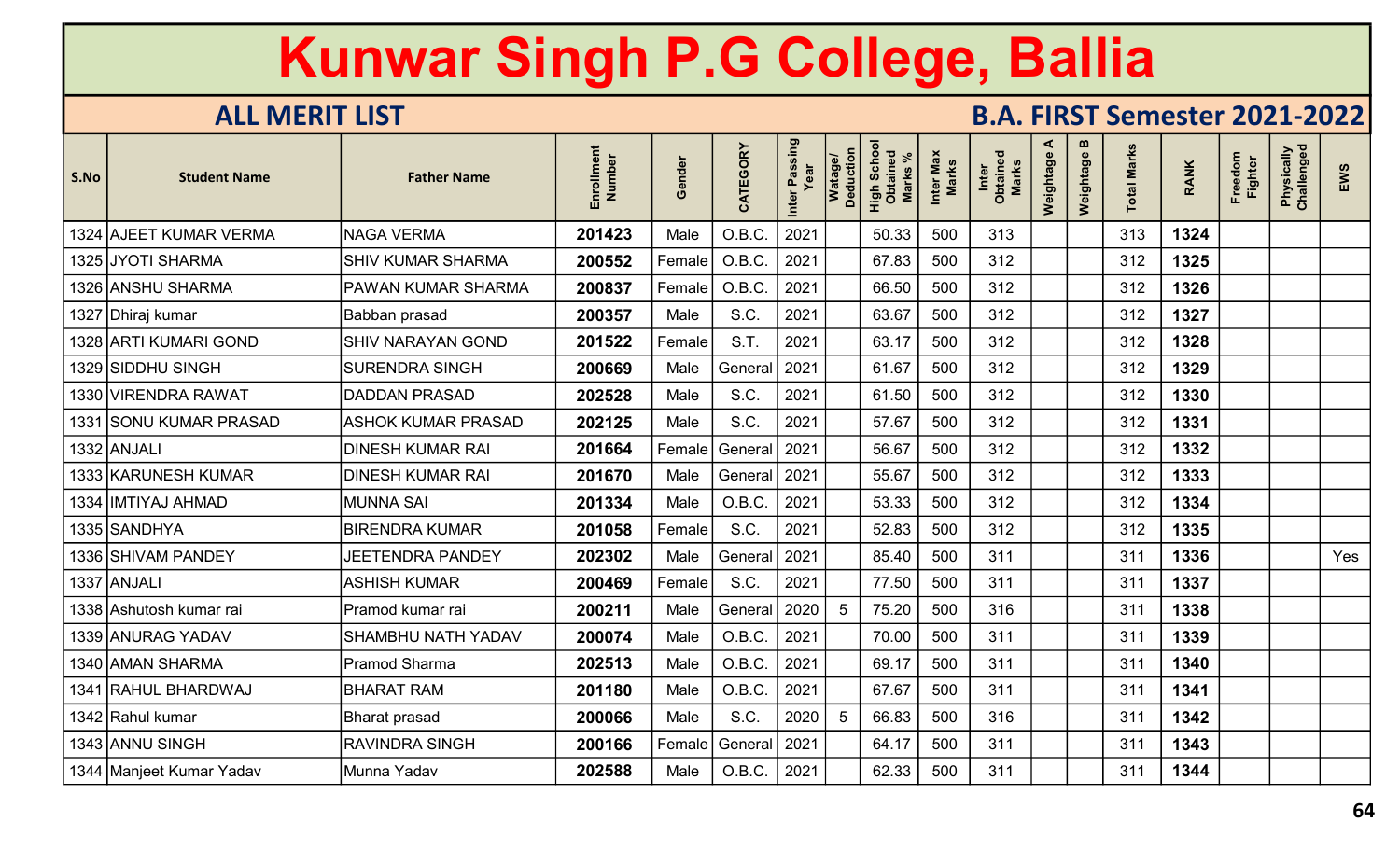| S.No | <b>Student Name</b>       | <b>Father Name</b>           | Enrollment<br>Number | Gender | CATEGORY       | Inter Passing<br>Year | Watage/<br>Deduction | High Schoo<br>Obtained<br>Marks % | Inter Max<br>Marks | Inter<br>Obtained<br>Marks | ⋖<br>Weightage | $\boldsymbol{\omega}$<br>Weightage | <b>Total Marks</b> | <b>RANK</b> | Freedom<br>Fighter | Physically<br>Challenged | EWS |
|------|---------------------------|------------------------------|----------------------|--------|----------------|-----------------------|----------------------|-----------------------------------|--------------------|----------------------------|----------------|------------------------------------|--------------------|-------------|--------------------|--------------------------|-----|
|      | 1345 SANJEET KUMAR GOND   | <b>UPENDRA GOND</b>          | 201671               | Male   | S.T.           | 2021                  |                      | 61.67                             | 500                | 311                        |                |                                    | 311                | 1345        |                    |                          |     |
|      | 1346 ARVIND PASWAN        | <b>CHUNNILAL PASWAN</b>      | 200708               | Male   | S.C.           | 2021                  |                      | 58.17                             | 500                | 311                        |                |                                    | 311                | 1346        |                    |                          |     |
|      | 1347 RAZIA BEGAM          | <b>ASALAM ANSARI</b>         | 200229               | Female | O.B.C          | 2021                  |                      | 56.17                             | 500                | 311                        |                |                                    | 311                | 1347        |                    |                          |     |
|      | 1348 GAUTAM KUMAR BHARTI  | <b>RANJEET KUMAR</b>         | 201103               | Male   | S.C.           | 2021                  |                      | 54.67                             | 500                | 311                        |                |                                    | 311                | 1348        |                    |                          |     |
|      | 1349 SONU SAHANI          | <b>RAMPRAVESH SAHANI</b>     | 201326               | Male   | O.B.C          | 2021                  |                      | 54.33                             | 500                | 311                        |                |                                    | 311                | 1349        |                    |                          |     |
|      | 1350 AJEET KUMAR YADAV    | <b>GOPAL JI YADAV</b>        | 201105               | Male   | O.B.C.         | 2021                  |                      | 63.83                             | 500                | 310                        |                |                                    | 310                | 1350        |                    |                          |     |
|      | 1351 JEETU KUMAR          | <b>VINOD KUMAR GOND</b>      | 200938               | Male   | General        | 2021                  |                      | 63.33                             | 500                | 310                        |                |                                    | 310                | 1351        |                    |                          |     |
|      | 1352 Ravi kishan tiwari   | prakash tiwari               | 200847               | Male   | General   2021 |                       |                      | 63.00                             | 500                | 310                        |                |                                    | 310                | 1352        |                    |                          | Yes |
|      | 1353 JYOTI BHARTI         | PRABHU NATH RAM              | 201432               | Female | S.C.           | 2021                  |                      | 62.33                             | 500                | 310                        |                |                                    | 310                | 1353        |                    |                          |     |
|      | 1354 ARUN KUMAR VERMA     | <b>VISWAMBHAR NATH VERMA</b> | 201843               | Male   | O.B.C.         | 2021                  |                      | 61.40                             | 500                | 310                        |                |                                    | 310                | 1354        |                    |                          |     |
|      | 1355 AJEET SINGH          | <b>GOPALJI SINGH</b>         | 202188               | Male   | General 2021   |                       |                      | 55.67                             | 500                | 310                        |                |                                    | 310                | 1355        |                    |                          |     |
|      | 1356 SHIV PAL SINGH YADAV | <b>DIN DAYAL YADAV</b>       | 200245               | Male   | O.B.C.         | 2021                  |                      | 53.67                             | 500                | 310                        |                |                                    | 310                | 1356        |                    |                          |     |
|      | 1357 ARUN KUMAR SAHANI    | <b>VIRENDRA SAHANI</b>       | 201340               | Male   | O.B.C.         | 2021                  |                      | 68.50                             | 500                | 309                        |                |                                    | 309                | 1357        |                    |                          |     |
|      | 1358 ANKIT GUPTA          | <b>AJAY GUPTA</b>            | 202441               | Male   | O.B.C.         | 2021                  |                      | 59.50                             | 500                | 309                        |                |                                    | 309                | 1358        |                    |                          |     |
|      | 1359   PRAVEEN CHAUHAN    | <b>RAMNIWAS CHAUHAN</b>      | 200436               | Male   | O.B.C.         | 2021                  |                      | 59.33                             | 500                | 309                        |                |                                    | 309                | 1359        |                    |                          |     |
|      | 1360 CHANDAN SHARMA       | <b>RAJESH SHARMA</b>         | 202276               | Male   | O.B.C          | 2021                  |                      | 53.50                             | 500                | 309                        |                |                                    | 309                | 1360        |                    |                          |     |
|      | 1361 PRIYANKA YADAV       | <b>VIJAY SHANKAR YADAV</b>   | 200961               | Female | O.B.C.         | 2021                  |                      | 52.17                             | 500                | 309                        |                |                                    | 309                | 1361        |                    |                          |     |
|      | 1362 SHIVAM SINGH         | <b>RAJKUMAR SINGH</b>        | 200676               | Male   | General        | 2020                  | 5                    | 77.83                             | 500                | 313                        |                |                                    | 308                | 1362        |                    |                          |     |
|      | 1363 PANKAJ KUMAR PASI    | <b>KAMESHWAR PASI</b>        | 201456               | Male   | S.C.           | 2020                  | 5                    | 71.00                             | 500                | 313                        |                |                                    | 308                | 1363        |                    |                          |     |
|      | 1364 Roshani Rajbhar      | Mr Janardan Rajbhar          | 200737               | Female | O.B.C.         | 2021                  |                      | 65.33                             | 500                | 308                        |                |                                    | 308                | 1364        |                    |                          |     |
|      | 1365 VINAY KUMAR          | <b>JALESHWAR RAM</b>         | 201882               | Male   | S.C.           | 2020                  | 5                    | 61.50                             | 500                | 313                        |                |                                    | 308                | 1365        |                    |                          |     |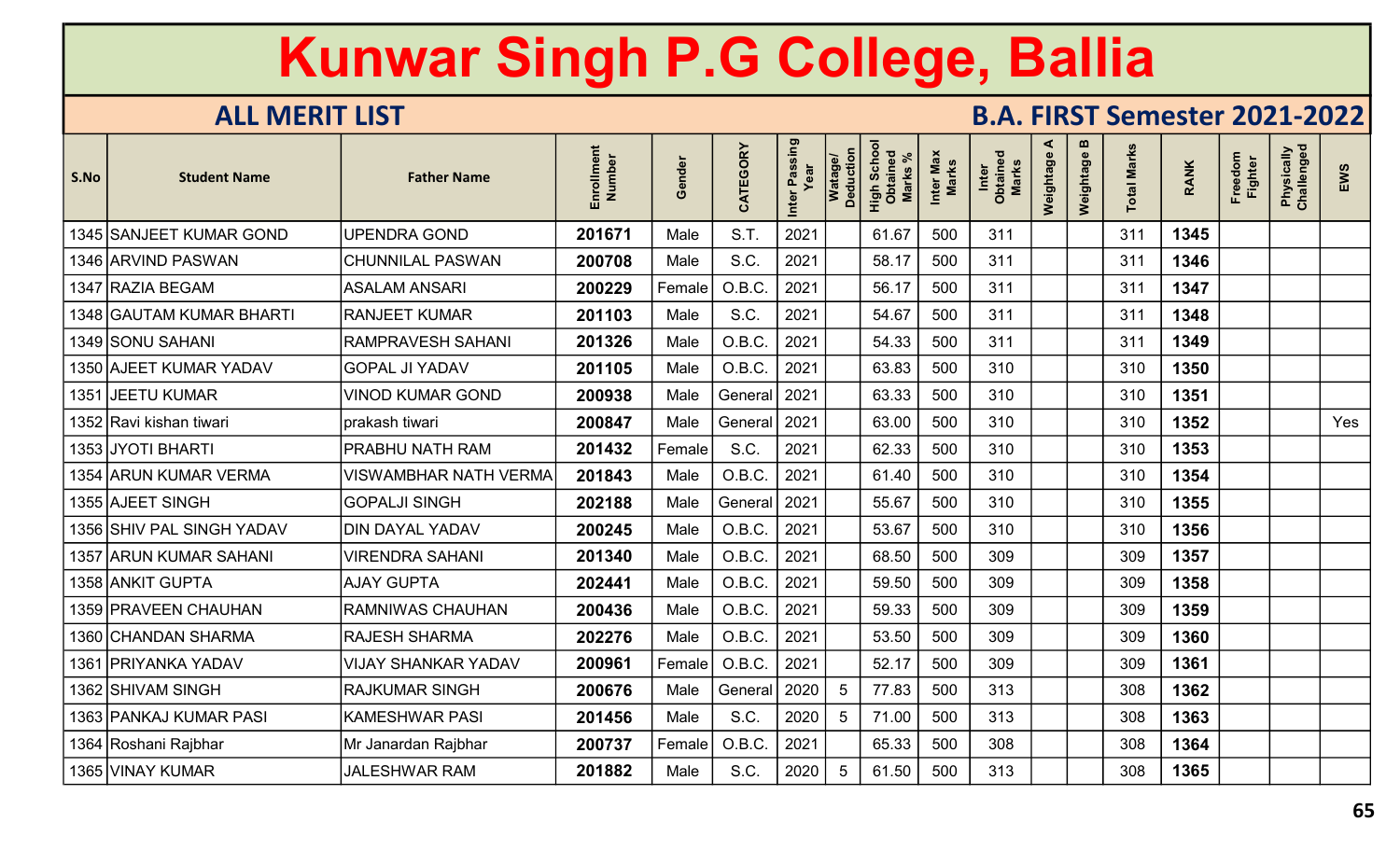| <b>Student Name</b> | <b>Father Name</b>                                                                                                                                                                                                                                                                                                                                                                                                                                                                | Enrollment<br>Number | iender<br>O | CATEGORY | Inter Passing |    | <b>Scho</b><br>High Scho<br>Obtained<br><b>Marks</b> | Inter Max<br>Marks | Inter<br>Obtained<br><b>Marks</b> | ⋖<br>Weightage | m<br>Weightage | <b>Total Marks</b> | <b>RANK</b> | Freedom<br><b>Fighter</b> | Physically<br>Challenged | EWS |
|---------------------|-----------------------------------------------------------------------------------------------------------------------------------------------------------------------------------------------------------------------------------------------------------------------------------------------------------------------------------------------------------------------------------------------------------------------------------------------------------------------------------|----------------------|-------------|----------|---------------|----|------------------------------------------------------|--------------------|-----------------------------------|----------------|----------------|--------------------|-------------|---------------------------|--------------------------|-----|
|                     | <b>NANDLAL PRASAD</b>                                                                                                                                                                                                                                                                                                                                                                                                                                                             | 201764               | Male        | S.C.     | 2021          |    | 59.50                                                | 500                | 308                               |                |                | 308                | 1366        |                           |                          |     |
|                     | <b>SUSHIL KUMAR RAM</b>                                                                                                                                                                                                                                                                                                                                                                                                                                                           | 200763               | Male        | S.C.     | 2021          |    | 59.33                                                | 500                | 308                               |                |                | 308                | 1367        |                           |                          |     |
|                     | <b>LALLU SAHANI</b>                                                                                                                                                                                                                                                                                                                                                                                                                                                               | 201178               | Male        | O.B.C.   | 2021          |    | 59.17                                                | 500                | 308                               |                |                | 308                | 1368        |                           |                          |     |
|                     | PRABHUNATH VERMA                                                                                                                                                                                                                                                                                                                                                                                                                                                                  | 200267               | Male        | O.B.C.   | 2021          |    | 59.00                                                | 500                | 308                               |                |                | 308                | 1369        |                           |                          |     |
|                     | <b>RAJDEV YADAV</b>                                                                                                                                                                                                                                                                                                                                                                                                                                                               | 200750               | Male        | O.B.C.   | 2021          |    | 57.83                                                | 500                | 308                               |                |                | 308                | 1370        |                           |                          |     |
|                     | <b>SHIVJI KESHRI</b>                                                                                                                                                                                                                                                                                                                                                                                                                                                              | 200437               | Male        | General  | 2021          |    | 57.83                                                | 500                | 308                               |                |                | 308                | 1371        |                           |                          | Yes |
|                     | <b>RAM KUMAR GOND</b>                                                                                                                                                                                                                                                                                                                                                                                                                                                             | 200049               | Male        | General  | 2021          |    | 55.83                                                | 500                | 308                               |                |                | 308                | 1372        |                           |                          |     |
|                     | <b>JITENDRA RAI</b>                                                                                                                                                                                                                                                                                                                                                                                                                                                               | 200227               | Female      | General  | 2021          |    | 55.33                                                | 500                | 308                               |                |                | 308                | 1373        |                           |                          |     |
|                     | <b>DHIRENDRA PRASAD</b>                                                                                                                                                                                                                                                                                                                                                                                                                                                           | 201363               | Male        | S.C.     | 2021          |    | 52.20                                                | 500                | 308                               |                |                | 308                | 1374        |                           |                          |     |
|                     | Mr Ramashankar Yadav                                                                                                                                                                                                                                                                                                                                                                                                                                                              | 200107               | Male        | O.B.C.   | 2020          | -5 | 77.17                                                | 500                | 312                               |                |                | 307                | 1375        |                           |                          |     |
|                     | <b>VIJAY SHANKAR YADAV</b>                                                                                                                                                                                                                                                                                                                                                                                                                                                        | 201568               | Male        | O.B.C.   | 2021          |    | 70.00                                                | 500                | 307                               |                |                | 307                | 1376        |                           |                          |     |
|                     | <b>MOHAN PRASAD</b>                                                                                                                                                                                                                                                                                                                                                                                                                                                               | 200733               | Female      | O.B.C.   | 2021          |    | 68.00                                                | 500                | 307                               |                |                | 307                | 1377        |                           |                          |     |
|                     | Akshay lal Prasad                                                                                                                                                                                                                                                                                                                                                                                                                                                                 | 202114               | Male        | General  | 2021          |    | 63.00                                                | 500                | 307                               |                |                | 307                | 1378        |                           |                          |     |
|                     | <b>GANESH PANDEY</b>                                                                                                                                                                                                                                                                                                                                                                                                                                                              | 201104               | Male        | General  | 2021          |    | 60.00                                                | 500                | 307                               |                |                | 307                | 1379        |                           |                          |     |
|                     | <b>SATYANARAYAN</b>                                                                                                                                                                                                                                                                                                                                                                                                                                                               | 202017               | Male        | S.C.     | 2021          |    | 55.00                                                | 500                | 307                               |                |                | 307                | 1380        |                           |                          |     |
|                     | <b>VINAY RAJBHAR</b>                                                                                                                                                                                                                                                                                                                                                                                                                                                              | 201342               | Male        | O.B.C.   | 2021          |    | 54.00                                                | 500                | 307                               |                |                | 307                | 1381        |                           |                          |     |
|                     | <b>ASHOK YADAV</b>                                                                                                                                                                                                                                                                                                                                                                                                                                                                | 201920               | Female      | O.B.C.   | 2021          |    | 51.00                                                | 500                | 307                               |                |                | 307                | 1382        |                           |                          |     |
|                     | <b>KHUB LAL RAM</b>                                                                                                                                                                                                                                                                                                                                                                                                                                                               | 201815               | Male        | S.C.     | 2021          |    | 50.00                                                | 500                | 307                               |                |                | 307                | 1383        |                           |                          |     |
|                     | YADUNANDAN YADAV                                                                                                                                                                                                                                                                                                                                                                                                                                                                  | 201397               | Male        | O.B.C.   | 2021          |    | 42.60                                                | 500                | 307                               |                |                | 307                | 1384        |                           |                          |     |
|                     | RADHA MOHAN SINGH                                                                                                                                                                                                                                                                                                                                                                                                                                                                 | 201669               | Male        | General  | 2021          |    | 76.00                                                | 500                | 306                               |                |                | 306                | 1385        |                           |                          |     |
|                     | ABHAY NRAYAN YADAV                                                                                                                                                                                                                                                                                                                                                                                                                                                                | 202074               | Male        | O.B.C.   | 2020          | 5  | 71.33                                                | 500                | 311                               |                |                | 306                | 1386        |                           |                          |     |
| S.No                | 1366 UPENDRA KUMAR PRASAD<br>1367 AJIT KUMAR<br>1368 DEEPAK SAHANI<br>1369 ANKESH VERMA<br>1370 BADAL KUMAR YADAV<br>1371 MANJIT KESHARI<br>1372 MANU KUMAR<br>1373 SONI RAI<br>1374 VINEET KUMAR<br>1375 Avadhesh Yadav<br>1376 AJAY KUMAR YADAV<br>1377 RUBI<br>1378 Ajeet kumar<br>1379 NARAYAN PANDEY<br>1380 RISHI KUMAR<br>1381 AJEET KUMAR RAJBHAR<br>1382 JYOTI YADAV<br>1383 SHAILESH KUMAR BHARTI<br>1384 BIPIN YADAV<br>1385 SURYA PRAKASH SINGH<br>1386 CHUNMUN YADAV |                      |             |          |               |    | Watage/<br>Deduction                                 |                    |                                   |                |                |                    |             |                           |                          |     |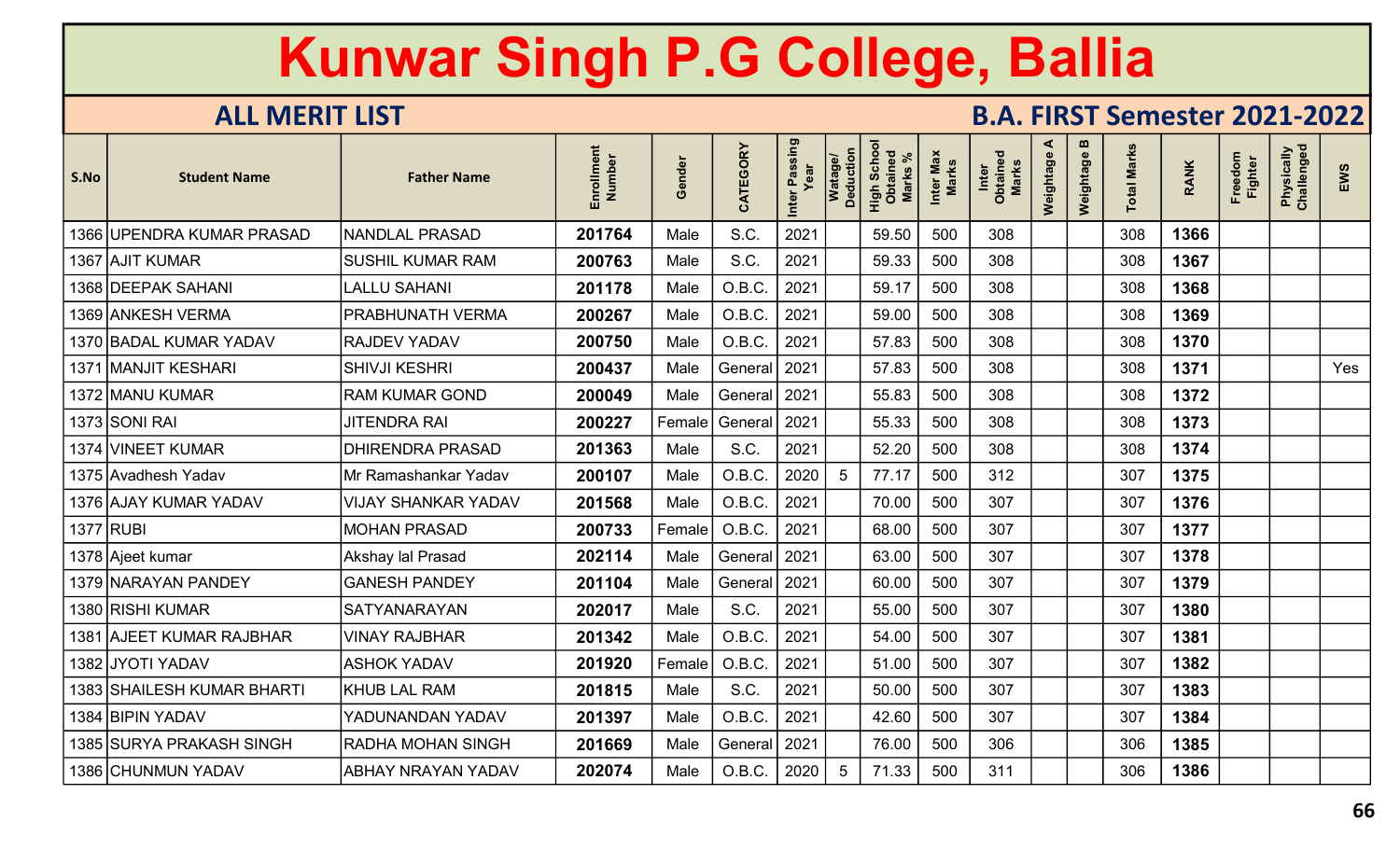| S.No | <b>Student Name</b>         | <b>Father Name</b>         | Enrollment<br>Number | iender<br>O | CATEGORY                | Inter Passing | Watage/<br>Deduction | Scho<br>High Scho<br>Obtained<br><b>Marks</b> | Inter Max<br>Marks | Inter<br>Obtained<br><b>Marks</b> | ⋖<br>Weightage | m<br>Weightage | <b>Total Marks</b> | <b>RANK</b> | Freedom<br><b>Fighter</b> | Physically<br>Challenged | EWS |
|------|-----------------------------|----------------------------|----------------------|-------------|-------------------------|---------------|----------------------|-----------------------------------------------|--------------------|-----------------------------------|----------------|----------------|--------------------|-------------|---------------------------|--------------------------|-----|
|      | 1387 RAJA RAJBHAR           | <b>SHIV JI RAJBHAR</b>     | 202521               | Male        | O.B.C.                  | 2021          |                      | 54.83                                         | 500                | 306                               |                |                | 306                | 1387        |                           |                          |     |
|      | 1388 SHUSHILA YADAV         | <b>LALLAN YADAV</b>        | 202426               | Female      | O.B.C.                  | 2021          |                      | 54.33                                         | 500                | 306                               |                |                | 306                | 1388        |                           |                          |     |
|      | 1389 AMBUJ KUMAR BHARTI     | <b>SHESNATH</b>            | 202351               | Male        | S.C.                    | 2021          |                      | 51.17                                         | 500                | 306                               |                |                | 306                | 1389        |                           |                          |     |
|      | 1390 DIVYANSHU TIWARI       | <b>ANIL KUMAR TIWARI</b>   | 200724               | Male        | General                 | 2020          | 5                    | 75.00                                         | 500                | 310                               |                |                | 305                | 1390        |                           |                          | Yes |
| 1391 | <b>NIRBHAY KUMAR VERMA</b>  | <b>BHRIGU NATH VERMA</b>   | 202548               | Male        | O.B.C.                  | 2020          | 5                    | 72.00                                         | 500                | 310                               |                |                | 305                | 1391        |                           |                          |     |
|      | 1392 MANISH KUMAR YADAV     | <b>KAMTA YADAV</b>         | 201887               | Male        | O.B.C.                  | 2020          | 5                    | 70.33                                         | 500                | 310                               |                |                | 305                | 1392        |                           |                          |     |
|      | 1393 PRINCE KUMAR           | <b>CHANDESHWAR RAM</b>     | 200015               | Male        | S.C.                    | 2021          |                      | 70.20                                         | 500                | 305                               |                |                | 305                | 1393        |                           |                          |     |
|      | 1394 Mohit Bhardwaj         | Harindra rajbhar           | 200293               | Male        | O.B.C.                  | 2021          |                      | 66.17                                         | 500                | 305                               |                |                | 305                | 1394        |                           |                          |     |
|      | 1395 SHASHI KUMAR PANDEY    | <b>ASHOK PANDEY</b>        | 200860               | Male        | General                 | 2021          |                      | 56.00                                         | 500                | 305                               |                |                | 305                | 1395        |                           |                          |     |
|      | 1396 RAHUL KUMAR PASWAN     | <b>RAMKUMAR PASWAN</b>     | 202506               | Male        | S.C.                    | 2021          |                      | 55.50                                         | 500                | 305                               |                |                | 305                | 1396        |                           |                          |     |
|      | 1397 KANHIYA GUPTA          | <b>BHARAT GUPTA</b>        | 200395               | Male        | O.B.C.                  | 2021          |                      | 54.33                                         | 500                | 305                               |                |                | 305                | 1397        |                           |                          |     |
|      | 1398 ANURAG                 | <b>SHASHIBHUSAN PRASAD</b> | 200404               | Male        | S.T.                    | 2021          |                      | 68.00                                         | 500                | 304                               |                |                | 304                | 1398        |                           |                          |     |
|      | 1399 REKHA YADAV            | <b>JANARDAN YADAV</b>      | 200303               | Female      | O.B.C.                  | 2021          |                      | 66.33                                         | 500                | 304                               |                |                | 304                | 1399        |                           |                          |     |
|      | 1400 SHUBHAM SINGH          | <b>MRITYUNJAY SINGH</b>    | 202182               | Male        | General                 | 2020          | 5                    | 65.17                                         | 500                | 309                               |                |                | 304                | 1400        |                           |                          | Yes |
|      | 1401 VICKY THAKUR           | <b>RAVINDRA THAKUR</b>     | 200257               | Male        | O.B.C.                  | 2021          |                      | 63.17                                         | 500                | 304                               |                |                | 304                | 1401        |                           |                          |     |
|      | 1402 ASHWANI SINGH          | <b>KRIPASHANKAR SINGH</b>  | 200147               | Male        | General                 | 2021          |                      | 59.00                                         | 500                | 304                               |                |                | 304                | 1402        |                           |                          |     |
|      | 1403 Mukesh Kumar Gond      | Ramashankar gond           | 201013               | Male        | S.T.                    | 2021          |                      | 54.67                                         | 500                | 304                               |                |                | 304                | 1403        |                           |                          |     |
| 1404 | <b>SHUBHAM KUMAR THAKUR</b> | LAKSHMAN THAKUR            | 200401               | Male        | O.B.C.                  | 2021          |                      | 52.83                                         | 500                | 304                               |                |                | 304                | 1404        |                           |                          |     |
|      | 1405 Jay shree pandey       | sushil kumar pandey        | 201759               | Female      | General                 | 2021          |                      | 51.67                                         | 500                | 304                               |                |                | 304                | 1405        |                           |                          |     |
|      | 1406 SHALU PRASAD           | <b>JAGDISH PRASAD</b>      | 202335               | Female      | O.B.C.                  | 2020          | 5                    | 85.50                                         | 500                | 308                               |                |                | 303                | 1406        |                           |                          |     |
|      | 1407 Akanksha Chaubey       | Mr. Vinod Shankar Chaubey  | 200089               |             | Female   General   2019 |               | 10                   | 78.00                                         | 500                | 313                               |                |                | 303                | 1407        |                           |                          |     |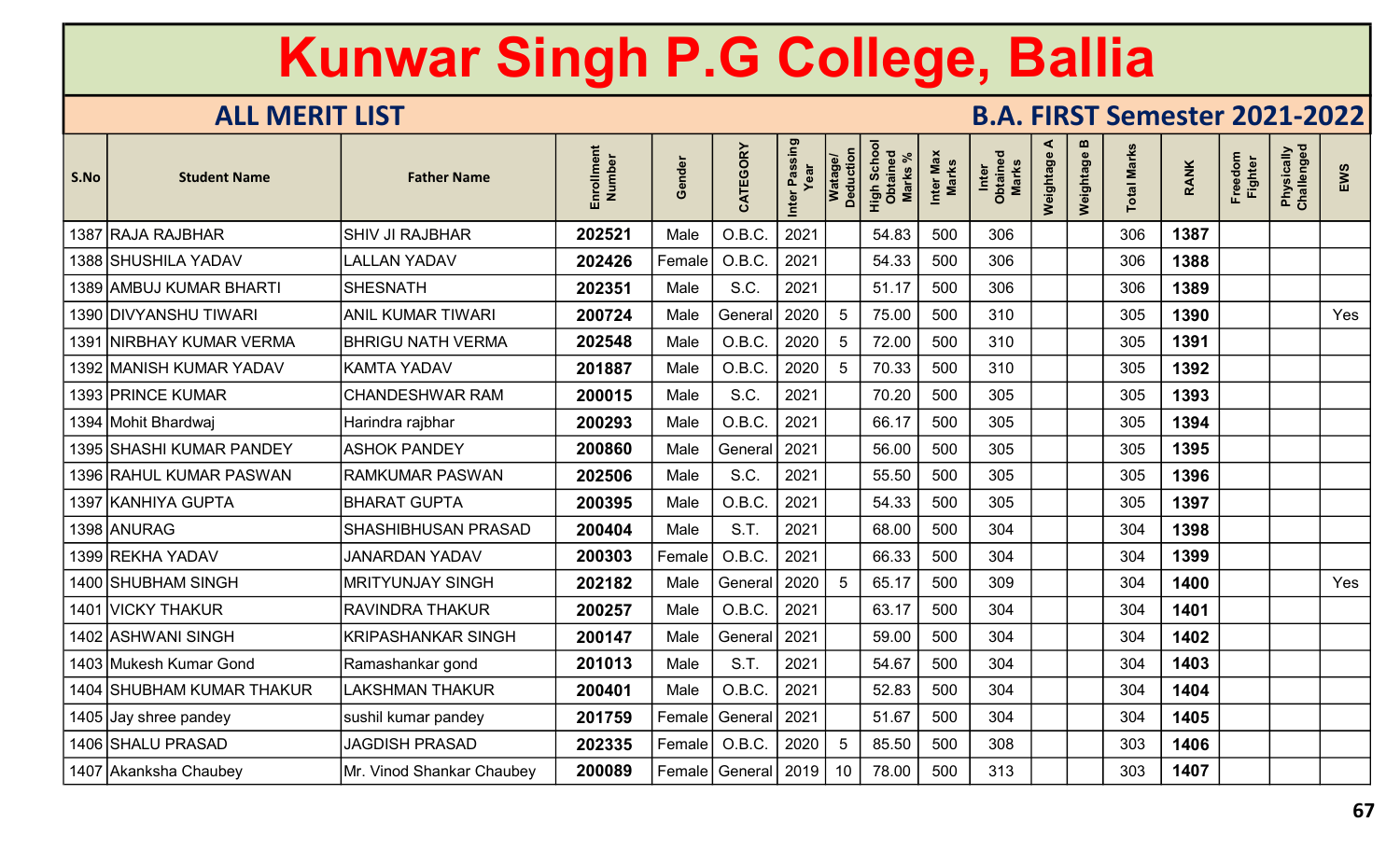| S.No | <b>Student Name</b>        | <b>Father Name</b>          | Enrollment<br>Number | Gender | CATEGORY       | Inter Passing | Watage/<br>Deduction | Scho<br>High Scho<br>Obtained<br><b>Marks</b> | Inter Max<br>Marks | Inter<br>Obtained<br><b>Marks</b> | ⋖<br>Weightage | m<br>Weightage | <b>Total Marks</b> | <b>RANK</b> | Freedom<br>Fighter | Physically<br>Challenged | EWS |
|------|----------------------------|-----------------------------|----------------------|--------|----------------|---------------|----------------------|-----------------------------------------------|--------------------|-----------------------------------|----------------|----------------|--------------------|-------------|--------------------|--------------------------|-----|
|      | 1408 ANSH YADAV            | <b>RAMAKANT YADAV</b>       | 200034               | Male   | O.B.C.         | 2021          |                      | 66.67                                         | 500                | 303                               |                |                | 303                | 1408        |                    |                          |     |
|      | 1409 PRITI GUPTA           | <b>GHANSHYAM GUPTA</b>      | 200079               | Female | O.B.C.         | 2020          | 5                    | 63.17                                         | 500                | 308                               |                |                | 303                | 1409        |                    |                          |     |
|      | 1410 VISHAL KUMAR          | <b>HRIDAY NARAYAN</b>       | 202124               | Male   | S.T.           | 2021          |                      | 62.33                                         | 500                | 303                               |                |                | 303                | 1410        |                    |                          |     |
|      | 1411 RAMRAJ YADAV          | <b>BHUNESHWAR YADAV</b>     | 202504               | Male   | O.B.C.         | 2021          |                      | 59.83                                         | 500                | 303                               |                |                | 303                | 1411        |                    |                          |     |
|      | 1412 SONI PASWAN           | <b>VIJAY SHANKAR PASWAN</b> | 200822               | Female | S.C.           | 2020          |                      | 57.67                                         | 500                | 308                               |                |                | 303                | 1412        |                    |                          |     |
|      | 1413 RAVI THAKUR           | <b>PARAS THAKUR</b>         | 200087               | Male   | O.B.C.         | 2021          |                      | 57.17                                         | 500                | 303                               |                |                | 303                | 1413        |                    |                          |     |
|      | 1414 VISHAL PRASAD         | CHHOTE LAL GOND             | 200700               | Male   | General        | 2021          |                      | 56.33                                         | 500                | 303                               |                |                | 303                | 1414        |                    |                          |     |
|      | 1415 TRIDEV YADAV          | RAM SAREEKHA YADAV          | 200692               | Male   | O.B.C.         | 2021          |                      | 56.17                                         | 500                | 303                               |                |                | 303                | 1415        |                    |                          |     |
|      | 1416 Abhishek Kumar yadav  | Hareram Yadav               | 202404               | Male   | O.B.C.         | 2021          |                      | 56.00                                         | 500                | 303                               |                |                | 303                | 1416        |                    |                          |     |
|      | 1417 SHIVANI KHARWAR       | <b>SANTOSH KHARWAR</b>      | 202046               | Female | General        | 2021          |                      | 53.50                                         | 500                | 303                               |                |                | 303                | 1417        |                    |                          |     |
|      | 1418 DHIRAJ GUPTA          | <b>BHUNESH GUPTA</b>        | 201589               | Male   | O.B.C.         | 2021          |                      | 49.20                                         | 500                | 303                               |                |                | 303                | 1418        |                    |                          |     |
|      | 1419 ABHISHEK KUMAR        | OM PRAKASH GOND             | 202227               | Male   | General        | 2021          |                      |                                               | 500                | 303                               |                |                | 303                | 1419        |                    |                          |     |
|      | 1420 ANJU VERMA            | <b>SUMER VERMA</b>          | 200632               | Female | O.B.C.         | 2020          | 5                    | 69.00                                         | 500                | 307                               |                |                | 302                | 1420        |                    |                          |     |
|      | 1421 ASWANI KUMAR YADAV    | <b>AMAR NATH YADAV</b>      | 202457               | Male   | O.B.C.         | 2021          |                      | 61.50                                         | 500                | 302                               |                |                | 302                | 1421        |                    |                          |     |
|      | 1422 ANKIT KUMAR PRAJAPATI | <b>SURJEET PRAJAPATI</b>    | 201069               | Male   | O.B.C.         | 2021          |                      | 61.00                                         | 500                | 302                               |                |                | 302                | 1422        |                    |                          |     |
|      | 1423 VISHAL KUMAR          | PARAMATMA NAND RAM          | 200429               | Male   | O.B.C.         | 2021          |                      | 59.60                                         | 500                | 302                               |                |                | 302                | 1423        |                    |                          |     |
|      | 1424 ABDULLA               | <b>NABAB KHAN</b>           | 201874               | Male   | General        | 2021          |                      | 59.33                                         | 500                | 302                               |                |                | 302                | 1424        |                    |                          |     |
|      | 1425 ANJANI CHAUHAN        | <b>SHAMBHU CHAUHAN</b>      | 201512               | Male   | O.B.C.         | 2021          |                      | 54.50                                         | 500                | 302                               |                |                | 302                | 1425        |                    |                          |     |
|      | 1426   TAMANNA KHATOON     | JAMALUDDIN ANSARI           | 201830               | Female | O.B.C.         | 2021          |                      | 54.33                                         | 500                | 302                               |                |                | 302                | 1426        |                    |                          |     |
|      | 1427 MUKESH KUMAR          | <b>RAMDATT PRASAD</b>       | 200922               | Male   | General        | 2021          |                      | 52.83                                         | 500                | 302                               |                |                | 302                | 1427        |                    |                          |     |
|      | 1428 ASHISH KUMAR PANDEY   | <b>TARKESHWAR PANDEY</b>    | 201164               | Male   | General   2021 |               |                      | 48.33                                         | 500                | 302                               |                |                | 302                | 1428        |                    |                          |     |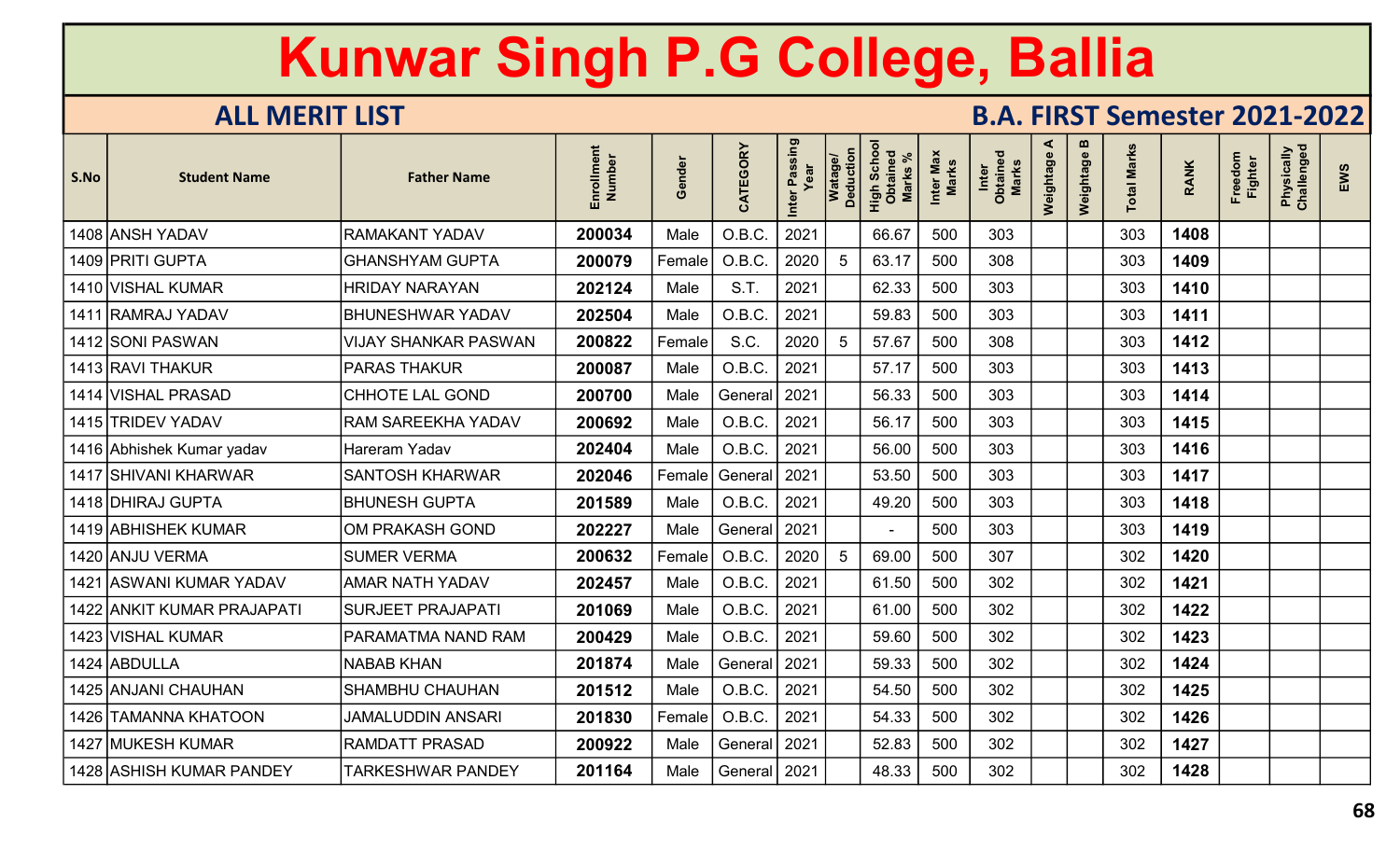| <b>Student Name</b> | <b>Father Name</b>                                                                                                                                                                                                                                                                                                                                                                                                                                                            | Enrollment<br>Number                                          | iender<br>O | CATEGORY                                             | Inter Passing |    | Scho<br>High Scho<br>Obtained<br><b>Marks</b> | Inter Max<br>Marks | Inter<br>Obtained<br><b>Marks</b> | ⋖<br>Weightage | $\mathbf{m}$<br>Weightage | <b>Total Marks</b> | <b>RANK</b> | Freedom<br><b>Fighter</b> | Physically<br>Challenged | EWS |
|---------------------|-------------------------------------------------------------------------------------------------------------------------------------------------------------------------------------------------------------------------------------------------------------------------------------------------------------------------------------------------------------------------------------------------------------------------------------------------------------------------------|---------------------------------------------------------------|-------------|------------------------------------------------------|---------------|----|-----------------------------------------------|--------------------|-----------------------------------|----------------|---------------------------|--------------------|-------------|---------------------------|--------------------------|-----|
|                     |                                                                                                                                                                                                                                                                                                                                                                                                                                                                               | 200109                                                        | Female      | O.B.C.                                               | 2020          | 5  | 77.00                                         | 500                | 306                               |                |                           | 301                | 1429        |                           |                          |     |
|                     | PREMSHANKAR YADAV                                                                                                                                                                                                                                                                                                                                                                                                                                                             | 201646                                                        | Male        | O.B.C.                                               | 2019          | 10 | 73.00                                         | 500                | 311                               |                |                           | 301                | 1430        |                           |                          |     |
|                     |                                                                                                                                                                                                                                                                                                                                                                                                                                                                               | 201420                                                        | Female      | O.B.C.                                               | 2021          |    | 69.17                                         | 500                | 301                               |                |                           | 301                | 1431        |                           |                          |     |
|                     | <b>PARAMHANS PRASAD</b>                                                                                                                                                                                                                                                                                                                                                                                                                                                       | 200170                                                        | Male        | S.C.                                                 | 2021          |    | 62.83                                         | 500                | 301                               |                |                           | 301                | 1432        |                           |                          |     |
|                     | <b>LALLAN VERMA</b>                                                                                                                                                                                                                                                                                                                                                                                                                                                           | 200995                                                        | Male        | O.B.C.                                               | 2021          |    | 59.33                                         | 500                | 301                               |                |                           | 301                | 1433        |                           |                          |     |
|                     | <b>AMAR NATH YADAV</b>                                                                                                                                                                                                                                                                                                                                                                                                                                                        | 201333                                                        | Male        | O.B.C.                                               | 2021          |    | 56.00                                         | 500                | 301                               |                |                           | 301                | 1434        |                           |                          |     |
|                     | Sanjay Paswan                                                                                                                                                                                                                                                                                                                                                                                                                                                                 | 200336                                                        | Male        | S.C.                                                 | 2021          |    | 55.33                                         | 500                | 301                               |                |                           | 301                | 1435        |                           |                          |     |
|                     | <b>RAJNARAYAN RAM</b>                                                                                                                                                                                                                                                                                                                                                                                                                                                         | 200762                                                        | Male        | S.C.                                                 | 2021          |    | 53.33                                         | 500                | 301                               |                |                           | 301                | 1436        |                           |                          |     |
|                     | <b>HIRA LAL RAM</b>                                                                                                                                                                                                                                                                                                                                                                                                                                                           | 200849                                                        | Male        | S.C.                                                 | 2021          |    | 52.83                                         | 500                | 301                               |                |                           | 301                | 1437        |                           |                          |     |
|                     | <b>SHYAM NARAYAN</b>                                                                                                                                                                                                                                                                                                                                                                                                                                                          | 200117                                                        |             | O.B.C.                                               | 2021          |    | 82.80                                         | 500                | 300                               |                |                           | 300                | 1438        |                           |                          |     |
|                     | CHHOTE LAL YADAV                                                                                                                                                                                                                                                                                                                                                                                                                                                              | 202317                                                        |             | O.B.C.                                               | 2021          |    | 76.67                                         | 500                | 300                               |                |                           | 300                | 1439        |                           |                          |     |
|                     | CHANDRAMA SHARMA                                                                                                                                                                                                                                                                                                                                                                                                                                                              | 202322                                                        |             | O.B.C.                                               | 2021          |    | 74.50                                         | 500                | 300                               |                |                           | 300                | 1440        |                           |                          |     |
|                     | <b>DADAN BHARATI</b>                                                                                                                                                                                                                                                                                                                                                                                                                                                          | 200684                                                        |             | S.C.                                                 | 2021          |    | 67.67                                         | 500                | 300                               |                |                           | 300                | 1441        |                           |                          |     |
|                     |                                                                                                                                                                                                                                                                                                                                                                                                                                                                               | 200738                                                        | Male        | O.B.C.                                               | 2021          |    | 65.17                                         | 500                | 300                               |                |                           | 300                | 1442        |                           |                          |     |
|                     | LATE RAM ISHWAR PRASAD                                                                                                                                                                                                                                                                                                                                                                                                                                                        | 201330                                                        | Male        | General                                              | 2021          |    | 60.00                                         | 500                | 300                               |                |                           | 300                | 1443        |                           |                          |     |
|                     | <b>ISHWAR DEV SHARMA</b>                                                                                                                                                                                                                                                                                                                                                                                                                                                      | 201396                                                        | Male        | S.T.                                                 | 2021          |    | 45.00                                         | 500                | 300                               |                |                           | 300                | 1444        |                           |                          |     |
|                     | <b>LALIT SHARMA</b>                                                                                                                                                                                                                                                                                                                                                                                                                                                           | 200375                                                        | Male        | O.B.C.                                               | 2021          |    | 38.00                                         | 500                | 300                               |                |                           | 300                | 1445        |                           |                          |     |
|                     | <b>KESHAV PRASAD BIND</b>                                                                                                                                                                                                                                                                                                                                                                                                                                                     | 201813                                                        | Male        | O.B.C.                                               | 2020          | -5 | 81.50                                         | 500                | 304                               |                |                           | 299                | 1446        |                           |                          |     |
|                     | Jaiprakash yadav                                                                                                                                                                                                                                                                                                                                                                                                                                                              | 201173                                                        | Male        | O.B.C.                                               | 2020          | 5  | 72.83                                         | 500                | 304                               |                |                           | 299                | 1447        |                           |                          |     |
|                     | <b>JPENDRA CHAURSIYA</b>                                                                                                                                                                                                                                                                                                                                                                                                                                                      | 202232                                                        | Male        | O.B.C.                                               | 2020          | 5  | 71.17                                         | 500                | 304                               |                |                           | 299                | 1448        |                           |                          |     |
|                     | <b>CHANDRAJEET YADAV</b>                                                                                                                                                                                                                                                                                                                                                                                                                                                      | 201806                                                        | Male        | O.B.C.                                               | 2019          | 10 | 67.00                                         | 500                | 309                               |                |                           | 299                | 1449        |                           |                          |     |
|                     | 1429 PRITI YADAV<br>1430   MANISH KUMAR YADAV<br>1431 JYOTI<br>1432 VISHAL PRASAD<br>1433 AJIT KUMAR VERMA<br>1434 SHESH NATH YADAV<br>1435 Sanideval paswan<br>1436 AJEET KUMAR<br>1437 SUJEET KUMAR<br>1438 SWETA<br>1439 ANKITA YADAV<br>1440 KAJAL SHARMA<br>KM MAHIMA<br>1442 PREETI<br>1443 VISHAL KUMAR<br><b>SURAJ KUMAR</b><br>1444<br>1445 AJAY KUMAR SHARMA<br>1446 SUNIL KUMAR KASHYAP<br>1447 Rajnish kumar yadav<br>1448 ABHISHEK CHAURASIYA<br>1449 ANUP YADAV | <b>RAJENDRA YADAV</b><br><b>SAJJAN PRASAD</b><br>RAJESH GUPTA |             | Female  <br>Female<br>$\sf Female $<br>$\sf Female $ |               |    | Watage/<br>Deduction                          |                    |                                   |                |                           |                    |             |                           |                          |     |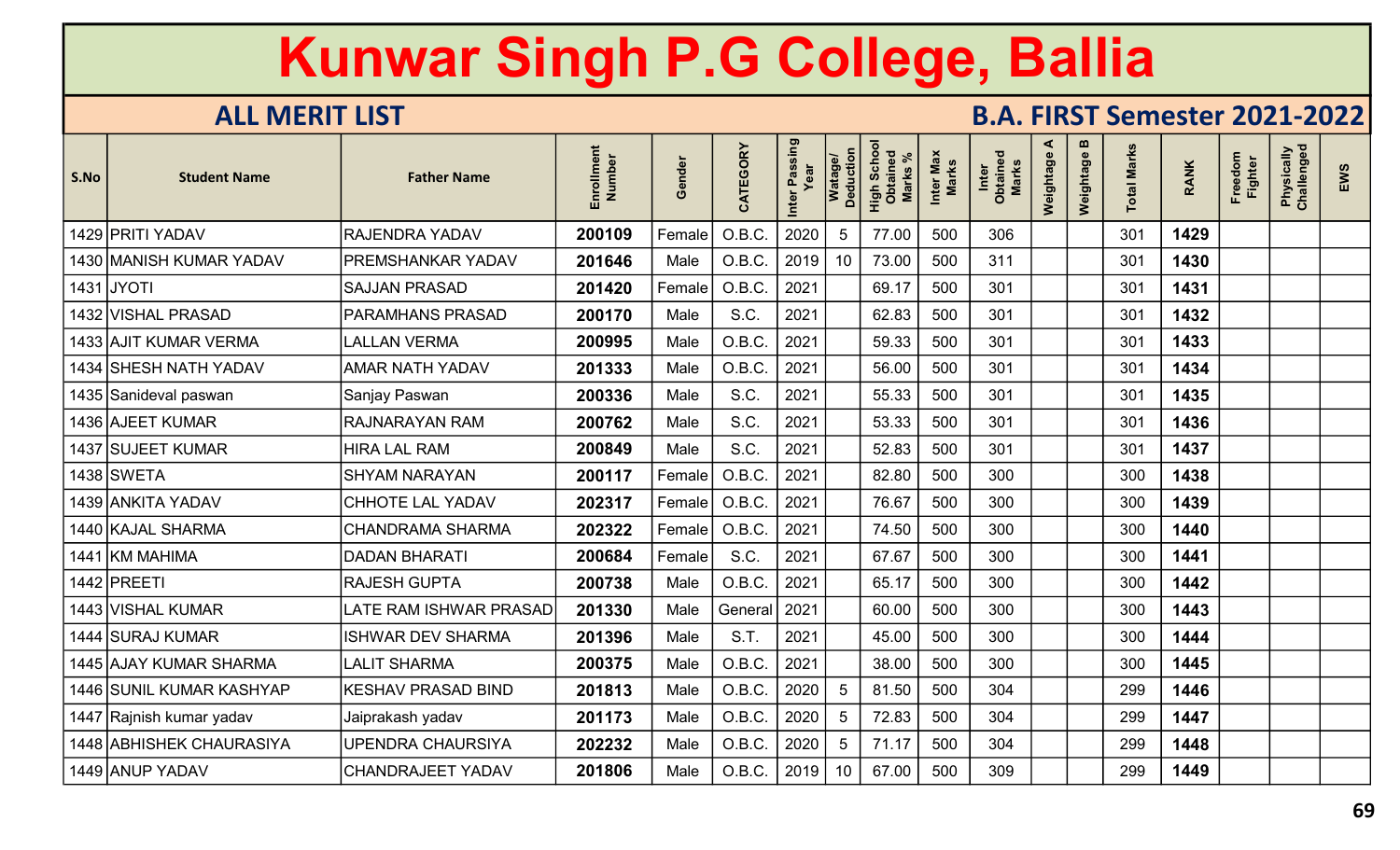| S.No | <b>Student Name</b>      | <b>Father Name</b>       | ent<br>Number<br>Enrollm | inder<br>$\boldsymbol{\omega}$<br>O | CATEGORY | Inter Passing | Watage/<br>Deduction | Scho<br>High Scho<br>Obtained<br><b>Marks</b> | Inter Max<br>Marks | Inter<br>Obtained<br>Marks | ⋖<br>Weightage | m<br>Weightage | <b>Total Marks</b> | <b>RANK</b> | Freedom<br><b>Fighter</b> | Physically<br>Challenged | EWS |
|------|--------------------------|--------------------------|--------------------------|-------------------------------------|----------|---------------|----------------------|-----------------------------------------------|--------------------|----------------------------|----------------|----------------|--------------------|-------------|---------------------------|--------------------------|-----|
|      | 1450 ABHISHEK YADAV      | <b>CHHOTAK YADAV</b>     | 200198                   | Male                                | O.B.C.   | 2021          |                      | 62.00                                         | 500                | 289                        |                | 10             | 299                | 1450        |                           |                          |     |
| 1451 | <b>KAMLESH KUMAR</b>     | <b>KANHAIYA YADAV</b>    | 201519                   | Male                                | O.B.C.   | 2020          | 5                    | 60.50                                         | 500                | 304                        |                |                | 299                | 1451        |                           |                          |     |
|      | 1452 SAGAR KUMAR PATEL   | <b>GAURI SHANKAR</b>     | 200385                   | Male                                | O.B.C.   | 2020          | 5                    | 69.50                                         | 500                | 303                        |                |                | 298                | 1452        |                           |                          |     |
|      | 1453 DURGESH GUPTA       | <b>KALPNATH GUPTA</b>    | 200775                   | Male                                | O.B.C.   | 2020          | -5                   | 66.83                                         | 500                | 303                        |                |                | 298                | 1453        |                           |                          |     |
|      | 1454   PRIYANKA YADAV    | <b>RAMAYAN YADAV</b>     | 200549                   | Female                              | O.B.C.   | 2021          |                      | 63.50                                         | 500                | 298                        |                |                | 298                | 1454        |                           |                          |     |
|      | 1455 Rohit Gupta         | Mr Chandrika Gupta       | 201996                   | Male                                | O.B.C.   | 2021          |                      | 60.40                                         | 500                | 298                        |                |                | 298                | 1455        |                           |                          |     |
|      | 1456 PRITY KHARWAR       | KAMLESH KUMAR KHARWAR    | 200308                   | Female                              | General  | 2021          |                      | 55.33                                         | 500                | 298                        |                |                | 298                | 1456        |                           |                          |     |
|      | 1457   PRIYANKA VERMA    | <b>SATYDEV VERMA</b>     | 201610                   | Female                              | O.B.C.   | 2021          |                      | 51.67                                         | 500                | 298                        |                |                | 298                | 1457        |                           |                          |     |
|      | 1458 KM RANJAN           | <b>SATYA PRAKASH RAM</b> | 200557                   | Female                              | S.C.     | 2020          | 5                    | 63.00                                         | 500                | 302                        |                |                | 297                | 1458        |                           |                          |     |
|      | 1459 AJIT KUMAR YADAV    | <b>AWADHNATH YADAV</b>   | 200307                   | Male                                | O.B.C.   | 2021          |                      | 60.33                                         | 500                | 297                        |                |                | 297                | 1459        |                           |                          |     |
|      | 1460 POOJA VERMA         | PAPPU KUMAR VERMA        | 201268                   | Female                              | O.B.C.   | 2021          |                      | 59.50                                         | 500                | 297                        |                |                | 297                | 1460        |                           |                          |     |
| 1461 | MOHAMMAD RAMZAN          | MOHAMMAD MUSTAK HASHI    | 201831                   | Male                                | O.B.C.   | 2021          |                      | 58.83                                         | 500                | 297                        |                |                | 297                | 1461        |                           |                          |     |
|      | 1462 PRIYA SONI          | <b>RAKESH SONI</b>       | 202121                   | Female                              | O.B.C.   | 2021          |                      | 55.33                                         | 500                | 297                        |                |                | 297                | 1462        |                           |                          |     |
|      | 1463 TANVEER AHAMAD      | <b>JAMEEL AHAMAD</b>     | 201967                   | Male                                | O.B.C.   | 2021          |                      | 54.67                                         | 500                | 297                        |                |                | 297                | 1463        |                           |                          |     |
| 1464 | <b>PRASANT KUMAR RAM</b> | <b>SHANKAR RAM</b>       | 202192                   | Male                                | S.C.     | 2019          | 10                   | 48.00                                         | 500                | 307                        |                |                | 297                | 1464        |                           |                          |     |
|      | 1465 SURYANSH VERMA      | <b>CHHATHU VERMA</b>     | 202247                   | Male                                | O.B.C.   | 2021          |                      | 47.60                                         | 500                | 297                        |                |                | 297                | 1465        |                           |                          |     |
|      | 1466 ANKUSH KUMAR        | HARI NARAYAN PRASAD      | 201274                   | Male                                | S.C.     | 2021          |                      | 43.60                                         | 500                | 297                        |                |                | 297                | 1466        |                           |                          |     |
|      | 1467 KAJAL               | HIRDAYA NAND VERMA       | 201075                   | Female                              | O.B.C.   | 2021          |                      | 71.50                                         | 500                | 296                        |                |                | 296                | 1467        |                           |                          |     |
|      | 1468 VANDANA CHAUHAN     | <b>ASHOK CHAUHAN</b>     | 200874                   | Female                              | O.B.C.   | 2021          |                      | 66.00                                         | 500                | 296                        |                |                | 296                | 1468        |                           |                          |     |
|      | 1469 RAMASHISH           | <b>RAMAKANT RAJBHAR</b>  | 200507                   | Male                                | O.B.C.   | 2021          |                      | 57.33                                         | 500                | 296                        |                |                | 296                | 1469        |                           |                          |     |
|      | 1470 MUKESH KUMAR YADAV  | <b>RAJARAM YADAV</b>     | 200845                   | Male                                | O.B.C.   | 2021          |                      | 51.83                                         | 500                | 296                        |                |                | 296                | 1470        |                           |                          |     |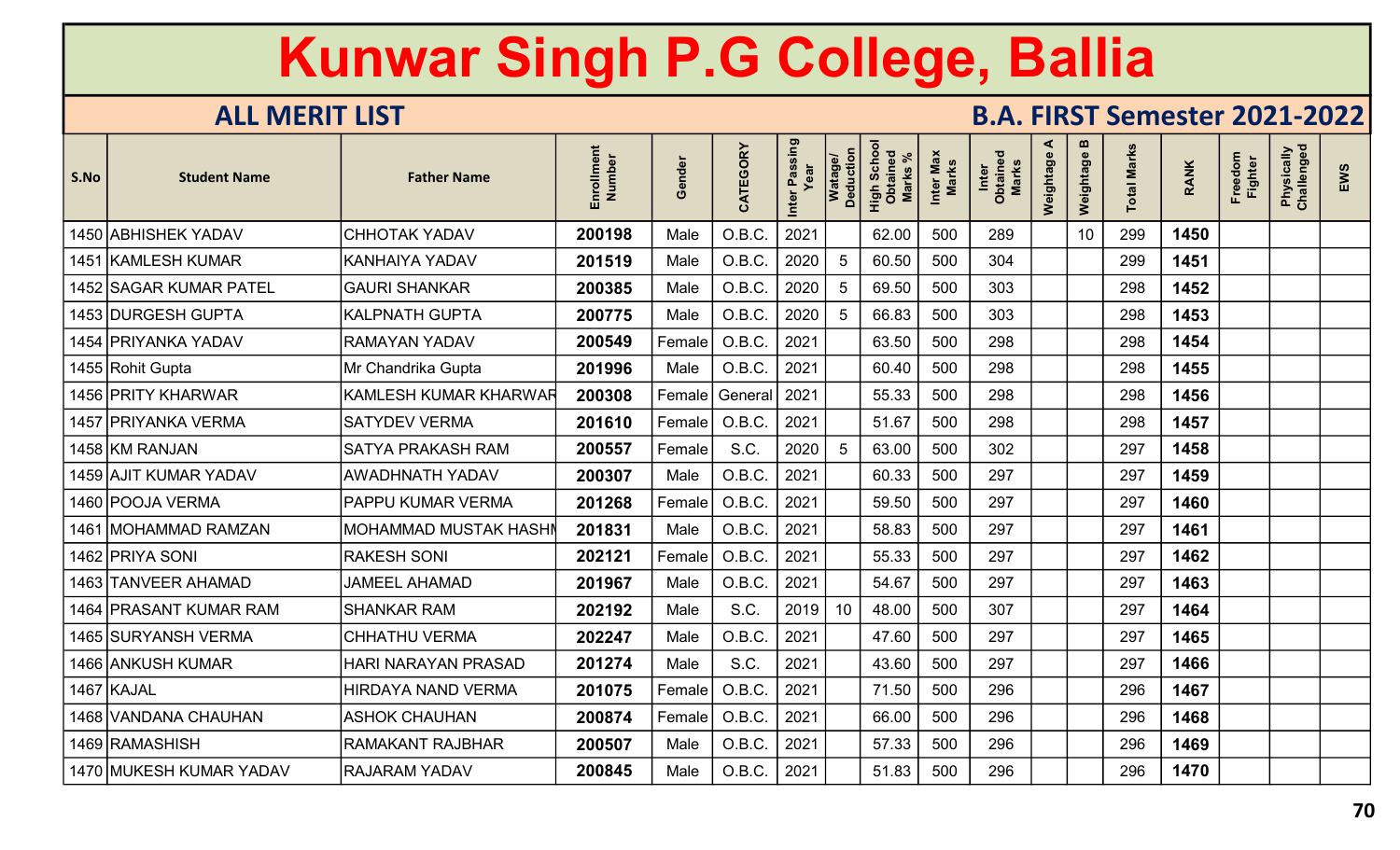| S.No | <b>Student Name</b>     | <b>Father Name</b>           | Enrollment<br>Number | Gender        | CATEGORY | Inter Passing<br>Year | Watage/<br>Deduction | Scho<br>High Scho<br>Obtaineo<br><b>Marks</b> | Inter Max<br>Marks | Inter<br>Obtained<br><b>Marks</b> | ⋖<br>Weightage | m<br>Weightage | <b>Total Marks</b> | <b>RANK</b> | Freedom<br><b>Fighter</b> | Physically<br>Challenged | EWS |
|------|-------------------------|------------------------------|----------------------|---------------|----------|-----------------------|----------------------|-----------------------------------------------|--------------------|-----------------------------------|----------------|----------------|--------------------|-------------|---------------------------|--------------------------|-----|
| 1471 | <b>GOVINDA</b>          | <b>JEETAN RAM</b>            | 201142               | Male          | S.C.     | 2021                  |                      | 51.17                                         | 500                | 296                               |                |                | 296                | 1471        |                           |                          |     |
|      | 1472 NITIN KUSHWAHA     | <b>JAGAT NARAYAN KUSHWAH</b> | 200832               | Male          | O.B.C.   | 2019                  | 10                   | 77.83                                         | 500                | 305                               |                |                | 295                | 1472        |                           |                          |     |
|      | 1473 KARTIK YADAV       | <b>DHANJI YADAV</b>          | 201859               | Male          | O.B.C.   | 2020                  | 5                    | 65.17                                         | 500                | 300                               |                |                | 295                | 1473        |                           |                          |     |
|      | 1474 Kundan Kumar Yadav | Chhote Lal Yadav             | 201785               | Male          | O.B.C.   | 2020                  | 5                    | 64.67                                         | 500                | 300                               |                |                | 295                | 1474        |                           |                          |     |
|      | 1475 RAJESH CHAUHAN     | <b>MOHAN CHAUHAN</b>         | 202069               | Male          | O.B.C.   | 2020                  |                      | 57.50                                         | 500                | 300                               |                |                | 295                | 1475        |                           |                          |     |
|      | 1476 POOJA YADAV        | <b>RAJKUMAR YADAV</b>        | 201952               | Female        | O.B.C.   | 2021                  |                      | 56.80                                         | 500                | 295                               |                |                | 295                | 1476        |                           |                          |     |
|      | 1477 Deepak kumar yadav | Virendra Yadav               | 200425               | Male          | O.B.C.   | 2020                  | 5                    | 56.50                                         | 500                | 300                               |                |                | 295                | 1477        |                           |                          |     |
|      | 1478 PREETI KANNAUJIYA  | <b>BAL BACHAN KANNAUJIYA</b> | 202365               | Female        | S.C.     | 2020                  | 5                    | 51.00                                         | 500                | 300                               |                |                | 295                | 1478        |                           |                          |     |
|      | 1479 ROHIT KUMAR        | <b>VIDHA DEVI</b>            | 201600               | Male          | S.C.     | 2021                  |                      | 50.50                                         | 500                | 295                               |                |                | 295                | 1479        |                           |                          |     |
|      | 1480 MOSRAT KHATUN      | <b>SANWAR ANSARI</b>         | 200337               | Female        | O.B.C.   | 2021                  |                      | 74.50                                         | 500                | 294                               |                |                | 294                | 1480        |                           |                          |     |
| 1481 | <b>AKASH KUMAR GOND</b> | <b>NANDLAL GOND</b>          | 201353               | Male          | S.T.     | 2021                  |                      | 64.33                                         | 500                | 294                               |                |                | 294                | 1481        |                           |                          |     |
|      | 1482 SIKHA SINGH        | LAKSHMAN SINGH               | 201249               | $\sf Female $ | General  | 2021                  |                      | 59.00                                         | 500                | 294                               |                |                | 294                | 1482        |                           |                          |     |
|      | 1483 Nidhi Sharma       | Mr Ramashankar Sharma        | 200743               | $\sf Female $ | O.B.C.   | 2021                  |                      | 50.50                                         | 500                | 294                               |                |                | 294                | 1483        |                           |                          |     |
|      | 1484 Yuvraj Yadav       | Raj narayan Yadav            | 200065               | Male          | O.B.C.   | 2020                  | 5                    | 81.00                                         | 500                | 298                               |                |                | 293                | 1484        |                           |                          |     |
|      | 1485 Nitin Singh        | Madan Singh                  | 200575               | Male          | General  | 2020                  | 5                    | 74.40                                         | 500                | 298                               |                |                | 293                | 1485        |                           |                          |     |
|      | 1486 Rahul Kumar        | Vishwanath Ram               | 201871               | Male          | O.B.C.   | 2021                  |                      | 69.00                                         | 500                | 283                               | 10             |                | 293                | 1486        |                           |                          |     |
|      | 1487 Aditya verma       | Jiut verma                   | 202534               | Male          | O.B.C.   | 2020                  | 5                    | 68.17                                         | 500                | 298                               |                |                | 293                | 1487        |                           |                          |     |
|      | 1488 PRINCE KUMAR SONI  | <b>JAI PRAKASH</b>           | 200649               | Male          | O.B.C.   | 2020                  | -5                   | 66.83                                         | 500                | 298                               |                |                | 293                | 1488        |                           |                          |     |
|      | 1489 SONI VERMA         | <b>MANTRI VERMA</b>          | 200042               | Female        | O.B.C.   | 2021                  |                      | 64.83                                         | 500                | 293                               |                |                | 293                | 1489        |                           |                          |     |
|      | 1490 PRIYA GUPTA        | <b>SRIRAM GUPTA</b>          | 201097               | Female        | O.B.C.   | 2021                  |                      | 60.33                                         | 500                | 293                               |                |                | 293                | 1490        |                           |                          |     |
|      | 1491 RESHMA KHATUN      | <b>ANWAR ANSARI</b>          | 200843               | Female        | O.B.C.   | 2021                  |                      | 55.50                                         | 500                | 293                               |                |                | 293                | 1491        |                           |                          |     |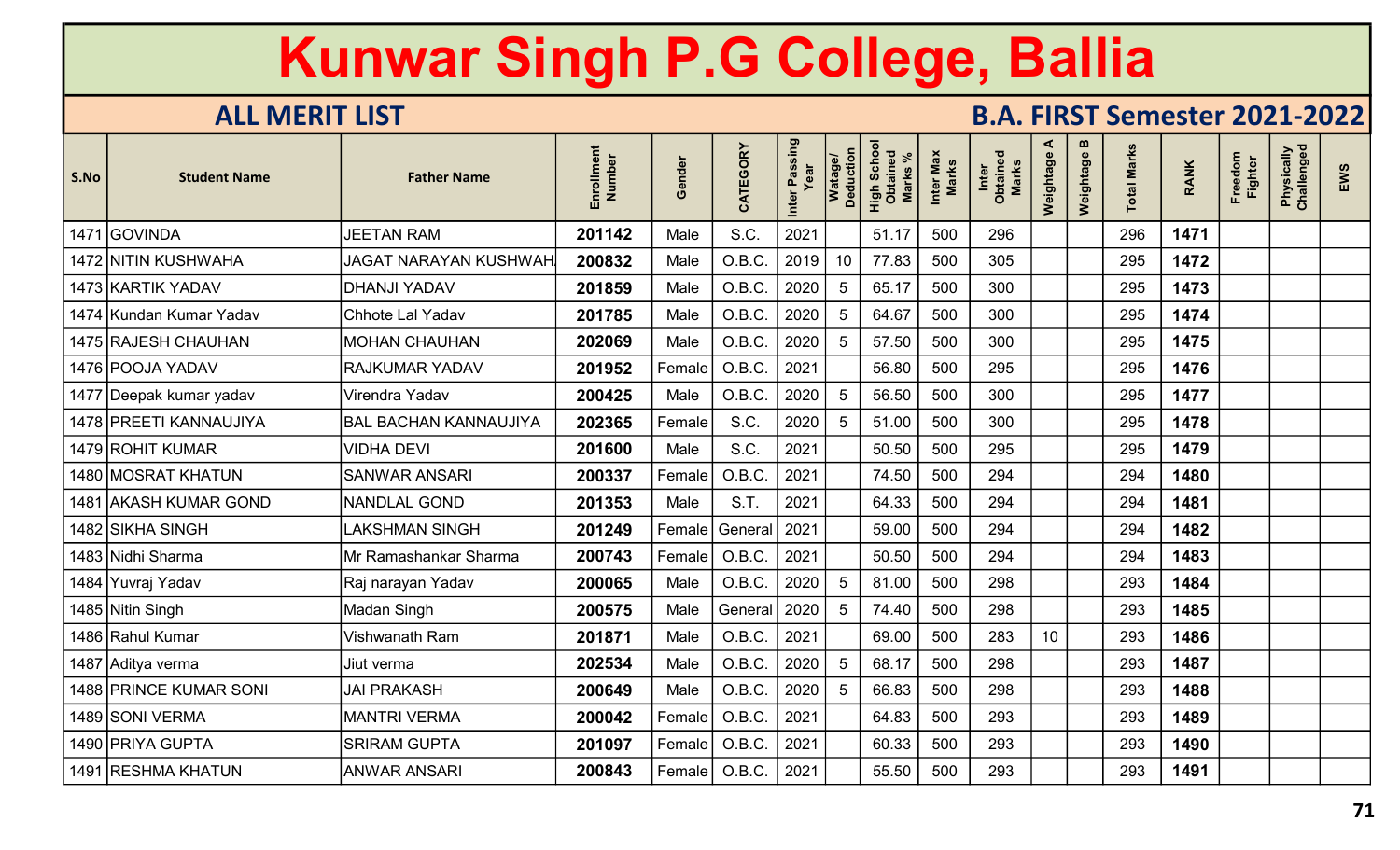| S.No | <b>Student Name</b>        | <b>Father Name</b>         | en<br><b>Number</b><br>Enrollm | iender<br>O   | CATEGORY     | Passing<br>Inter | Watage/<br>Deduction | Scho<br>High Scho<br><b>Marks</b> | Max<br>Marks<br>Inter | <b>Marks</b><br>Inter<br>Obtaine | ⋖<br>Weightage | $\mathbf{m}$<br>Weightage | <b>Total Marks</b> | <b>RANK</b> | Freedom<br><b>Fighter</b> | Physically<br>Challenged | EWS |
|------|----------------------------|----------------------------|--------------------------------|---------------|--------------|------------------|----------------------|-----------------------------------|-----------------------|----------------------------------|----------------|---------------------------|--------------------|-------------|---------------------------|--------------------------|-----|
|      | 1492 ANKIT                 | <b>RAMJI VERMA</b>         | 201969                         | Male          | O.B.C.       | 2020             | 5                    | 55.08                             | 450                   | 298                              |                |                           | 293                | 1492        |                           |                          |     |
|      | 1493 RUPESH KUMAR tiwari   | <b>JMESH TIWARI</b>        | 200757                         | Male          | General      | 2021             |                      | 54.17                             | 500                   | 293                              |                |                           | 293                | 1493        |                           |                          |     |
|      | 1494 RADHELAL RAM          | <b>SHRINIWASH RAM</b>      | 202167                         | Male          | S.C.         | 2021             |                      | 46.20                             | 500                   | 293                              |                |                           | 293                | 1494        |                           |                          |     |
|      | 1495 MUKESH KUMAR GOND     | <b>MOHAN GOND</b>          | 200025                         | Male          | S.T.         | 2019             | 10                   | 73.83                             | 500                   | 302                              |                |                           | 292                | 1495        |                           |                          |     |
|      | 1496 SHAILENDRA KUMAR BIND | <b>KAMALDEV BIND</b>       | 201977                         | Male          | O.B.C.       | 2020             | 5                    | 55.67                             | 500                   | 297                              |                |                           | 292                | 1496        |                           |                          |     |
|      | 1497 SHWETA PASWAN         | <b>JMESH PASWAN</b>        | 201976                         | Female        | S.C.         | 2021             |                      | 50.17                             | 500                   | 292                              |                |                           | 292                | 1497        |                           |                          |     |
|      | 1498 PANKAJ KUMAR          | <b>TARKESHWAR PRASAD</b>   | 202333                         | Male          | S.C.         | 2021             |                      | 49.50                             | 500                   | 292                              |                |                           | 292                | 1498        |                           |                          |     |
|      | 1499 SANDEEP DUBEY         | <b>RAJ KISHORE DUBEY</b>   | 201784                         | Male          | General      | 2021             |                      | 49.20                             | 500                   | 292                              |                |                           | 292                | 1499        |                           |                          |     |
|      | 1500 KM SAJIDA PARVEEN     | OM CHHOTE BABU             | 201630                         | $\sf Female $ | O.B.C.       | 2019             | 10                   | 81.00                             | 500                   | 301                              |                |                           | 291                | 1500        |                           |                          |     |
|      | 1501 Anoop Kumar Verma     | <b>Ramdev Verma</b>        | 200002                         | Male          | O.B.C.       | 2020             | 5                    | 73.83                             | 500                   | 296                              |                |                           | 291                | 1501        |                           |                          |     |
|      | 1502 AMRITA SHARMA         | <b>ARVIND KUMAR SHARMA</b> | 200876                         | Female        | O.B.C.       | 2021             |                      | 72.33                             | 500                   | 291                              |                |                           | 291                | 1502        |                           |                          |     |
|      | 1503 PRIYANKA VERMA        | <b>SHYAM NARAYAN VERMA</b> | 200899                         | Female        | O.B.C.       | 2021             |                      | 59.67                             | 500                   | 291                              |                |                           | 291                | 1503        |                           |                          |     |
|      | 1504   PRIYA VERMA         | POORNWASI VERMA            | 200600                         | Female        | O.B.C.       | 2020             | 5                    | 57.00                             | 500                   | 296                              |                |                           | 291                | 1504        |                           |                          |     |
|      | 1505 ANUJ KUMAR SINGH      | <b>SANJAY SINGH</b>        | 202157                         | Male          | General      | 2021             |                      | 56.20                             | 500                   | 291                              |                |                           | 291                | 1505        |                           |                          |     |
|      | 1506 ANU UPADHAYAY         | <b>AKSHAYBAR UPADHAYAY</b> | 202042                         | Female        | General      | 2021             |                      | 52.67                             | 500                   | 291                              |                |                           | 291                | 1506        |                           |                          |     |
|      | 1507 KHUSHI RAI            | <b>RAJU RAI</b>            | 200745                         | Female        | General      | 2021             |                      | 43.60                             | 500                   | 291                              |                |                           | 291                | 1507        |                           |                          |     |
|      | 1508 Anil Kumar Yadav      | LAL MOHAR YADAV            | 201089                         | Male          | O.B.C.       | 2020             | 5                    | 85.33                             | 500                   | 295                              |                |                           | 290                | 1508        |                           |                          |     |
|      | 1509 DHANU KUMAR YADAV     | <b>SHIVMANGAL YADAV</b>    | 201301                         | Male          | O.B.C.       | 2019             | 10                   | 80.50                             | 500                   | 300                              |                |                           | 290                | 1509        |                           |                          |     |
|      | 1510 Pankaj Kumar Yadav    | Ganga Vishnu Yadav         | 200414                         | Male          | O.B.C.       | 2019             | 10                   | 78.50                             | 500                   | 300                              |                |                           | 290                | 1510        |                           |                          |     |
| 1511 | <b>SURAJ KUMAR KASHYAP</b> | <b>CHANDRIKA PRASAD</b>    | 200545                         | Male          | O.B.C.       | 2020             | 5                    | 68.00                             | 500                   | 295                              |                |                           | 290                | 1511        |                           |                          |     |
|      | 1512 HIMANSHU MISHRA       | LAXMI KANT MISHRA          | 202249                         | Male          | General 2021 |                  |                      | 61.80                             | 500                   | 290                              |                |                           | 290                | 1512        |                           |                          |     |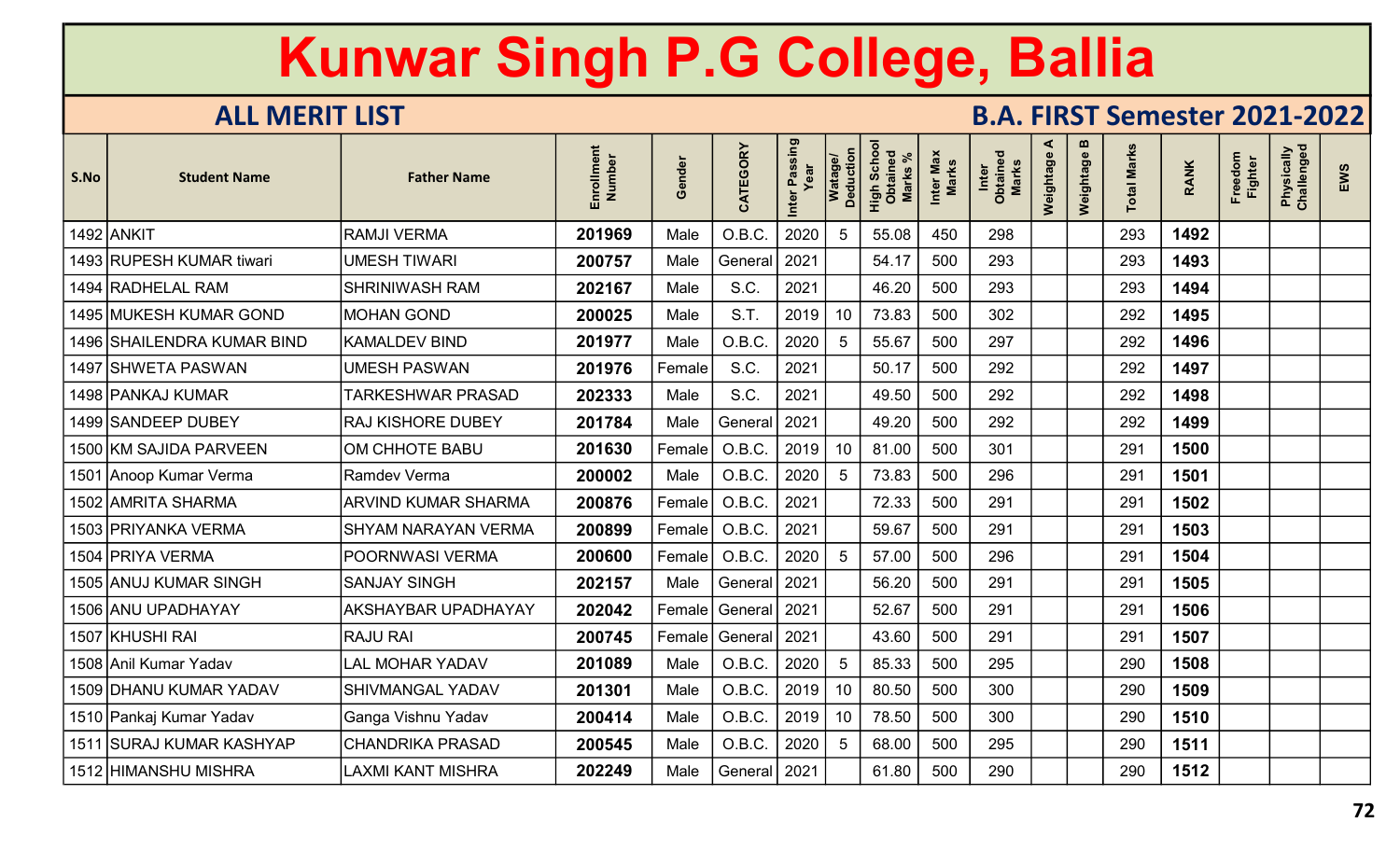| S.No | <b>Student Name</b>           | <b>Father Name</b>        | ent<br>Enrollmen<br>Number | inder<br>$\boldsymbol{\omega}$<br>O | CATEGORY | Inter Passing | Watage/<br>Deduction | Scho<br>High Scho<br>Obtained<br><b>Marks</b> | Inter Max<br>Marks | Inter<br>Obtained<br>Marks | ⋖<br>Weightage | m<br>Weightage | otal Marks | <b>RANK</b> | Freedom<br><b>Fighter</b> | Physically<br>Challenged | EWS |
|------|-------------------------------|---------------------------|----------------------------|-------------------------------------|----------|---------------|----------------------|-----------------------------------------------|--------------------|----------------------------|----------------|----------------|------------|-------------|---------------------------|--------------------------|-----|
|      | 1513 Ravikant kharwar         | Dinesh kharwar            | 202286                     | Male                                | General  | 2021          |                      | 55.17                                         | 500                | 290                        |                |                | 290        | 1513        |                           |                          |     |
|      | 1514 AKHILESH MAURYA          | LAKSHMAN PRASAD           | 200269                     | Male                                | O.B.C.   | 2021          |                      | 50.50                                         | 500                | 290                        |                |                | 290        | 1514        |                           |                          |     |
|      | 1515 NARENDRA KUMAR           | <b>SHIVSHANKAR PRASAD</b> | 200053                     | Male                                | S.T.     | 2020          | 5                    | 74.00                                         | 500                | 294                        |                |                | 289        | 1515        |                           |                          |     |
|      | 1516 AMIT KUMAR               | <b>KAMESHWER RAM</b>      | 201428                     | Male                                | S.C.     | 2020          | 5                    | 61.50                                         | 500                | 289                        |                | $\sqrt{5}$     | 289        | 1516        |                           |                          |     |
|      | 1517   PRIYANKA BHARTI        | <b>DADAN RAM</b>          | 201653                     | Female                              | S.C.     | 2021          |                      | 60.67                                         | 500                | 289                        |                |                | 289        | 1517        |                           |                          |     |
|      | 1518 POOJA KUMARI             | <b>SHANKAR SAH</b>        | 201746                     | Female                              | O.B.C.   | 2020          | 5                    | 56.83                                         | 500                | 294                        |                |                | 289        | 1518        |                           |                          |     |
|      | 1519 RAKESH KUMAR             | <b>NANDJI PRASAD</b>      | 200672                     | Male                                | General  | 2019          | 10                   | 71.83                                         | 500                | 298                        |                |                | 288        | 1519        |                           |                          |     |
|      | 1520 AJEET KUMAR PRAJAPATI    | DEEPCHANDRA PRAJAPATI     | 201079                     | Male                                | O.B.C.   | 2021          |                      | 62.83                                         | 500                | 288                        |                |                | 288        | 1520        |                           |                          |     |
|      | 1521 REKHA YADAV              | MUKESH KUMAR YADAV        | 200869                     | Female                              | O.B.C.   | 2021          |                      | 60.83                                         | 500                | 288                        |                |                | 288        | 1521        |                           |                          |     |
|      | 1522 RAJKUMAR PASWAN          | <b>WAKILPASWAN</b>        | 201612                     | Male                                | S.C.     | 2021          |                      | 60.17                                         | 500                | 287                        |                |                | 287        | 1522        |                           |                          |     |
|      | 1523 USHA KUMARI              | <b>GHURA PRASAD</b>       | 200497                     | Female                              | S.T.     | 2021          |                      | 69.33                                         | 500                | 286                        |                |                | 286        | 1523        |                           |                          |     |
|      | 1524 RAHUL KUMAR PASWAN       | <b>BISWAMBHAR PASWAN</b>  | 201400                     | Male                                | S.C.     | 2020          | 5                    | 51.17                                         | 500                | 291                        |                |                | 286        | 1524        |                           |                          |     |
|      | 1525 HIMANSHU KUMAR           | <b>VIDYA SHANKAR</b>      | 201416                     | Male                                | S.C.     | 2021          |                      | 51.17                                         | 500                | 286                        |                |                | 286        | 1525        |                           |                          |     |
|      | 1526 HIMANSHU KUMAR           | <b>VIDYA SHANKAR</b>      | 201110                     | Male                                | S.T.     | 2021          |                      | 51.17                                         | 500                | 286                        |                |                | 286        | 1526        |                           |                          |     |
|      | 1527 VIVEK PRASAD             | <b>SURESH PRASAD</b>      | 202586                     | Male                                | General  | 2021          |                      | 48.67                                         | 500                | 286                        |                |                | 286        | 1527        |                           |                          |     |
|      | 1528 ARUNIMA YADAV            | <b>SANJAY KUMAR YADAV</b> | 200349                     | Female                              | O.B.C.   | 2021          |                      | 59.33                                         | 500                | 285                        |                |                | 285        | 1528        |                           |                          |     |
|      | 1529 DIPANSHU KUMAR SRIVASTAV | RAVINDRA PRASAD SRIVAS    | 202468                     | Male                                | General  | 2021          |                      | 16.67                                         | 500                | 285                        |                |                | 285        | 1529        |                           |                          |     |
|      | 1530   SIMRAN SINGH           | <b>JITENDRA SINGH</b>     | 201561                     | Female                              | General  | 2019          | 10                   | 74.67                                         | 500                | 294                        |                |                | 284        | 1530        |                           |                          |     |
|      | 1531 APOORVA SINGH            | <b>UTTAM SINGH</b>        | 202256                     | Male                                | General  | 2019          | 10                   | 74.00                                         | 500                | 293                        |                |                | 283        | 1531        |                           |                          |     |
|      | 1532 VISHAL KUMAR YADAV       | <b>RAMESH KUMAR YADAV</b> | 201956                     | Male                                | O.B.C.   | 2020          | 5                    | 73.67                                         | 500                | 288                        |                |                | 283        | 1532        |                           |                          |     |
|      | 1533 DIPAK KUMAR YADAV        | <b>SHIVANAND YADAV</b>    | 200050                     | Male                                | O.B.C.   | 2020          | 5                    | 72.50                                         | 500                | 288                        |                |                | 283        | 1533        |                           |                          |     |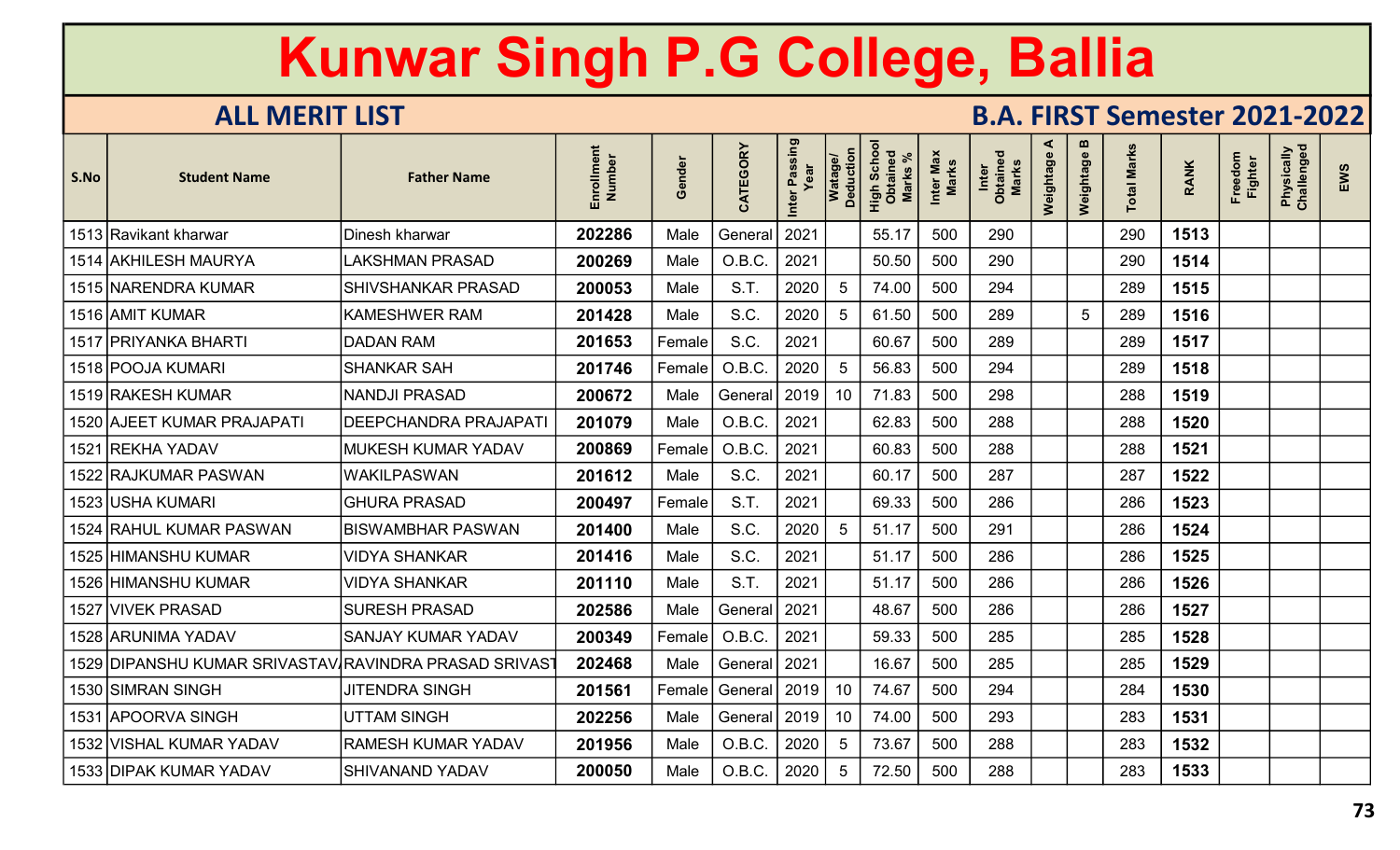| S.No | <b>Student Name</b>                     | <b>Father Name</b>            | Enrollment<br>Number | iender<br>O | CATEGORY | Inter Passing | Watage/<br>Deduction | <b>Scho</b><br>High Scho<br>Obtaineo<br><b>Marks</b> | Inter Max<br>Marks | Inter<br>Obtained<br><b>Marks</b> | ⋖<br>Weightage | $\mathbf{u}$<br>Weightage | otal Marks | <b>RANK</b> | Freedom<br><b>Fighter</b> | Physically<br>Challenged | EWS |
|------|-----------------------------------------|-------------------------------|----------------------|-------------|----------|---------------|----------------------|------------------------------------------------------|--------------------|-----------------------------------|----------------|---------------------------|------------|-------------|---------------------------|--------------------------|-----|
|      | 1534 SHASHIKANT KUMAR                   | <b>KAMLESH PRASAD</b>         | 200953               | Male        | O.B.C.   | 2020          | 5                    | 71.67                                                | 500                | 288                               |                |                           | 283        | 1534        |                           |                          |     |
|      | 1535 NEERAJ UPADHYAY                    | RAVI SHANKAR UPADHYAY         | 201717               | Male        | General  | 2021          |                      | 51.20                                                | 500                | 283                               |                |                           | 283        | 1535        |                           |                          |     |
|      | 1536 BHARDWAJ DIPAK BACHCHALABACHCHALAL |                               | 200320               | Male        | O.B.C.   | 2019          | 10 <sup>°</sup>      | 42.33                                                | 700                | 293                               |                |                           | 283        | 1536        |                           |                          |     |
|      | 1537 RAJESH KUMAR VERMA                 | <b>KALIKA VERMA</b>           | 200651               | Male        | O.B.C.   | 2020          | 5                    | 64.33                                                | 500                | 287                               |                |                           | 282        | 1537        |                           |                          |     |
|      | 1538 RITESH KUMAR SINGH                 | <b>DWARIKA SINGH</b>          | 200177               | Male        | O.B.C.   | 2020          | 5                    | 64.17                                                | 500                | 287                               |                |                           | 282        | 1538        |                           |                          |     |
|      | 1539 SUDHIR TIWARI                      | <b>DHRUV TIWARI</b>           | 202239               | Male        | General  | 2021          |                      | 50.83                                                | 500                | 282                               |                |                           | 282        | 1539        |                           |                          |     |
|      | 1540 VISHAL GUPTA                       | <b>RAMESH GUPTA</b>           | 200194               | Male        | O.B.C.   | 2021          |                      | 49.33                                                | 500                | 282                               |                |                           | 282        | 1540        |                           |                          |     |
|      | 1541 KM PREETI SINGH                    | <b>MAHATAM SINGH</b>          | 200991               | Female      | General  | 2019          | 10 <sup>°</sup>      | 71.50                                                | 500                | 291                               |                |                           | 281        | 1541        |                           |                          |     |
|      | 1542 KULDEEP YADAV                      | <b>SHWAMI NATH YADAV</b>      | 201198               | Male        | O.B.C.   | 2019          | 10                   | 69.17                                                | 500                | 291                               |                |                           | 281        | 1542        |                           |                          |     |
|      | 1543 JITENDRA CHAUHAN                   | <b>MANU CHAUHAN</b>           | 200707               | Male        | O.B.C.   | 2020          | 5                    | 69.00                                                | 500                | 286                               |                |                           | 281        | 1543        |                           |                          |     |
|      | 1544 MUKESH KUMAR YADAV                 | <b>RAJ KUMAR YADAV</b>        | 201649               | Male        | O.B.C.   | 2021          |                      | 66.00                                                | 500                | 281                               |                |                           | 281        | 1544        |                           |                          |     |
|      | 1545 ARPITA SRIVASTAVA                  | <b>GHANSHYAM NARAYAN SRIV</b> | 202127               | Female      | General  | 2021          |                      | 58.50                                                | 500                | 281                               |                |                           | 281        | 1545        |                           |                          |     |
|      | 1546 MANTU RAJBHAR                      | madhuban rajbhar              | 202383               | Male        | O.B.C.   | 2019          | 10 <sup>°</sup>      | 69.17                                                | 500                | 290                               |                |                           | 280        | 1546        |                           |                          |     |
|      | 1547 ANCHAL YADAV                       | SATYADEV YADAV                | 201801               | Female      | General  | 2021          |                      | 68.17                                                | 500                | 280                               |                |                           | 280        | 1547        |                           |                          |     |
|      | 1548 SHWETA                             | <b>SHIVANAND PATEL</b>        | 202288               | Female      | General  | 2019          | 10                   | 68.00                                                | 500                | 290                               |                |                           | 280        | 1548        |                           |                          |     |
|      | 1549 KM RINKU YADAV                     | <b>VIRENDRA YADAV</b>         | 201138               | Female      | O.B.C    | 2019          | 10                   | 65.17                                                | 500                | 290                               |                |                           | 280        | 1549        |                           |                          |     |
|      | 1550 VIKASH KUMAR BHARTI                | <b>VINOD KUMAR BHARTI</b>     | 202552               | Male        | S.C.     | 2020          | 5                    | 63.83                                                | 500                | 285                               |                |                           | 280        | 1550        |                           |                          |     |
|      | 1551 Ravi Kumar                         | Uday Bhan Ram                 | 200130               | Male        | General  | 2020          | 5                    | 59.17                                                | 500                | 285                               |                |                           | 280        | 1551        |                           |                          |     |
|      | 1552 AMARJEET YADAV                     | <b>CHATUR YADAV</b>           | 201392               | Male        | O.B.C.   | 2021          |                      | 38.20                                                | 500                | 280                               |                |                           | 280        | 1552        |                           |                          |     |
|      | 1553 RUDRA PRATAP PANDEY                | <b>AJEET PANDEY</b>           | 201501               | Male        | General  | 2020          | 5                    | 79.67                                                | 500                | 284                               |                |                           | 279        | 1553        |                           |                          | Yes |
|      | 1554 ABHISHEK KUMAR GUPTA               | <b>SANTOSH GUPTA</b>          | 200994               | Male        | O.B.C.   | 2020          | 5                    | 61.50                                                | 500                | 284                               |                |                           | 279        | 1554        |                           |                          |     |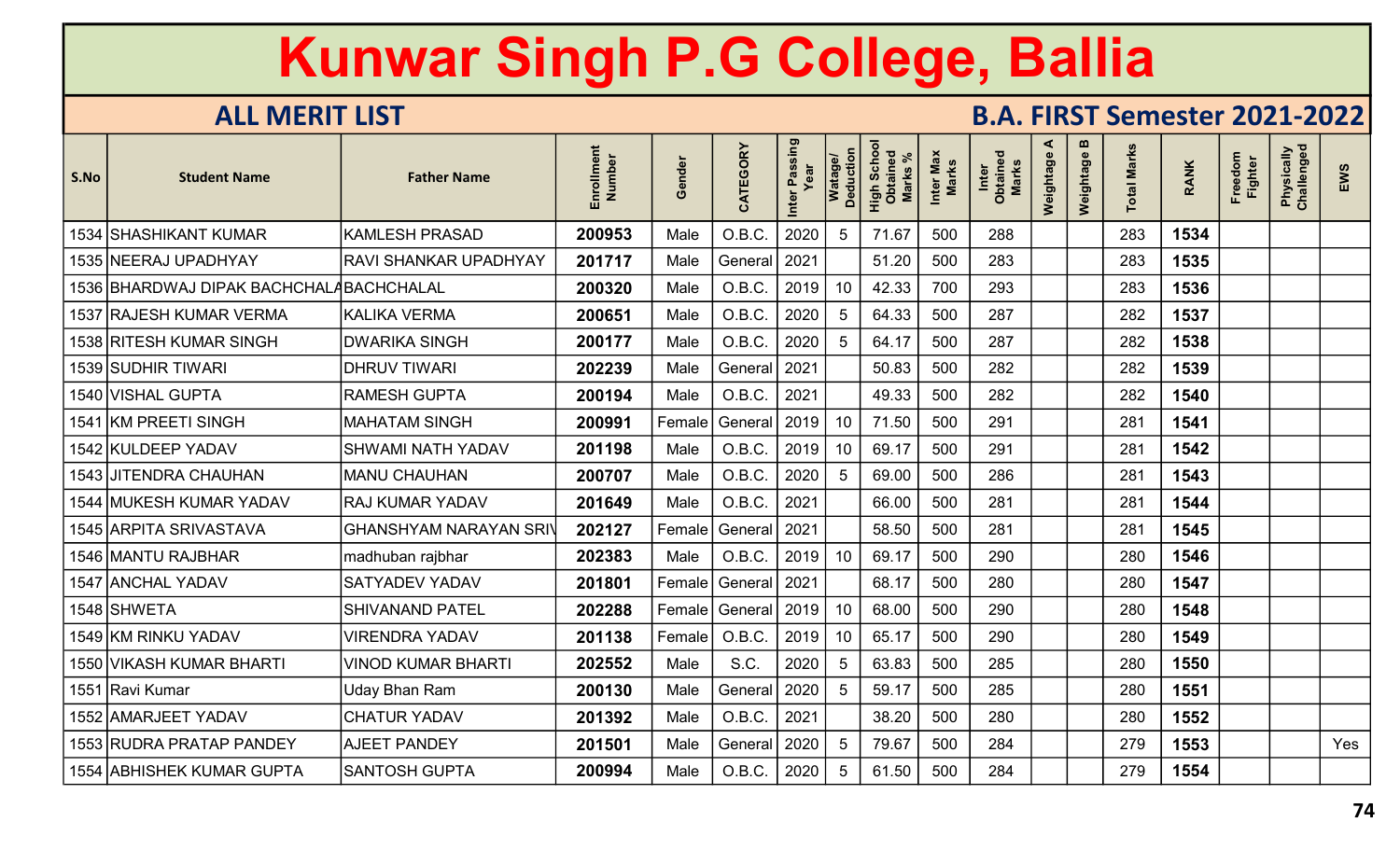| S.No | <b>Student Name</b>       | <b>Father Name</b>           | ent<br>Number<br>Enrollm | iender<br>O   | CATEGORY       | Inter Passing | Watage/<br>Deduction | Scho<br>High Scho<br>Obtaineo<br><b>Marks</b> | Inter Max<br>Marks | Inter<br>Obtained<br><b>Marks</b> | ⋖<br>Weightage | $\mathbf{m}$<br>Weightage | otal Marks | <b>RANK</b> | Freedom<br><b>Fighter</b> | Physically<br>Challenged | EWS |
|------|---------------------------|------------------------------|--------------------------|---------------|----------------|---------------|----------------------|-----------------------------------------------|--------------------|-----------------------------------|----------------|---------------------------|------------|-------------|---------------------------|--------------------------|-----|
|      | 1555 Bandana Bharti       | Mr Saral Sahani              | 201772                   | Female        | O.B.C.         | 2021          |                      | 56.83                                         | 500                | 279                               |                |                           | 279        | 1555        |                           |                          |     |
|      | 1556 Sakshi Singh         | <b>Arvind Kumar Singh</b>    | 201345                   | $\sf Female $ | General        | 2020          | .5                   | 50.00                                         | 500                | 284                               |                |                           | 279        | 1556        |                           |                          |     |
|      | 1557 Km guriya            | kanhaiya verma               | 200355                   | Female        | O.B.C.         | 2021          |                      | 68.17                                         | 500                | 278                               |                |                           | 278        | 1557        |                           |                          |     |
|      | 1558 RUBI VERMA           | <b>CHHITESHWAR NATH VERM</b> | 201354                   | Female        | O.B.C.         | 2021          |                      | 66.67                                         | 500                | 278                               |                |                           | 278        | 1558        |                           |                          |     |
|      | 1559 ANJALI CHAUHAN       | <b>MITHILESH CHAUHAN</b>     | 202237                   | Female        | O.B.C.         | 2021          |                      | 63.17                                         | 500                | 278                               |                |                           | 278        | 1559        |                           |                          |     |
|      | 1560 PRITY KUMARI         | <b>DILEEP PRASAD</b>         | 202415                   | Female        | O.B.C.         | 2021          |                      | 60.17                                         | 500                | 278                               |                |                           | 278        | 1560        |                           |                          |     |
| 1561 | <b>MUSKAN SINGH</b>       | <b>SANTOSH KUMAR SINGH</b>   | 200838                   | $\sf Female $ | General        | 2021          |                      | 60.00                                         | 500                | 278                               |                |                           | 278        | 1561        |                           |                          | Yes |
|      | 1562 SONU KUMAR           | <b>VIJAY SHANKAR PRASAD</b>  | 202098                   | Male          | O.B.C.         | 2020          | 5                    | 55.17                                         | 500                | 283                               |                |                           | 278        | 1562        |                           |                          |     |
|      | 1563 ANJALI               | <b>RAJNISH KHARWAR</b>       | 200884                   | Female        | General        | 2021          |                      | 49.00                                         | 500                | 278                               |                |                           | 278        | 1563        |                           |                          |     |
|      | 1564 JYOTI UPADHYAY       | RAMPRAVESH UPADHYAY          | 200828                   | Male          | General        | 2021          |                      | 41.80                                         | 500                | 278                               |                |                           | 278        | 1564        |                           |                          |     |
|      | 1565 SOURYA THAKUR        | <b>CHHITESHWAR THAKUR</b>    | 200494                   | Male          | O.B.C.         | 2021          |                      | 71.80                                         | 500                | 277                               |                |                           | 277        | 1565        |                           |                          |     |
|      | 1566 CHANDAN KUMAR VERMA  | <b>SANTOSH VERMA</b>         | 200599                   | Male          | O.B.C.         | 2021          |                      | 51.00                                         | 500                | 277                               |                |                           | 277        | 1566        |                           |                          |     |
|      | 1567 ABHAY KUMAR YADAV    | <b>CHANDRA SHEKHAR YADAV</b> | 200137                   | Male          | O.B.C.         | 2021          |                      | 71.67                                         | 500                | 276                               |                |                           | 276        | 1567        |                           |                          |     |
|      | 1568 ABHISHEK KUMAR YADAV | <b>AJAY KUMAR YADAV</b>      | 201336                   | Male          | O.B.C.         | 2021          |                      | 71.17                                         | 500                | 276                               |                |                           | 276        | 1568        |                           |                          |     |
|      | 1569 MANISH KUMAR VERMA   | <b>MAHESH PRASAD VERMA</b>   | 200451                   | Male          | O.B.C.         | 2021          |                      | 61.50                                         | 500                | 276                               |                |                           | 276        | 1569        |                           |                          |     |
|      | 1570 Avinash Gond         | <b>Srinivas Gond</b>         | 202298                   | Male          | General        | 2021          |                      | 50.14                                         | 500                | 276                               |                |                           | 276        | 1570        |                           |                          |     |
| 1571 | <b>DIWAKAR YADAV</b>      | SHUBHNARAYAN YADAV           | 200867                   | Male          | O.B.C.         | 2020          | 5                    | 95.00                                         | 500                | 280                               |                |                           | 275        | 1571        |                           |                          |     |
|      | 1572 SHABANA PARVEEN      | <b>NIJAMUDDIN</b>            | 200235                   | Female        | O.B.C.         | 2021          |                      | 64.67                                         | 500                | 275                               |                |                           | 275        | 1572        |                           |                          |     |
|      | 1573 SONAM YADAV          | <b>DHANJEE YADAV</b>         | 201588                   | Female        | O.B.C.         | 2020          | -5                   | 57.83                                         | 500                | 280                               |                |                           | 275        | 1573        |                           |                          |     |
|      | 1574 VIVEK KUMAR          | <b>SATYADEO PRASAD</b>       | 202162                   | Male          | O.B.C.         | 2021          |                      | 51.20                                         | 500                | 274                               |                |                           | 274        | 1574        |                           |                          |     |
|      | 1575 DIPU KUMAR           | <b>SUDARSHAN MANJHI</b>      | 202142                   | Male          | General   2021 |               |                      | 45.00                                         | 500                | 274                               |                |                           | 274        | 1575        |                           |                          |     |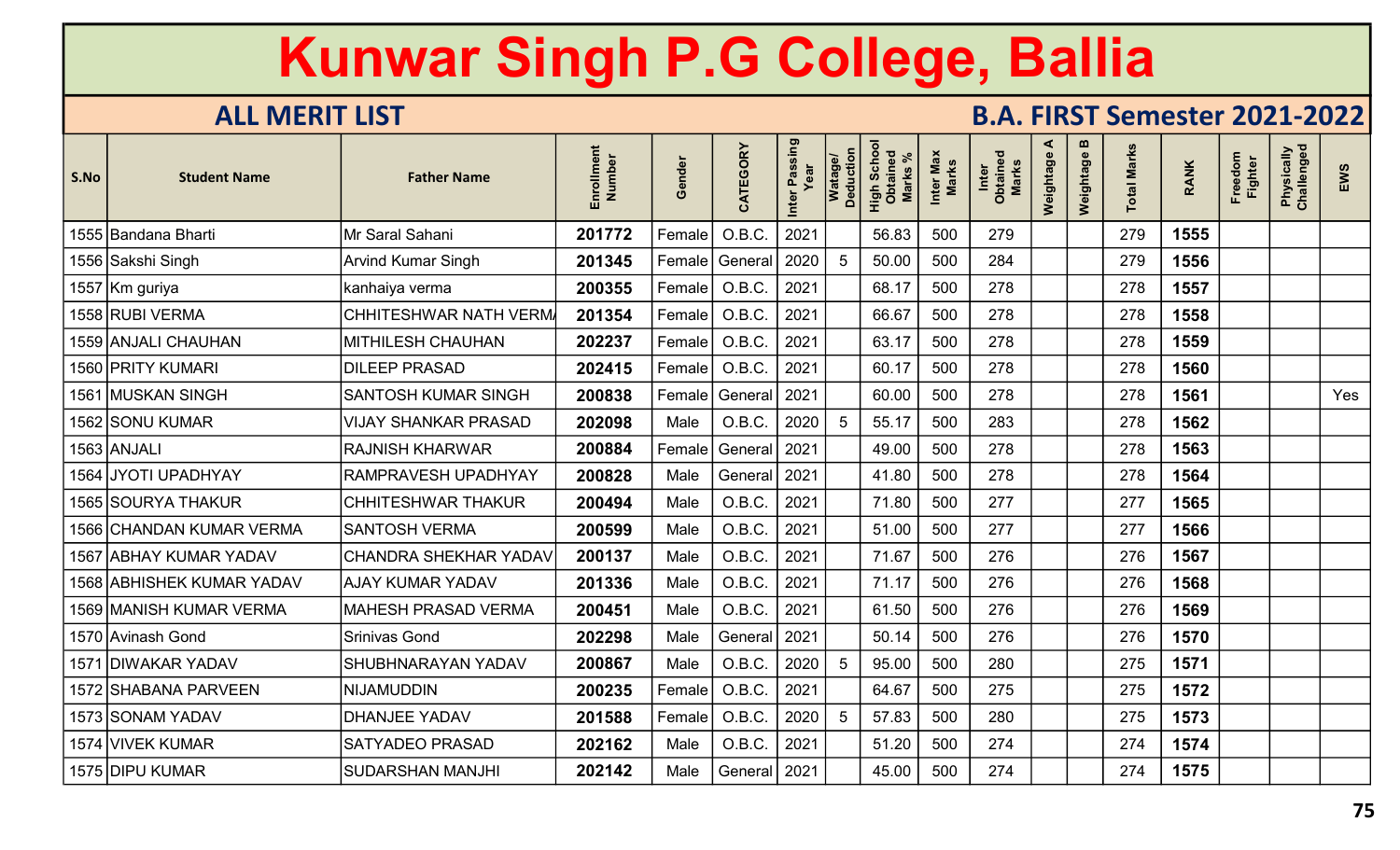| S.No | <b>Student Name</b>        | <b>Father Name</b>         | Enrollment<br>Number | Gender | CATEGORY       | Inter Passing<br>Year | Watage/<br>Deduction | Scho<br>High Scho<br>Obtaineo<br><b>Marks</b> | Inter Max<br>Marks | Inter<br>Obtained<br>Marks | ⋖<br>Weightage | $\boldsymbol{\omega}$<br>Weightage | <b>Total Marks</b> | <b>RANK</b> | Freedom<br><b>Fighter</b> | Physically<br>Challenged | EWS |
|------|----------------------------|----------------------------|----------------------|--------|----------------|-----------------------|----------------------|-----------------------------------------------|--------------------|----------------------------|----------------|------------------------------------|--------------------|-------------|---------------------------|--------------------------|-----|
|      | 1576 KM SAVEENA PARVEEN    | <b>MO CHHOTE BABU</b>      | 201634               | Female | O.B.C.         | 2019                  | 10 <sup>°</sup>      | 80.83                                         | 500                | 283                        |                |                                    | 273                | 1576        |                           |                          |     |
|      | 1577 SURFARAJ ALAM         | MUHAMMAD ALI ANSARI        | 201906               | Male   | O.B.C.         | 2020                  | 5                    | 73.83                                         | 500                | 278                        |                |                                    | 273                | 1577        |                           |                          |     |
|      | 1578 MD JAVED AKHTAR       | <b>MD ISMAIL</b>           | 201534               | Male   | O.B.C.         | 2020                  | 5                    | 69.00                                         | 500                | 278                        |                |                                    | 273                | 1578        |                           |                          |     |
|      | 1579 ZINNAT KHATOON        | <b>ASARAF</b>              | 200411               | Female | O.B.C.         | 2021                  |                      | 67.83                                         | 500                | 272                        |                |                                    | 272                | 1579        |                           |                          |     |
|      | 1580 Abhishek kumar        | Vijay shanker shah         | 200452               | Male   | O.B.C          | 2020                  |                      | 67.50                                         | 500                | 277                        |                |                                    | 272                | 1580        |                           |                          |     |
|      | 1581 VISHAL KUMAR VERMA    | <b>KANHIYA LAL VERMA</b>   | 200032               | Male   | O.B.C.         | 2021                  |                      | 58.33                                         | 500                | 272                        |                |                                    | 272                | 1581        |                           |                          |     |
|      | 1582 DEVI PRABHA           | <b>TARKESHWAR RAM</b>      | 201853               | Female | O.B.C.         | 2021                  |                      | 56.67                                         | 500                | 272                        |                |                                    | 272                | 1582        |                           |                          |     |
|      | 1583 JULEE KANAUJIYA       | SHESHNATH KANAUJIYA        | 200981               | Female | S.C.           | 2020                  | 5                    | 56.00                                         | 500                | 277                        |                |                                    | 272                | 1583        |                           |                          |     |
|      | 1584 Devraj Kharwar        | Purushotam Kharwar         | 200978               | Male   | General   2021 |                       |                      | 60.00                                         | 500                | 271                        |                |                                    | 271                | 1584        |                           |                          |     |
|      | 1585 Adarsh Gupta          | <b>Bihari Prasad Gupta</b> | 200290               | Male   | O.B.C.         | 2021                  |                      | 42.40                                         | 500                | 271                        |                |                                    | 271                | 1585        |                           |                          |     |
|      | 1586 ANUP SAHANI           | <b>SURESH SAHANI</b>       | 200324               | Male   | O.B.C.         | 2020                  | $5\phantom{.0}$      | 69.00                                         | 500                | 275                        |                |                                    | 270                | 1586        |                           |                          |     |
|      | 1587 NARENDRA KUMAR SHARMA | <b>BRAHMA NAND SHARMA</b>  | 202061               | Male   | O.B.C.         | 2021                  |                      | 51.83                                         | 500                | 270                        |                |                                    | 270                | 1587        |                           |                          |     |
|      | 1588 DEEPAK KUMAR GUPTA    | <b>RAJESH KUMAR PRASAD</b> | 202307               | Male   | O.B.C.         | 2019                  | 10                   | 81.00                                         | 500                | 279                        |                |                                    | 269                | 1588        |                           |                          |     |
|      | 1589 GULISTA PARVEEN       | <b>ASGAR ALI</b>           | 200771               | Female | O.B.C          | 2021                  |                      | 67.00                                         | 500                | 269                        |                |                                    | 269                | 1589        |                           |                          |     |
|      | 1590 RAMKRISHNA VERMA      | <b>RAMNATH VERMA</b>       | 201675               | Male   | O.B.C.         | 2020                  | 5                    | 64.33                                         | 500                | 274                        |                |                                    | 269                | 1590        |                           |                          |     |
|      | 1591 SHALINI SINGH         | <b>KAMESHWAR SINGH</b>     | 200856               | Male   | General 2021   |                       |                      | 51.33                                         | 500                | 269                        |                |                                    | 269                | 1591        |                           |                          |     |
|      | 1592 CHANDANI KUMARI       | <b>MOHAN PANDEY</b>        | 201907               | Female | General        | 2020                  | 5                    | 49.17                                         | 500                | 274                        |                |                                    | 269                | 1592        |                           |                          |     |
|      | 1593 RANJAN VERMA          | <b>ADITYA VERMA</b>        | 200621               | Male   | O.B.C.         | 2019                  | 10                   | 79.00                                         | 500                | 278                        |                |                                    | 268                | 1593        |                           |                          |     |
|      | 1594 SURJEET SINGH         | <b>FATEH BAHADUR SINGH</b> | 201841               | Male   | General        | 2020                  | 5                    | 69.50                                         | 500                | 273                        |                |                                    | 268                | 1594        |                           |                          |     |
|      | 1595 Monu Kumar rajbhar    | Kedar rajbhar              | 200694               | Male   | O.B.C.         | 2020                  | 5                    | 66.33                                         | 500                | 263                        |                | 10                                 | 268                | 1595        |                           |                          |     |
|      | 1596 SHWETA BHARATI        | <b>VIJAY SHANKAR</b>       | 200121               | Female | S.C.           | 2020                  | 5                    | 65.50                                         | 500                | 273                        |                |                                    | 268                | 1596        |                           |                          |     |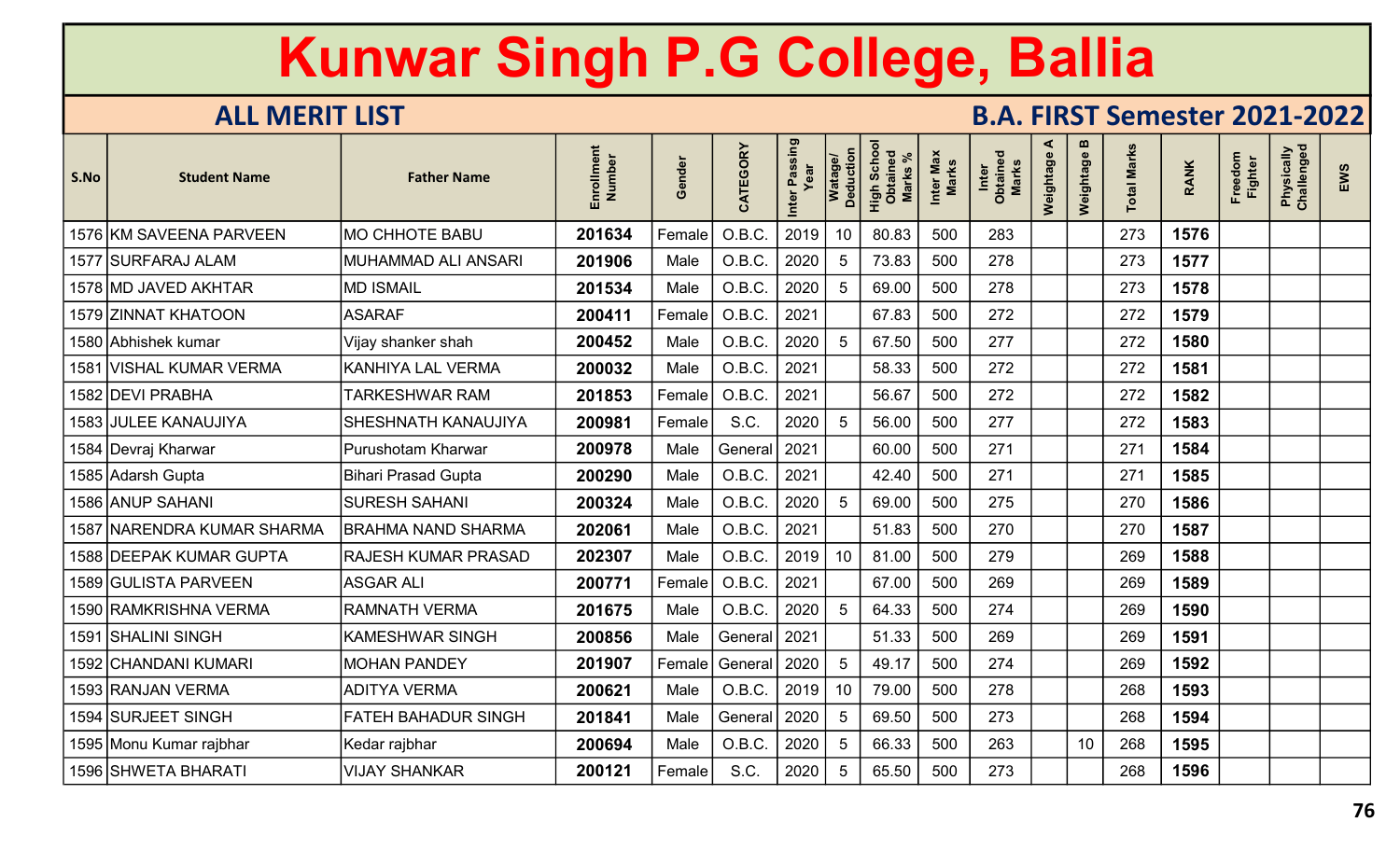| S.No | <b>Student Name</b>      | <b>Father Name</b>        | Enrollment<br><b>Number</b> | Gender | CATEGORY | Inter Passing<br>Year | Watage/<br>Deduction | <b>Scho</b><br>aine<br><b>Marks</b><br>High:<br>Obta | Inter Max<br><b>Marks</b> | Inter<br>Obtained<br><b>Marks</b> | ⋖<br>Weightage | $\mathbf{u}$<br>Weightage | <b>Total Marks</b> | <b>RANK</b> | Freedom<br>Fighter | Physically<br>Challenged | EWS |
|------|--------------------------|---------------------------|-----------------------------|--------|----------|-----------------------|----------------------|------------------------------------------------------|---------------------------|-----------------------------------|----------------|---------------------------|--------------------|-------------|--------------------|--------------------------|-----|
|      | 1597 Khushi verma        | santosh kumar verma       | 201267                      | Female | O.B.C.   | 2020                  | 5                    | 53.50                                                | 500                       | 273                               |                |                           | 268                | 1597        |                    |                          |     |
|      | 1598 VIVEK SINGH         | <b>FAMOUS SINGH</b>       | 201554                      | Male   | General  | 2021                  |                      | 70.60                                                | 500                       | 267                               |                |                           | 267                | 1598        |                    |                          |     |
|      | 1599 AJEET KUMAR         | <b>SRI KRISHNA RAM</b>    | 201965                      | Male   | S.C.     | 2021                  |                      | 53.00                                                | 500                       | 267                               |                |                           | 267                | 1599        |                    |                          |     |
|      | 1600 JYOTI GUPTA         | <b>BABLOO GUPTA</b>       | 200919                      | Female | O.B.C.   | 2020                  | 5                    | 67.50                                                | 500                       | 271                               |                |                           | 266                | 1600        |                    |                          |     |
|      | 1601 AWANISH KUMAR YADAV | RAMESHWAR YADAV           | 201487                      | Male   | O.B.C.   | 2020                  | 5                    | 56.33                                                | 500                       | 271                               |                |                           | 266                | 1601        |                    |                          |     |
|      | 1602 REKHA YADAV         | <b>SANJAY YADAV</b>       | 200719                      | Female | O.B.C.   | 2020                  | 5                    | 66.00                                                | 500                       | 270                               |                |                           | 265                | 1602        |                    |                          |     |
|      | 1603 ROHIT KUMAR MISHRA  | <b>SHRIKANT MISHRA</b>    | 200836                      | Male   | General  | 2020                  | 5                    | 64.00                                                | 500                       | 270                               |                |                           | 265                | 1603        |                    |                          |     |
|      | 1604 HIMANSHU SINGH      | <b>SUNIL SINGH</b>        | 200447                      | Male   | General  | 2020                  | 5                    | 57.17                                                | 500                       | 270                               |                |                           | 265                | 1604        |                    |                          | Yes |
|      | 1605 VISHAL KUMAR        | <b>ASHOK RAM</b>          | 202432                      | Male   | O.B.C.   | 2020                  | 5                    | 57.00                                                | 500                       | 270                               |                |                           | 265                | 1605        |                    |                          |     |
|      | 1606 ANGAD CHAURASIA     | <b>RAMKESH CHAURASIA</b>  | 201788                      | Male   | O.B.C.   | 2020                  | $5\phantom{1}$       | 63.50                                                | 500                       | 269                               |                |                           | 264                | 1606        |                    |                          |     |
|      | 1607 SHAILESH KUMAR OJHA | shankar ojha              | 202004                      | Male   | General  | 2020                  | 5                    | 58.67                                                | 500                       | 269                               |                |                           | 264                | 1607        |                    |                          |     |
|      | 1608 GULSHAN KUMAR YADAV | <b>MANOJ KUMAR YADAV</b>  | 201829                      | Male   | O.B.C.   | 2020                  | 5                    | 58.67                                                | 500                       | 269                               |                |                           | 264                | 1608        |                    |                          |     |
|      | 1609 PRIYANSHU VERMA     | <b>UMESH VERMA</b>        | 202071                      | Male   | O.B.C.   | 2020                  | 5                    | 58.00                                                | 500                       | 269                               |                |                           | 264                | 1609        |                    |                          |     |
|      | 1610 GYAN PRAKASH PATEL  | <b>JITENDRA PATEL</b>     | 201188                      | Male   | O.B.C.   | 2019                  | 10                   | 77.00                                                | 500                       | 273                               |                |                           | 263                | 1610        |                    |                          |     |
|      | 1611 ANIKET KUMAR VERMA  | <b>DHARMENDRA VERMA</b>   | 201117                      | Male   | O.B.C.   | 2020                  | 5                    | 73.83                                                | 500                       | 268                               |                |                           | 263                | 1611        |                    |                          |     |
|      | 1612 ASHUTOSH KUMAR      | <b>ANIL KUMAR</b>         | 200472                      | Male   | S.C.     | 2019                  | 10 <sup>°</sup>      | 69.17                                                | 500                       | 273                               |                |                           | 263                | 1612        |                    |                          |     |
|      | 1613 RAHUL KUMAR GOND    | <b>RAMESH KUMAR GOND</b>  | 201740                      | Male   | General  | 2020                  | 5                    | 66.17                                                | 500                       | 268                               |                |                           | 263                | 1613        |                    |                          |     |
|      | 1614 RAJKUMAR SAHANI     | <b>CHHITESHWAR SAHANI</b> | 200831                      | Male   | O.B.C.   | 2020                  | 5                    | 59.67                                                | 500                       | 268                               |                |                           | 263                | 1614        |                    |                          |     |
|      | 1615 PRITEE VERMA        | <b>SATYADEV VERMA</b>     | 200977                      | Female | O.B.C.   | 2020                  | 5                    | 57.50                                                | 500                       | 268                               |                |                           | 263                | 1615        |                    |                          |     |
|      | 1616 Ashish Yadav        | Uday Narayan Yadav        | 201860                      | Male   | O.B.C.   | 2020                  | 5                    | 73.50                                                | 500                       | 267                               |                |                           | 262                | 1616        |                    |                          |     |
|      | 1617 SATYARANJAN SAHANI  | <b>VEERBAHADUR SAHANI</b> | 200945                      | Male   | O.B.C.   | 2019                  | 10 <sup>°</sup>      | 72.50                                                | 500                       | 272                               |                |                           | 262                | 1617        |                    |                          |     |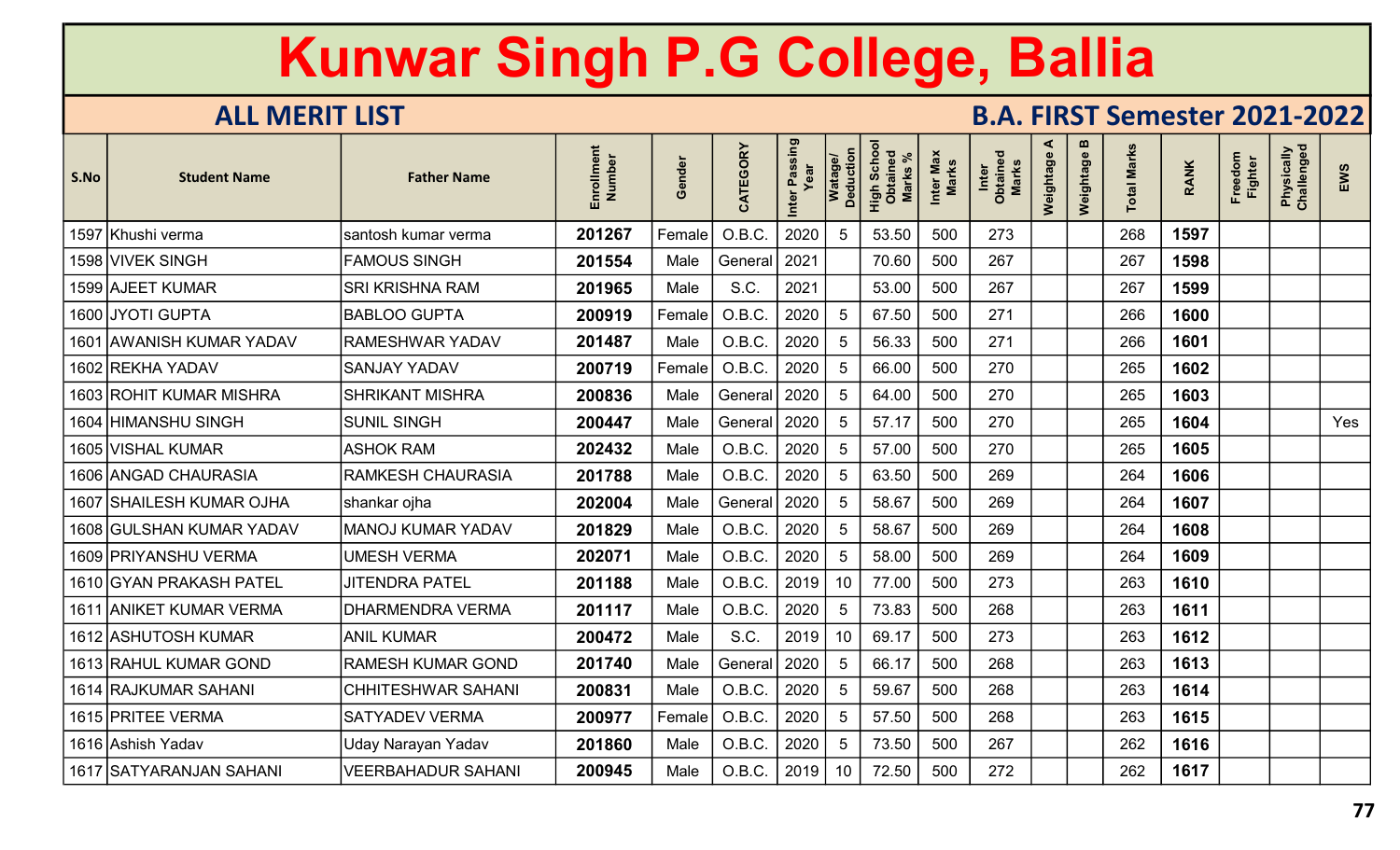| S.No      | <b>Student Name</b>        | <b>Father Name</b>           | en<br>Number<br>Enrollm | inder<br>$\boldsymbol{\omega}$<br>O | CATEGORY | Passing<br>Inter | Watage/<br>Deduction | Scho<br>High Scho<br>Obtaineo<br><b>Marks</b> | Inter Max<br>Marks | <b>Marks</b><br>Inter<br>Obtaine | ⋖<br>Weightage | $\mathbf{m}$<br>Weightage | otal Marks | <b>RANK</b> | Freedom<br><b>Fighter</b> | Physically<br>Challenged | EWS |
|-----------|----------------------------|------------------------------|-------------------------|-------------------------------------|----------|------------------|----------------------|-----------------------------------------------|--------------------|----------------------------------|----------------|---------------------------|------------|-------------|---------------------------|--------------------------|-----|
|           | 1618 NEHA YADAV            | <b>RAMAYAN YADAV</b>         | 202096                  | Female                              | O.B.C.   | 2020             | 5                    | 69.50                                         | 500                | 267                              |                |                           | 262        | 1618        |                           |                          |     |
|           | 1619 KAMLESH KUMAR YADAV   | HARISHANKAR YADAV            | 201779                  | Male                                | General  | 2019             | 10                   | 68.67                                         | 500                | 272                              |                |                           | 262        | 1619        |                           |                          |     |
|           | 1620 VIVEK KUMAR YADAV     | <b>CHANDRAMA YADAV</b>       | 201949                  | Male                                | O.B.C.   | 2020             | 5                    | 66.00                                         | 500                | 267                              |                |                           | 262        | 1620        |                           |                          |     |
| 1621      | <b>SATYA PRAKASH SINGH</b> | <b>OM PRAKASH SINGH</b>      | 202592                  | Male                                | General  | 2020             | 5                    | 65.33                                         | 500                | 267                              |                |                           | 262        | 1621        |                           |                          |     |
|           | 1622 NISHANI KUMAR BHARATI | <b>SHIV JEE RAM</b>          | 201896                  | Male                                | S.C.     | 2020             | 5                    | 64.67                                         | 500                | 267                              |                |                           | 262        | 1622        |                           |                          |     |
|           | 1623 PRITI YADAV           | <b>SUBHASH YADAV</b>         | 200846                  | Female                              | O.B.C.   | 2020             | 5                    | 64.67                                         | 500                | 267                              |                |                           | 262        | 1623        |                           |                          |     |
|           | 1624 RUBI YADAV            | <b>ARUN YADAV</b>            | 200965                  | Female                              | O.B.C.   | 2021             |                      | 56.50                                         | 500                | 262                              |                |                           | 262        | 1624        |                           |                          |     |
|           | 1625 ABHISHEK RAJ          | <b>RATAN KUMAR</b>           | 201506                  | Male                                | General  | 2020             | 5                    | 56.00                                         | 500                | 267                              |                |                           | 262        | 1625        |                           |                          |     |
|           | 1626 NEHA GUPTA            | <b>SHYAM NARAYAN GUPTA</b>   | 200561                  | Female                              | O.B.C.   | 2021             |                      | 53.33                                         | 500                | 262                              |                |                           | 262        | 1626        |                           |                          |     |
|           | 1627 GOLDI YADAV           | <b>SUDAMA YADAV</b>          | 200180                  | Female                              | O.B.C.   | 2020             | 5                    | 51.20                                         | 500                | 267                              |                |                           | 262        | 1627        |                           |                          |     |
|           | 1628 GULAFSA               | <b>MD ASHRAF ALI</b>         | 200412                  | Female                              | O.B.C.   | 2021             |                      | 56.17                                         | 500                | 261                              |                |                           | 261        | 1628        |                           |                          |     |
|           | 1629 RITESH KUMAR DHUSIA   | <b>JAGDISH PRASAD DHUSIA</b> | 202503                  | Male                                | S.C.     | 2019             | 10                   | 76.00                                         | 500                | 270                              |                |                           | 260        | 1629        |                           |                          |     |
|           | 1630   ASHISH SHUKLA       | <b>KANHAIYA SHUKLA</b>       | 200418                  | Male                                | General  | 2019             | 10                   | 75.67                                         | 500                | 270                              |                |                           | 260        | 1630        |                           |                          |     |
| 1631 RIYA |                            | <b>SANJAI KUMAR BARI</b>     | 201706                  | Female                              | O.B.C.   | 2021             |                      | 59.67                                         | 500                | 260                              |                |                           | 260        | 1631        |                           |                          |     |
|           | 1632 Ritisha singh         | Rajendra kumar               | 202007                  | Female                              | General  | 2021             |                      | 47.00                                         | 500                | 260                              |                |                           | 260        | 1632        |                           |                          |     |
|           | 1633 DHARMENDRA SAHNI      | <b>BRIJMOHAN SAHNI</b>       | 201403                  | Male                                | O.B.C.   | 2021             |                      | 45.00                                         | 500                | 259                              |                |                           | 259        | 1633        |                           |                          |     |
|           | 1634 GURU PRIYA RAI        | <b>SATISH KUMAR RAI</b>      | 200181                  | Male                                | General  | 2020             | 5                    | 69.00                                         | 500                | 263                              |                |                           | 258        | 1634        |                           |                          | Yes |
|           | 1635 RUKHSANA KHATOON      | <b>NAIMUDDIN ANSARI</b>      | 200645                  | Female                              | O.B.C.   | 2020             | 5                    | 67.17                                         | 500                | 263                              |                |                           | 258        | 1635        |                           |                          |     |
|           | 1636 NEHA YADAV            | <b>AWADHESH YADAV</b>        | 201703                  | Female                              | O.B.C.   | 2021             |                      | 59.17                                         | 500                | 258                              |                |                           | 258        | 1636        |                           |                          |     |
|           | 1637   GULSHAN             | <b>MD ASLAM</b>              | 200824                  | Female                              | O.B.C.   | 2021             |                      | 55.33                                         | 500                | 258                              |                |                           | 258        | 1637        |                           |                          |     |
|           | 1638   MRITUNJAY KUMAR     | ANIL KUMAR SHARMA            | 200071                  | Male                                | O.B.C.   | 2019             | 10                   | 75.17                                         | 500                | 267                              |                |                           | 257        | 1638        |                           |                          |     |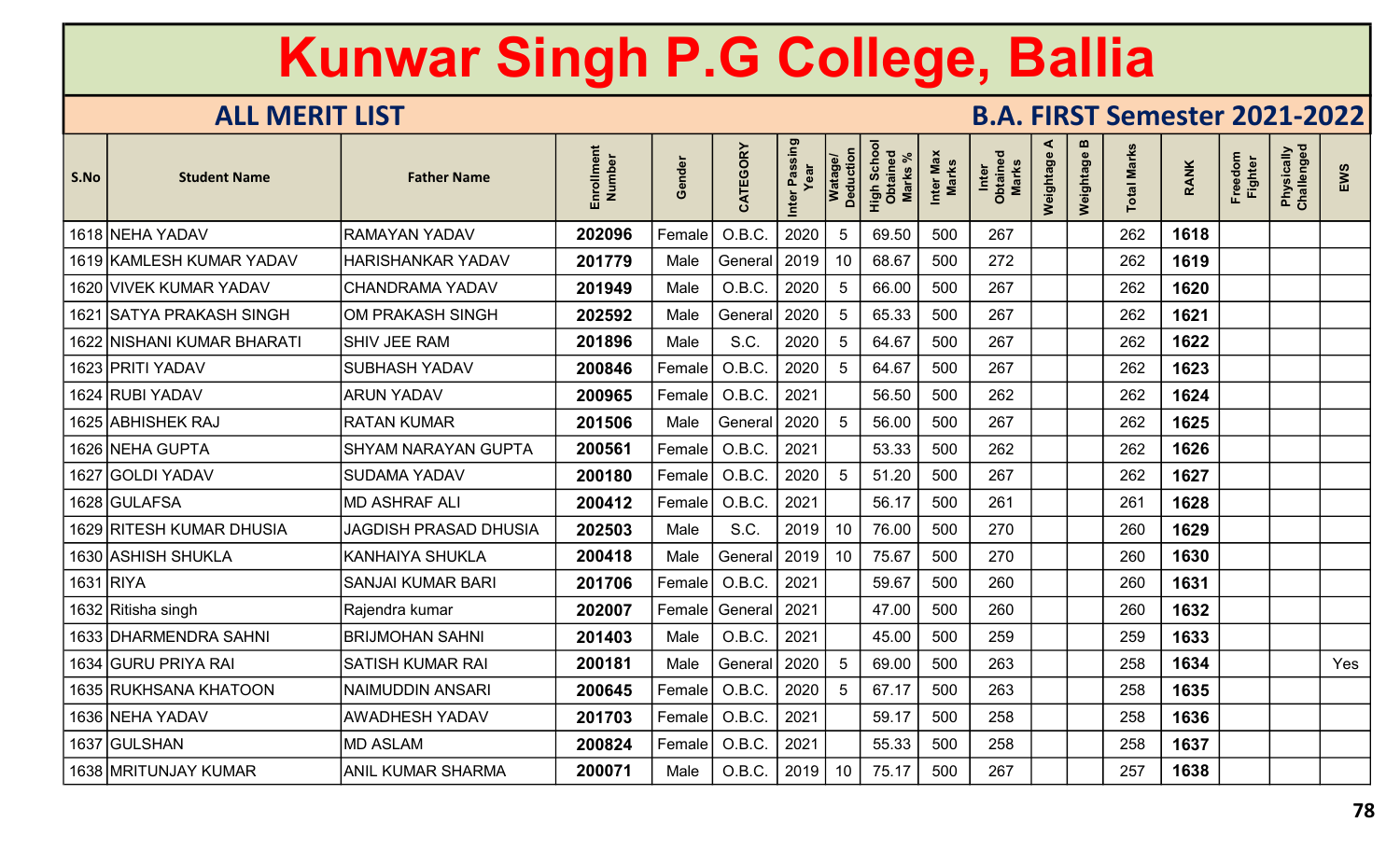| S.No | <b>Student Name</b>        | <b>Father Name</b>        | Enrollment<br>Number | Gender              | CATEGORY | Inter Passing<br>Year | Watage/<br>Deduction | <b>Scho</b><br>High Scho<br>Obtained<br><b>Marks</b> | Inter Max<br>Marks | Inter<br>Obtained<br><b>Marks</b> | ⋖<br>Weightage | $\boldsymbol{\omega}$<br>Weightage | <b>Total Marks</b> | <b>RANK</b> | Freedom<br>Fighter | Physically<br>Challenged | EWS |
|------|----------------------------|---------------------------|----------------------|---------------------|----------|-----------------------|----------------------|------------------------------------------------------|--------------------|-----------------------------------|----------------|------------------------------------|--------------------|-------------|--------------------|--------------------------|-----|
|      | 1639 ABHISHEK RAJBHAR      | KAMALESHWAR RAJBHAR       | 200100               | Male                | O.B.C.   | 2020                  | 5                    | 66.67                                                | 500                | 262                               |                |                                    | 257                | 1639        |                    |                          |     |
|      | 1640 SAURABH SINGH         | <b>OMKAR SINGH</b>        | 201513               | Male                | General  | 2020                  | 5                    | 54.33                                                | 500                | 262                               |                |                                    | 257                | 1640        |                    |                          |     |
|      | 1641 CHHAVIRAM YADAV       | <b>ISHWAR DAYAL YADAV</b> | 201511               | Male                | O.B.C.   | 2021                  |                      | 53.83                                                | 500                | 257                               |                |                                    | 257                | 1641        |                    |                          |     |
|      | 1642 Km Pooja Yadav        | Ganesh Yadav              | 200304               | Female              | O.B.C.   | 2020                  | 5                    | 77.67                                                | 500                | 259                               |                |                                    | 254                | 1642        |                    |                          |     |
|      | 1643 VISHAL KUMAR          | <b>AJAY PRASAD</b>        | 200911               | Male                | O.B.C.   | 2020                  | 5                    | 60.00                                                | 500                | 259                               |                |                                    | 254                | 1643        |                    |                          |     |
|      | 1644 NOORSABA KHATOON      | <b>JAHAR KHAN</b>         | 202522               | Female              | General  | 2020                  | 5                    | 68.00                                                | 500                | 258                               |                |                                    | 253                | 1644        |                    |                          |     |
|      | 1645 SATYENDRA RAM         | <b>KRIPAL RAM</b>         | 202159               | Male                | S.C.     | 2021                  |                      | 56.80                                                | 500                | 253                               |                |                                    | 253                | 1645        |                    |                          |     |
|      | 1646 GOLDI YADAV           | <b>SUGRIV YADAV</b>       | 201960               | Female <sup>!</sup> | O.B.C.   | 2020                  | 5                    | 76.50                                                | 500                | 257                               |                |                                    | 252                | 1646        |                    |                          |     |
|      | 1647 RAMJEE YADAV          | <b>RAMASRAY YADAV</b>     | 201462               | Male                | O.B.C.   | 2020                  | 5                    | 68.33                                                | 500                | 257                               |                |                                    | 252                | 1647        |                    |                          |     |
|      | 1648 NAKUL KUMAR VERMA     | <b>HARE KRISHNA VERMA</b> | 200610               | Male                | O.B.C.   | 2020                  | 5                    | 62.00                                                | 500                | 257                               |                |                                    | 252                | 1648        |                    |                          |     |
|      | 1649 SANJEET KUMAR         | <b>HEERA LAL</b>          | 200990               | Male                | S.C.     | 2020                  | 5                    | 61.33                                                | 500                | 257                               |                |                                    | 252                | 1649        |                    |                          |     |
|      | 1650 RAM BABU KUMAR        | <b>JAY RAM PRASAD</b>     | 200489               | Male                | O.B.C.   | 2020                  | 5                    | 62.33                                                | 500                | 256                               |                |                                    | 251                | 1650        |                    |                          |     |
|      | 1651 ARJUN KUMAR PANDIT    | <b>KISHUNDEV PANDIT</b>   | 201375               | Male                | O.B.C.   | 2021                  |                      | 56.40                                                | 500                | 251                               |                |                                    | 251                | 1651        |                    |                          |     |
|      | 1652 SUDHIR KASHYAP        | <b>SURESH PRASAD</b>      | 200588               | Male                | O.B.C.   | 2020                  | 5                    | 45.33                                                | 500                | 256                               |                |                                    | 251                | 1652        |                    |                          |     |
|      | 1653 MAHAVEER PRASAD GUPTA | <b>KAMESHWAR PRASAD</b>   | 201692               | Male                | O.B.C.   | 2019                  | 10 <sup>°</sup>      | 69.67                                                | 500                | 260                               |                |                                    | 250                | 1653        |                    |                          |     |
|      | 1654 VIJAY KUMAR YADAV     | YOGENDRA YADAV            | 200955               | Male                | O.B.C.   | 2020                  | 5                    | 68.83                                                | 500                | 255                               |                |                                    | 250                | 1654        |                    |                          |     |
|      | 1655   PRAMILA KUMARI      | <b>UTTAM KUMAR</b>        | 202233               | Female              | S.C.     | 2020                  | 5                    | 62.00                                                | 500                | 255                               |                |                                    | 250                | 1655        |                    |                          |     |
|      | 1656 LAKSHMAN RAM          | <b>RAMLAL</b>             | 200663               | Male                | O.B.C.   | 2020                  | 5                    | 59.00                                                | 500                | 255                               |                |                                    | 250                | 1656        |                    |                          |     |
|      | 1657 BALIRAM KUMAR RAM     | <b>SANJAY RAM</b>         | 202199               | Male                | S.C.     | 2021                  |                      | 44.00                                                | 500                | 250                               |                |                                    | 250                | 1657        |                    |                          |     |
|      | 1658 AMIT KUMAR YADAV      | lalbachan yadav           | 201239               | Male                | O.B.C.   | 2020                  | 5                    | 66.00                                                | 500                | 244                               |                | 10                                 | 249                | 1658        |                    |                          |     |
|      | 1659 Roma yadav            | Heeralal yadav            | 200405               | Female              | O.B.C.   | 2020                  | 5                    | 63.00                                                | 500                | 254                               |                |                                    | 249                | 1659        |                    |                          |     |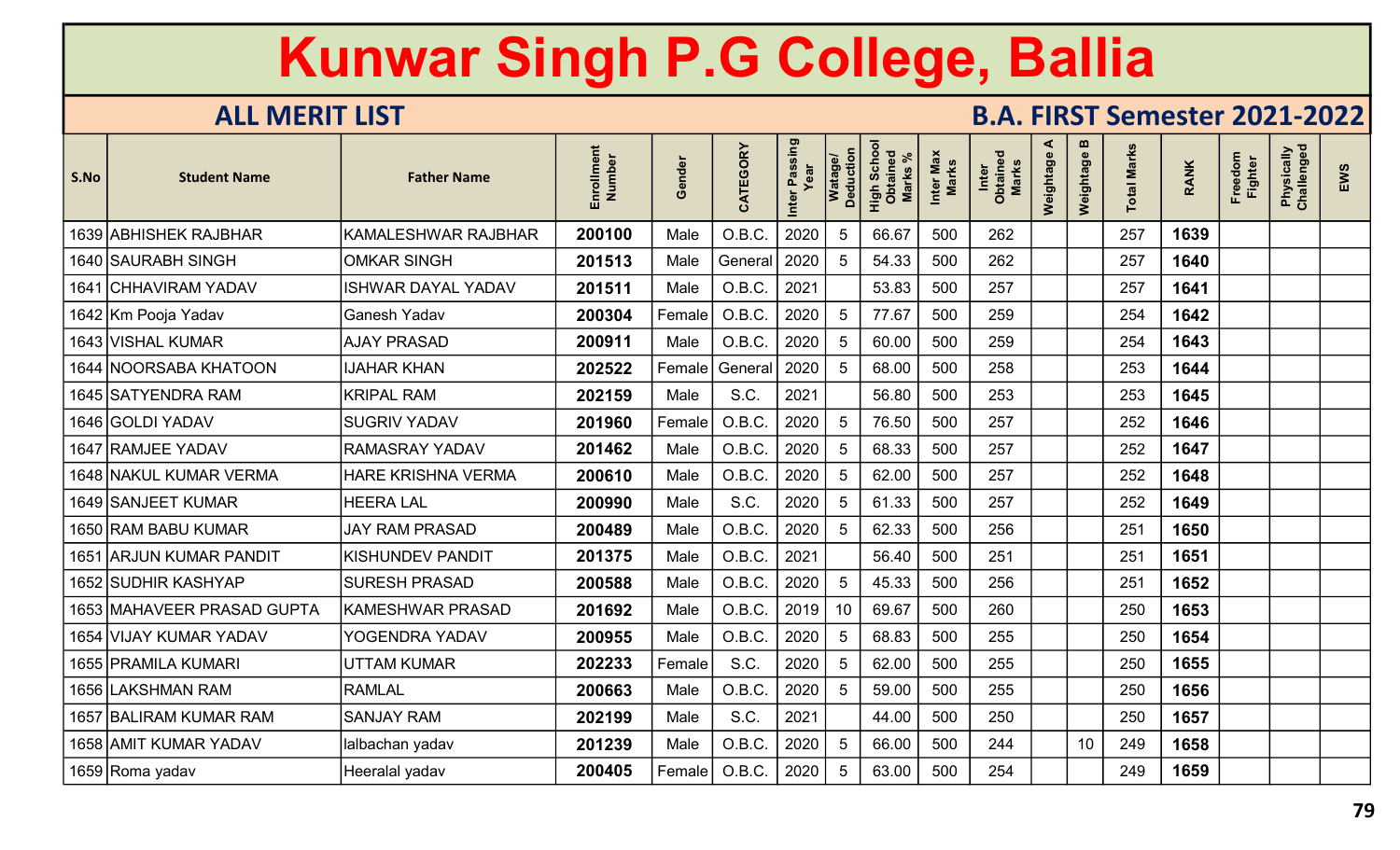| S.No      | <b>Student Name</b>         | <b>Father Name</b>           | Number<br>Enrollm | nder<br>ලි | CATEGORY         | Inter Passing<br>Year | Watage/<br>Deduction | Scho<br>High Scho<br>Obtaineo<br><b>Marks</b> | Inter Max<br>Marks | Inter<br>Obtained<br>Marks | ⋖<br>Weightage | $\mathbf{m}$<br>Weightage | <b>Total Marks</b> | <b>RANK</b> | Freedom<br><b>Fighter</b> | Physically<br>Challenged | EWS |
|-----------|-----------------------------|------------------------------|-------------------|------------|------------------|-----------------------|----------------------|-----------------------------------------------|--------------------|----------------------------|----------------|---------------------------|--------------------|-------------|---------------------------|--------------------------|-----|
|           | 1660 DHANBIHARI PASWAN      | <b>BALIRAM PASWAN</b>        | 200154            | Male       | General          | 2020                  | .5                   | 55.20                                         | 500                | 254                        |                |                           | 249                | 1660        |                           |                          |     |
|           | 1661 KM SONALEE BHARTI      | <b>RAMESH CHANDRA BHART</b>  | 200331            | Female     | S.C.             | 2021                  |                      | 63.67                                         | 500                | 248                        |                |                           | 248                | 1661        |                           |                          |     |
|           | 1662 SANDEEP KUMAR YADAV    | RADHESHYAM YADAV             | 201529            | Male       | O.B.C.           | 2020                  | -5                   | 63.00                                         | 500                | 253                        |                |                           | 248                | 1662        |                           |                          |     |
|           | 1663 Vishal kumar prajapati | Jmakant prajapati            | 202391            | Male       | O.B.C.           | 2021                  |                      | 50.17                                         | 500                | 247                        |                |                           | 247                | 1663        |                           |                          |     |
|           | 1664   ADITYA KUMAR         | <b>SUGRIV PRASAD</b>         | 200157            | Male       | S.T.             | 2020                  | 5                    | 69.67                                         | 500                | 251                        |                |                           | 246                | 1664        |                           |                          |     |
|           | 1665 SHWETA VERMA           | <b>SANJAY VERMA</b>          | 200717            | Female     | O.B.C.           | 2020                  | 5                    | 63.00                                         | 500                | 251                        |                |                           | 246                | 1665        |                           |                          |     |
|           | 1666 KAJAL SINGH            | <b>DHANANJAY SINGH</b>       | 201922            |            | Female   General | 2021                  |                      | 58.00                                         | 500                | 246                        |                |                           | 246                | 1666        |                           |                          |     |
|           | 1667 RENU PRAJAPATI         | <b>GULAB CHAND PRAJAPATI</b> | 200073            | Female     | O.B.C.           | 2021                  |                      | 59.17                                         | 500                | 245                        |                |                           | 245                | 1667        |                           |                          |     |
|           | 1668 SUMAIYA                | <b>MOHD AZAD</b>             | 201835            | Female     | General          | 2021                  |                      | 55.67                                         | 500                | 244                        |                |                           | 244                | 1668        |                           |                          |     |
|           | 1669 SHABANAM BANO          | <b>MOHD FAIYAZ</b>           | 200300            | Female     | O.B.C.           | 2021                  |                      | 52.50                                         | 500                | 243                        |                |                           | 243                | 1669        |                           |                          |     |
|           | 1670   PANKAJ KUMAR         | <b>RUDAL PRASAD</b>          | 200272            | Male       | S.C.             | 2019                  | 10                   | 75.00                                         | 500                | 251                        |                |                           | 241                | 1670        |                           |                          |     |
|           | 1671 RAHUL VERAM            | <b>RAMNARAYAN VERMA</b>      | 200086            | Male       | O.B.C.           | 2019                  | 10                   | 80.17                                         | 500                | 250                        |                |                           | 240                | 1671        |                           |                          |     |
|           | 1672 SONU KUMAR             | MUNNA RAM GOND               | 201132            | Male       | General          | 2020                  | 5                    | 71.83                                         | 500                | 245                        |                |                           | 240                | 1672        |                           |                          |     |
|           | 1673 ABHAY KUMAR            | <b>JEEUT RAM</b>             | 200794            | Male       | S.C.             | 2020                  | 5                    | 62.33                                         | 500                | 244                        |                |                           | 239                | 1673        |                           |                          |     |
|           | 1674  Priya Gupta           | <b>Ashok Kumar Gupta</b>     | 202092            | Female     | O.B.C.           | 2020                  | 5                    | 57.50                                         | 500                | 244                        |                |                           | 239                | 1674        |                           |                          |     |
| 1675 JULI |                             | <b>KAMRUDDIN</b>             | 202189            | Female     | O.B.C.           | 2021                  |                      | 53.67                                         | 500                | 239                        |                |                           | 239                | 1675        |                           |                          |     |
|           | 1676 SHHANKAR KUMAR         | <b>MADAN PRASAD</b>          | 201135            | Male       | O.B.C.           | 2020                  | 5                    | 53.33                                         | 500                | 244                        |                |                           | 239                | 1676        |                           |                          |     |
|           | 1677  Manish Kumar Yadav    | <b>Barmeshwar Yadav</b>      | 201125            | Male       | O.B.C.           | 2020                  | 5                    | 45.40                                         | 500                | 244                        |                |                           | 239                | 1677        |                           |                          |     |
|           | 1678 SANJEET KUMAR VERMA    | <b>MAHAVIR VERMA</b>         | 202466            | Male       | O.B.C.           | 2019                  | 10                   | 77.50                                         | 500                | 248                        |                |                           | 238                | 1678        |                           |                          |     |
|           | 1679   SHIVA YADAV          | <b>SHYAM BIHARI YADAV</b>    | 200841            | Female     | O.B.C.           | 2020                  | 5                    | 51.33                                         | 500                | 241                        |                |                           | 236                | 1679        |                           |                          |     |
|           | 1680 SAHEB ALAM             | <b>MD KHURSHID ALAM</b>      | 201744            | Male       | O.B.C.           | 2019                  | 10                   | 72.67                                         | 500                | 244                        |                |                           | 234                | 1680        |                           |                          |     |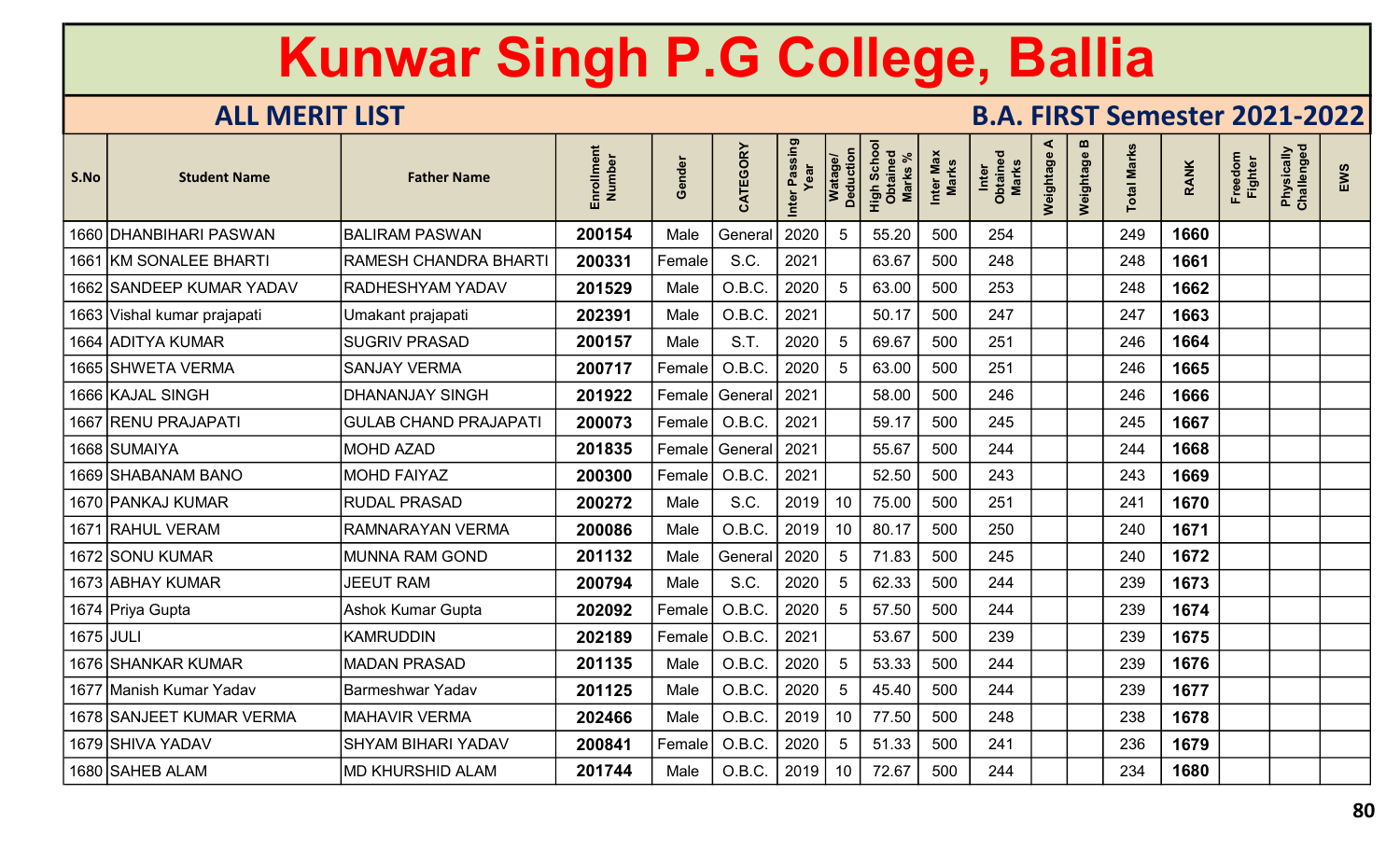| S.No | <b>Student Name</b>       | <b>Father Name</b>         | ξ<br>Number<br><b>Enrollm</b> | nde<br>$\omega$<br>Ō | CATEGORY         | Inter Passing | Watage/<br>Deduction | Scho<br>High Scho<br>Obtaineo<br><b>Marks</b> | Inter Max<br>Marks | Inter<br>Obtaine<br>Marks | ⋖<br>Weightage | m<br>Weightage | <b>Total Marks</b> | <b>RANK</b> | Freedom<br><b>Fighter</b> | Physically<br>Challenged | EWS |
|------|---------------------------|----------------------------|-------------------------------|----------------------|------------------|---------------|----------------------|-----------------------------------------------|--------------------|---------------------------|----------------|----------------|--------------------|-------------|---------------------------|--------------------------|-----|
| 1681 | <b>TAUFIK ANASARI</b>     | <b>MUHAMMAD ALI</b>        | 201927                        | Male                 | O.B.C.           | 2019          | 10                   | 70.67                                         | 500                | 243                       |                |                | 233                | 1681        |                           |                          |     |
|      | 1682 VIBHA YADAV          | <b>RAM JEE YADAV</b>       | 201862                        | Female <sup>!</sup>  | O.B.C.           | 2020          | 5                    | 55.33                                         | 500                | 237                       |                |                | 232                | 1682        |                           |                          |     |
|      | 1683 SURYA PRAKASH PASWAN | <b>VINOD PASWAN</b>        | 201672                        | Male                 | S.C.             | 2019          | 10                   | 63.33                                         | 500                | 241                       |                |                | 231                | 1683        |                           |                          |     |
|      | 1684 AMAN SINGH           | <b>SANJAY SINGH</b>        | 202183                        | Male                 | General          | 2020          | 5                    | 58.17                                         | 500                | 236                       |                |                | 231                | 1684        |                           |                          |     |
|      | 1685 KM KIRAN YADAV       | RAM JI YADAV               | 201558                        | Female               | O.B.C.           | 2019          | 10                   | 72.17                                         | 500                | 240                       |                |                | 230                | 1685        |                           |                          |     |
|      | 1686  VISHAL GUPTA        | <b>SHIV SAGAR GUPTA</b>    | 201748                        | Male                 | O.B.C.           | 2019          | 10                   | 66.50                                         | 500                | 239                       |                |                | 229                | 1686        |                           |                          |     |
|      | 1687  PAWAN SAH           | <b>DHARMENDRA GOND</b>     | 200370                        | Male                 | S.T.             | 2019          | 10                   | 63.00                                         | 500                | 239                       |                |                | 229                | 1687        |                           |                          |     |
|      | 1688 RITESH KUMAR YADAV   | <b>RAJ DEV YADAV</b>       | 200415                        | Male                 | O.B.C.           | 2020          | -5                   | 76.00                                         | 500                | 232                       |                |                | 227                | 1688        |                           |                          |     |
|      | 1689 BRIJESH KUMAR YADAV  | SITA RAM YADAV             | 202264                        | Male                 | O.B.C.           | 2020          | 5                    | 68.50                                         | 500                | 232                       |                |                | 227                | 1689        |                           |                          |     |
|      | 1690 NEERAJ KUMAR         | <b>BAJARANGI RAJBHAR</b>   | 202299                        | Male                 | O.B.C.           | 2020          | 5                    | 67.17                                         | 500                | 232                       |                |                | 227                | 1690        |                           |                          |     |
| 1691 | JAMAWANTI PRAJAPATI       | <b>SIDDHU PRAJAPATI</b>    | 202088                        | Female               | O.B.C.           | 2020          | 5                    | 61.67                                         | 500                | 231                       |                |                | 226                | 1691        |                           |                          |     |
|      | 1692 KANCHAN SINGH        | <b>BAIKUNTH NATH SINGH</b> | 202472                        |                      | General          | 2020          | .5                   | 86.17                                         | 500                | 230                       |                |                | 225                | 1692        |                           |                          |     |
|      | 1693 Mohit Kumar Yadav    | <b>Shiv Shankar Yadav</b>  | 200758                        | Male                 | O.B.C.           | 2020          | 5                    | 56.17                                         | 500                | 230                       |                |                | 225                | 1693        |                           |                          |     |
|      | 1694 ANKIT KUMAR GUPTA    | <b>SUNIL GUPTA</b>         | 201897                        | Male                 | O.B.C.           | 2019          | 10                   | 73.50                                         | 500                | 234                       |                |                | 224                | 1694        |                           |                          |     |
|      | 1695 SUNIL VERMA          | <b>RAM YASH VERMA</b>      | 201508                        | Male                 | O.B.C.           | 2020          | 5                    | 54.00                                         | 500                | 228                       |                |                | 223                | 1695        |                           |                          |     |
|      | 1696 SHALU THAKUR         | <b>SANTOSH THAKUR</b>      | 200941                        | Female               | O.B.C.           | 2020          | 5                    | 53.50                                         | 500                | 228                       |                |                | 223                | 1696        |                           |                          |     |
|      | 1697  Chinki singh        | <b>Bharat singh</b>        | 201442                        | Female               | General          | 2020          | 5                    | 91.50                                         | 500                | 225                       |                |                | 220                | 1697        |                           |                          |     |
|      | 1698 DIVYANSHU YADAV      | <b>RAMAYAN YADAV</b>       | 200778                        | Male                 | O.B.C.           | 2020          | 5                    | 78.83                                         | 500                | 225                       |                |                | 220                | 1698        |                           |                          |     |
|      | 1699 GAURAV KUMAR SONI    | RAMESH CHANDRA VERMA       | 200103                        | Male                 | O.B.C.           | 2020          | -5                   | 63.83                                         | 500                | 223                       |                |                | 218                | 1699        |                           |                          |     |
|      | 1700 KARAN KUMAR RAM      | <b>LAXMAN RAM</b>          | 201384                        | Male                 | S.C.             | 2021          |                      | 36.60                                         | 500                | 218                       |                |                | 218                | 1700        |                           |                          |     |
|      | 1701   POOJA KUMARI       | <b>NAWNATH PANDEY</b>      | 200749                        |                      | Female   General | 2020          | .5                   | 49.00                                         | 500                | 222                       |                |                | 217                | 1701        |                           |                          |     |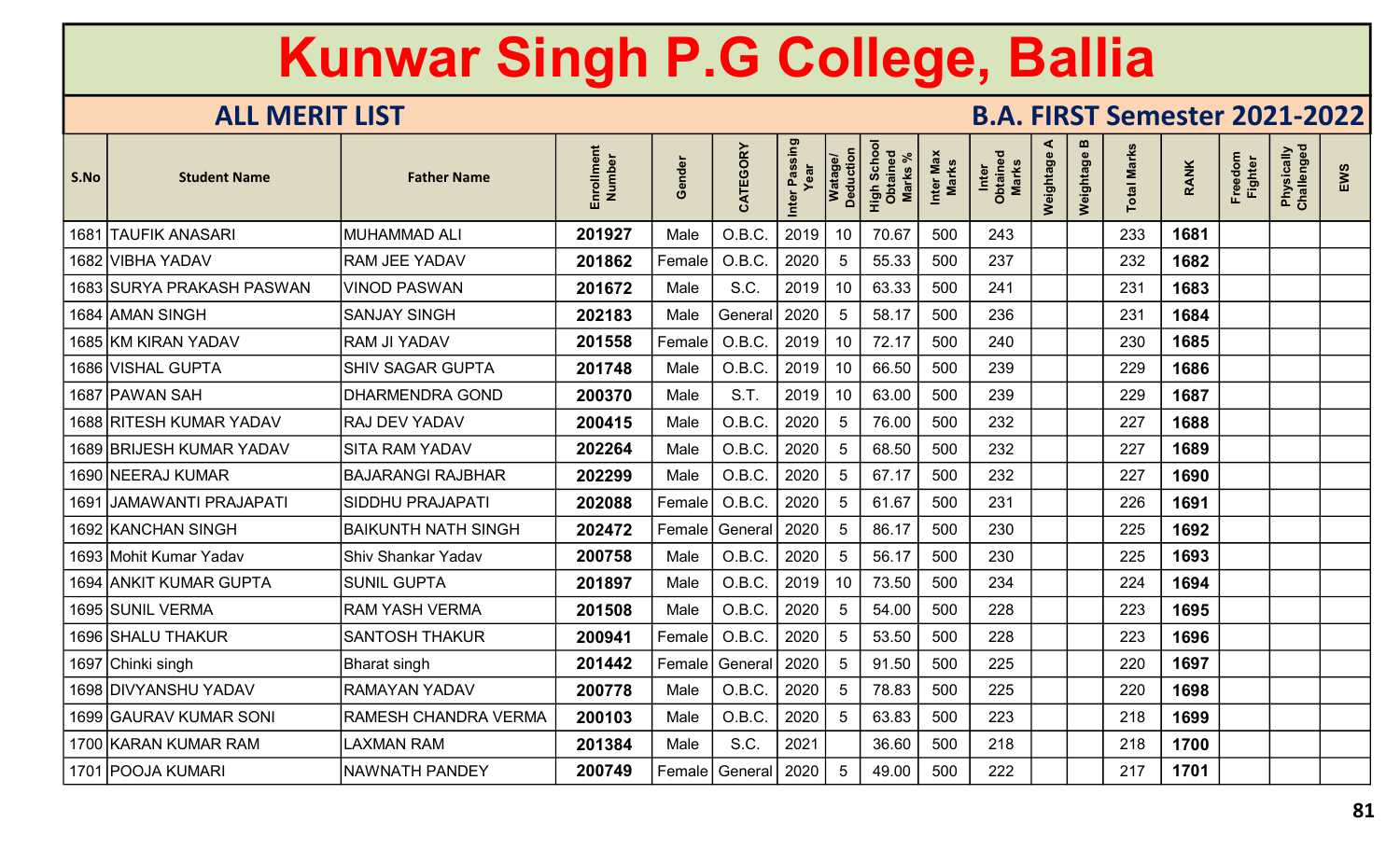| S.No | <b>Student Name</b>        | <b>Father Name</b>         | ent<br>Enrollmen<br>Number | nder<br>$\boldsymbol{\omega}$<br>O | CATEGORY | Passing<br>Inter | Watage/<br>Deduction | <b>Scho</b><br>High Scho<br>Obtained<br><b>Marks</b> | Inter Max<br>Marks | ਠ<br>Inter<br>Obtained<br>Marks | ⋖<br>Weightage | m<br>Weightage | <b>Marks</b><br>otal | <b>RANK</b> | Freedom<br><b>Fighter</b> | Physically<br>Challenged | EWS |
|------|----------------------------|----------------------------|----------------------------|------------------------------------|----------|------------------|----------------------|------------------------------------------------------|--------------------|---------------------------------|----------------|----------------|----------------------|-------------|---------------------------|--------------------------|-----|
|      | 1702 DEEPAK PASWAN         | <b>SANJAY PASWAN</b>       | 201309                     | Male                               | S.C.     | 2020             | 5                    | 60.33                                                | 500                | 221                             |                |                | 216                  | 1702        |                           |                          |     |
|      | 1703 ABHISHEK KUMAR        | <b>RAGHUNATH RAM</b>       | 201943                     | Male                               | S.C.     | 2020             | 5                    | 57.50                                                | 500                | 220                             |                |                | 215                  | 1703        |                           |                          |     |
|      | 1704 DIVESH PANDEY         | <b>LALBABU PANDEY</b>      | 202187                     | Male                               | General  | 2020             | 5                    | 63.83                                                | 500                | 219                             |                |                | 214                  | 1704        |                           |                          |     |
|      | 1705 DEEPAK KUMAR VERMA    | <b>PRABHU NATH VERMA</b>   | 201645                     | Male                               | O.B.C.   | 2019             | 10                   | 64.00                                                | 500                | 223                             |                |                | 213                  | 1705        |                           |                          |     |
|      | 1706 RAHUL KUMAR CHAUHAN   | <b>SUBASH CHAUHAN</b>      | 200909                     | Male                               | O.B.C.   | 2019             | 10                   | 61.00                                                | 500                | 223                             |                |                | 213                  | 1706        |                           |                          |     |
|      | 1707 ADITYA KUMAR VERMA    | <b>SHAMBHU NATH VERMA</b>  | 200506                     | Male                               | O.B.C.   | 2020             | 5                    | 64.83                                                | 500                | 216                             |                |                | 211                  | 1707        |                           |                          |     |
|      | 1708 AMIT YADAV            | <b>SATYA NARAYAN YADAV</b> | 200098                     | Male                               | O.B.C.   | 2020             | 5                    | 77.83                                                | 500                | 215                             |                |                | 210                  | 1708        |                           |                          |     |
|      | 1709 KM PREETI YADAV       | <b>GAJENDRA YADAV</b>      | 201606                     | Female                             | O.B.C.   | 2020             | 5                    | 70.17                                                | 500                | 215                             |                |                | 210                  | 1709        |                           |                          |     |
|      | 1710 KM SEEMA KHARWAR      | <b>SURENDRA PRASAD</b>     | 201533                     | Female                             | S.T      | 2019             | 10                   | 60.83                                                | 500                | 220                             |                |                | 210                  | 1710        |                           |                          |     |
|      | 1711 ABHISHEK KUMAR PANDEY | <b>SANTOSH PANDEY</b>      | 201226                     | Male                               | General  | 2020             | 5                    | 54.83                                                | 500                | 213                             |                |                | 208                  | 1711        |                           |                          |     |
|      | 1712 ANSHU SHARMA          | <b>SUBHASH SHARMA</b>      | 200537                     | Female                             | O.B.C.   | 2020             | 5                    | 56.17                                                | 500                | 212                             |                |                | 207                  | 1712        |                           |                          |     |
|      | 1713 BANTY KUMAR GUPTA     | <b>ASHOK PRASAD GUPTA</b>  | 202257                     | Male                               | O.B.C.   | 2020             | $\overline{5}$       | 76.67                                                | 500                | 203                             |                |                | 198                  | 1713        |                           |                          |     |
|      | 1714 RAHUL KUMAR PRASAD    | <b>KRISHNA PRASAD</b>      | 201377                     | Male                               | O.B.C.   | 2021             |                      | 34.60                                                | 500                | 197                             |                |                | 197                  | 1714        |                           |                          |     |
|      | 1715 ANJANI YADAV          | <b>RAM JI YADAV</b>        | 200901                     | Male                               | O.B.C.   | 2021             |                      | 61.50                                                | 500                | $\overline{0}$                  |                | 10             | 10                   | 1715        |                           |                          |     |
|      | 1716 SIDDHARTH YADAV       | <b>BANARSI YADAV</b>       | 201241                     | Male                               | O.B.C.   | 2021             |                      | 64.00                                                | 500                | $\overline{0}$                  |                |                | $\overline{0}$       | 1716        |                           |                          |     |
|      | 1717 SUNIL YADAV           | <b>RAMYESH YADAV</b>       | 201030                     | Male                               | O.B.C.   | 2021             |                      | 62.17                                                | 500                | $\overline{0}$                  |                |                | $\mathbf 0$          | 1717        |                           |                          |     |
|      | 1718 AKASH YADAV           | <b>RAM ASHISH YADAV</b>    | 201233                     | Male                               | O.B.C.   | 2021             |                      | 60.33                                                | 500                | $\mathbf 0$                     |                |                | $\mathbf 0$          | 1718        |                           |                          |     |
|      | 1719 NIKKI SINGH           | <b>PRABHUNATH SINGH</b>    | 202149                     | Female                             | General  | 2021             |                      | 59.67                                                | 500                | $\overline{0}$                  |                |                | $\mathbf 0$          | 1719        |                           |                          |     |
|      | 1720 DHIRAJ YADAV          | <b>SHITAL YADAV</b>        | 200350                     | Male                               | O.B.C.   | 2021             |                      | 56.50                                                | 500                | $\overline{0}$                  |                |                | $\mathbf 0$          | 1720        |                           |                          |     |
|      | 1721 AJEET YADAV           | <b>DILIP YADAV</b>         | 201061                     | Male                               | O.B.C.   | 2021             |                      | 55.50                                                | 500                | $\overline{0}$                  |                |                | $\mathbf 0$          | 1721        |                           |                          |     |
|      | 1722 VISHAL YADAV          | <b>RAMAYAN YADAV</b>       | 201045                     | Male                               | O.B.C.   | 2021             |                      | 55.33                                                | 500                | 0                               |                |                | $\overline{0}$       | 1722        |                           |                          |     |